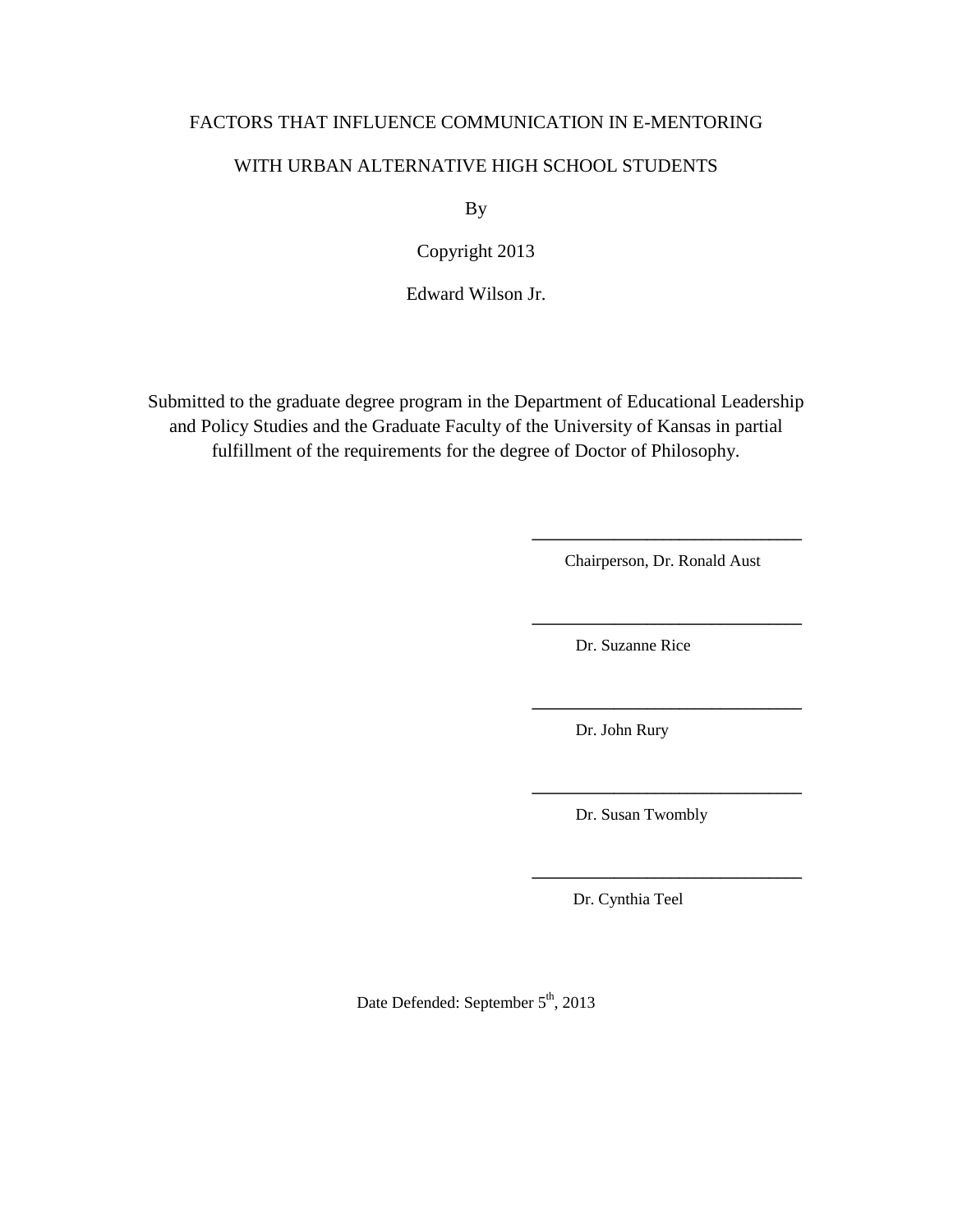The Dissertation Committee for Edward Wilson Jr. certifies that this is the approved version of the following dissertation:

# FACTORS THAT INFLUENCE COMMUNICATION IN E-MENTORING WITH URBAN ALTERNATIVE HIGH SCHOOL STUDENTS

 $\overline{\phantom{a}}$  ,  $\overline{\phantom{a}}$  ,  $\overline{\phantom{a}}$  ,  $\overline{\phantom{a}}$  ,  $\overline{\phantom{a}}$  ,  $\overline{\phantom{a}}$  ,  $\overline{\phantom{a}}$  ,  $\overline{\phantom{a}}$  ,  $\overline{\phantom{a}}$  ,  $\overline{\phantom{a}}$  ,  $\overline{\phantom{a}}$  ,  $\overline{\phantom{a}}$  ,  $\overline{\phantom{a}}$  ,  $\overline{\phantom{a}}$  ,  $\overline{\phantom{a}}$  ,  $\overline{\phantom{a}}$ Chairperson, Dr. Ronald Aust

Date approved: September 5<sup>th</sup>, 2013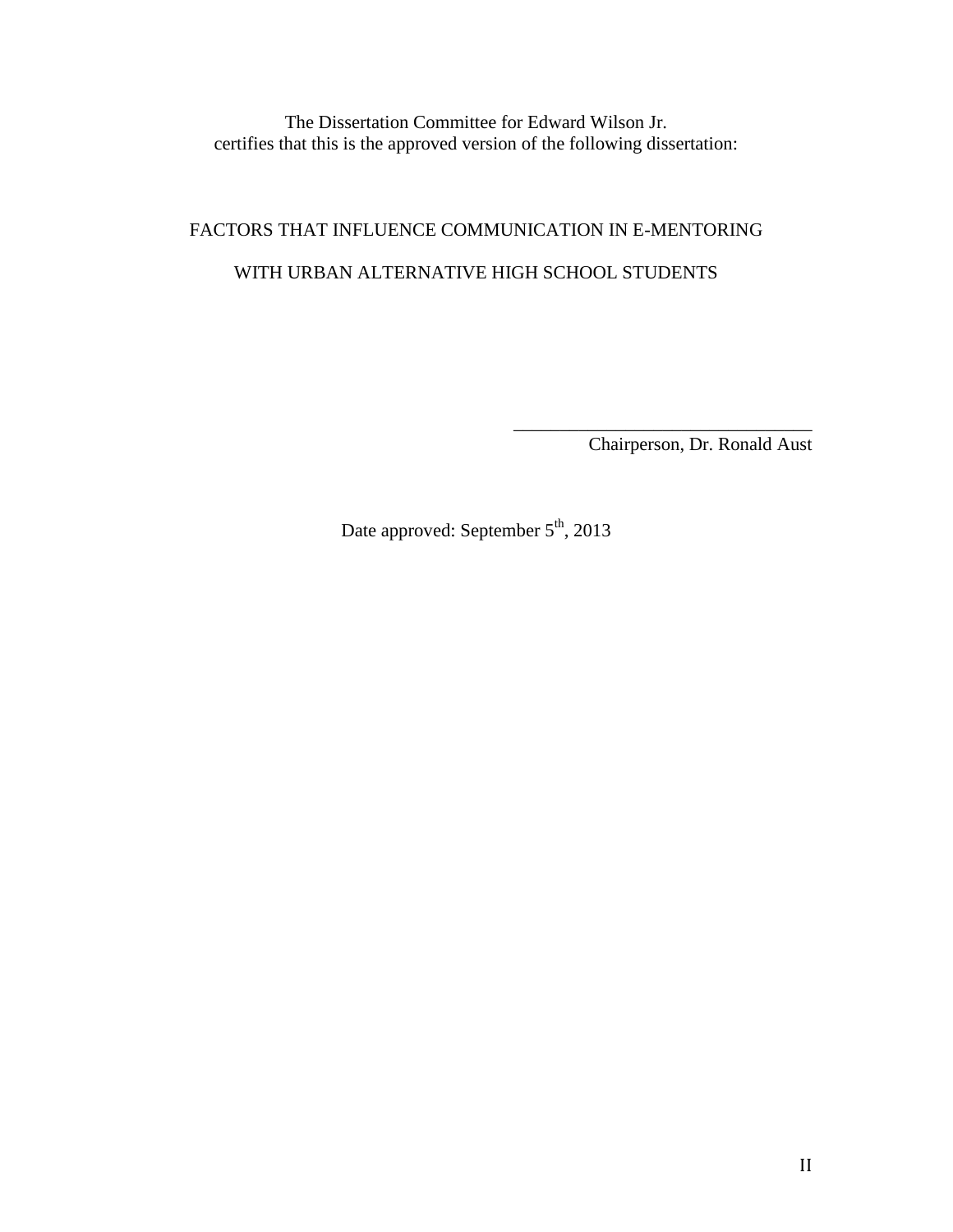#### **Abstract**

School-based mentoring has emerged as a means of improving academic outcomes for many disadvantaged youth. Particularly, school-based eMentoring has been utilized to eliminate barriers of distance and time, while covering academic content. This mixed methods study investigated the factors that influence communication in eMentoring.

A convergent parallel mixed methods design (Creswell, 2010) was utilized. Participants were 17 eMentoring pairs for the quantitative analysis and five of the eMentors were the source of the qualitative data. The eMentoring pairs were classified into multiple groups based on match rationale (intentional or arbitrarily matched), pair classification (managers or non-managers paired with high school juniors or seniors), and pair gender(all male pair or all female pair). Email response time and communication frequency were analyzed using Independent t-tests, One-Way ANOVAs, and a Repeated Measures ANOVA. A thematic analysis of the qualitative interview data revealed detailed information regarding perceptions of communication frequency, relationship quality, and mentor engagement. The separate findings were then merged for a final interpretation.

Results indicated that female eMentoring pairs (M=18.63) had a higher average number of emails exchanged at the end of the program than those that were male eMentoring pairs (M=12.88); (t(14) =  $-1.190$ , p = .254), and Cohen's effect size (d=.60) was moderate to large. The Manager and High School Senior group (M=28) had a significantly higher difference in total number of emails than the Manager &

III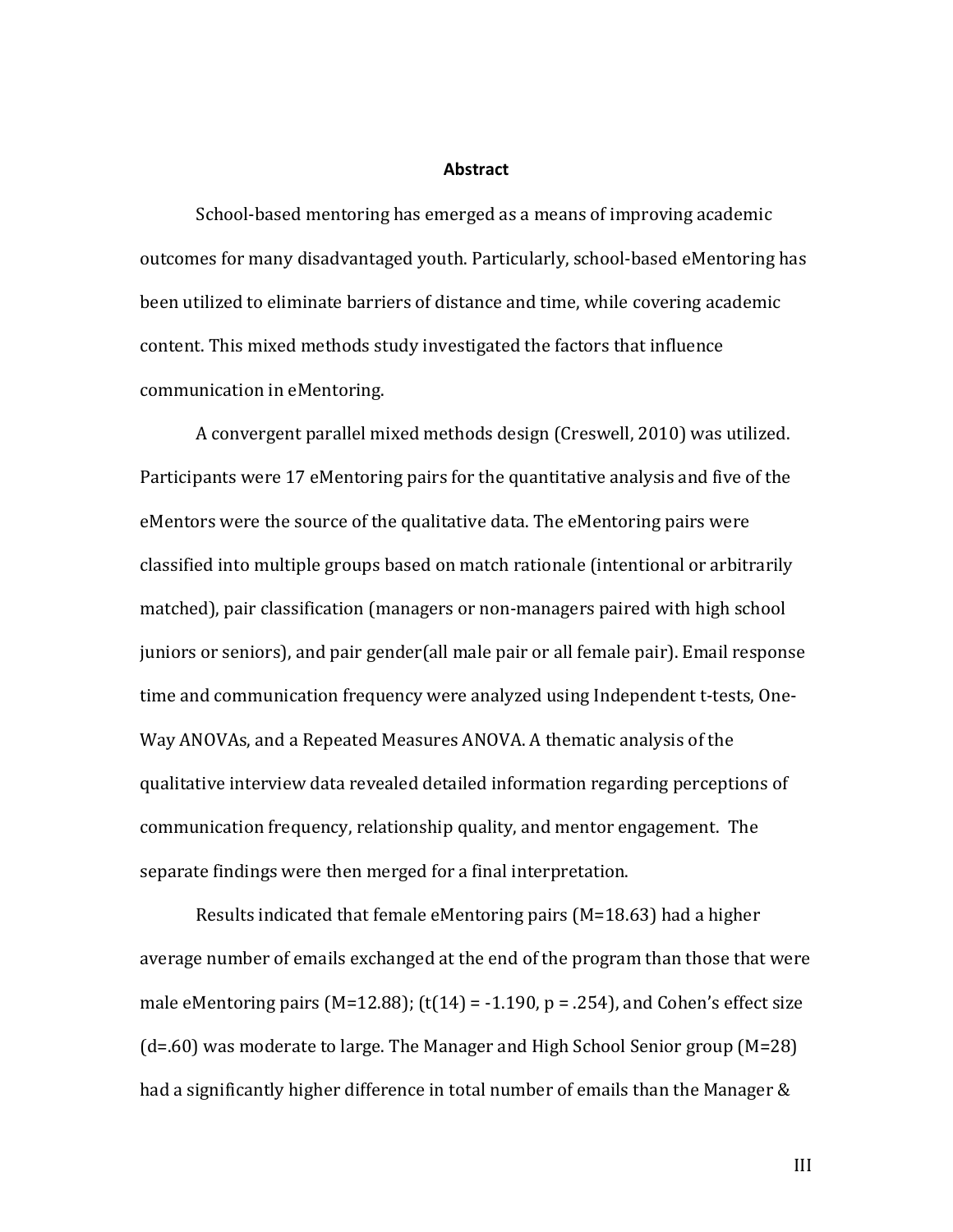Junior group  $(M=6.75)$ ; (f=4.898, p=.017). There was a statistically significant difference in email response time in days among all pairs between time period 1  $(M=4.220)$  and time period  $2(M=15.570)$ ; (f=5.300, p=.015). Intentionally matched (based on career paths and known interests) pairs (M=19.6) had a higher average number of email exchanges than arbitrarily matched pairs  $(M=12.3)$ ;  $(t(15) = -1.647)$ , p = .120) and Cohen's effect size (d=.80) was large. There was a statistically significant difference in average number of emails exchanged within both groups between time period 1 (M=7.065) and time period  $3(M=4.368)$ ; (f=5.178, p = .012). Additionally, the flexibility of the program and ability to set goals with mentees engaged the mentors. Being able to relate to the mentee, having face-to-face visits, using interaction strategies and removing limitations on communication were cited as positive influences on relationship quality. Communication frequency may be influenced by gender, face-to-face visits, and unexpected personal events. Making adjustments to the program structure based on pair preferences may be the key to effective eMentoring.

To maximize the academic and social impact, eMentoring programs should explore methods to capture mentor and mentee perceptions of the relationship over time to ensure matches are progressing. Using personal information to match pairs, working to achieve short and long-term goals, and monitoring outcomes are of critical importance to ensure efficient and effective eMentoring. Reducing the programmatic limitations to maintain the flexibility to communicate using multiple methods may be the key to ensure an effective communication frequency and positive relationship development in eMentoring programs.

IV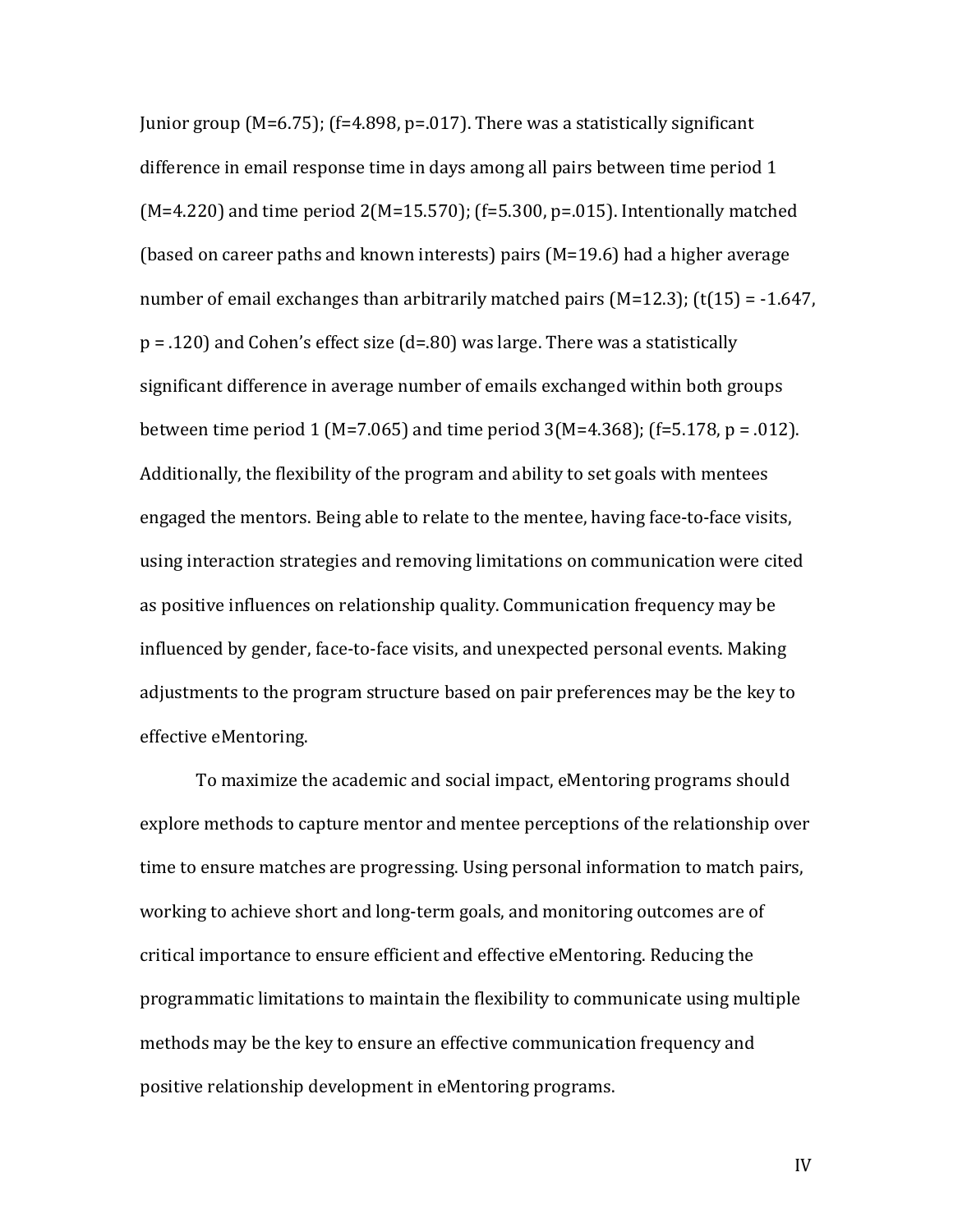#### **Acknowledgements**

First and foremost, I want to thank GOD for blessing me with the ability and support to accomplish this goal. I can do all things through Christ who strengthens me.

I want to thank my original committee members, Drs. Ronald Aust, Susan Twombly, Suzanne Rice, John Rury, and Bruce Frey. Thanks for challenging me throughout my education. I have learned to see education from a different perspective based on the knowledge you all have poured into me. I will utilize the lessons learned and apply them towards making significant contributions to the field of education.

To my colleague, mentor and friend, Dr. Cynthia Teel, you are amazing! I appreciate your constant support and encouragement. It is such a pleasure to work with you in multiple capacities. I am very thankful for your presence and guidance.

Dr. Marge Bott, I truly appreciate your support and encouragement throughout this process. It is such a joy to work with you.

My family has been my inspiration to do all that I've done and will do. I sincerely appreciate the support I've received and will do my best to make you all proud. Tionna, my best friend and angel, I appreciate your unconditional love and support. I could not have done this without you and will be forever thankful that you chose to support this endeavor. I will continue to be the best that I can be- for you and our family!

I want to say a special thank you to my mentor, Mitzi Cardenas. I truly appreciate your commitment to my development. Thank you for your contributions toward my success. I also want to thank the all of the students and mentors who participated in this eMentoring program. Without you all, this study would not have been possible.

V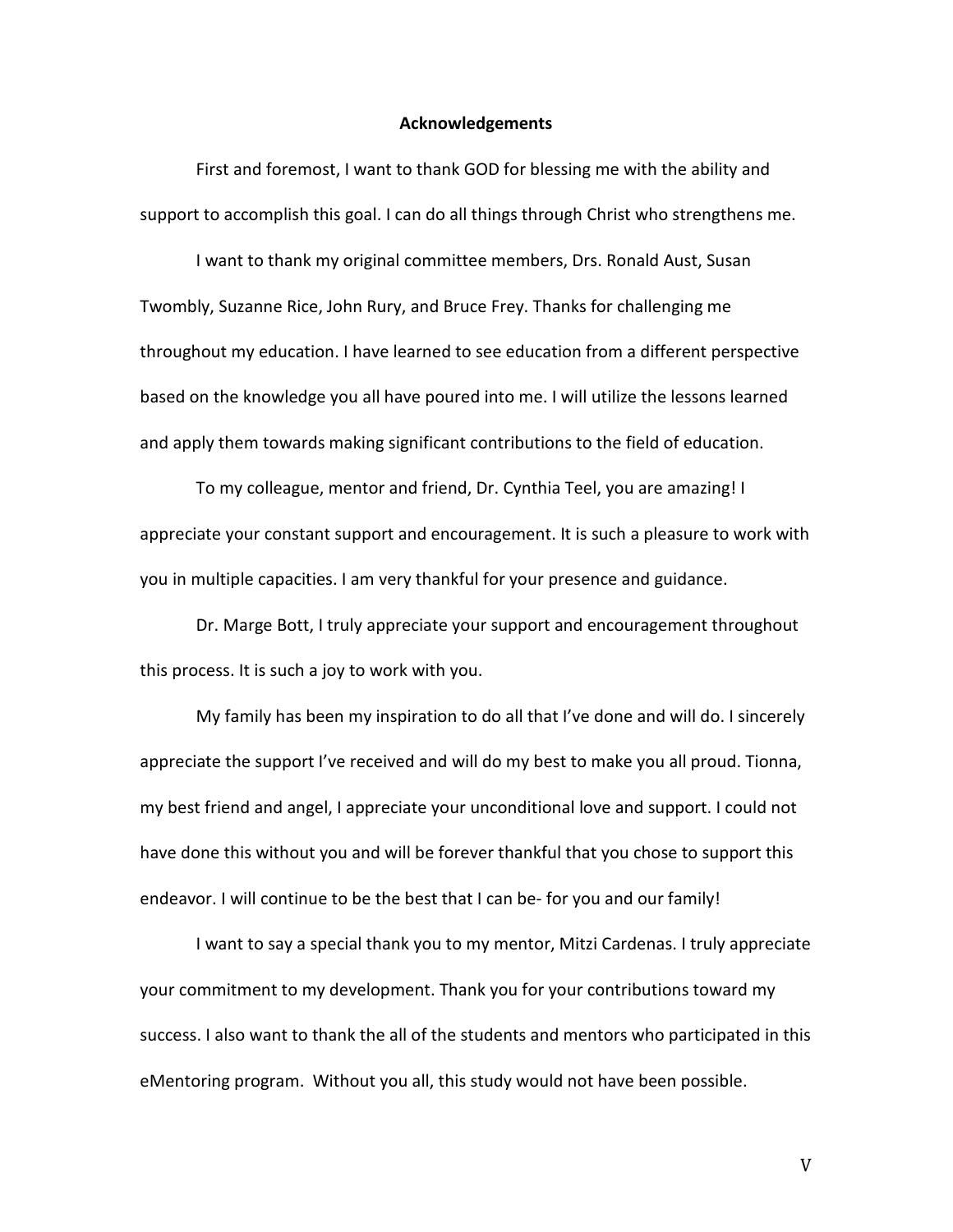# **Table of Contents**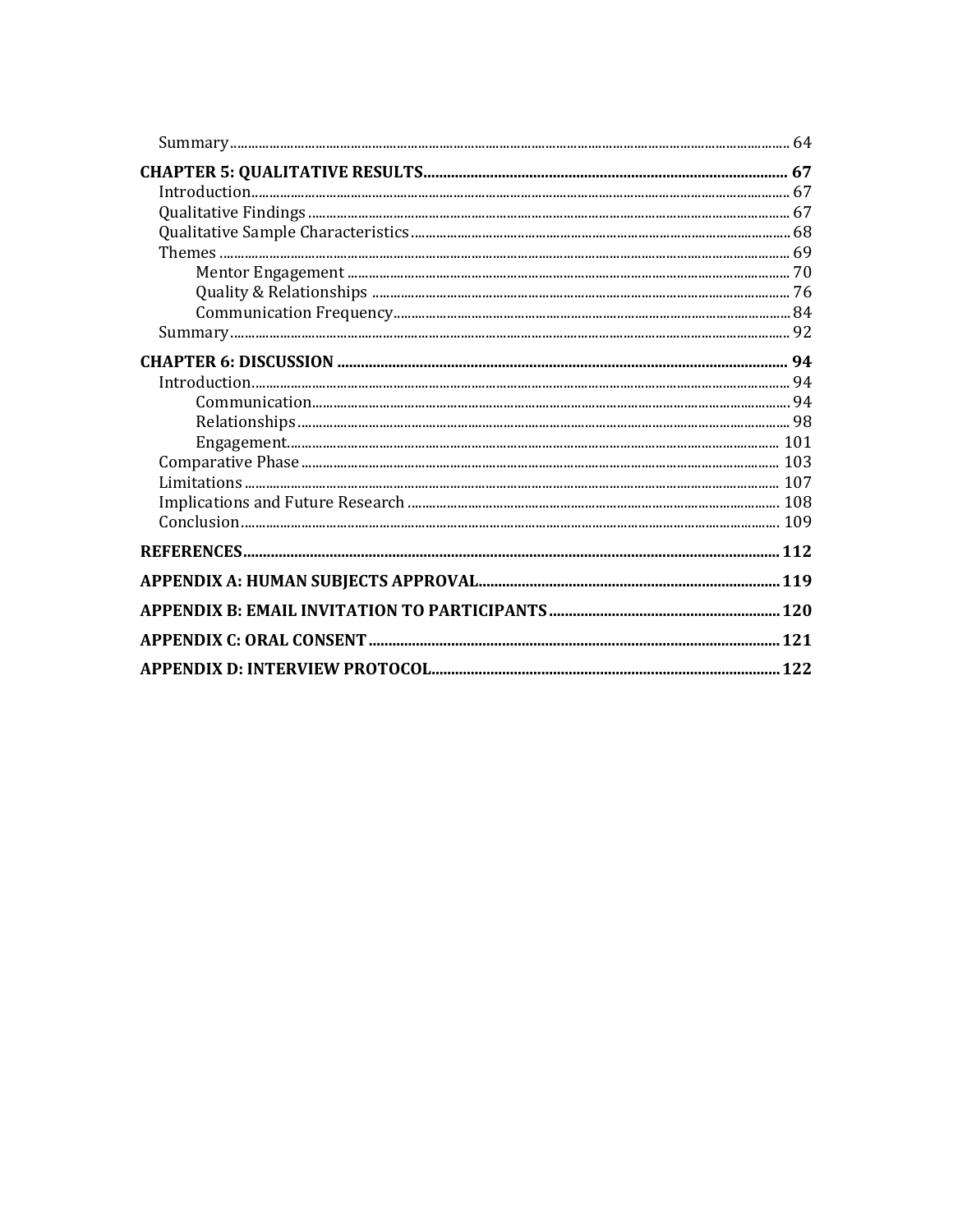#### **CHAPTER 1**

#### **INTRODUCTION**

The goal of an educational institution is to prepare students for life beyond the walls of the schools. Regardless of whether students attempt to integrate into the workforce or an institution of higher learning, students must be equipped with the tools necessary to be successful. In order to keep pace in a world where global competition and technological innovations are continuously expanding at an unprecedented rate, schools must embrace and utilize the role of technology in education. A progressive philosophy must be the guiding ideology when planning to engage students in  $21^{st}$ century learning opportunities.

Mentoring is a worldwide practice that can be traced back to ancient civilizations. As scholars attempt to continually define and redefine the expression "mentoring," often the concepts presented are suggestive, identifying the attributes of mentoring rather than stipulating the meaning of the concept itself and, in particular, its boundary conditions (Bozeman & Feeney, 2007). In general, the definitions are tailored to the context in which the mentoring occurs. Mentoring appears in social, corporate, and educational settings in the form of formal and informal programs, and is operationalized by vertical and horizontal relationships. I define and conceptualize mentoring as the utilization of knowledge and contextual understanding gained through experience to guide or influence future experiences. In essence, mentoring is an unbalanced combination of teaching, coaching, guiding, and cultivating, to assist in navigating experiences.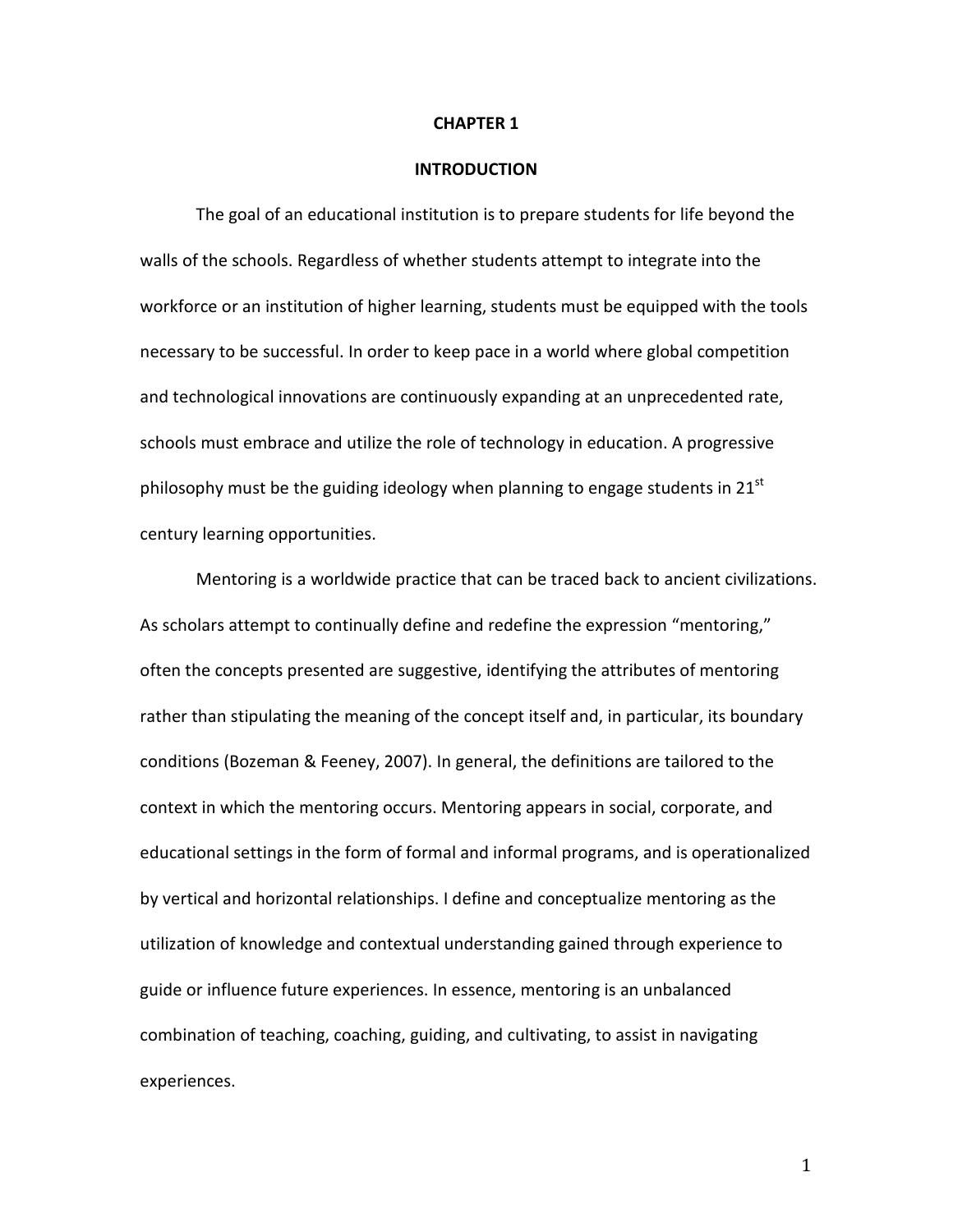To live is to learn, so, teaching and learning via formal and informal mechanisms are everyday occurrences. By virtue of being immersed in society, we are constantly learning and growing. Brown (2008) explained how through our desire to interact, to be understood, and to express our needs, daily experiences constantly provide informal learning opportunities. The informal learning opportunities are the experiences within and between the formal experiences, always assisting us in the construction and contextualization of experience. On the other hand, formal learning opportunities such as taking a class, reading a book, or participation in a hands-on training opportunity, afford us much more structure to our learning experiences. Thus, our formal learning experiences are focused on developed objectives and outcomes.

The operational function of youth mentoring requires a senior or experienced individual to assist a less experienced person in their growth and development in regard to skills and attitudes through a vertical relationship. According to the 2002 National Poll on Mentoring conducted by MENTOR and AOL Time Warner, far more Americans are willing to mentor – both formally and informally – than actually do. The survey found that 42 percent of adults were not mentoring (either formally or informally) but said that they would be interested in doing so (Rhodes, 2006). Unfortunately, mentoring relationships are often difficult to initiate and maintain for some populations based on barriers such as access to programs, extended time commitments, and geographical distance between pairs. If these barriers were not a factor, many more mentoring relationships could develop and ultimately expose participants to a wide range of experiences and perspectives. The increased exposure to positive role models with a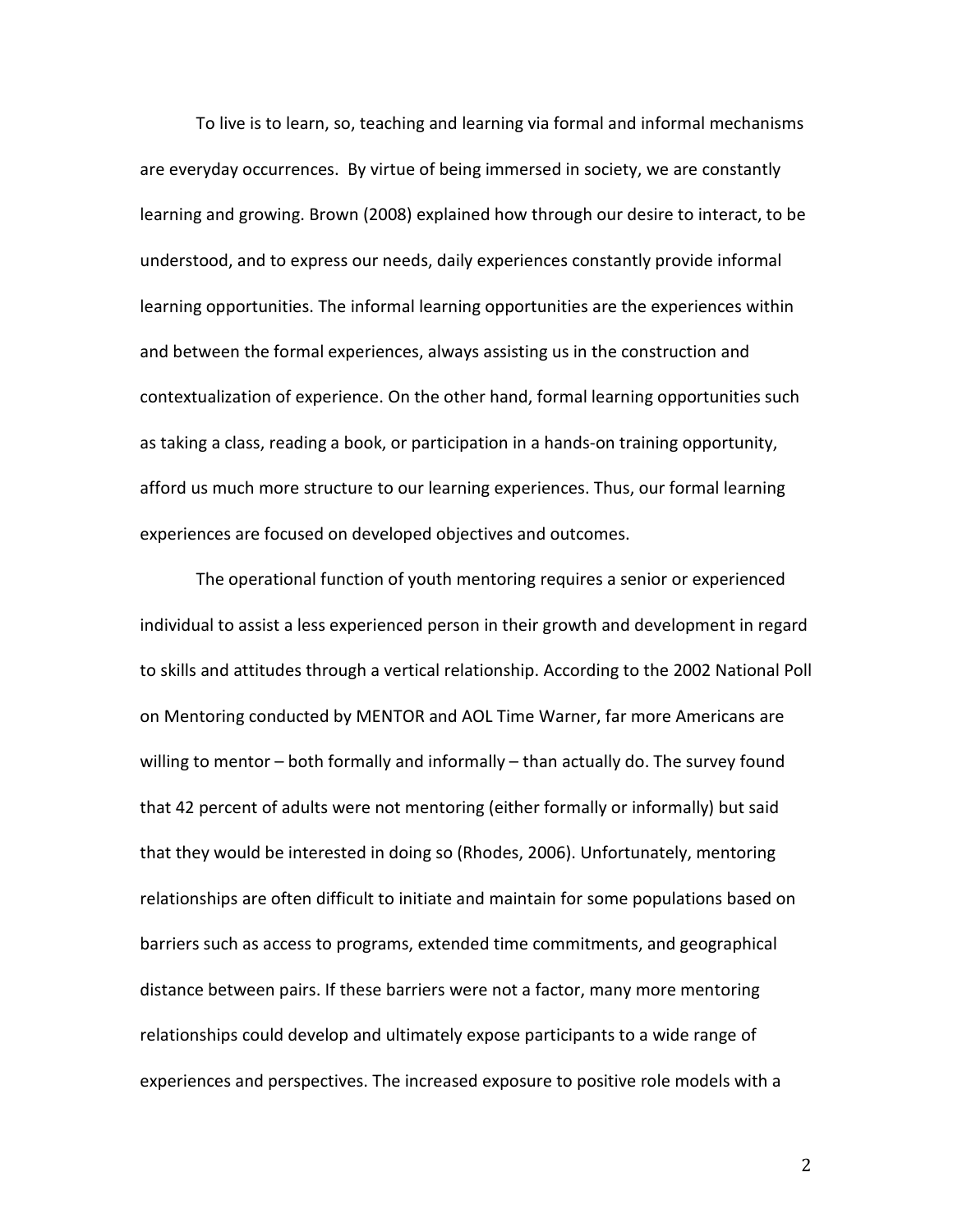service-centered perspective could potentially have a significant positive impact on youth and industry in our constantly evolving society.

Formal youth mentoring programs that address academic outcomes in K-12 education are growing throughout the United States. What began as community-based programming has permeated all levels of educational institutions at an extraordinary rate. In addition to students being mentored by adults and other students, some programs are designed to have experienced professionals mentor junior counterparts for personal and professional development. Electronic communication has given the process of mentoring additional momentum in many instances, due to the ability to engage in asynchronous dialog without the constraints of time and space. eMentoring, often called tele-mentoring or electronic mentoring, is one way to reduce the effects of some of the barriers that prevent the development of traditional mentoring relationships. Parenthetically, it must be noted that eMentoring will not work for everyone who desires to develop and/or participate in a mentoring program or relationship. Achievement of the desired outcomes depends on the quality and quantity of the communication, which rests with the participants, but can be influenced by programs.

Through a thorough review of literature, coupled with a careful analysis of an eMentoring program, a pragmatic approach may be devised and utilized to improve the concept of mentoring to meet the needs of the  $21<sup>st</sup>$  century student. Examining combinations of successful measures from different types of mentoring programs to identify and synchronize their strengths in order to achieve desired program outcomes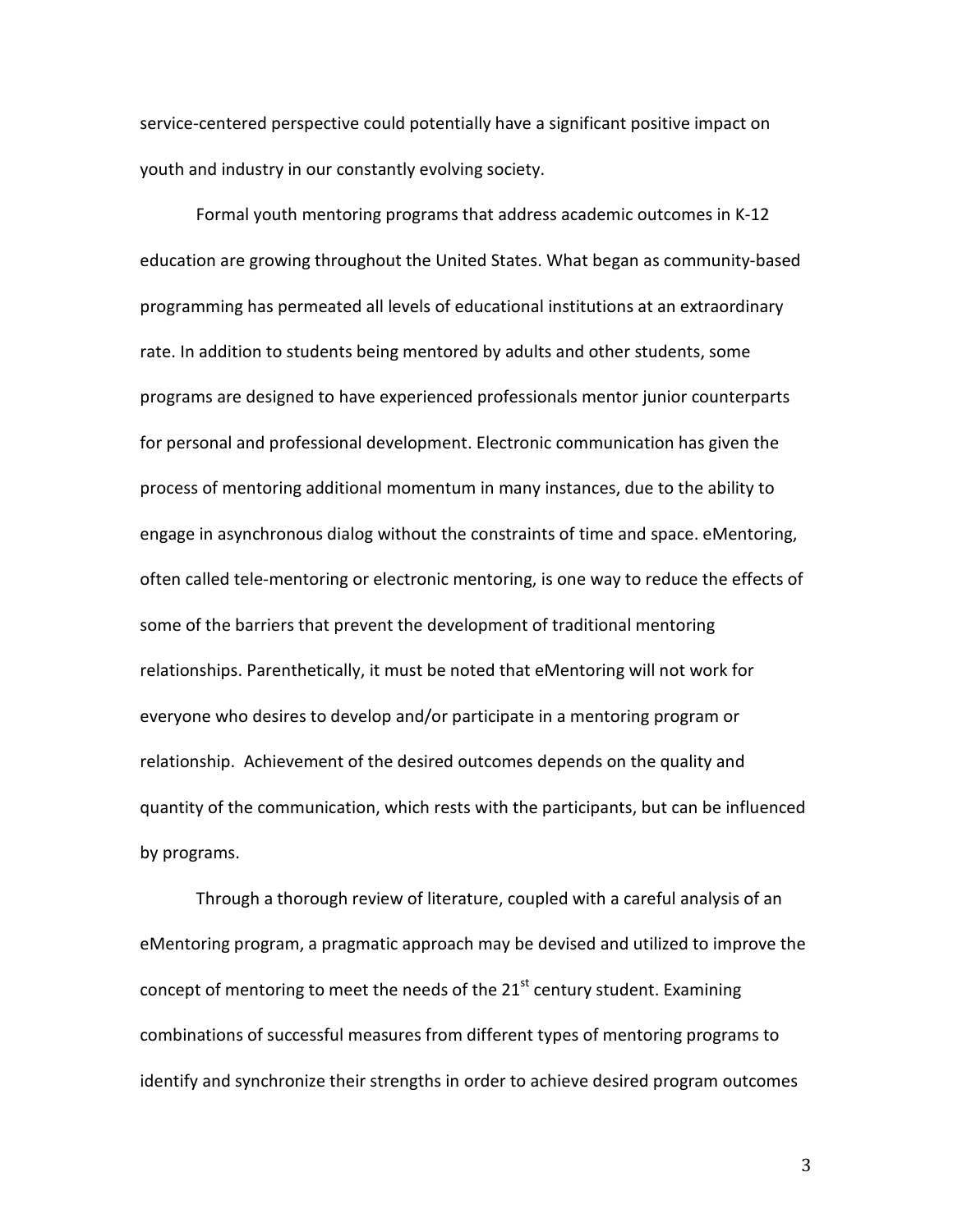may be the key to maximizing a mentoring programs' potential. Adapting to the communication methods of the  $21<sup>st</sup>$  century may be the solution to erase the barriers that perpetuate the generational gap, and prevent youth from utilizing the wisdom of more experienced and diverse individuals.

## **Statement of the Problem**

By and large, school-based mentoring programs that address academic outcomes in K-12 education have specific academic objectives. Community-based programs are typically focused on life skills and utilize activities not centered on schoolrelated tasks. Improved academic performance is often a positive side effect of this type of mentoring program. The focal point of school-based mentoring programs is typically grounded in academic outcomes. The tendency of school-based mentors' to focus on school progress often comes at the expense of the kinds of social activities that help to build close bonds between mentors and mentees (Rhodes, 2002). Upon close examination of community and school-based programs, problems and limitations are easily identifiable. Unfortunately, researchers have not been able to identify significant academic improvement as an outcome of mentoring programs.

Mentoring beyond the academic realm often requires a significant time commitment, carefully screened and selected matches, funding to engage in different activities, and training to assist mentors with relationship development. Mentoring in the K-12 academic realm can be subject to increased security parameters, restricting the amount and type of contact pairs can have together and ultimately reducing the quality of interactions. Innovative approaches to school-based mentoring should be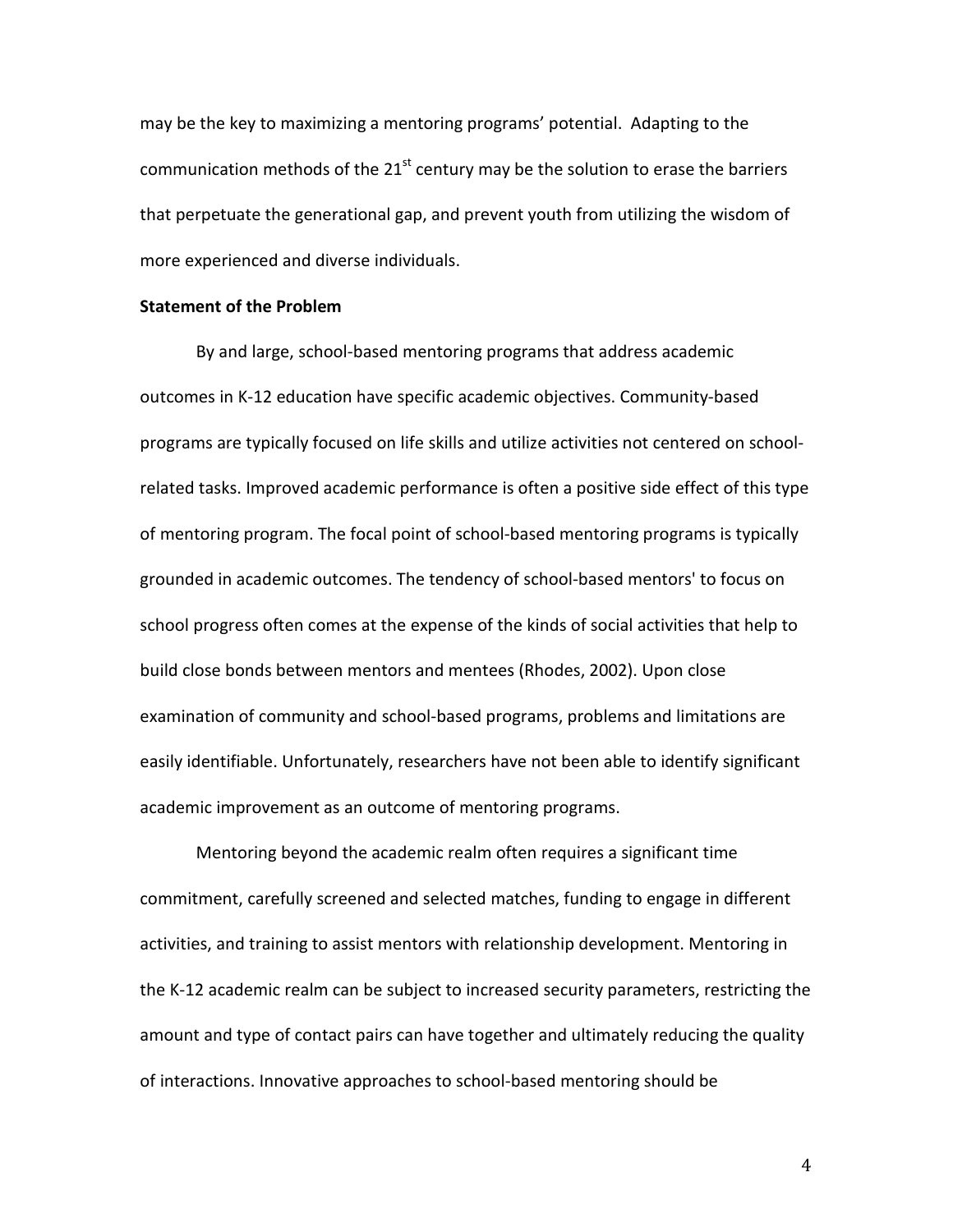investigated. These include, for example, a hybrid "school-plus" mentoring model in which mentors and youth have the opportunity to spend time together outside of the school setting (Harris, 2009). The lack of innovative yet feasible mentoring programs, which provide well-rounded experiences with measurable social and academic outcomes, suggests that program evaluators need to go beyond surface level mentoring to synthesize and develop programmatic strengths of new and different programs. According to Wheeler, Keller, & DuBois (2010), three recent large-scale randomized control trials of school-based mentoring programs (Big Brothers Big Sisters of America, Communities in Schools of San Antonio, and the U.S. Department of Education's Student Mentoring Program) report found that the programs were not effective at improving academic achievement, but did have modest effects on students perceived academic ability, decreasing truancy, and school-related misconduct.

A central distinguishing feature of school-based mentoring programs is that meetings between youth and their mentors are typically structured to take place only in the school setting (Dubois et al., 2010). Some programs are so rigid in their structure that they seem artificial. Mentoring operates under the assumption that there is a relationship between participants. Program planners must consider which mentoring model will work for which students under which circumstances (Bernstein, et al., 2009). Additionally, the value of school-based mentoring cannot be underestimated, as its pragmatic functionality is second to none. School-based mentoring is clearly an important complement to more intensive community-based programs and a promising strategy for reaching large numbers of at-risk children and youth (Jucovy, 2000).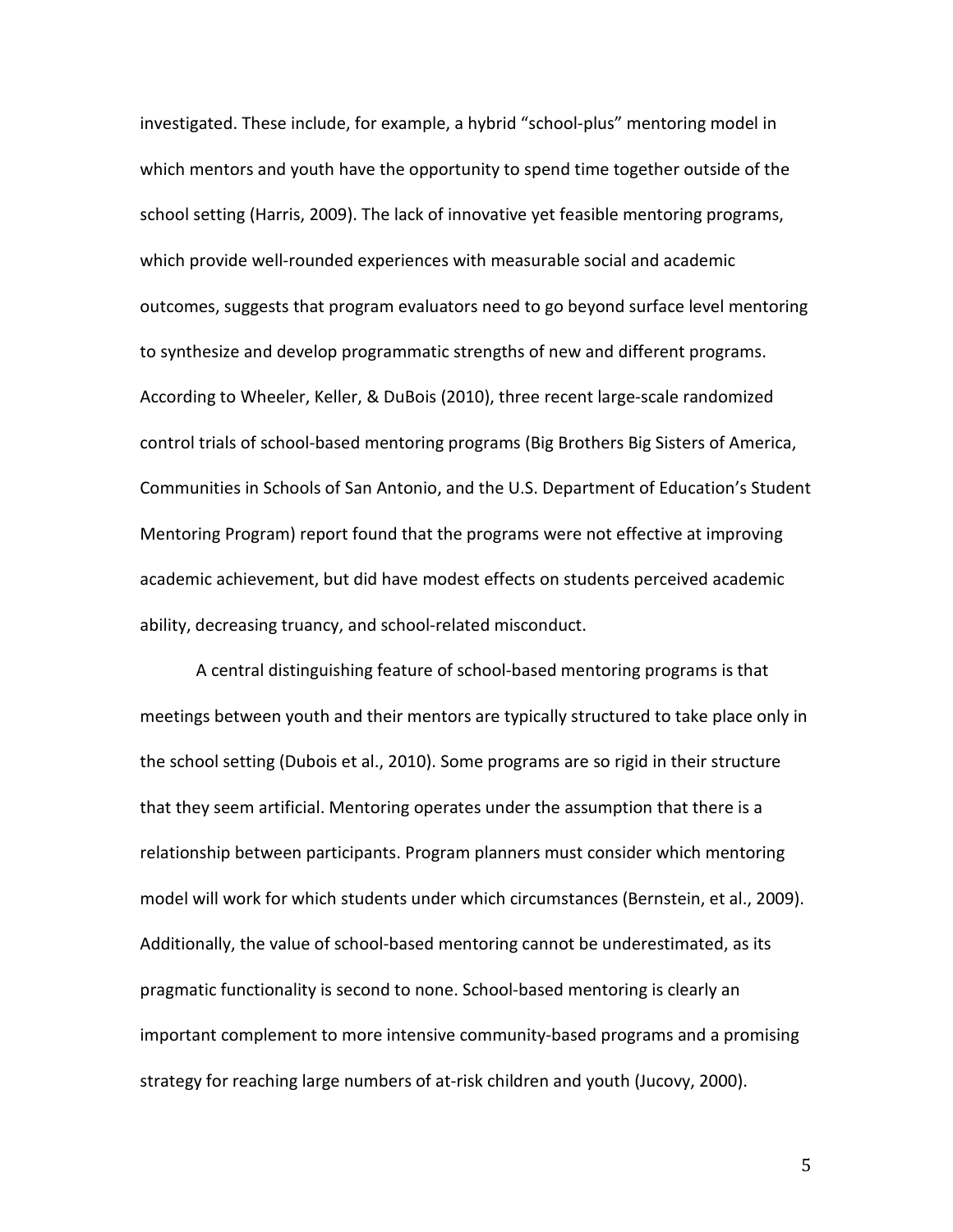Not addressing the limitations of community-based and school-based mentoring can also prevent bridging the gaps between home, school, and community, which is critical to nurturing a meaningful mentoring relationship. As social beings, humans are deeply reliant on positive relationships, and in today's society, technology facilitates communication and relationship building. Close relationships often occur in schoolbased mentoring programs. But "very close" relationships are not as frequent, as other participants have reported, for the typical community-based program (Herrera, 2004). Therefore, it is imperative that we harness the technology pervading each and every one of our lives, in a manner conducive to achieving desired outcomes.

It is counterproductive to hinder relationship development in school-based mentoring programs and still expect to achieve individual and programmatic outcomes. Allowing a mentor to meet with a student away from the school provides opportunities for the youth to engage in new experiences and for the mentor and youth to develop a deeper relationship (Jucovy, 2000). In an analysis of teacher surveys regarding student participation in a eMentoring program, Lewis (2002) discovered the vast majority of teachers witnessed significant improvement in writing skills, self-directed learning, teamwork, critical thinking skills, career and workplace knowledge, desire to go to college, subject grades, and science comprehension and ability.

The empirical evidence that has been examined to guide this research is in the areas of school-based mentoring, eMentoring, and online immediacy. Unfortunately, there is a lack of evidence focused on teaching life skills in school-based eMentoring programs. Although there is literature that focuses on communication patterns based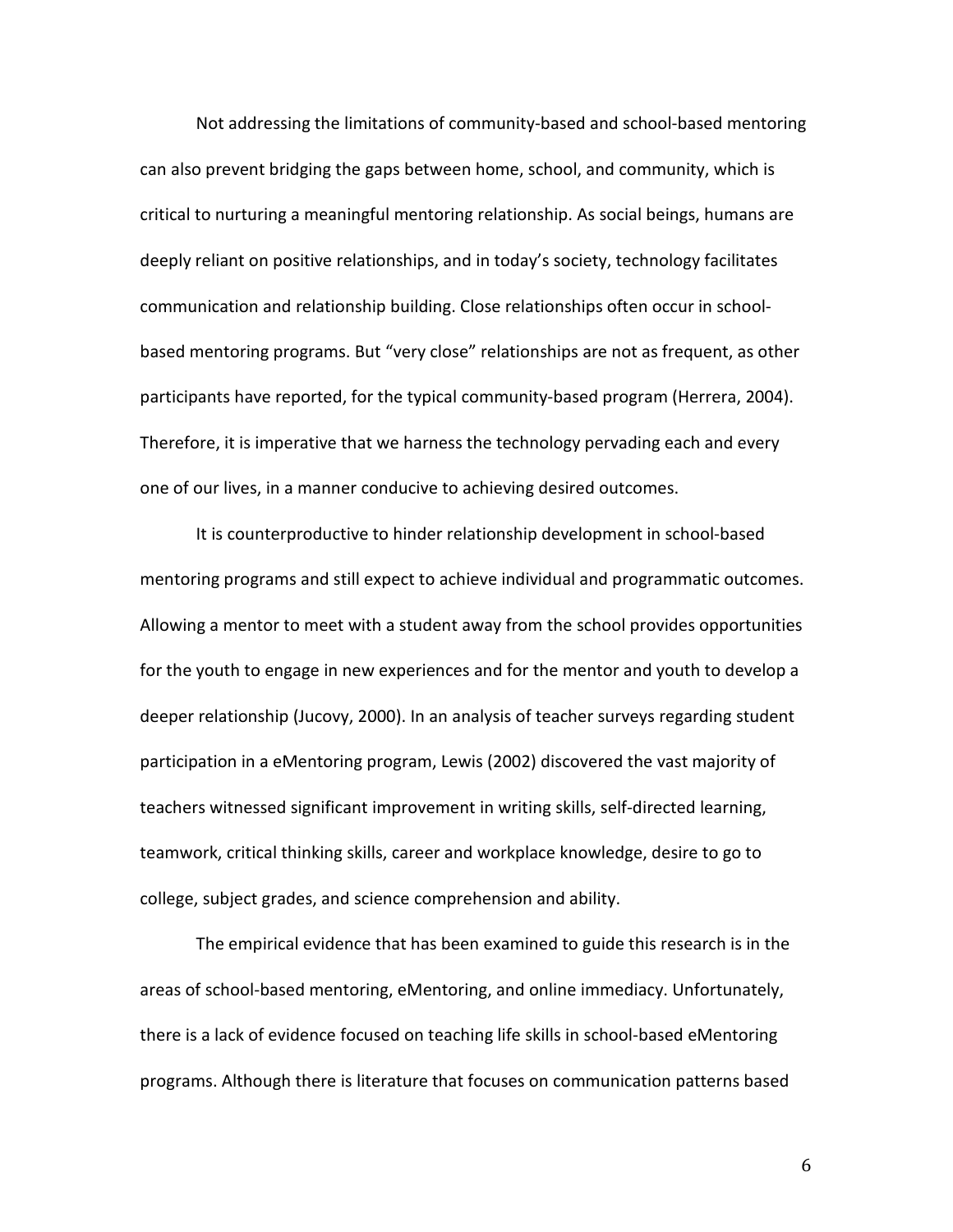on academically centered inquiry, an extensive search of the literature resulted in no objective measures to determine the perceived quality of school-based mentoring relationships. This topic should be studied to learn how to engage participants in an eMentoring program.

## **Rationale**

The dominance of electronic communication throughout society, justifies the need to examine ways to leverage this medium to meet the needs of  $21<sup>st</sup>$  century students in school-based mentoring programs. This comprehensive examination of the communication frequency in an eMentoring program can provide insight to the utilization of electronic communication to foster success in such programs through the identification of variables that may predict quality relationships. By producing empirical evidence to support these claims, more program designers are likely to consider the viability of a comprehensive model to match mentor and mentee pairs, as well as nurture the mentoring relationship.

Grossman and Johnson (1999) recommended that mentoring programs track three key dimensions: youth and volunteer characteristics, match length, and quality benchmarks. This study explores the effects of participant characteristics on communication frequency as well as the perceived quality of the relationships in an eMentoring program. This is accomplished by collecting and analyzing the date of each message sent, date of the site visits, demographic data, and interviews with mentors who participated in the program. The association between relationship quality and outcome measures extends over the two broad domains of academic achievement and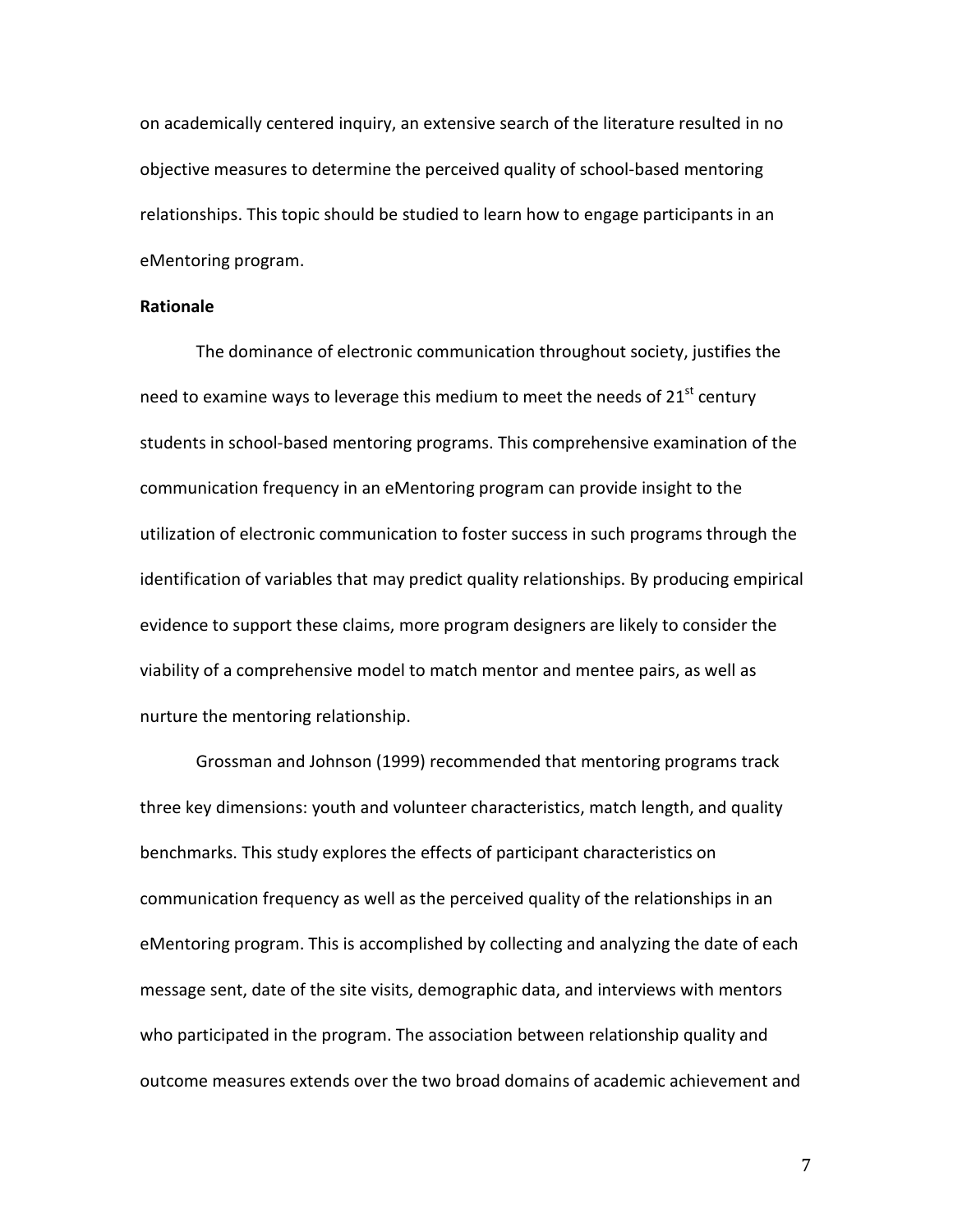self-esteem (Rhodes, Reddy, Roffman, & Grossman, 2005). The quantity of emails sent is measured cumulatively and across multiple time periods, and will coincide with site visits. Additional variables may emerge from the qualitative analysis.

## **Purpose of the Study**

The purpose of this study is to (1) gather empirical evidence based on the communication frequency from a school-based eMentoring program, (2) identify key factors that influence relationship development in eMentoring, and (3) identify key factors that influence communication frequency in eMentoring.

The overall goal of this research is to determine what factors influence communication in an eMentoring program. Meeting this goal requires an analysis of the communication patterns of participants in a school-based eMentoring program as well as an analysis of interviews with mentors who participated in the eMentoring program. Furthermore, a thorough examination of the limitations of such a program will help achieve the goal of this research by finding ways to improve the quality and effectiveness of mentoring programs in the  $21^{st}$  century by combining positive attributes of school-based and community-based mentoring programs with electronic communication.

This research is specifically intended to examine the communication frequency and relationship quality between at-risk high school students and corporate professionals from a service oriented organization, who communicated during a 17 week eMentoring program. According to Dubois, Holloway, Valentine, and Cooper (2002) utilization of mentors with a background in a helping role or profession was a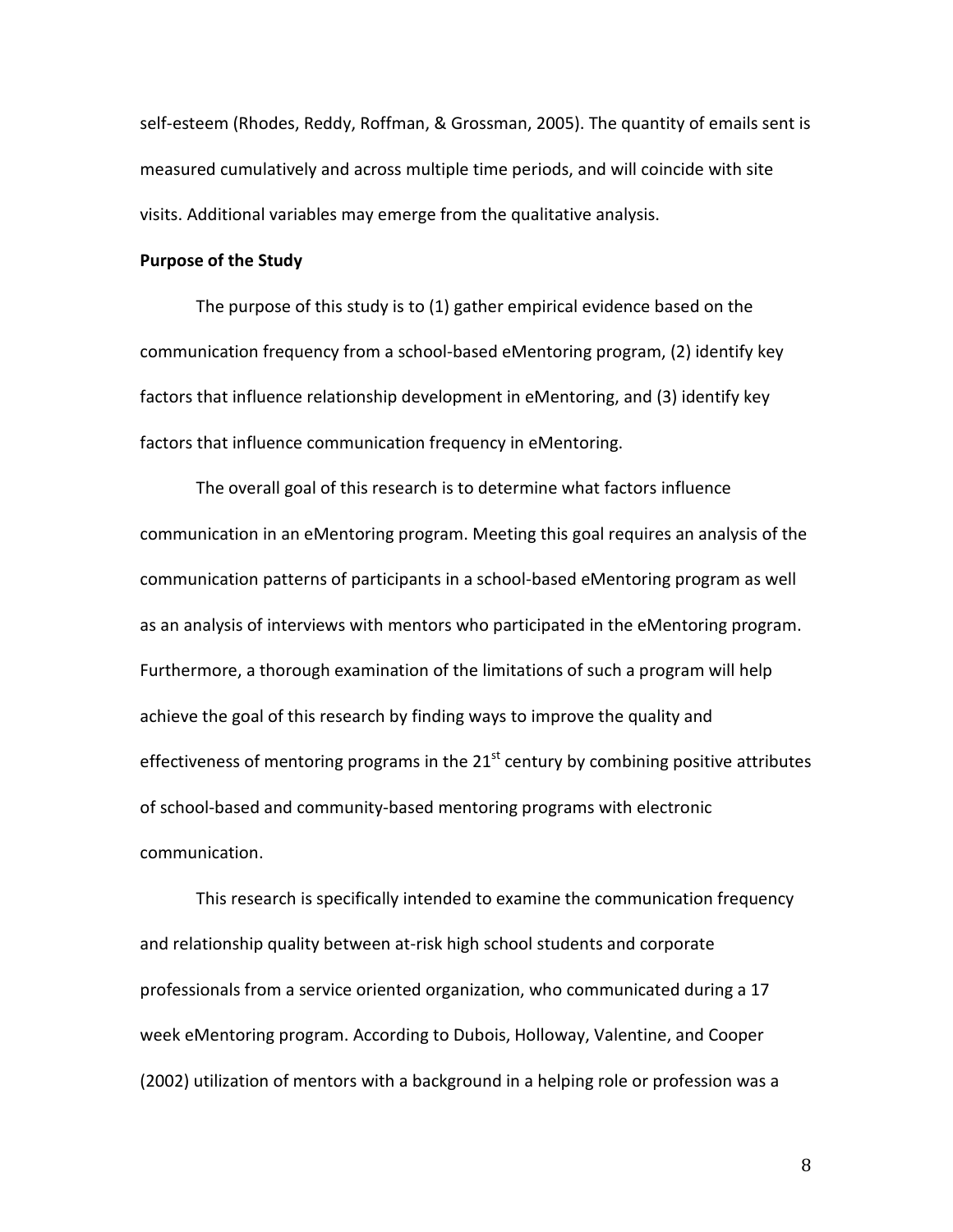significant moderator of effectiveness in youth mentoring programs. Communication frequency is used as a measure of interaction intensity, which will then produce objective results to be interpreted as a measure of the quality of the relationship. Additionally, interviews with mentors who participated in the eMentoring program will yield perceptions about the relationship quality. In an evaluation of a school-based mentoring program, Slicker and Douglas (1993) found that effective mentoring occurred through the quality and length of the mentoring relationships and ultimately produced better academic outcomes. The program being examined could serve as an illustration of the effectiveness of eMentoring and its limitations as well as provide a deeper understanding of how the interactions can be interpreted as they relate to the quality of the relationships.

### **Significance of the Study**

Electronic communication is woven into the fabric of the  $21<sup>st</sup>$  century society and its foundation is sound enough to rely upon in this continuously developing global community. According to Harris (2004), eMentoring programs must pursue a combination of strategies that support mentor and mentee growth into these roles. Therefore, designers of mentoring programs must employ a progressive approach to harness the power of the technological advances that transcend nearly every conceivable barrier or boundary. Furthermore, exploring ways to improve the quality of current mentor programming is necessary to envision what form mentoring should potentially take in the  $21^{st}$  century. While most research on mentoring programs focuses on either community-based or school-based mentoring programs, a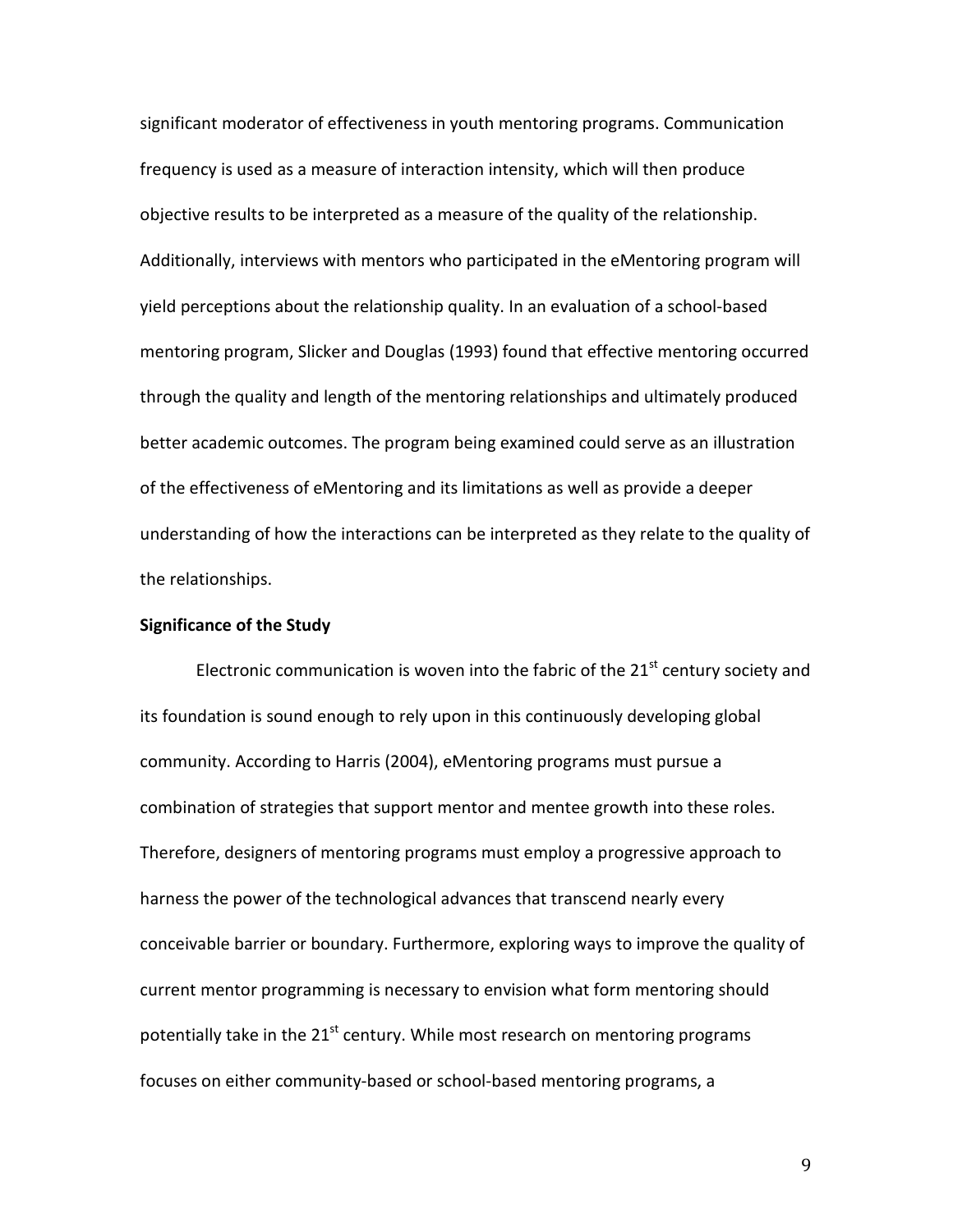complementary approach using both strategies is likely the best way for programs and funders to reach a wide, diverse group of youth and volunteers (Herrera et al., 2007). The focus of this study was to analyze the results of a school-based eMentoring program, which incorporated elements of community-based mentoring, and ultimately determine recommendations for designing and implementing future eMentoring programming.

While there is a small body of research that addresses the academic impact of school-based eMentoring programs, the social aspect of the  $21<sup>st</sup>$  century student is virtually untouched because of the academically driven, transactional nature of these programs. eMentoring program designers must move beyond superficial relationships by examining why and how meaningful relationships develop. The Public and Private Ventures (PPV) analysis of Big Brothers Big Sisters school-based mentoring (2007) also suggests that improving the quality and continuity of school-based mentoring relationships is an important factor. The results of this study provides a description of factors that influence communication frequency and relationship quality, which may inform future programs and research on how to optimize the mentoring relationship for enhanced social and academic outcomes.

### **Definition of Terms**

- 1. *Community-based Mentoring* is the process of mentoring conducted within the community, outside of the school walls. A mentoring agency matches mentors and mentee and they visit at each other's homes or at places within the community.
- 2. *eMentoring* is the process of mentoring using electronic communication.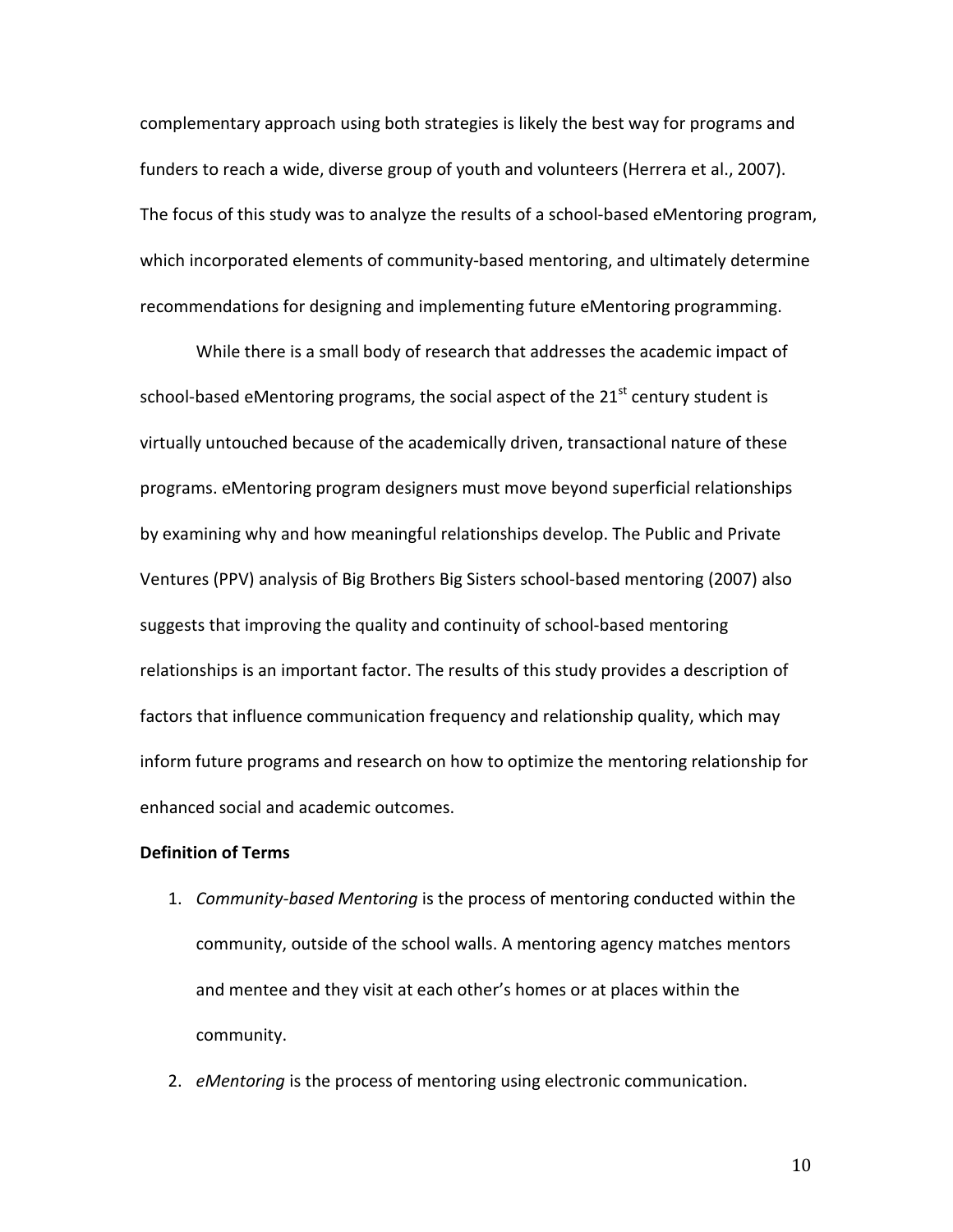- 3. *Mentor* is defined as a senior individual, experienced in subject matter and life skills.
- 4. *Mentee* is defined as a less experienced student.
- 5. *Pair* is defined as the combination the mentor and mentee.
- 6. *Program Manager* is defined as the person responsible for selecting mentors and mentees, matching the pairs, developing the curriculum, monitoring communication, coordinating site visits, and developing activities to engage participants.
- 7. *School-based Mentoring* is the process of mentoring within a school structure. Supervised activities and communication occur at the school.
- 8. *Site Visits* are occasions when the mentors physically came to the school to meet with the mentors in one-on-one and group settings.
- 9. *eMentoring* or *tele-mentoring* is the process of mentoring using electronic communication as the primary method of communicating.

## **Summary**

To sustain the vitality of mentoring programs, future programming must begin to utilize the dominant electronic tools used in our society. By identifying the factors that influence communication in an eMentoring program, the mentoring community may be able to harness the power of the available tools and produce empirical evidence to prove the effectiveness of mentoring. Many schools are searching for programs and tools to engage students and increase academic outcomes, but previous research has identified that increased academic improvement is not a consistent outcome of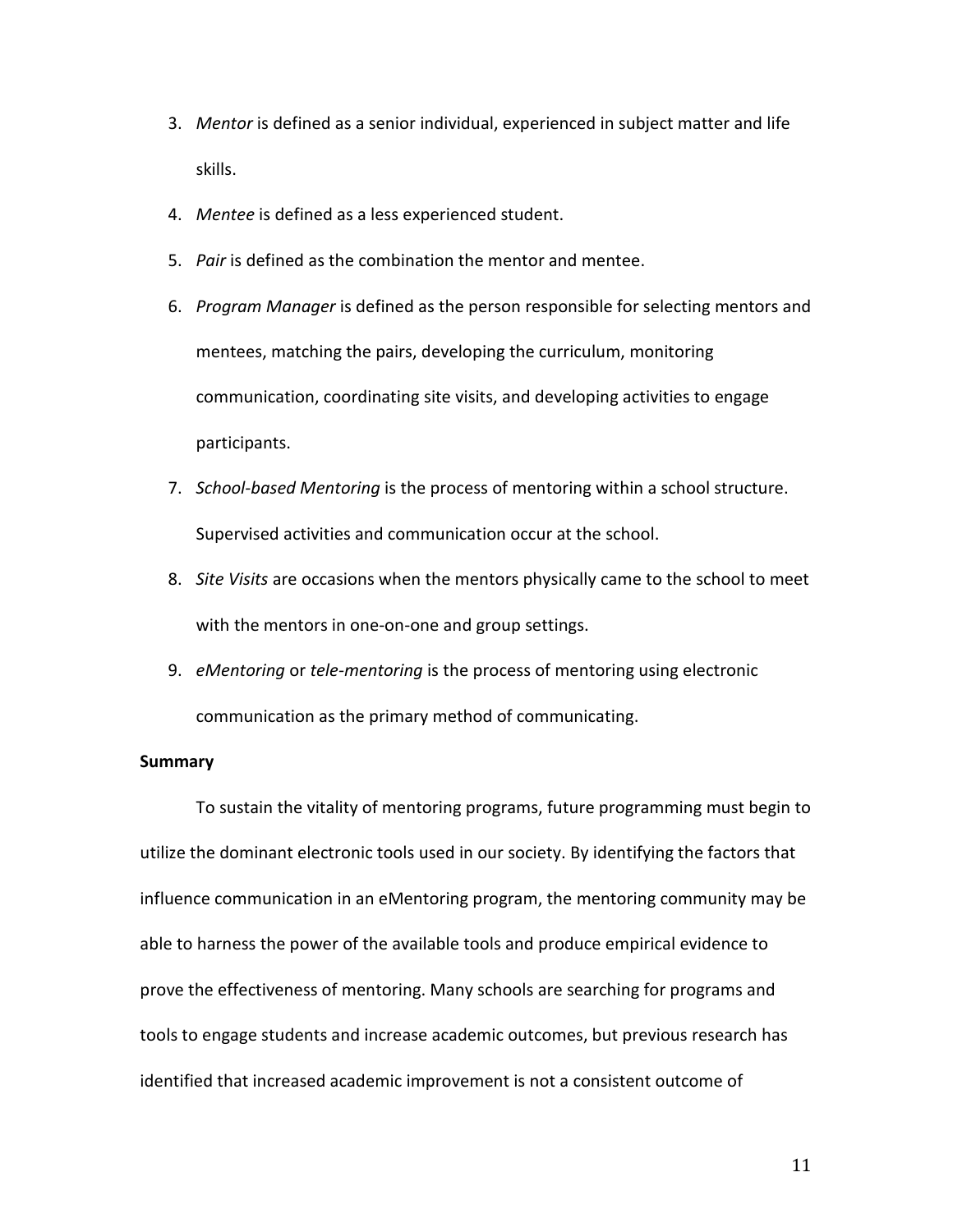mentoring programs. However, it is possible that the transactional nature of mentoring programs prohibits participants from taking advantage of the connections. Placing more emphasis on relationship development may be the key to proving the authenticity to mentors and mentees, which could lead to achieving the desired outcomes.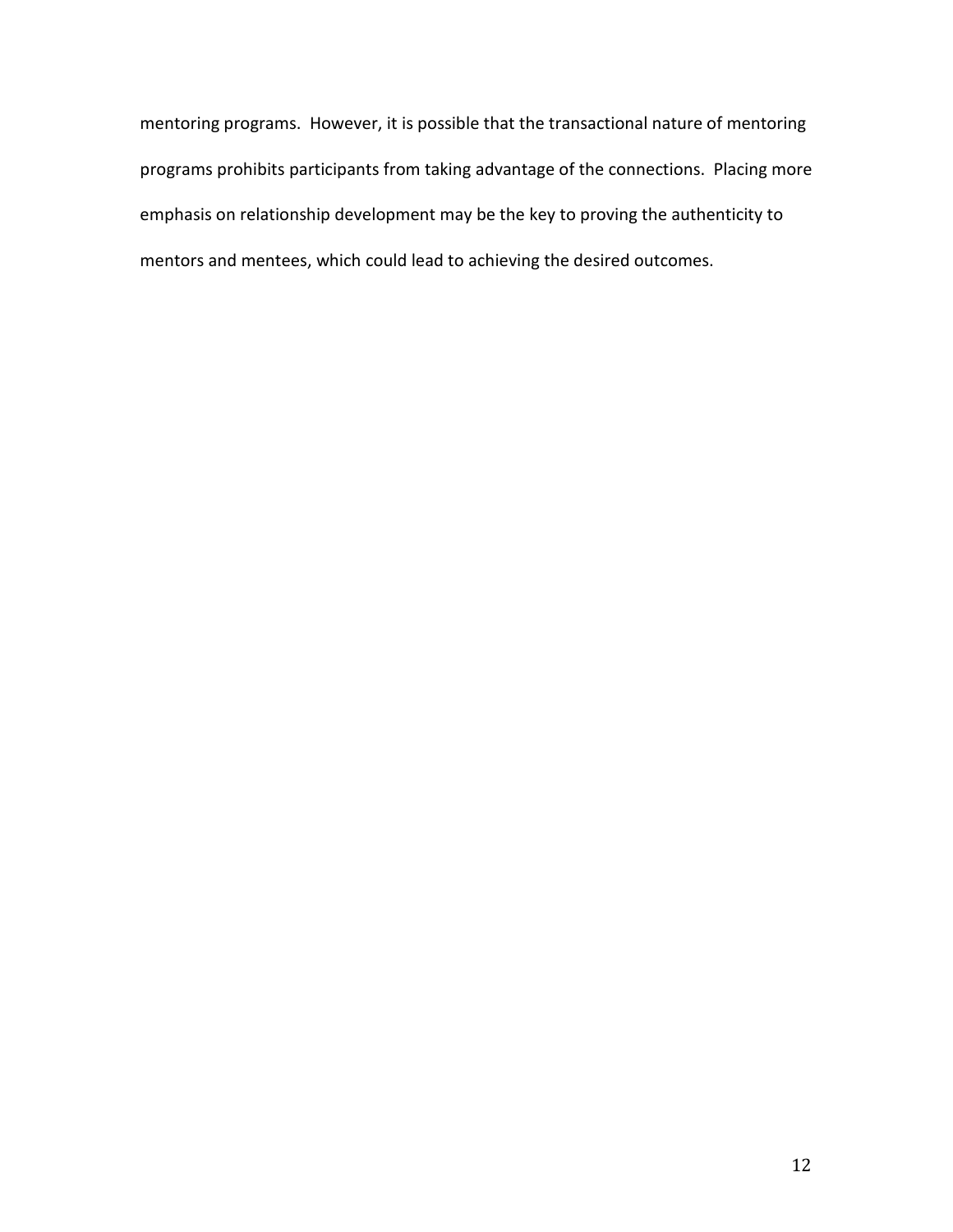#### **CHAPTER 2**

#### **LITERATURE REVIEW**

## **Introduction**

Over the past few decades, technology has drastically changed our society. The integration of technology in society has added convenience to many aspects of life. Conversely, technology usage has also increased the amount of work for other aspects of life. This review of literature consists of a review of theoretical concepts applicable to the process of mentoring. Additionally, the  $21<sup>st</sup>$  century student, online communication, school-based mentoring, eMentoring, online immediacy, and matching practices are examined. Lastly, a summary of components in the reviewed literature related to this eMentoring project are discussed to provide a basis for conducting this study.

### **Theoretical Influences**

The process of mentoring can be theoretically traced to several learning and developmental theories. Particularly, one could argue that Bandura's (1977) Social Learning Theory, as well as Lave and Wenger's (1983) Situated Learning Theory provide the theoretical foundation for mentoring programs. Additionally, mentoring programs seemingly operate under the assumption that positive relationships will develop as outlined by Altman and Irwin's (1973) Social Penetration Theory.

**Social learning theory.** Social Learning Theory states that most human behavior is learned observationally through modeling: from observing others one forms an idea of how new behaviors are performed, and on later occasions this coded information serves as a guide for action (Bandura, 1977). Ultimately, this theory is based on the idea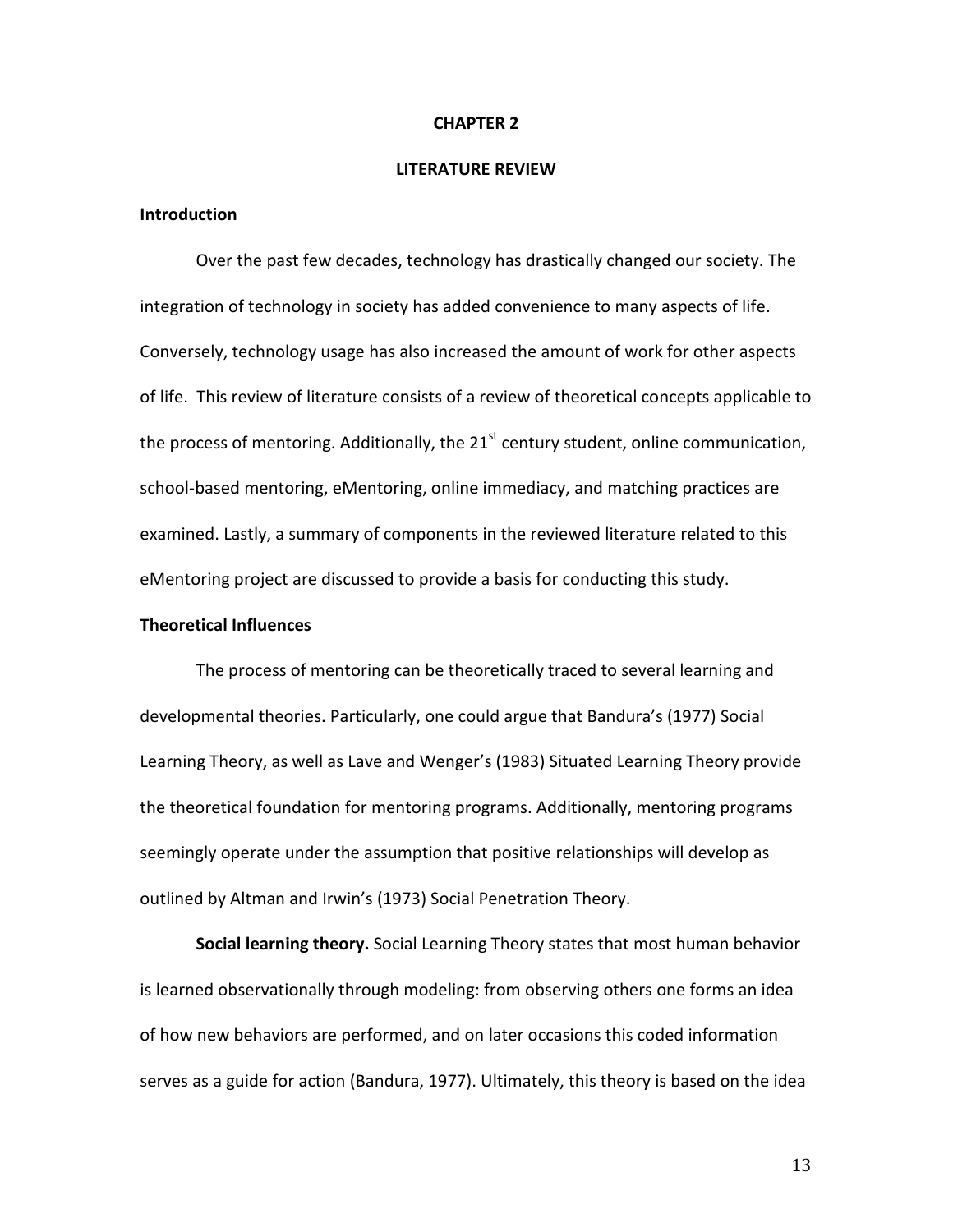that people learn from one another within particular social contexts and may not always be dependent on a change in behavior. Additionally, this theory suggests that learning through observation is based on four components: attention, retention, motor reproduction, and motivation.

According to Bandura (1973) the *Attentional Process* determines what is selectively observed in the profusion of modeling influence to which observations and what information and meaningful experiences are extracted from such exposure. Ultimately, the modeled behavior is viewed and analyzed by the observer and then interpreted as either meaningful or not applicable. The *Retention Process* concerns the observer's ability to retain and recall the activity or behaviors through actions or verbal communication. During this component, the modeled behavior is symbolically internalized and visually rehearsed. The *Motor Reproduction Process* uses action to reproduce the behavior in the appropriate situation. If the learner has all of the cognitive and physical skills necessary to integrate into the action, the modeled behavior is closely replicated through practice. If the cognitive and physical components are lacking, the enactor of the behaviors will not produce a desired result. Lastly, the *Motivational Process* asserts that observations of the reenacted behaviors produce positive or negative feedback from internal cognition and external sources. The learner is likely to adopt the new behavior if they receive positive feedback and less likely to adopt the behavior when negative feedback is received.

In Brown and Dugeid's (2000) analysis of the retention of information and the social implications that can serve as a measure of importance, they note that people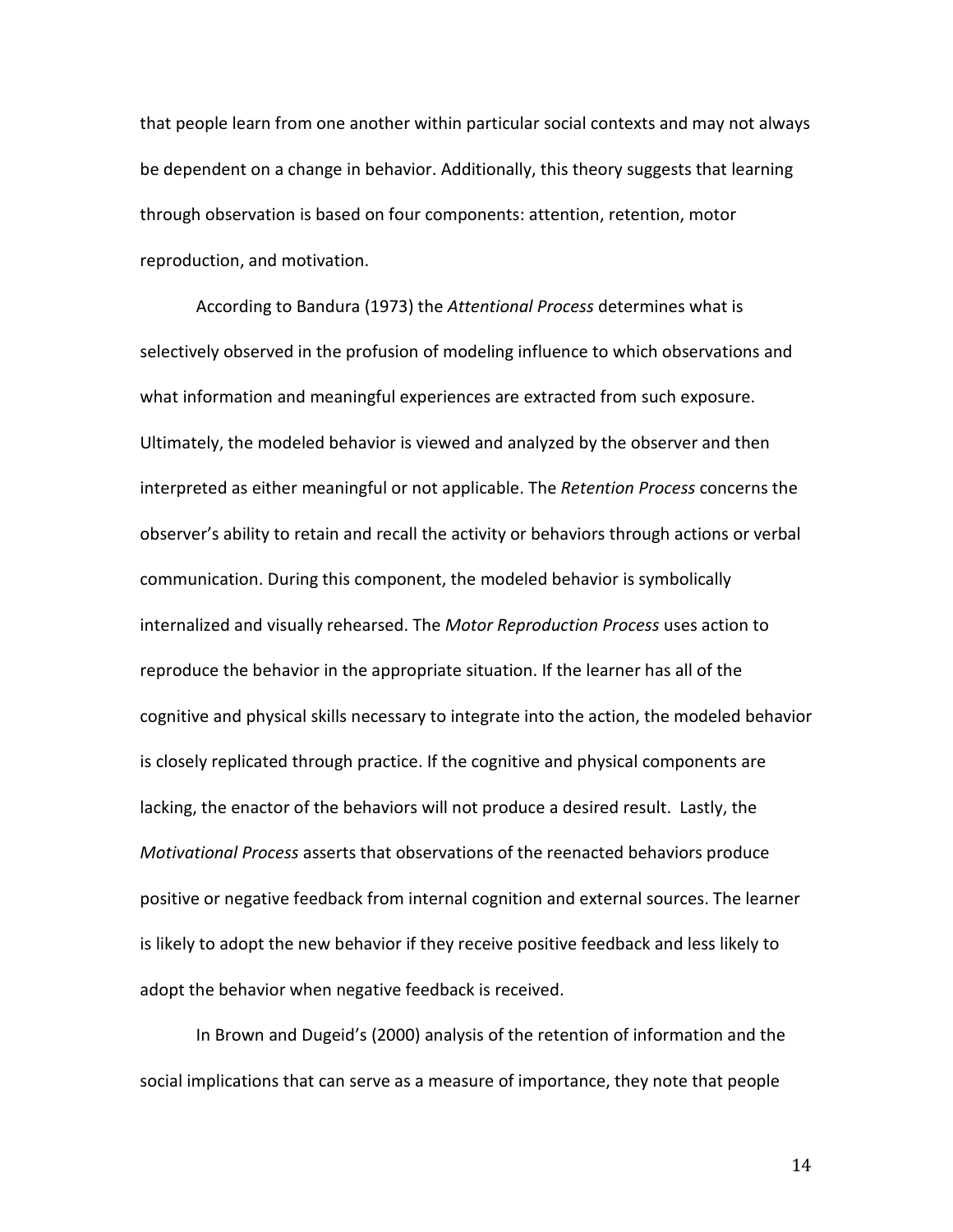successfully learn when the action or information is a social task. The utility of a task in a social setting may be a predictor of the interpreted meaning and retention of the information acquired. Thus, if students saw concrete social value in learning a skill or behavior, more than likely they will retain and replicate the skill or behavior. Brown (2008) further explains that social learning concerns not only "learning about" the subject matter but also "learning to be" full participants in the field. That involves acquiring the practices and norms of established practitioners in that field or acculturating into a community of practice. The desire to be apart of the community can serve as a catalyst to acquire information and ultimately interact within the community.

Designing learning experiences can be challenging. Powell (2005) notes that we do not understand how to design for the sub-conscious mind – we design for the conscious mind and we only pay attention to content. But humans pay attention to context as well as content, that is how we make sense out of the world. Experiences should be designed to account for the subliminal experience the learning may produce, which affects our interpretations. The goal for the designers of social learning experiences should be to produce the meaningful experience for the conscious and subconscious encounter. In Demirbas and Yagbasan's (2006) study of science education in middle school, educational activities based on social learning theory were more effective in improving students' scientific attitudes. In the analysis of a program designed to bring black men into the classroom to teach and mentor black boys, Wells-Wilbon and Holland (2001) noted that principles of social learning theory were validated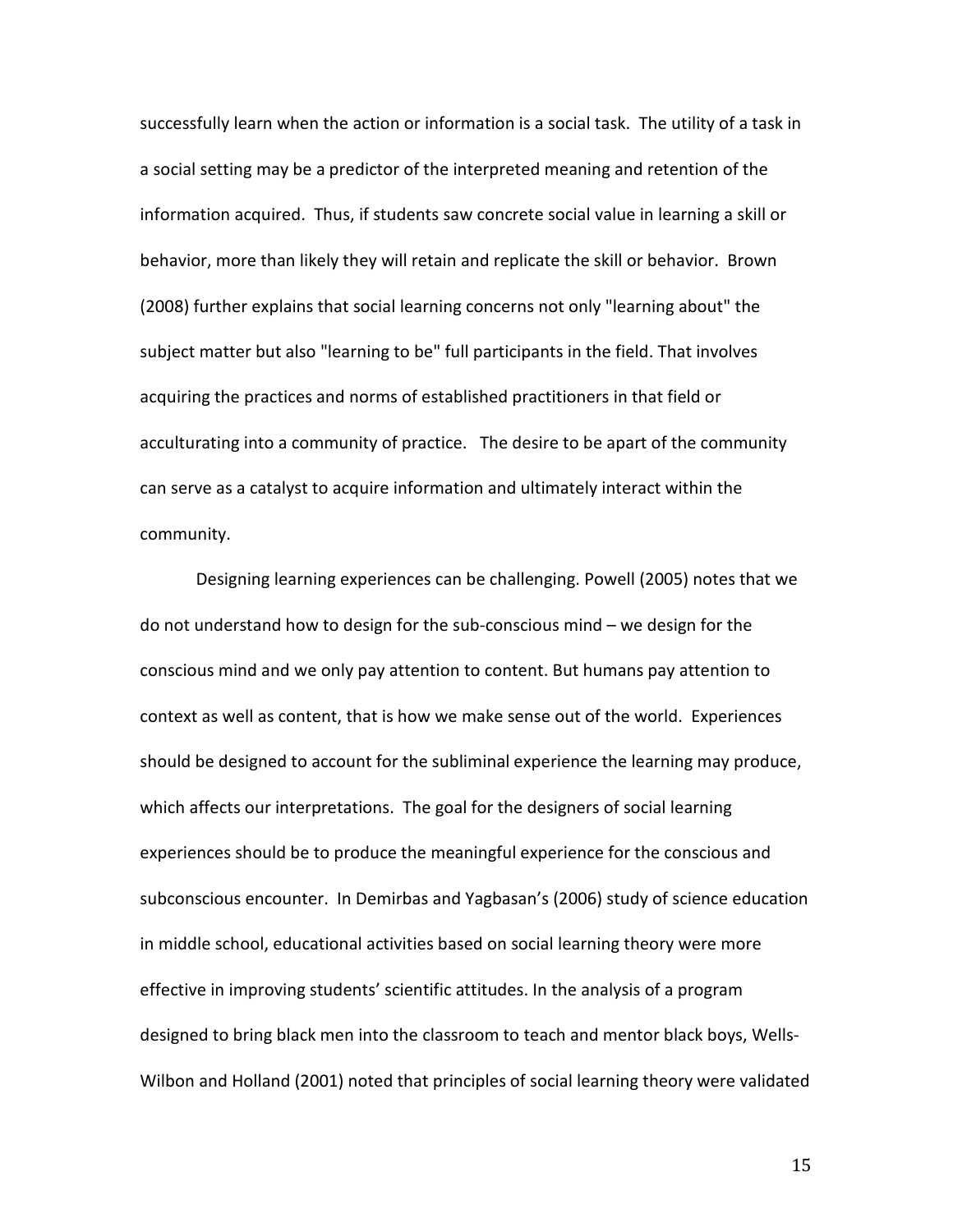in an analysis of male student responses regarding the male teaching assistant's in the Project 2000 mentoring program.

Technological advancements can facilitate the opportunities to engage in meaningful social learning experiences. What we have done in the past may no longer be sufficient to meet the needs and expectations of the 21st-century learner. Social learning perspectives offer promising opportunities for extending and enhancing the design, development, and implementation of web-based learning experiences (Hill et al. 2009). Engaging the students using the technologies they are familiar with has the potential transform the practice of social learning experiences. However, it was also noted that social interaction in the form of writing is challenging due to the lack of facial expression, body language, and tone of voice. Some learners may delay responses to reflect before they write, while others may be too impatient to wait for others' responses. This communication dynamic can positively or negatively influence the constructed meaning of the experience.

**Situated learning theory.** Situated Learning Theory posits learners inevitably participate in communities of practitioners and that the mastery of knowledge and skill requires newcomers to move toward full participation in the sociocultural practices of a community (Lave and Wenger 1990). The central thought of this theory is called "Legitimate Peripheral Participation." This idea depicts how new learners interact with experienced teachers to become a part of a community of practice. This notion also suggests that one's intention to learn is engaged and the meaning of the learning experience is constructed during the process of learning new knowledge and skills. The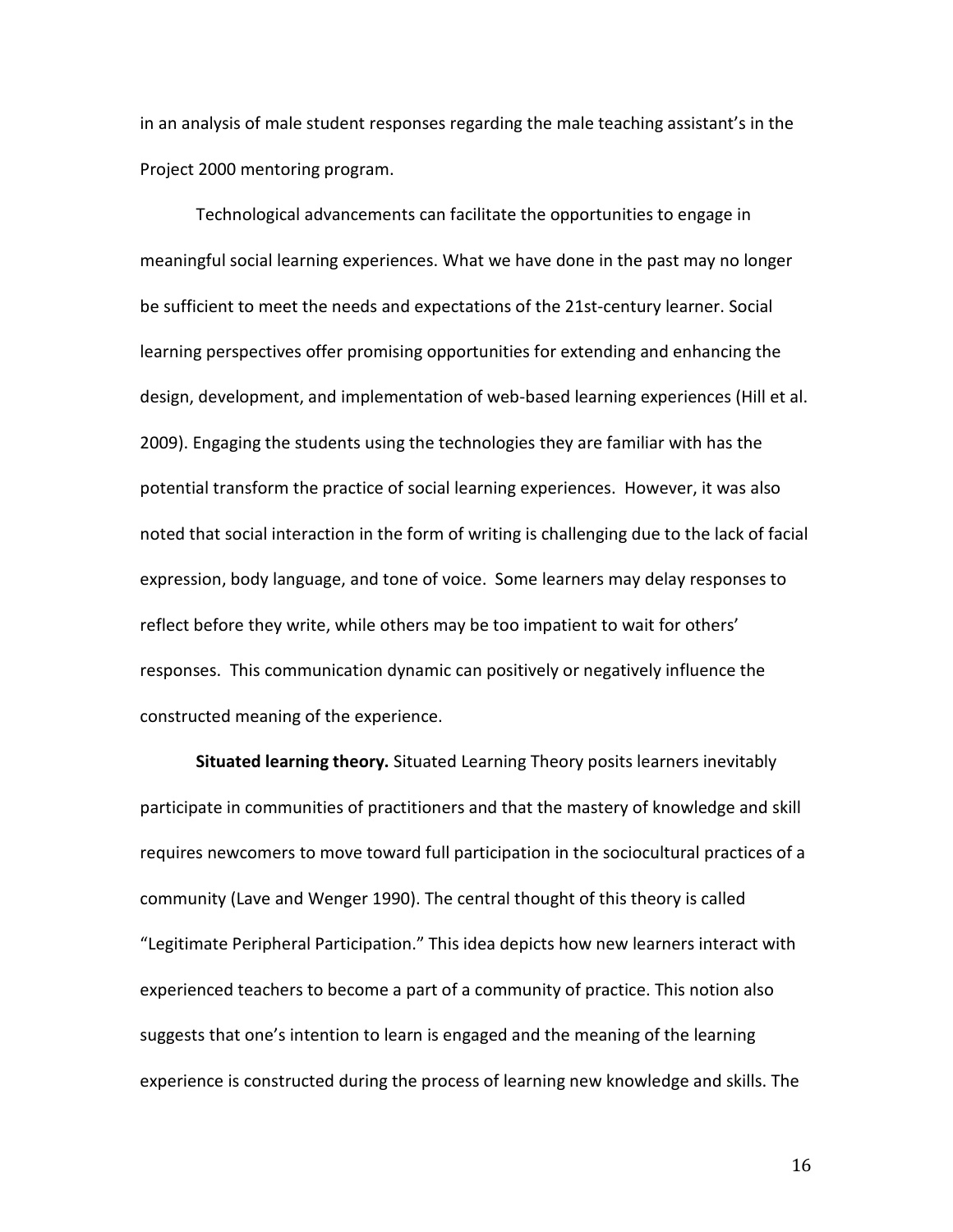ultimate level of engagement and subsequent participation hinges upon whether the learner internalizes the acquisition of the new knowledge or skill as relevant to participating within the community of practitioners.

In a very real sense, individuals who cannot participate in these community practices are no longer members of the community (Cobb & Bowers, 1999). Disengagement ultimately occurs, which then deprives the community and the individual of the opportunity to grow. The ramifications of disengagement over time can produce negative outcomes for the community and the individual. Those who feel blocked from academic achievement may be tempted to quit trying, misbehave or seek other anti-social avenues of achievement and recognition (Simons-Morton et al., 1999). According to Yuan and McKelvy (2004), in order to truly assess the effectiveness of situated learning, we need to know about communication interactivity effects over time, whether they are linear or nonlinear, what kinds of interactions and emergent dynamics there are between individual learning and group learning, and how different kinds of environmental contexts affect emergent individual and group learning. Delving deeper into the context of the communication during the learning experience may assist in further explaining how and why learning does or does not occur in specific learning situations.

**Social penetration theory.** Social Penetration Theory outlines the process of relationship development. Specifically, it focuses on overt interpersonal behaviors that occur within social interactions and how internal processes guide relationship development based on the interactions. According to Altman and Taylor (1973),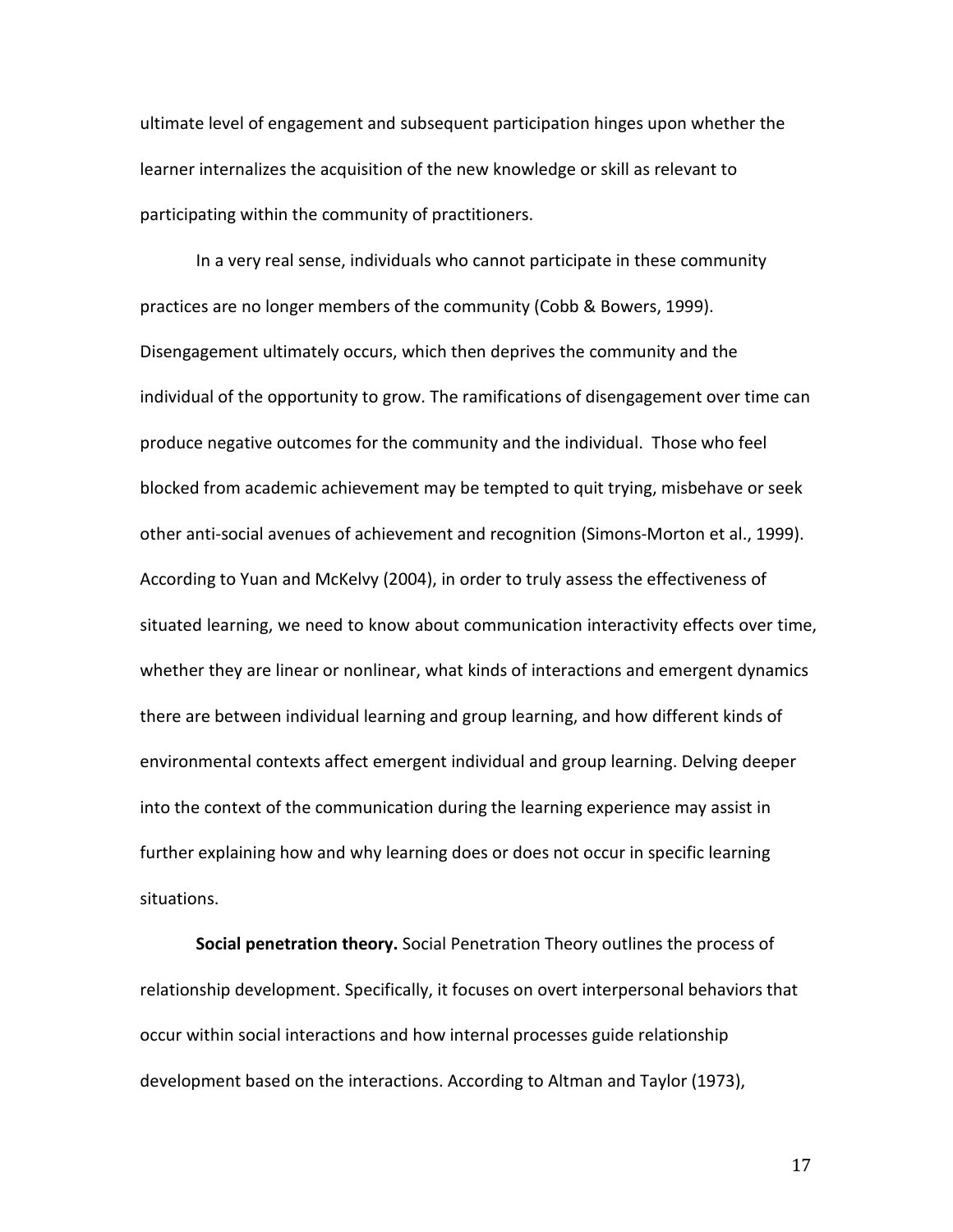interpersonal exchanges move from gradually superficial, nonintimate areas to more intimate, deeper layers of the selves of the social actors. Specific situations may determine the speed of this transition. Certain situations are conducive to an accelerated transition, while other situations may hinder mutual exploration between people.

Social Penetration Theory operationalized consists of multiple stages and dimensions working simultaneously as the catalyst to the relationship. The stages include orientation, exploratory affective change, affective change, and stable exchange. The dimensions of relational behaviors include richness of the interactions, uniqueness of the interactions, efficiency of exchange, substitutability and equivalency, synchronization and pacing, permeability and openness, voluntariness and spontaneity of exchange, and evaluation.

Stage one of the social penetration process is called *Orientation*. Social actors typically meet in public places and only make a small part of themselves accessible through verbal and nonverbal communication. Their responses are not very rich or broad, are often stereotyped, reflect only the most superficial aspects of their personality, are often cloaked in clichés, reflect socially desirable modes of response, and demonstrate little personal uniqueness (Altman et al., 1973). The orientation stage is typically a first meeting, characterized by brief communication and quick evaluations of others.

The second stage in the social penetration process is called the *Exploratory Affective Exchange*. This stage represents a deeper level of communication where the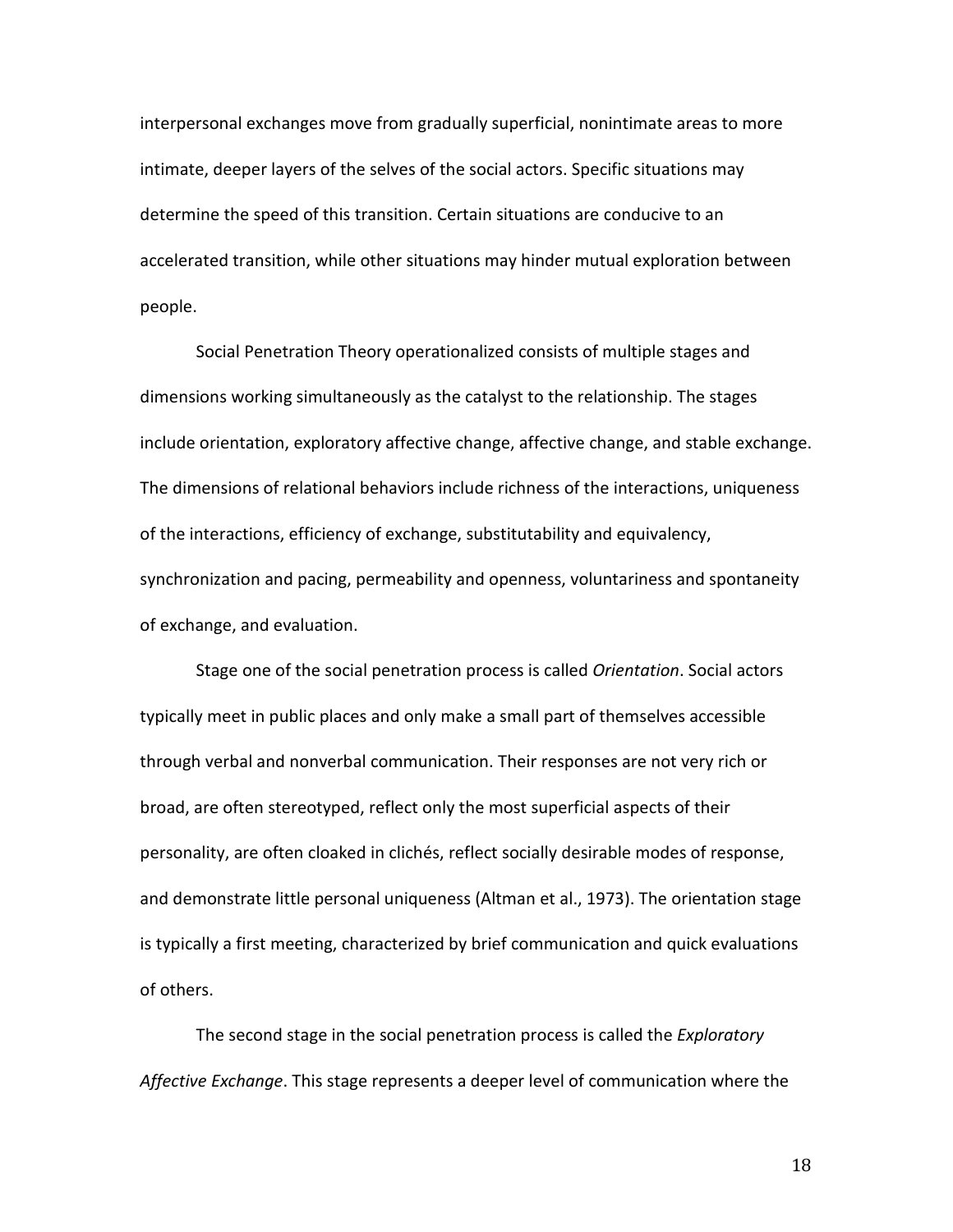social actor's personalities are explored in-depth to gain a better understanding of the uniqueness of the partner. Although more personal information is obtained and analyzed, the relationship is only casual.

The third stage of the social penetration process is typically a close friendship. The social actor's have evaluated the preliminary information and determined that they are comfortable with one another. Modes of communication are often interchangeable based on the pairs' comfort levels. Positive and negative evaluations and well as love and hostility are passed back and forth during this stage. Most barriers to intimacy are down by the time this stage is reached, leaving each person vulnerable.

*Stable Exchange* is the final stage in the social penetration process. Spontaneity and openness characterize this stage because communication is clearly understood on multiple levels. Messages are interpreted with great accuracy. Additionally, both parties can easily predict feelings and behaviors in public and private places. This is the deepest level of a relationship.

It must be noted that this process is very fluid and it does not necessarily progress in a smooth manner. Relationship may digress and stagnate, as well as plateau or skip stages in the development process. Regardless of age, people are very unpredictable and personal circumstances can often suppress the development process. However, under optimal conditions, Social Penetration Theory can serve as an identifying marker to track relationship progression.

In many cases, technology has expedited the relationship development process. Essentially, people engaged in social media are constantly using social penetration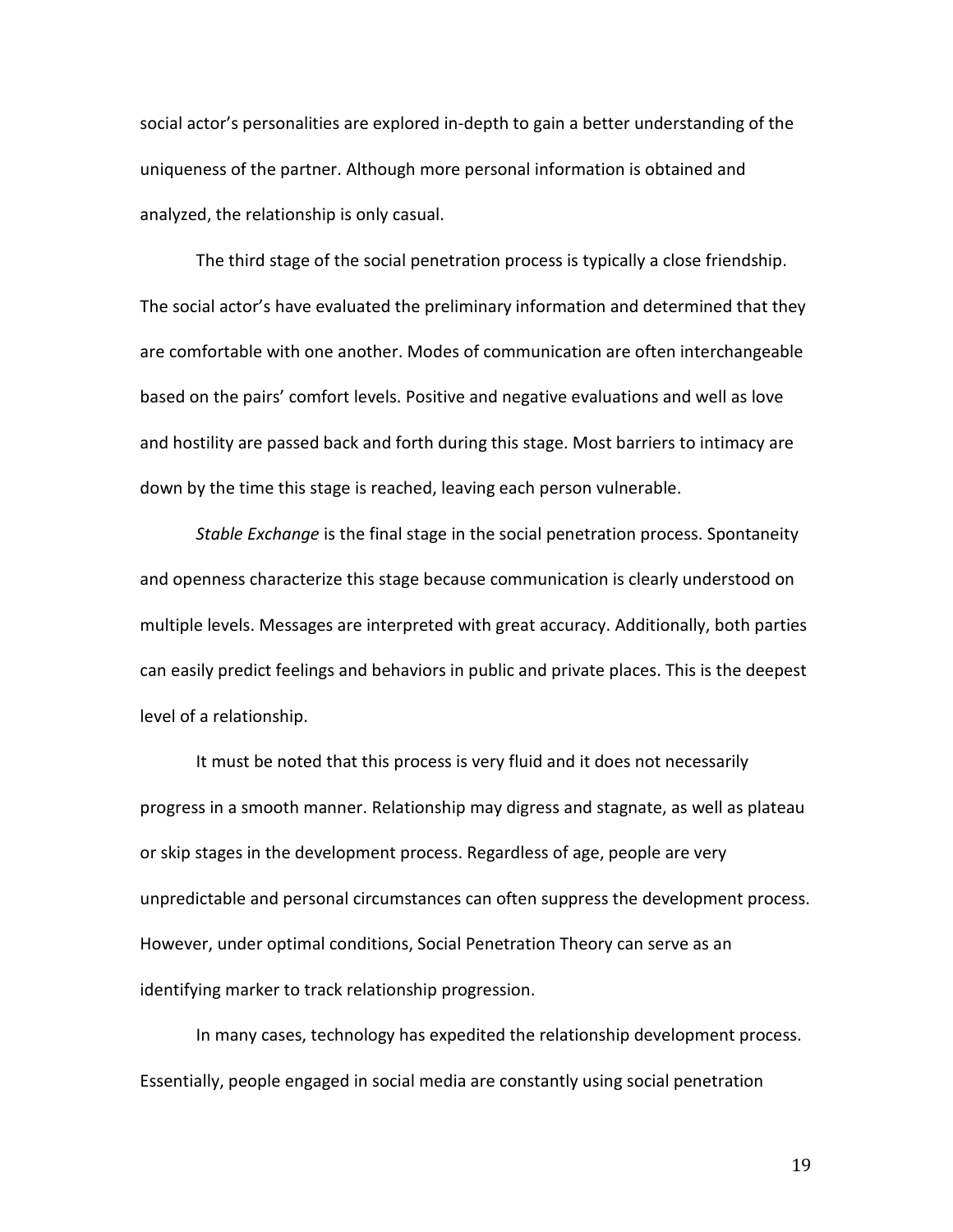theory by displaying self-disclosure in their online activities. In an analysis of social media and social penetration theory, Pennington (2008) noted that online communication has become the most prevalent source of communication for young adults, altering concepts of personal vs. private information and willingness to communicate with people based on information garnered online. What used to be private information one would only think of sharing with close friends, now has become the vehicle by which individuals develop their public image via social media.

The relative anonymity of the Internet can also contribute to close relationship formation through reducing the risks inherent in self-disclosure (Bargh and McKenna, 2004). The notion that the internet has made individuals more comfortable with self disclosure is an apparent reality that has transcended demographic characteristics. In an analysis of relationship formation through the internet, McKenna, Green, & Gleason (2002) concluded that people were better able to express their "true" selves (those selfaspects they felt were important but which they were usually unable to present in public) to their partner over the Internet than when face-to-face. The minimal risk involved with revealing personal information online can contribute to more open disclosure because the individuals at risk are less likely to have to deal with face-to-face rejection.

# **The 21st Century Student**

According to the Frand (2000) study, most students entering our colleges and universities today are younger than the microcomputer, are more comfortable working on a keyboard than writing in a spiral notebook, and are happier reading from a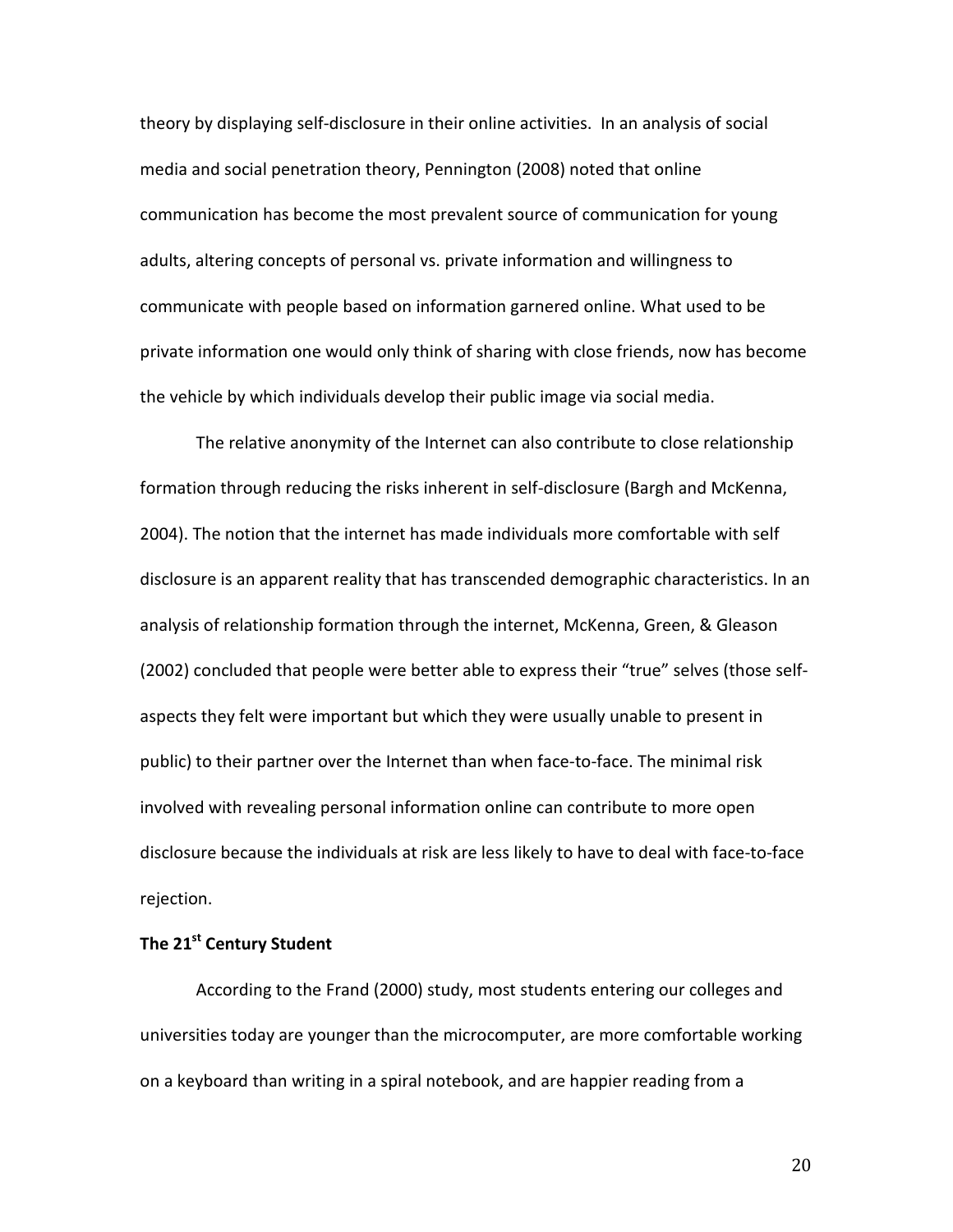computer screen than from paper in hand. For them, being in touch with friends and family at any time and from any place is of utmost importance (Frand, 2000; Caplan, 2003; Kvavik, 2004; Moore et al., 2006). Additionally, it is commonplace for students to begin working on computers in elementary school.

Despite socioeconomic status, today's students typically have some level of access to high speed internet connections, whether it be from home, a cell phone, or provided by their school in one of its computer labs. Most of the students today have been using computers since they were young children; therefore, they tend to be very comfortable communicating with friends, family and faculty on a regular basis via the Internet. Today's students are also described by Moore, Moore & Fowler (2006) as busy, instant messaging, blogging, downloading music and videos, and playing video games with an international network of friends and acquaintances. Frand (2000) reinforced the need to work thoughtfully and creatively with Net Generation students' changing mindsets. Today's multitasking, digitally native students do not view computers as technology. Baby Boomers and Gen-Xers populate the professional community and they generally have different mindsets. In order to ensure that productive teaching and learning exchanges occur across generations of learners, these different mindsets may need to be reconciled (Frand, 2004). On the other hand, in the Kvavik (2004) study, he expected to find that Net Generation students would demand greater use of technology in teaching and learning in the classroom. He did not. What he found was a moderate preference for technology among the Net Generation population.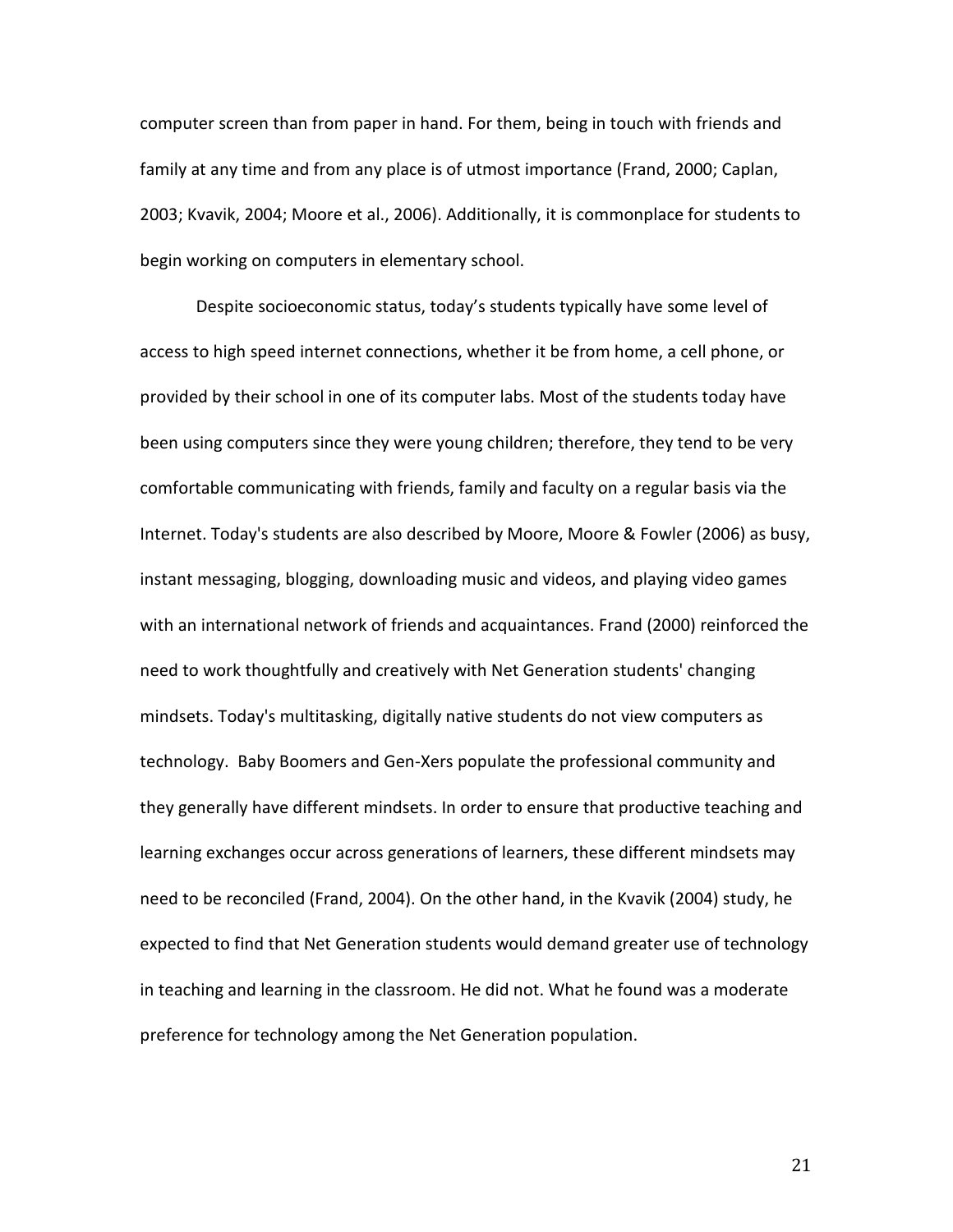Kvavik (2004) also expected that it would be increasingly necessary for teachers to use technology in order to appeal to this generation of students. Ironically, he found that many of the students most skilled in the use of technology had mixed feelings about using technology in education. Most students are still in their exploratory stage of life and have frequent encounters with unfamiliar concepts and people. Allowing students to communicate with teachers or mentors via email and/or other widespread forms of communication should help the learners adjust to different social and learning situations because they are so comfortable with those forms of communication.

### **Online Communication**

In general, individuals use e-mail for a variety of reasons: to share and process data, to participate in decision-making, to develop relationships, to express hostility, to seek feedback from others, to seek employment and gather information about organizations, and to broaden participation in communication exchanges (Baldwin, 1998; Bloch, 2002; Bruhn, 1995; Caplan, 2003; Duran et al., 2005; Flowers, 2004; Frand, 2000; Gruber, 1997; Kvavik, 2004; Makin, 1998; Messing, 2002; Minsky, 1999; Morton 1998; Surry, 2000; Waldek, 2001; Pena-Sanchez et al., 2005). Obviously, students rely on e-mail for many of the same reasons. Although the use of email is convenient, it should not be the sole means of communication because face-to-face communications is still extremely important (Messing, 2002). In Bruhn's (1995) article, he vividly described email as an intermediate medium between a telephone conversation, which is too rapid for rigorous thought-expression, and letter writing, which is rigorous and leads to drawn-out dialogue. Bruhn also describes changes in the way he communicates with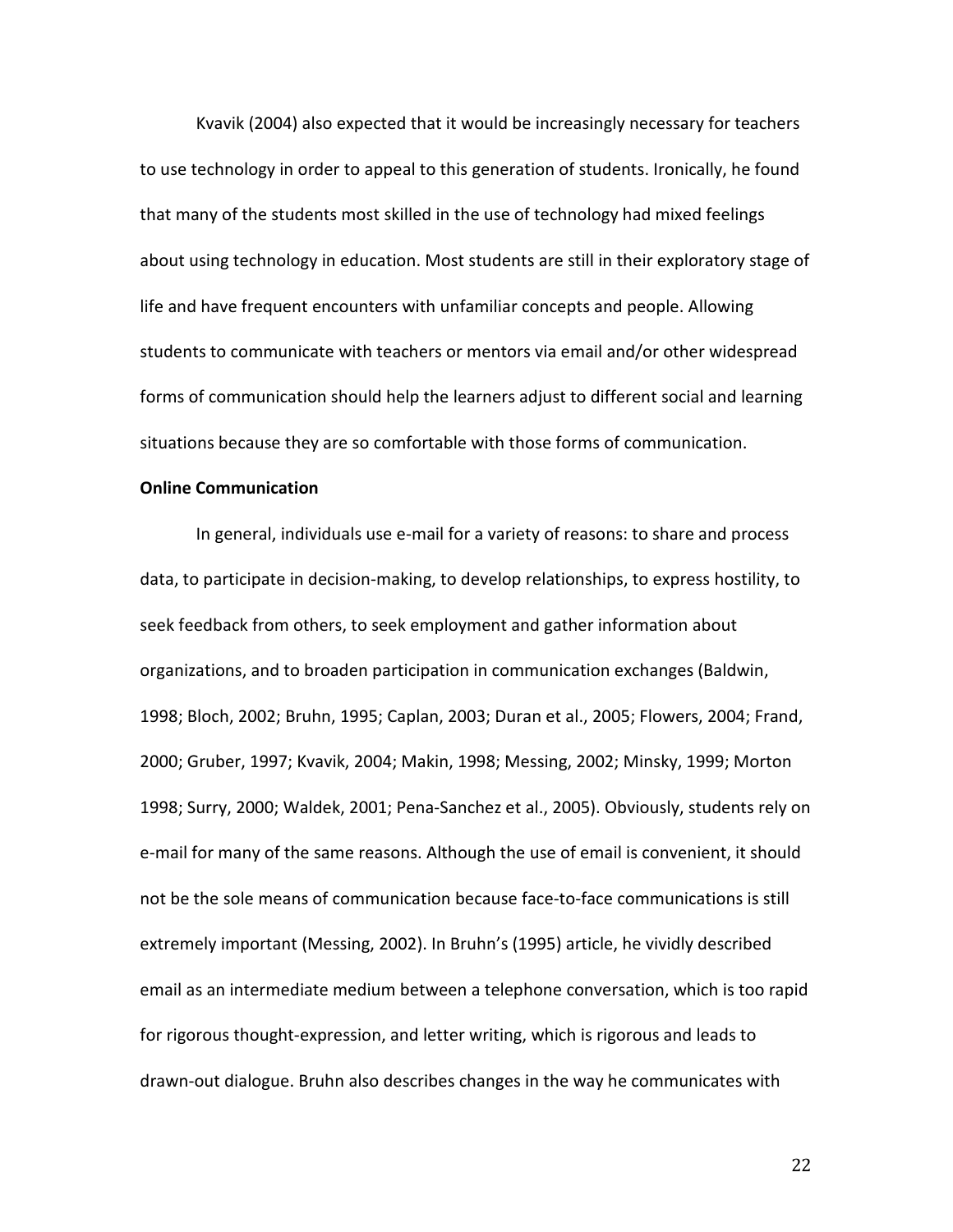other people after he obtained a modem and an e-mail address while noting that email messages range from the specific to the general, from the mundane to the esoteric. Due to its convenience, moderate speed, anonymity and economy, e-mail makes intelligent conversation more practical and more frequent (Bruhn, 1995; Bloch, 2002; Caplan, 2003; Duran et al., 2005; Flowers, 2004; Frand, 2000; Gruber, 1997; Kvavik, 2004; Minsky, 1999; Morton, 1998; Surry, 2000; Waldek, 2001).

Gruber (1997) stated because of email, many people are writing more, and to more people, on a regular basis. On the principle that more is better than less and some better than none, e-mail is almost bound to make us all more competent or at least more comfortable as writers (Bloch, 2002; Gruber, 1997; Surry, 2000; Morton, 1998). To the extent that the medium itself prompts us to the exercise some of our own ideas, email should at the same time strengthen our ability to construct meaning. And where these ideas are formulated and extended in ongoing conversations that otherwise would not have transpired, e-mail may further accelerate the development and distribution of the general knowledge base, that vast network of information and ideas out of which any society must construct its future (Gruber, 1997).

Over the past decade, the use of email has rapidly evolved into a dominant form of communication, specifically in professional environments, higher education, middle and high school settings, as well as within social networks across all generations. Thus, the 21<sup>st</sup> century student has the potential to become an extremely versatile communicator due to the widespread use of email.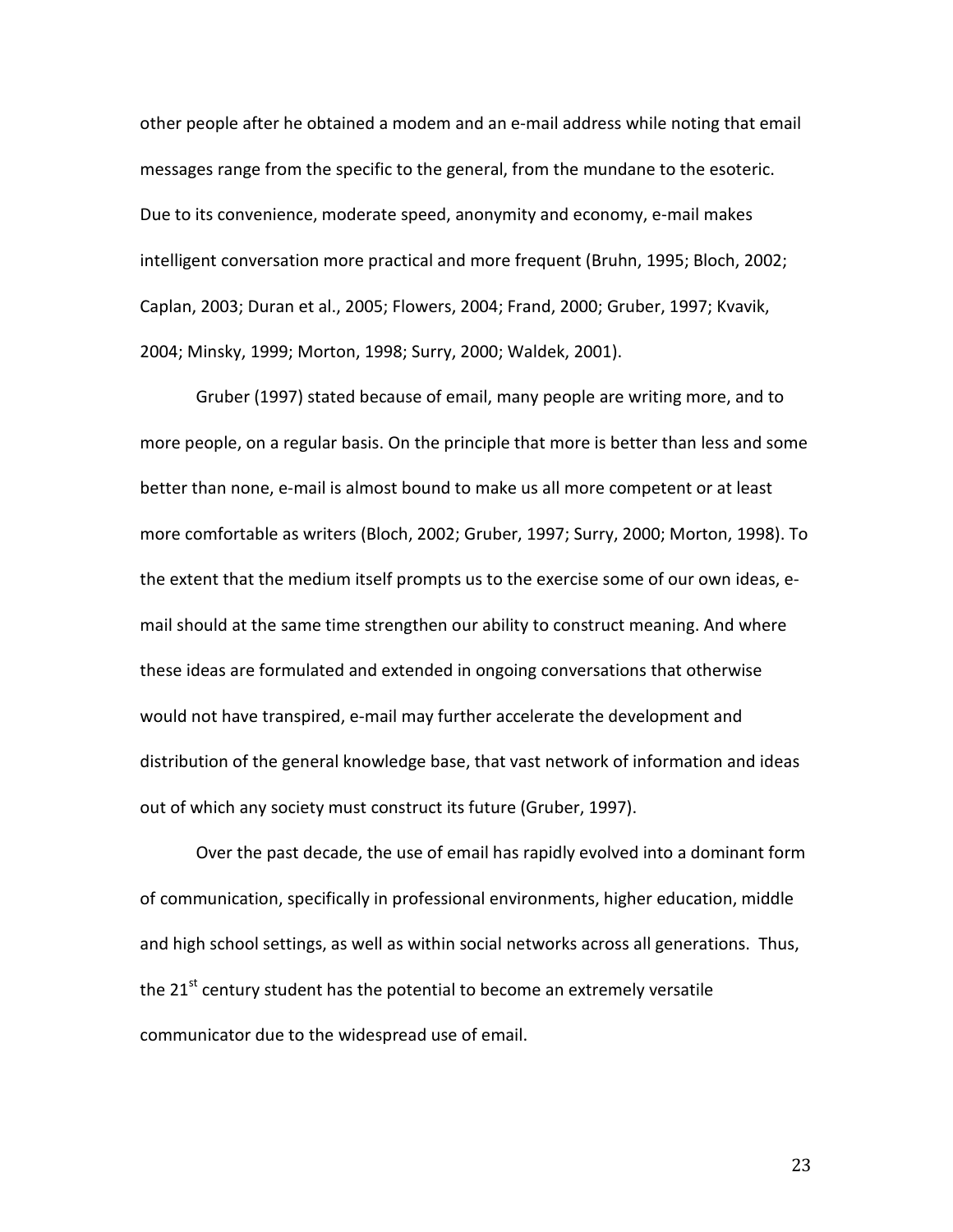Most students are more likely to communicate online when the recipient provides an immediate response. Waldeck, Kearney, and Plax (2001) found that there is a strong relationship between teacher immediacy and student learning. Electronic communication between teachers and students can be immediate and thus, should elicit similar positive outcomes similar to those associated with traditional, face-to-face teacher immediacy behaviors. While most of the literature review concerns student to teacher relationships, the concept of immediacy is applicable to any type of relationship using online communication.

Communication via email can be efficient and effective but it can also be problematic. In the Caplan (2005) study, findings revealed that individuals who lack presentation skills are more likely to prefer online social interaction to face-to-face communication. This preference for online interaction fosters compulsive Internet usage, which could results in negative interpersonal outcomes. Turkle (2004) notes that information technology has made it possible to have the illusion of companionship without the demands of friendship. Conversely, these same individuals have a viable way to express themselves through this preferred mode of communication.

Turkle (2007) further asserts that experiences with relational artifacts can be based on the fiction that they know and care about us. Thus, intimate relationships are being developed with machines. However, just going though the motions leaves humans to question the authenticity of the relationship. The same principle can be applied to eMentoring relationships. The online communication can essentially make us feel good, but the face-to-face visits can authenticate the emotion conveyed during the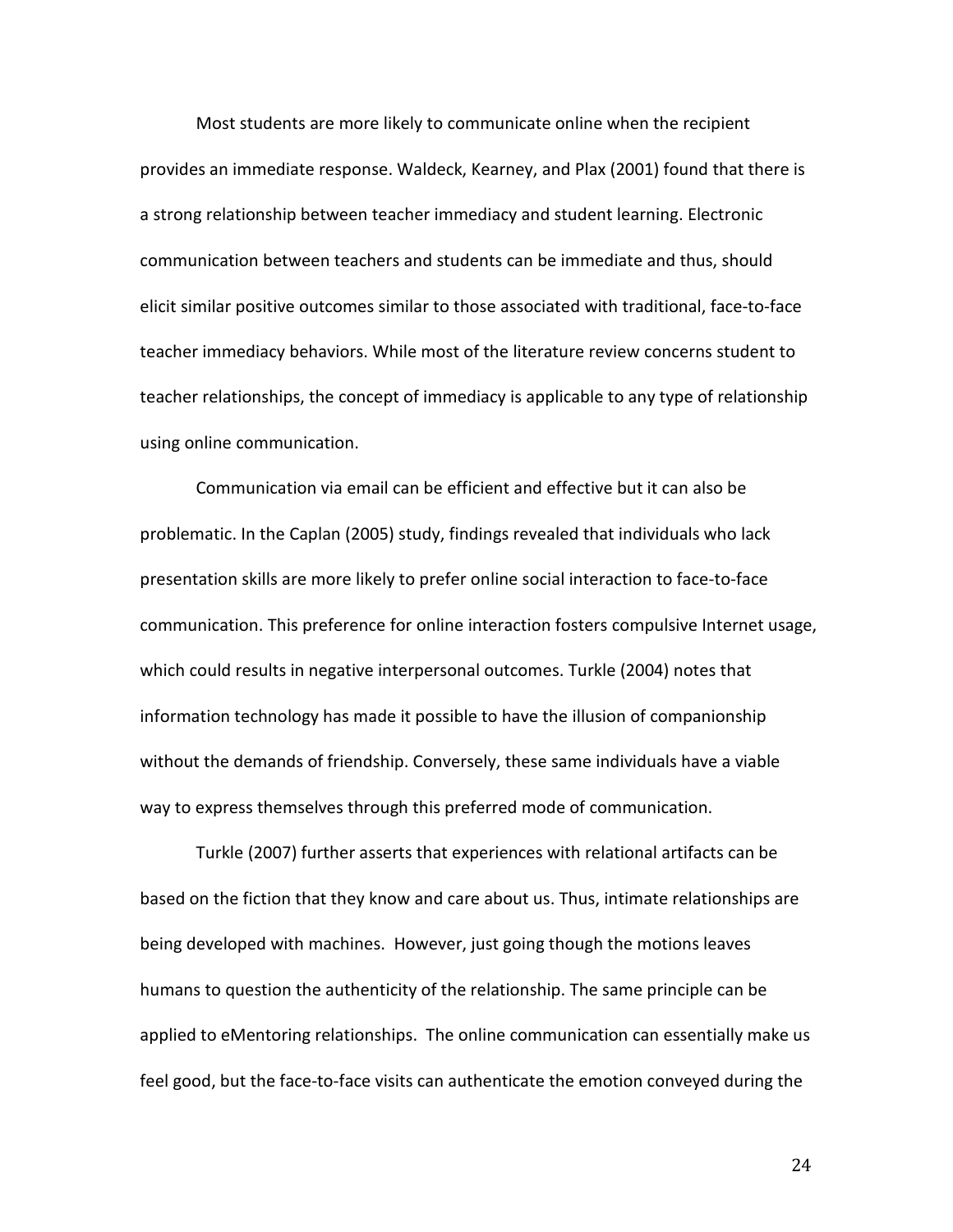online communication and strengthen the bond between individuals. Additionally, technology can be used as a vehicle to encourage direction through appropriate guidance and individuals may make better choices based on the guidance received.

Thompson (1999) noted that educational institutions could also build upon their reputation if they choose to explore more ways to have faculty become more responsive to their student body. As suggested from the evidence of the Thompson study, students would benefit from higher quantities of informal interaction, such as the exchange of emails. Therefore, educators and mentoring program designers should be encouraged to use email as a medium to share their attitudes, interests, experiences, and values. When faculty members disclose personal information with students, the students tend to do much better in their courses (Bloch 2002; Flowers 2004; Minsky 1999; Waldek 2001). It can be deduced that eMentors' disclosing personal information should elicit positive outcomes from mentees as well.

New information technologies such as text messaging and online social networking make online encounters even more commonplace. Communicating via text message also operates under the premise of immediacy. "Facebooking" is one of the most used social networking activities these days. The idea of facebook stems from school year books. The web amplifies this concept through some routine Internet tools, which give students much more control over their information as well as how and when it is shared. A simple profile with an image links to a straightforward e-mail and discussion boards, yet the innovative part of the site is locating individuals of interest (Harper, 2006). The evolution of social media in the information age has caused us all to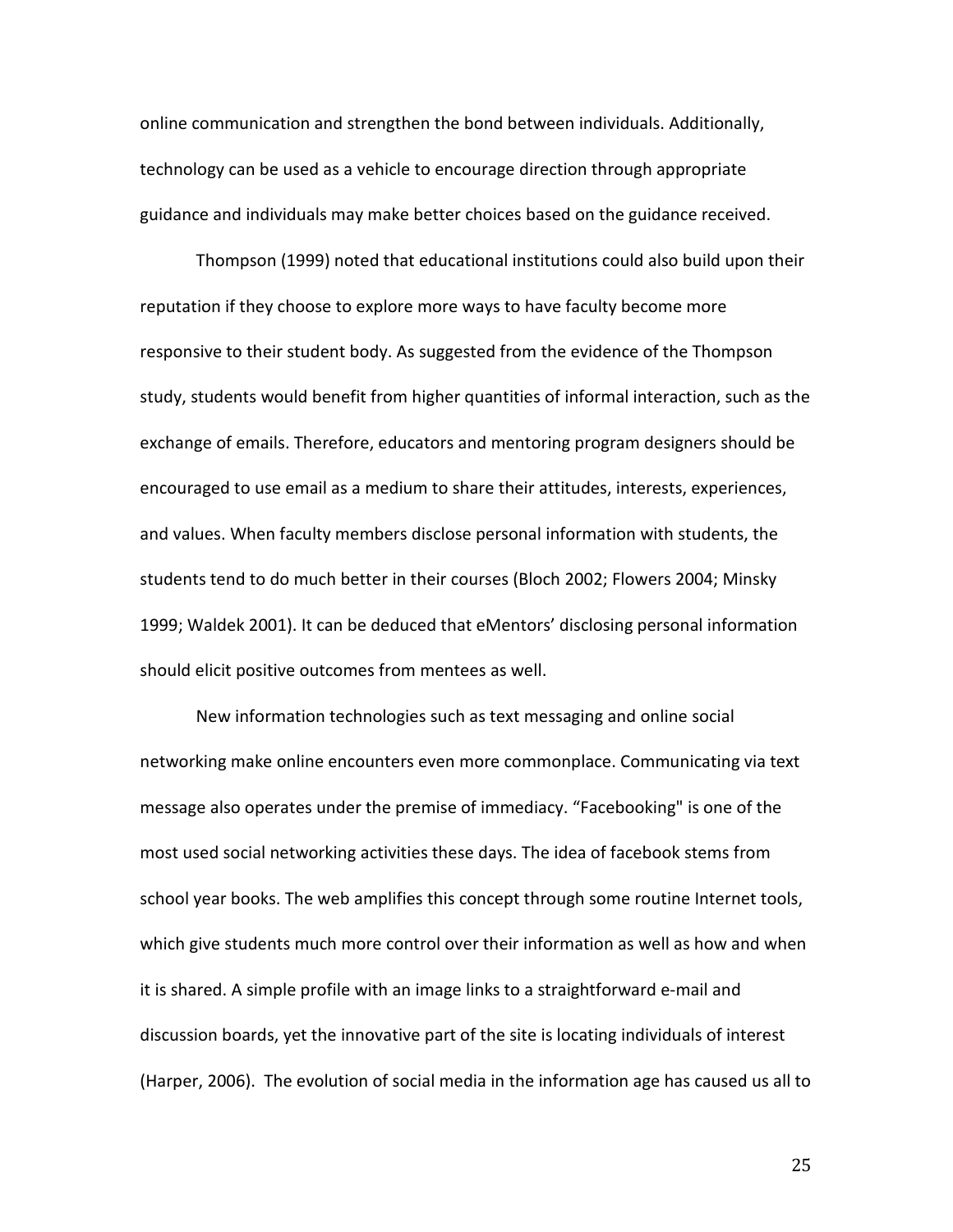become heavily reliant upon the internet for learning and communicating. In Carr's (2008) article, he discussed how he felt that he has been reprogrammed by the internet, to take in information the way the Net distributes it: in a swiftly moving stream of particles, reducing his capacity for concentration and contemplation.

Social networking will continue to permeate the educational landscape as new systems are developed and the utility of these systems are exposed. Ultimately, students may feel much more connected to a teacher or mentor within their social network, which could lead toward developing a more personal relationship rather than the task driven, transactional nature of academically focused student-teacher and mentoring relationships. Two ways that technology can now transform our learning landscape are immersion and intelligent tutoring systems (Brown, 2008). With the right systems and structures in place, eMentoring has the potential to serve in both capacities.

## **School-Based Mentoring**

Schools offer the opportunity to reach students that may be in need of the additional attention provided by a mentor. Adolescents who form a positive affiliation or social bond with their school are more likely than adolescents who fail to establish this social bond to engage in a variety of prosocial behaviors and achieve up to their potential academically, and less likely to engage in problem behaviors such as fighting, bullying, truancy, vandalism and substance use (Simons-Morton et al., 1999). Mentoring is an extremely powerful human relationship, and just as in all personal relationships, trust is key component (Erdem, 2008). School-based mentoring is clearly an important complement to more intensive community-based programs, and a promising strategy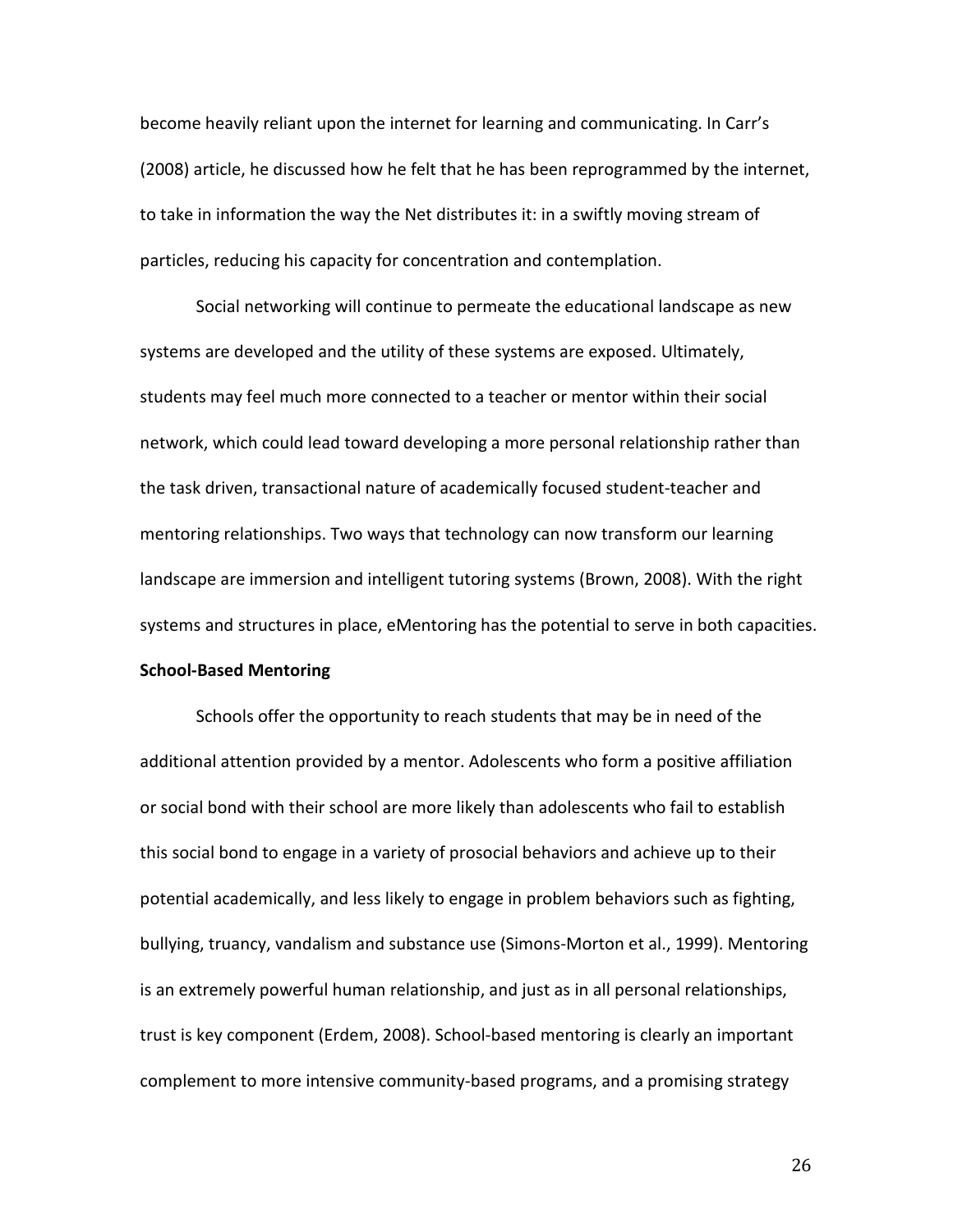for reaching large numbers of at-risk children and youth (Jucovy, 2000). While it may be difficult to reach certain students in particular stages in their lives, other students grasp at the opportunity to interact on a personal level with someone outside of their normal social circle.

The quality of interactions between youth and adults has been noted as an integral component to successful mentoring relationships (Dubois, Holloway, Valentine, & Cooper, 2002; Grossman & Johnson, 1999; Herrera, Sipe, McClanahan, Arbreton, & Pepper, 2000; Rhodes, 2002). Students participating in a school-based mentoring program have been shown to increase academic test scores, raise self-esteem, decrease negative stereotypes of other races or ethnic groups, and enhance comprehension of content and skills (O'Neill 1996; Perez, 2001; Rea, 2001; Lewis, 2002; DuBois et al., 2002; Herrera et al., 2007; Henry, 2009). The benefits of program participation among youth from multiple backgrounds are undeniable. Schools must continually find innovative ways to engage students, especially in environments where traditional methods of teaching are not producing the desired results.

Teachers and support staff can identify at-risk children they feel would benefit from a mentor in school based programs, while community-based programs pair children with caring adults according to common interests, compatible personalities, and convenient distance from each other (Henry, 2009). It is important for the people most familiar with the students to be able to identify traits that may be vital to the success of a mentoring relationship. Many students with social, behavioral, and academic needs, may not have the parental structure to support positive growth in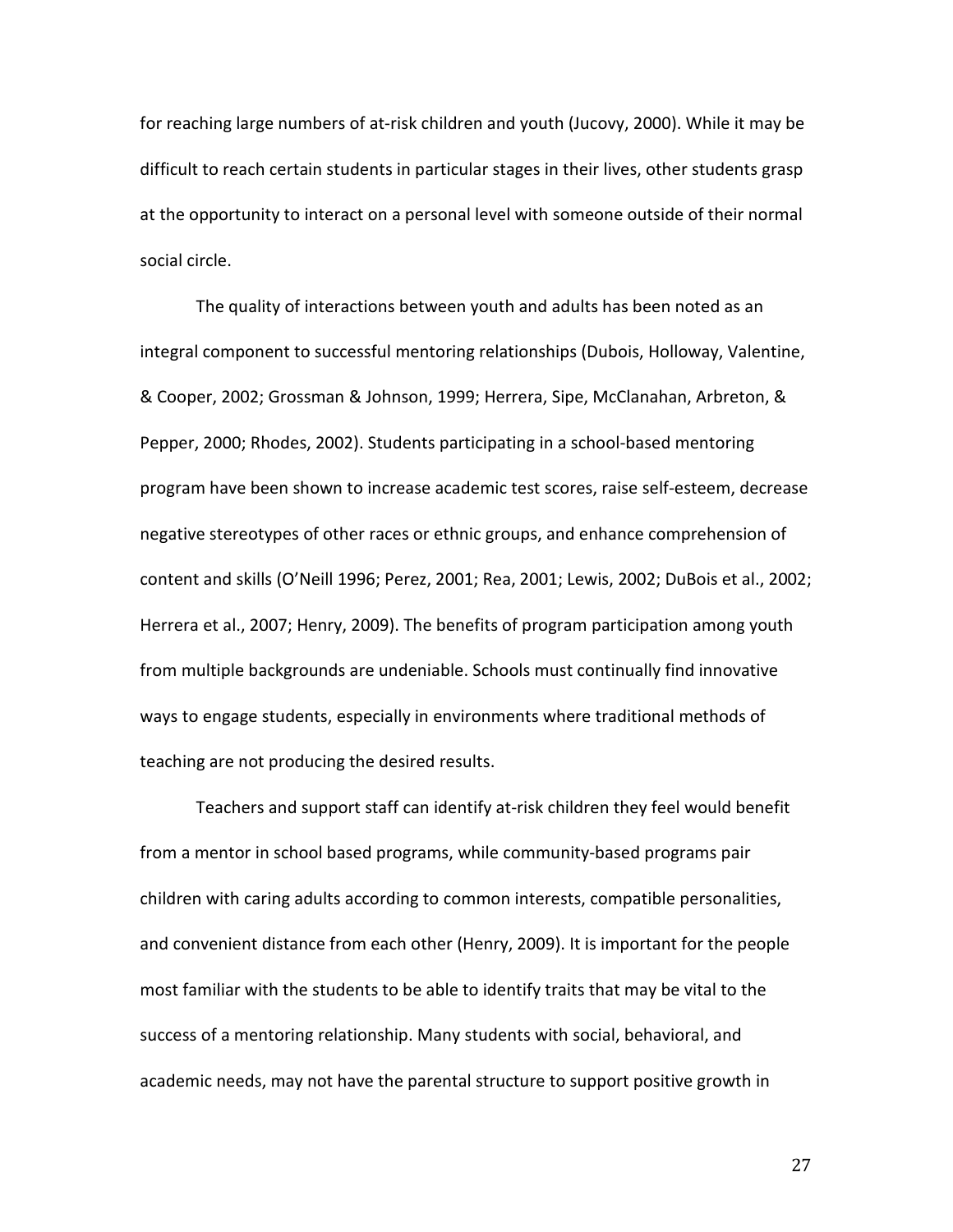these areas. In a study of parental monitoring and delinquent behavior, Johnson (2005) revealed that parental monitoring is an important predictor of delinquency regardless of family structure. In essence, parental support and mentoring may be very important components to improve the lives of today's youth. Youth are well informed about their neighborhoods and can serve as worthy contributors when working with adults as community partners (Jones & Perkins, 2005). So, to transform communities, the leaders must learn new ways to engage our youth, and school based mentoring provides an avenue for change.

Within particular school-based mentoring programs, weekly on-site supervision is provided by a Big Brother Big Sister case manager, and active dialogue between the case manager and school staff is ongoing (Henry, 2009). The purpose of this frequent communication is to evaluate the progression of each student toward the program goals and make appropriate adjustments when necessary.

Because of the place-based nature of the meetings, school mentoring may not be a good approach for programs whose goals are to help youth develop job-readiness skills, provide career exploration opportunities, or expose youth to other experiences requiring activities that take place away from the school (Jucovy, 2000). Conversely, coordinating the right experiences within the school walls can provide meaningful experiences under the right conditions. Strong ties develop when mentors adopt a flexible, youth-centered style in which the young person's interests and preferences are emphasized, rather than when they focus predominantly on their own agendas or expectations for the relationship (Morrow & Styles, 1995). Participation must be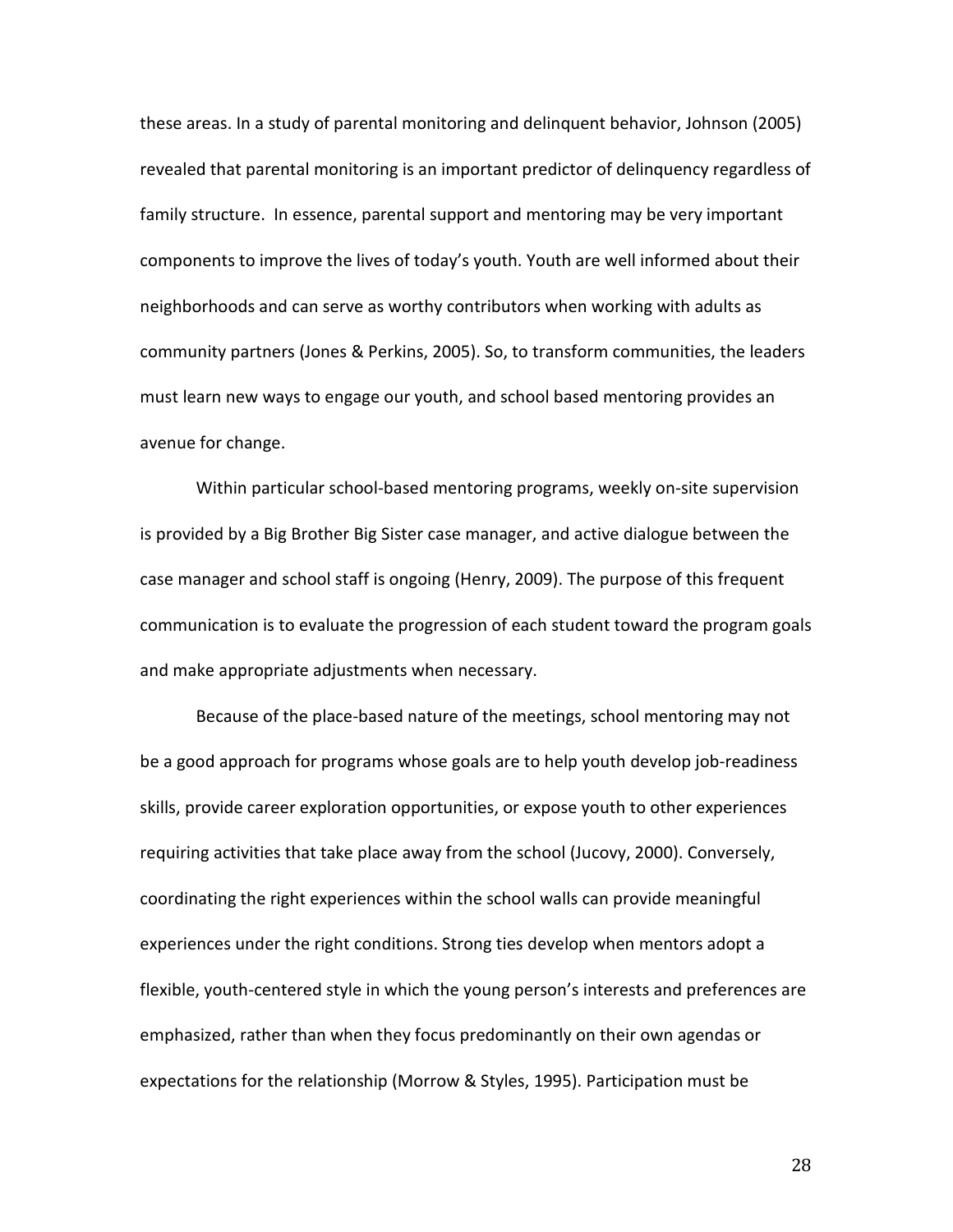legitimate in order for most students to buy into the activities, so they must see the relevance in the tasks and activities, especially students who have not been successful in the classroom setting.

#### **eMentoring**

Using the Internet to make mentoring more accessible could improve overall engagement. Electronic communication has given the process of mentoring additional momentum in many instances, due to the ability to engage in asynchronous dialog without the constraints of time and space. One convenient, efficient, cost-effective, and easy-to-use method of connecting students with practicing professionals would be an electronic mentoring program (Mahayosnand, 2000). eMentoring allows mentees and mentors to communicate using email to discuss topics. eMentoring, often called telementoring or electronic mentoring, is one way to reduce the effects of some of the barriers that prevent the development of traditional mentoring relationships. These barriers include having access to mentoring programs, finding professionals willing to participate in programs, extended time commitments, and geographical distance between pairs. Pioneers in the field of e-mentoring envisioned how the increased connectedness brought about by the Internet could be used to facilitate social equity and educational attainment (Single & Single, 2005). With eMentoring, a student no longer has wait on a weekly visit from a mentor to communicate nor does a teacher have to rely on the businesses in his or her community as the only resource for mentor (Foster, 1999).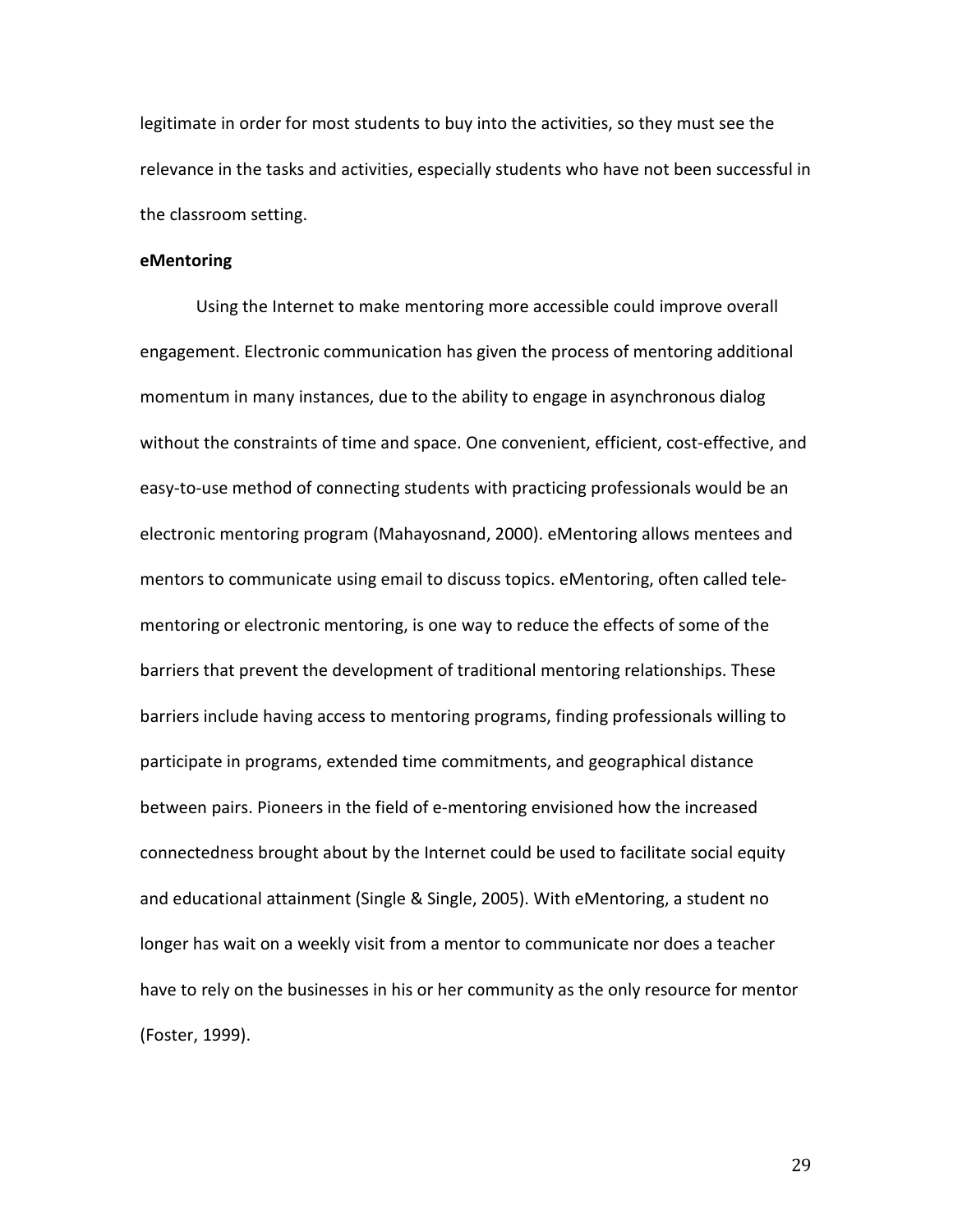eMentoring programs operate under the assumption that communication via email is more alluring to volunteers because of the reduced time commitment and is conductive to recruiting larger groups of participants. eMentoring helps bridge the digital divide separating those who regularly use new information technologies from those who don't (Siegel, 2003). These programs can provide learning opportunities for the students, teachers, mentors, and program designers. The process of asynchronous mentoring allows reflective learning (Fordeman, 2002), where learners think about the problem themselves before discussing the issue with someone else to develop a solution. Indeed, eMentoring is distinguished from face-to-face mentoring because of its boundaryless configuration and the egalitarian nature of the exchange (Bierema, 2002).

There are three main types of tele-mentoring relationships: Ask an Expert, Pair Mentoring, and Group Mentoring (Harris, 1999; Perez, 2001). The *Ask an Expert* method requires a student to pose a question to an expert in a particular field, typically related to a classroom project. The expert responds to the student with an answer to the question, which concludes the interaction. Sometimes these interactions can continue throughout the duration of a project, semester, or school year. *Pair Mentoring* consists of a mentor and student develop a one-on-one relationship for an extended period of time. These pairs primarily focus on educational outcomes related to a specific subject. Occasionally, social outcomes garner attention within this relationship. The other type of eMentoring is called *Group Mentoring*. These relationships match groups of students with an expert or a group of experts. The interactions can also be singular or extend across a period of time if determined by the program guidelines. The common gap in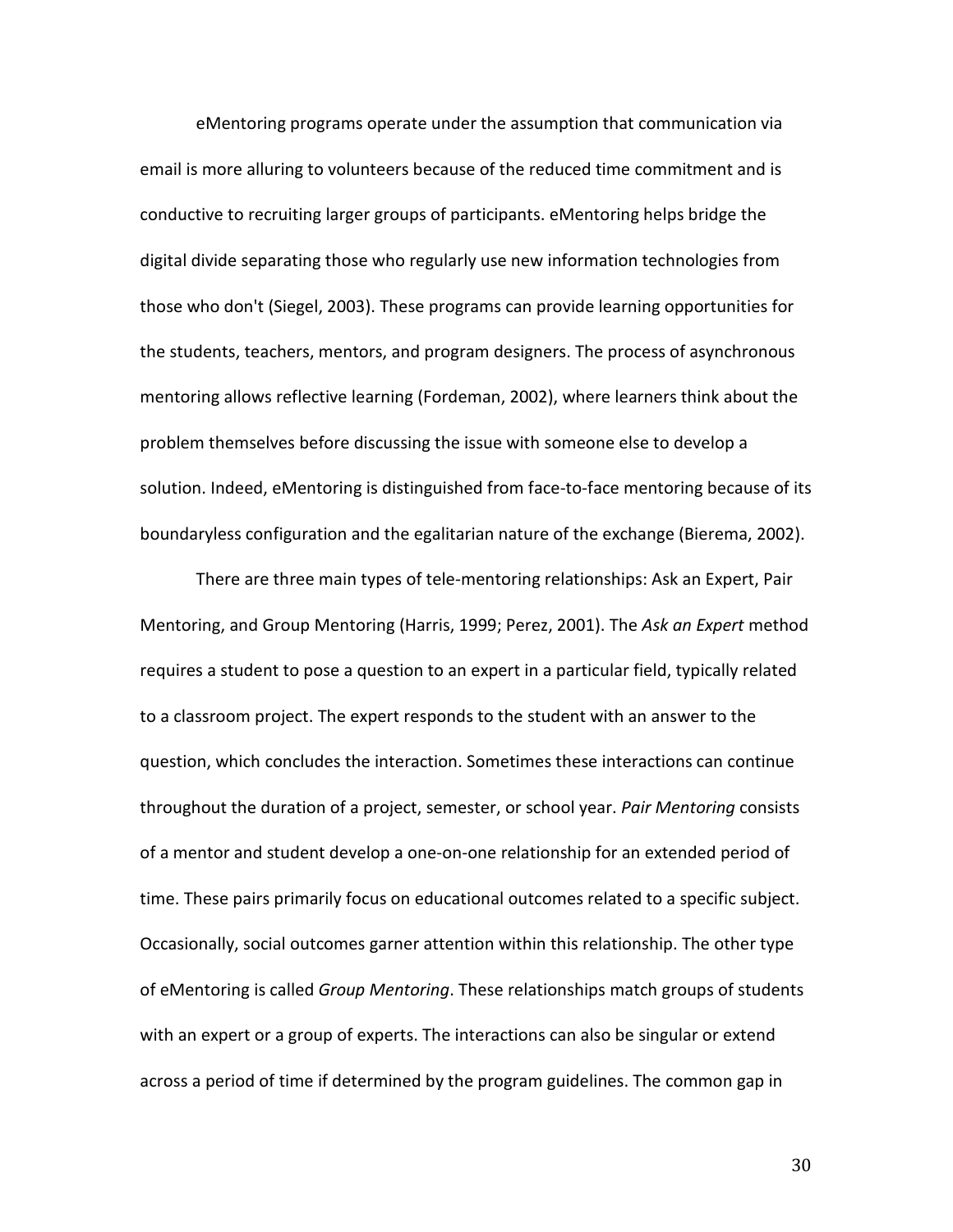these programs is that none are designed to focus on social interactions or life skills, with the understanding that increased academic outcomes are a naturally occurring byproduct of the mentoring relationship.

eMentoring programs also require a facilitator or program manager. A classroom teacher typically fills this role. As an integral component of eMentoring programming, the role of the facilitator is critical to the success of the program. Harris and Figg (2000) outline the functions of eMentoring facilitator as listed below:

- Set up and test communications facilities (accounts, filters, etc.)
- Introduces pairs
- Facilitates pairs getting to know each other personally and professionally
- Sets realistic project goals and expectations
- Gets answers to procedural questions
- Adjust goals and expectations according to project developments
- Keeps communication flowing throughout the project period
- Identify, address and resolve miscommunications
- Structure and participate in different kinds of online activities
- Evaluate individual and group contributions to learning/teaching

Over the last fifteen years, there have been several large-scale school-based

eMentoring programs developed for specific audiences with specific purposes. The International Tele-mentor Program is a project-based academic mentoring environment designed to connect primary and secondary students with experts to assist with coursework. In an analysis of teacher surveys to determine the effective elements of the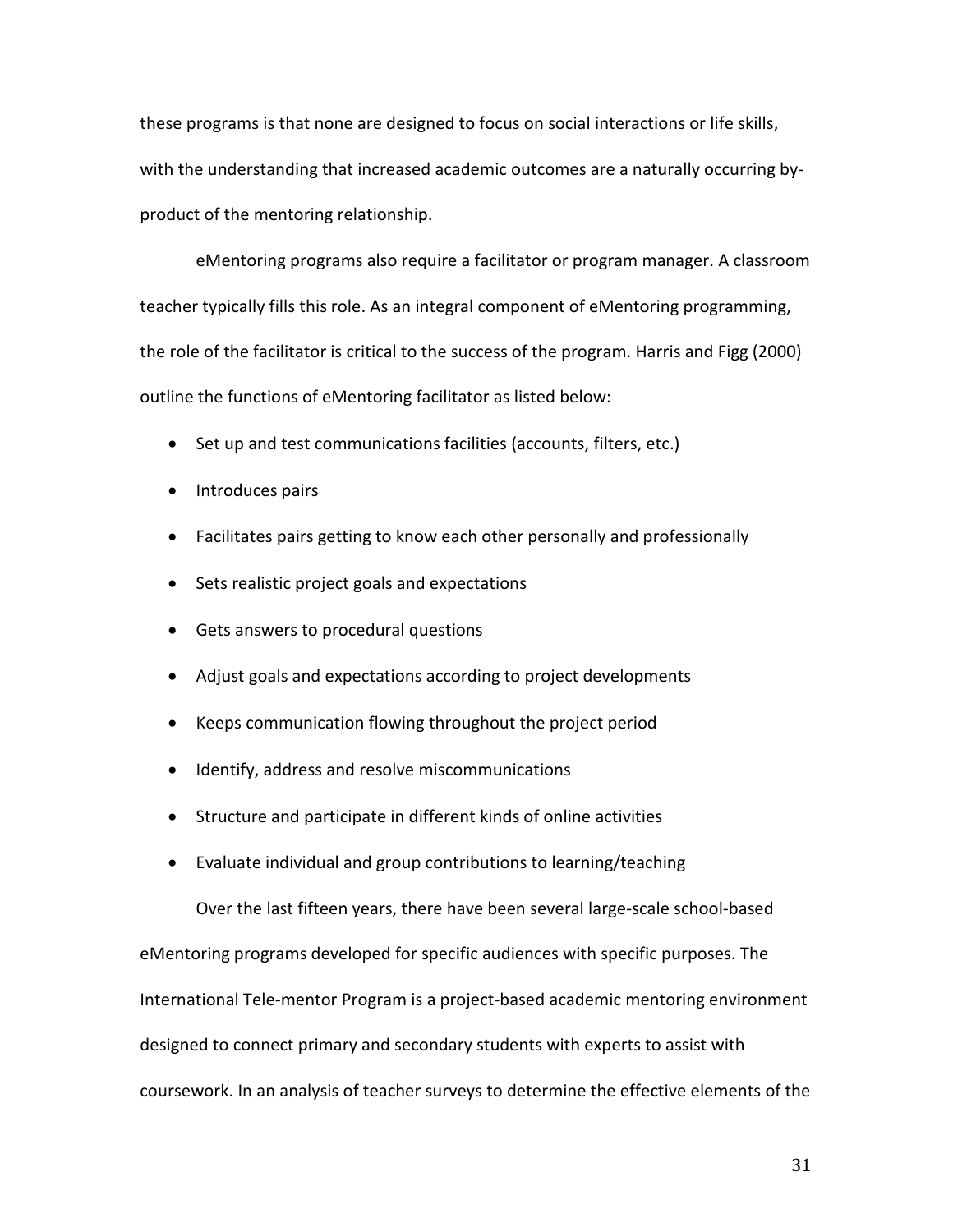program, Lewis (2002) found that the vast majority of teachers witnessed significant improvement in writing skills, self-directed learning, teamwork, critical thinking skills, career and workplace knowledge, desire to go to college, subject grades, and science comprehension and ability. Additionally, 81% of teachers reported their students took more responsibility for their learning as a result of being involved in a tele-mentoring project. Similarly, the Electronic Emissary is an eMentoring services and resources center designed to help K-12 teachers and students with experts across disciplines, to participate in academically driven electronic communication.

Harris (1999) found that subject matter experts and teachers talked, more online, respectively, than students, even though students' inquiry was the focus of each online project and requests or reports directly related to curriculum content comprised a surprisingly small portion of total message functions identified. Additionally, MentorNet is an organization that focuses on furthering the progress of women and other underrepresented groups in scientific and technical fields through eMentoring. In an analysis of a tele-mentoring program sponsored by Big Brothers and Big Sisters, Brotherton (2001), found that students expressed a desire to meet face to face with the mentors more often. While email may serve as the primary conduit to tele-mentoring, face-to-face visits are an integral part of nurturing the relationship and should not be neglected.

Bonnett, Wildemuth and Sonnenwald's (2006) research on eMentoring found that message frequency and utilizing strategies to build relationships might foster successful interactions between protégé's and mentors. Frequent communication may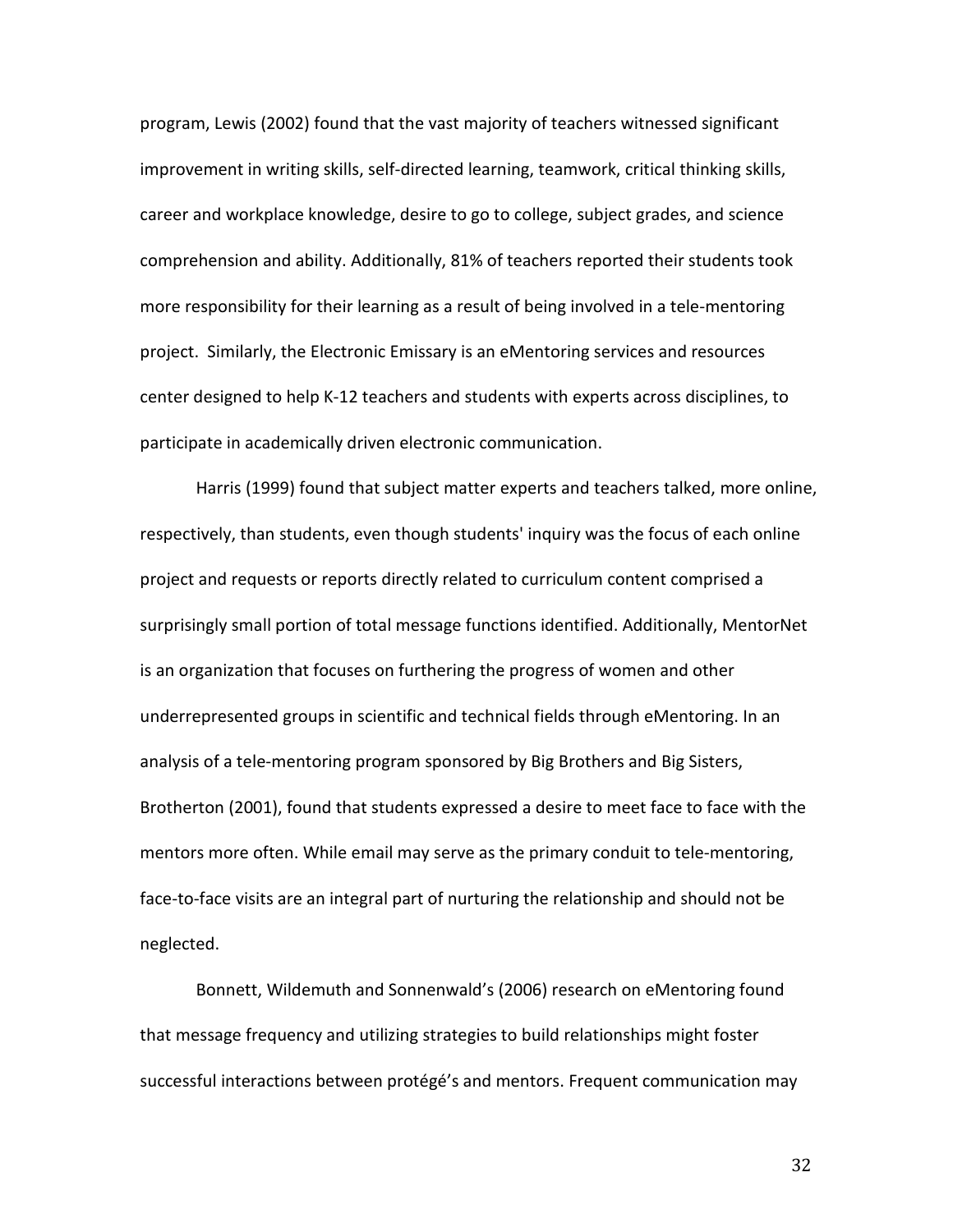be interpreted as an indicator of positive relationship development. However, the context of these correspondences will also provide insight into the relationship. The nature of these messages may be personal and/or transactional, therefore, must be considered when assessing quality of the relationship. Either way, constant communication is a great way to hone specific skills. eMentoring relationships have shown to improve writing skills and expose students to the business world (Brown, 2002; Paerdams, 2008).

In an analysis of a tele-mentoring project, EMPATHY Net-Works, Loureiro-Koechlin and Allen (2010) concluded that face-to-face meetings facilitated online interactions especially at the start of the program, meeting in person helped students to get to know each other, and time perceptions for mentors and mentees were completely different. Working adults typically segment their day's to determine what work need to be done, how to complete the work, and how much time to allocate toward specific tasks. Although students may be familiar with the process of time management, they may not have developed expertise with this particular skill at such a young age.

Academic content was the catalyst for all of the school-based eMentoring programs reviewed. A prominent theme in the literature on eMentoring was program design. By and large, eMentoring research focuses on identifying elements that contribute towards success, to inform the designers of future programs. Upfront training should be used to explore improving outcomes and the initial training should clarify participant's roles (O'Neill et al., 2005) and establish goals and expectations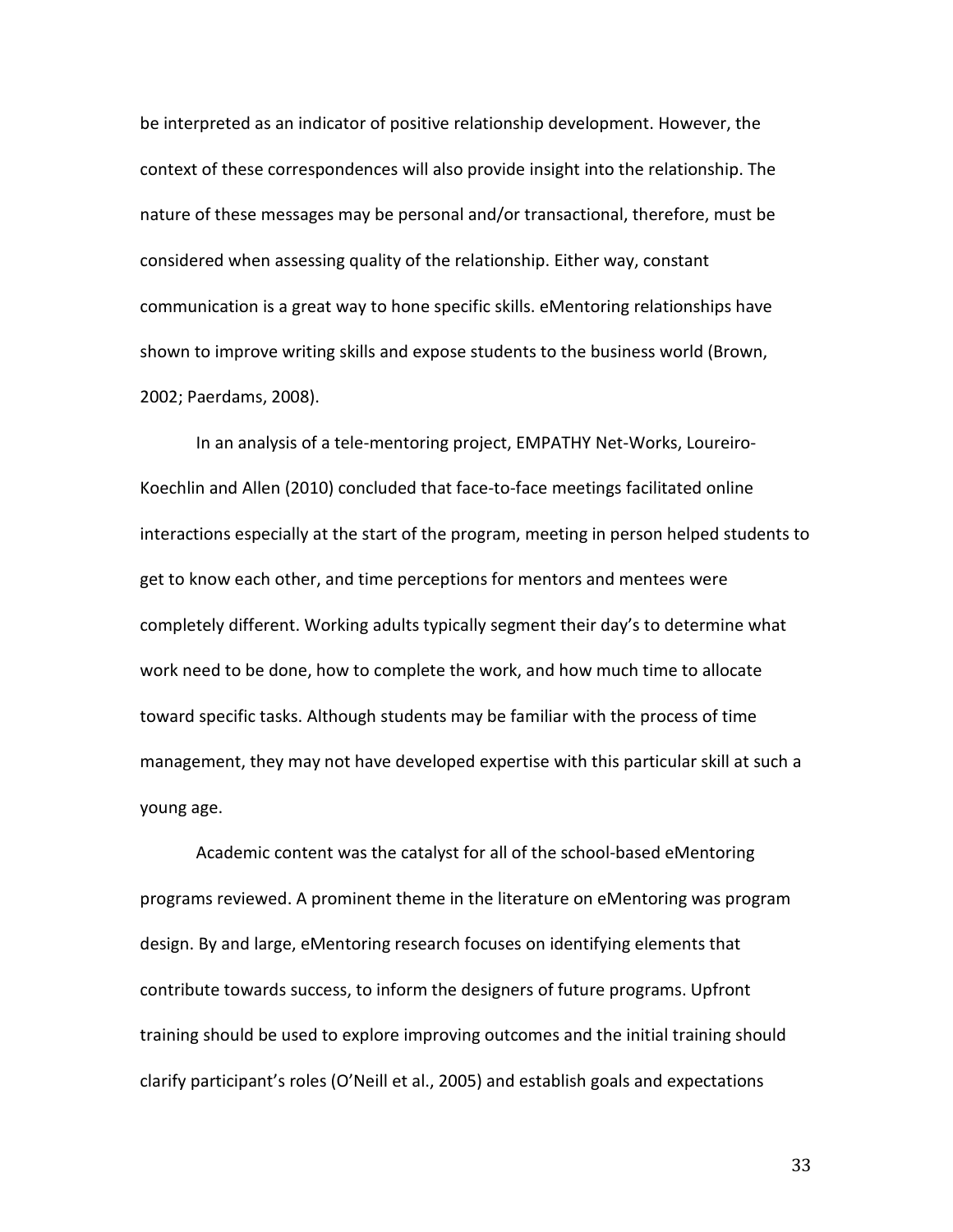(Muller, 1997). Early eMentoring research outlined the programmatic framework that current programs utilize. Caron (2008) noted that defining the goals of the eMentoring program, locating mentors, explaining student benefits are critical to the success of a program.

Most of the unanticipated problems associated with eMentoring programs can be prevented if the program design guidelines are followed. The guideline developed by Sanchez and Harris (1996, p. 59) include:

- A clear purpose and topic for the exchange at the beginning of communications
- A motivated student with active support for participation from adults
- A committed expert with a genuine interest in teaching
- Evidence of a developing personal friendship among expert, student(s), and teachers or parents involved
- Reliable access to electronic mail
- A clear goal for the project that is built into the curriculum
- Scheduling enough time at frequent intervals and adhering to the schedule
- Keeping lines of communications open between the teacher, parent and subject matter expert on how the student is reacting to the mentoring

There are many factors that could influence the frequency of communication. Miller

et al., (2008) noted that the most significant problem in the nursing eMentoring

program was delayed or no response from the mentors participating in the experience.

The lack of a response can certainly send a negative message to the other participant

about the mentoring relationship. Brotherton (2001) denotes that mentors should be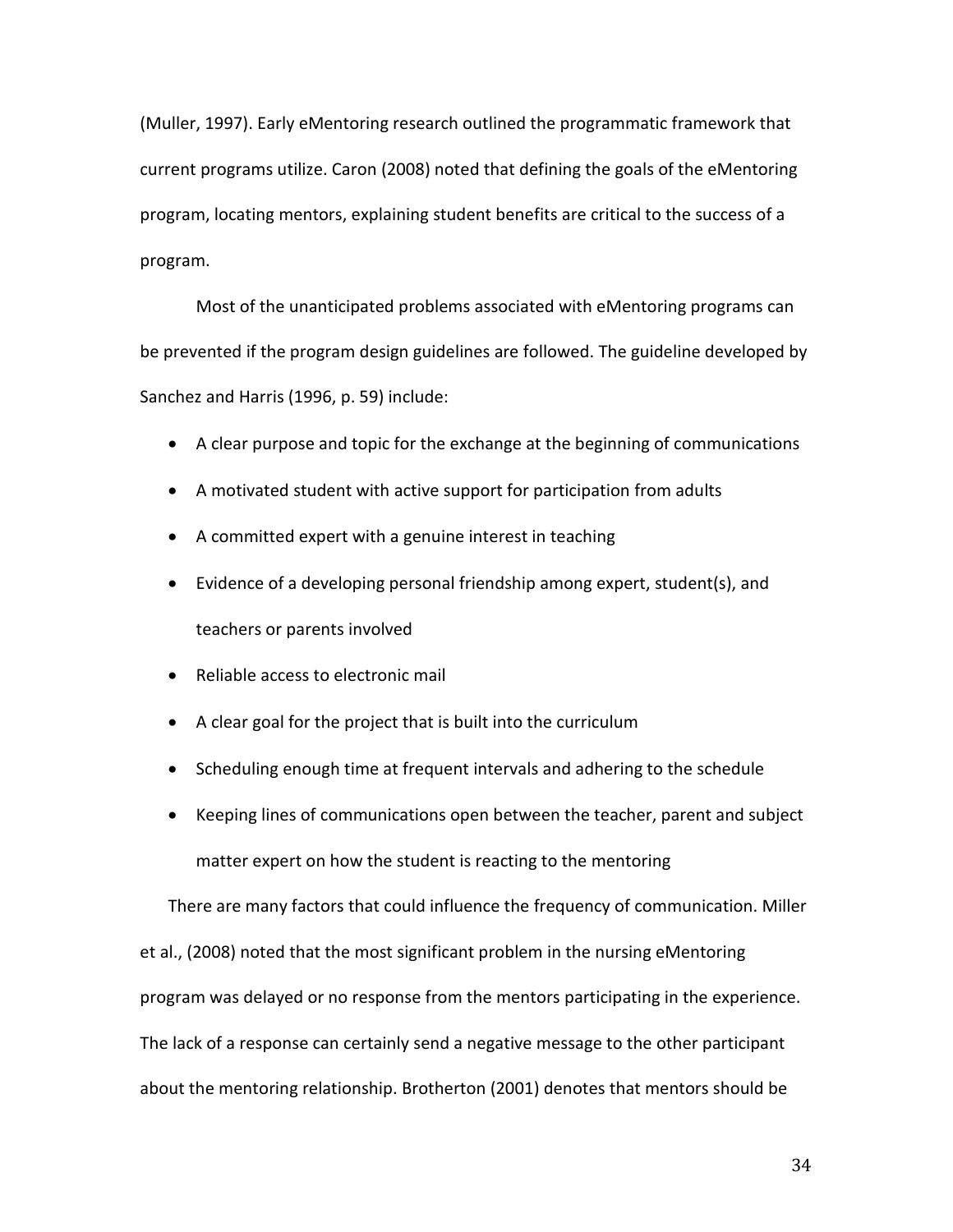trained to initiating conversation to facilitate communication and establish trust within the tele-mentoring relationship. The notion of the mentor facilitating communication and establishing trust is critical to the success of a relationship, as students my not feel comfortable communicating openly in a vertical mentoring relationship. In vertical relationships, trust increases with the fairness and the readiness of the person with wider resources (Erdem, 2008). The establishment of trust can help the student utilize the social and cultural capital the mentor has to offer. Friedman et al., (2000) note that online interactions can establish some measure of trust by diminishing the saliency of the barriers of social class.

Harris (1996) established that frequent, regular contact and inquiry-based and student-centered communication are a measure of successful tele-mentoring relationships. A strong case can be made that those two previously mentioned elements are not enough to gauge relationship quality. Other eMentoring studies have tried to categorize the content of messages to determine the patterns of the communication (Harris, 1999; Jones, 2001). The main categories were requesting information, reporting information, and other (salutations, planning, thanking, complaining, & apology). Interestingly enough, both studies revealed there were no discernable patterns to the message flow and function.

In Allen's (2007) analysis of literature related to interaction frequency in mentoring relationships, inconsistent results were revealed. Frequency of contact may serve as a proxy for the dosage of attention the mentee receives (Karcher, Davis, & Powell, 2002). In general, the interaction frequency was related to support, but not to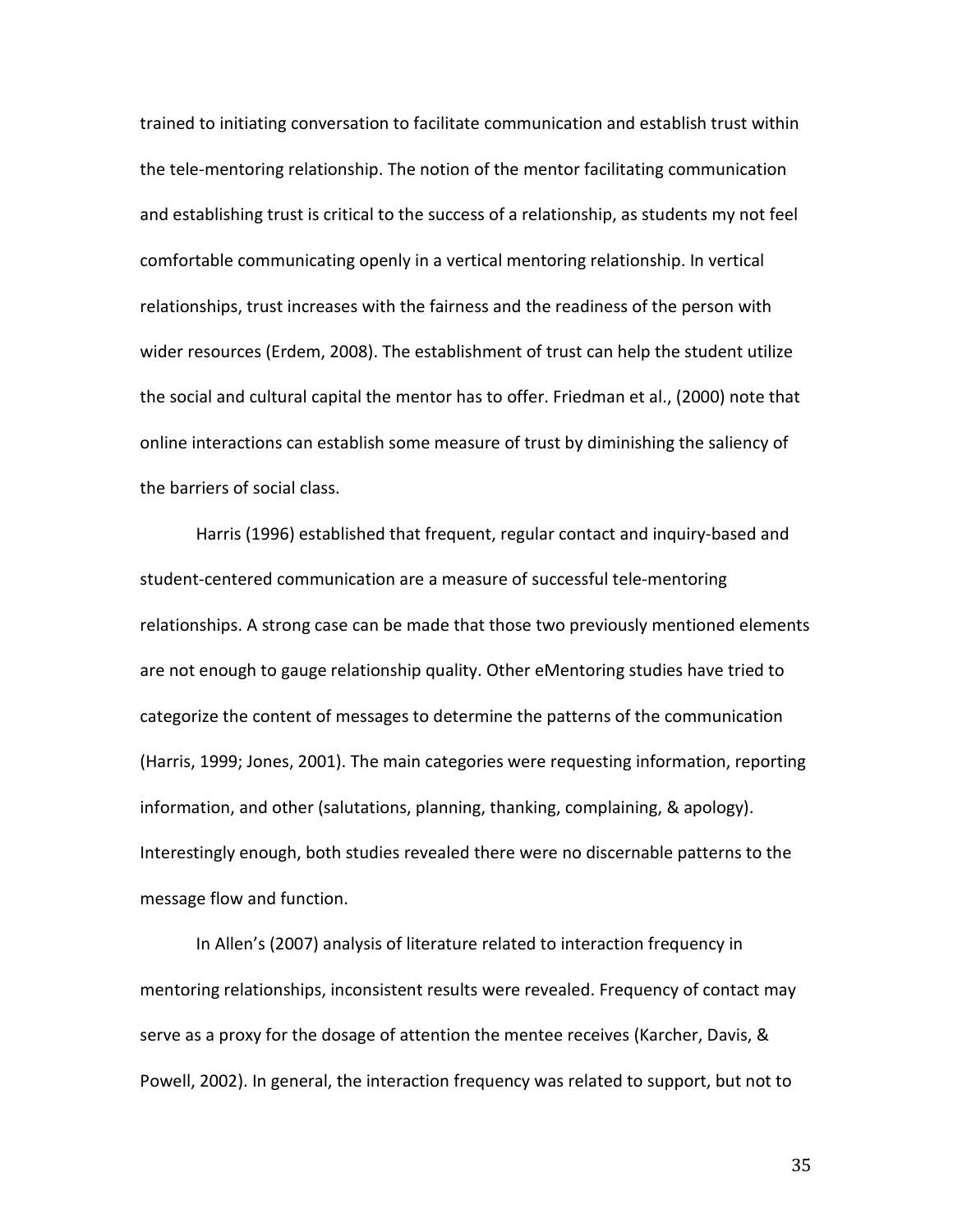psychosocial mentoring. In Karcher's (2005) study of mentor attendance on mentee outcomes, mentor attendance was positively related to changes in mentees' selfreported rule compliance (self-management), social skills, and self-esteem, specifically in self-perceptions of attractiveness. DuBois et al. (2002) outlined best practices of successful mentoring programs. They include clarifying expectations about frequency of meetings, structuring activities for the mentors and mentees, involving parents, providing mentors ongoing training, and monitoring program implementation. The research team noted that when these factors are present, the effectiveness of the program doubles.

The administration of a mentoring program involving large numbers of participants can benefit from technological infrastructure to maintain a database of participants, track progress of mentoring pairs, deliver training and coaching, link data about participants to their evaluative responses to surveys for analysis, provide ready reports to stakeholders, and countless other conveniences (Muller, 2009). Thorough analyses of the quality of the programs are evermore important since most organizations are faced with fiscal challenges. It would belie the rationale of operating social programs if sponsors are not informed of the benefits of the funded programs.

### **Matching Practices**

The topic of gender in youth mentoring pairs is an integral dimension of mentoring programming and the process of matching mentors and mentees. Rhodes (2002) noted that girls want mentors who talk with them (psychosocial), whereas boys want mentors who engage in activities with them (instrumental). Tannen (2007)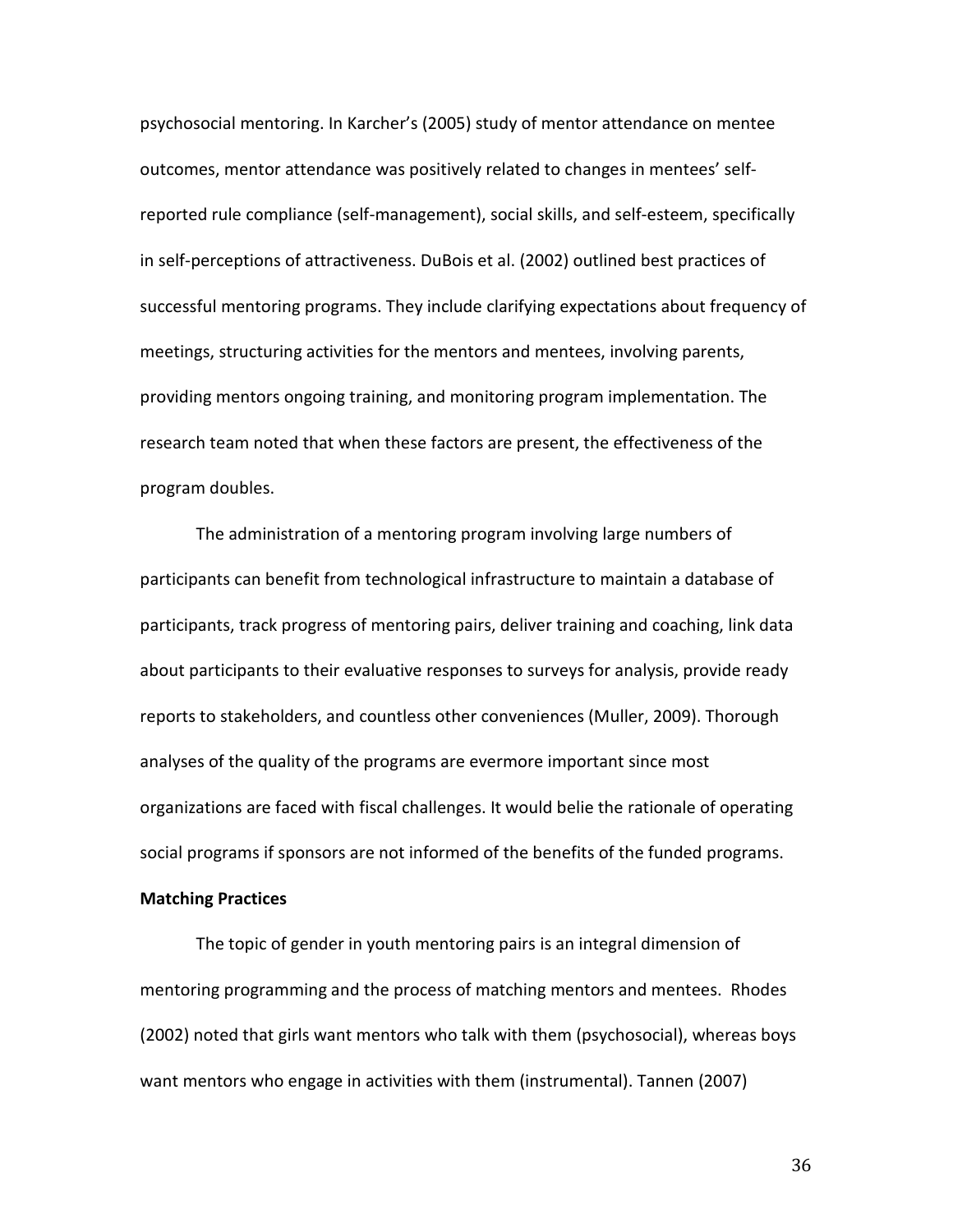explains how boys learn in childhood to maintain relationships primarily through their activities (often sports), so conversation for males often involves competition, reflecting whether "he [is] either one-up or one-down." Girls, on the other hand, are socialized as children to believe that "talk is the glue that holds relationships together." Because of the high value that adolescent girls place on intimacy and connection, a close, warm mentoring relationship may be better received and more helpful. Mentoring interventions that are more verbally based may not be as useful or helpful for males (Darling, Bogat, Cavell, Murphy & Sanchez, 2006). Understanding and evaluating the validity of these differences in communication styles could provide valuable insight for program planners as they develop experiences activities. Depending on program structure, the differences may cause the relationships to take on greater meaning and importance to women (Rhodes et al., 2008).

Surprisingly, few studies have focused on how gender might shape youth mentoring relationships (Bogat & Liang, 2005; Rhodes, 2008). Ragins and Cotton (1993) found gender differences in willingness to mentor others and experience as a mentor among lower- and midlevel managers and employees, but Ragins and Scandura (1994) found no differences between executive-level men and women. The conclusion drawn was that gender differences in willingness to mentor others can be a function of gender differences in rank, position, and resources. Sosik and Godshalk (2000) found that female–female mentoring relationships offered a greater level of friendship, counseling, and personal support than did other gender combinations. Conversely, protégés in gender dissimilar dyads of longer duration reported receiving more mentoring and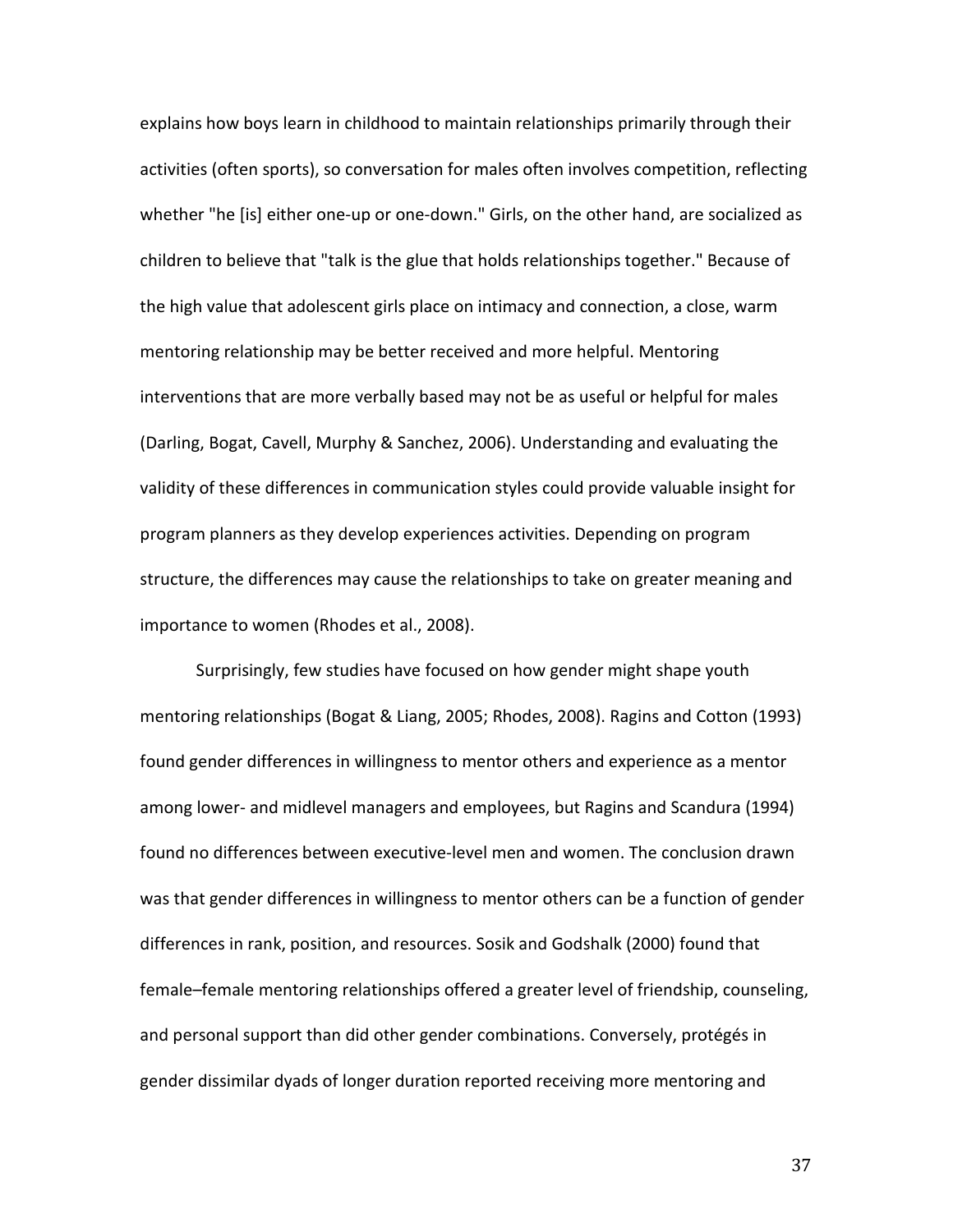benefits than did protégés in gender similar dyads (Turban, Dougherty, & Lee, 2002). Additionally, a meta-analysis of mentoring program revealed that among those programs that did utilize matching procedures, different types of criteria for matching (i.e., gender, race/ethnicity, or interests) were not significant moderators of effect size (Dubois, Holloway, Valentine, & Cooper, 2002).

In an analysis of cross-gender mentoring, Noe (1988) found that mentors in cross-gender relationships reported that they were more effectively utilized by their protégé than did mentors in same-gender relationships. Further examination revealed that male mentors with male protégés reported a lower quality relationship than did female mentors with female protégés and did cross-gender dyads. In professional mentorships among older individuals, the sexual innuendo that often accompanies cross-gender mentorships can constrain the level of comfort between cross-gender dyads (Hurley & Fagenson-Eland, 1996). Pairing youth with same gender mentors helps to reduce the possibility of inappropriate interactions that can often be found in older cross-gender mentoring. Dyadic friendships between women tend to be more communal, whereas the men friendships tend to be more instrumental (Rhodes, 2005).

Kram (1985) noted that individuals with previous mentoring experiences likely appreciate the benefits of mentoring due to their firsthand knowledge. That notion suggests that individuals with experience in mentoring programs, will probably make good mentors. Based on feedback from mentors, Allen (2007) reported that previous mentoring experience relates to future willingness to mentor. Individuals who have been protégés are motivated to reciprocate the help they have received by being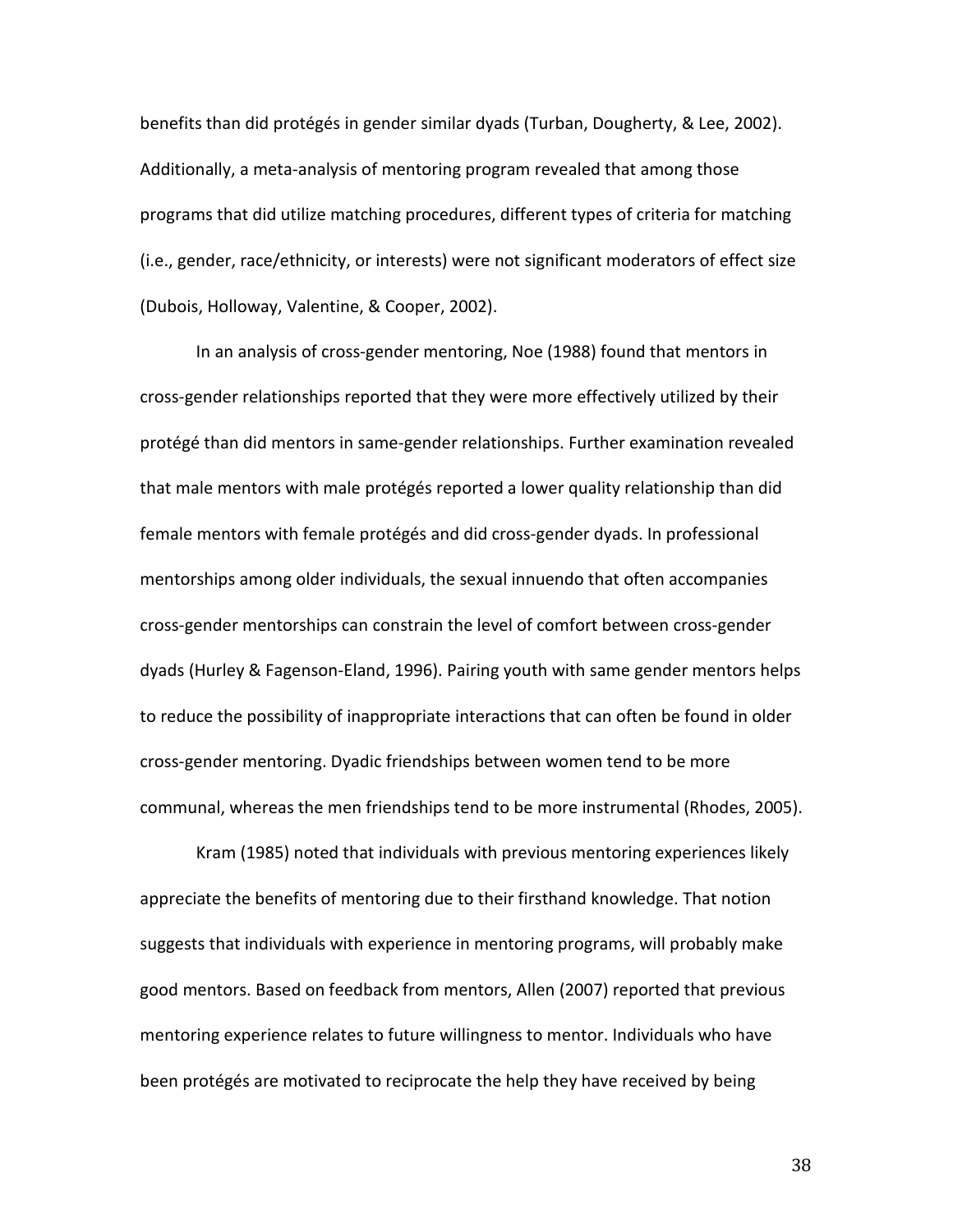mentors to others (Allen, Poteet, & Burroughs, 1997). By serving as a sounding board and providing a model of effective adult communication, mentors can help children and adolescents better understand, express, and regulate both their positive and negative emotions (Rhodes, 2008).

Matching by shared interests (to the extent possible) helps the relationship get off to a good start (Jucovy, 2000). In another analysis of a mentoring program, Allen and Eby (2003) reported that mentors in relationships with others perceived to be similar reported the mentorship to be of higher quality and greater learning than did mentors in relationships with less similar others. Additionally, MentorNet is an organization that focuses on furthering the progress of women and other underrepresented groups in scientific and technical fields through eMentoring. In a study conducted by the program's founder, Muller (2004) found that although protégés of underrepresented ethnic minority backgrounds sometimes indicated a strong preference for being matched with a mentor of the same background, at the end of eight-month-long mentoring relationships, there was no difference in satisfaction with the mentoring match between those who had been matched with someone of the same ethnic group, and those who had not. Matching mentors and mentees based on commonality may or may not fuel conversation and help facilitate relationship development.

#### **Summary**

Several gaps in the literature were identified, which this study addresses. None of the literature on school-based eMentoring reported an emphasis on life and/or social skills. Social skills are a major asset to an individual and should be the focus or at least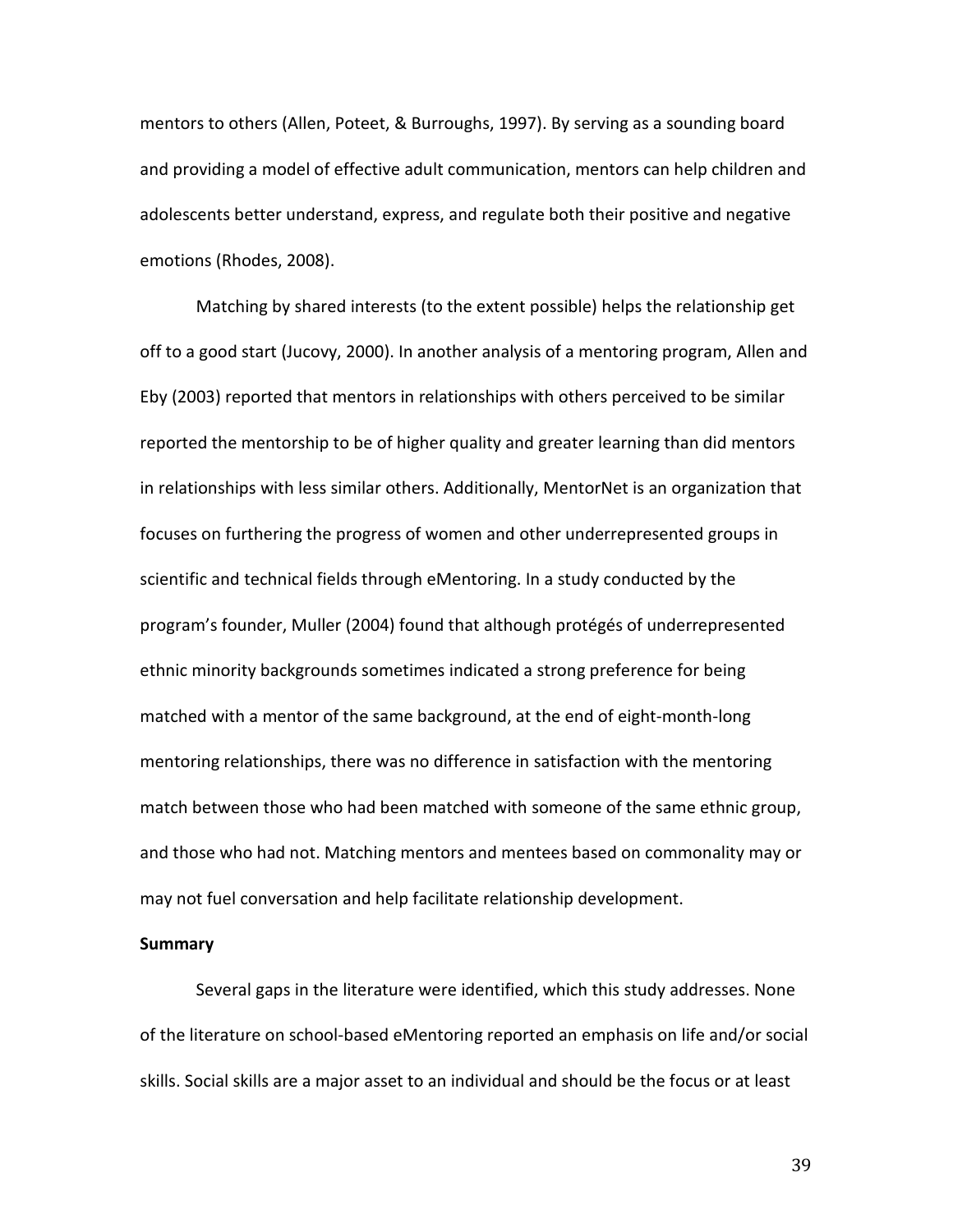an aspect of mentor programming. Another gap in the literature was the lack of relationship evaluation. There were a few eMentoring studies that examined message content, but they did not examine quality of the relationships. In those studies, messages were coded into categories to determine the frequency of the different types of messages. Lastly, none of the school-based eMentoring programs encouraged communication beyond the walls of the school or the secure email environment. This study is designed to address the issues identified and gaps in the school-based eMentoring research, communication frequency and relationship quality in a life skills curriculum.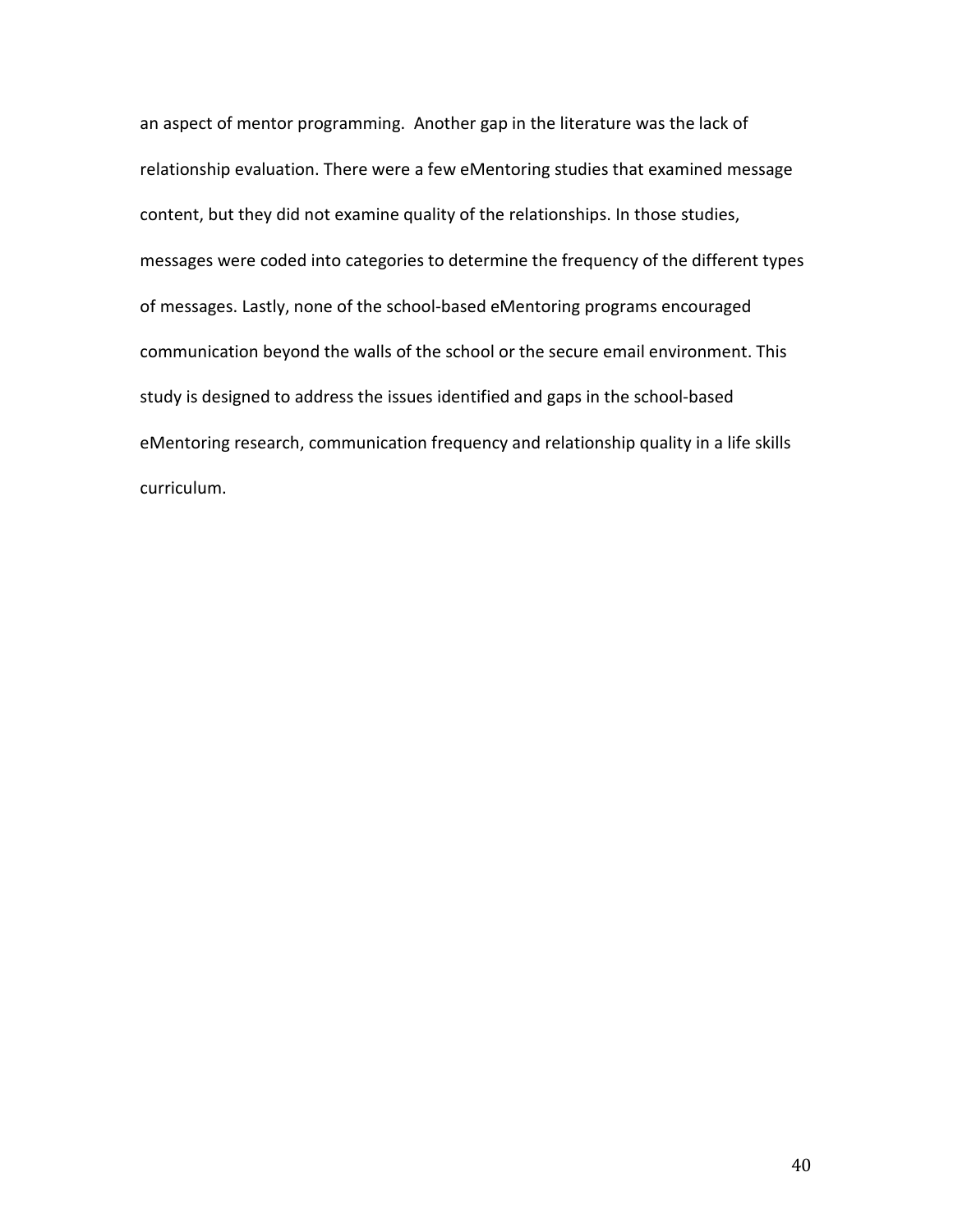#### **CHAPTER 3**

#### **METHODS**

#### **Introduction**

The present chapter includes a description of the eMentoring program, research design, research aim, limitations of the study, a description of the participants and site, ethical considerations, and an outline of its quantitative phase and qualitative phase, as well as the follow-up phase that describes how the data were analyzed to explore the research questions.

#### **Program Description**

The eMentoring program was designed to help students learn life skills while substantially improve reading, writing, and computer skills, through communicating with mentors via email. The eMentors were trained to show interest in student's schoolwork and personal lives by exchanging weekly email messages through the Internet. This type of communication was designed to enhance learning through the exchange of messages, which gave students the opportunity to practice new skills with a caring adult outside of their normal social circle. The email correspondence occurred within a secure email system, and was monitored by the program manager as well as the organization sponsoring the eMentoring program.

The program manager was responsible for recruiting participants, designing a curriculum to guide participants' online discussions, matching the mentors with the mentees, facilitating site visits, and overseeing the program throughout its duration. This particular program lasted seventeen weeks during the 2009-10 school year. The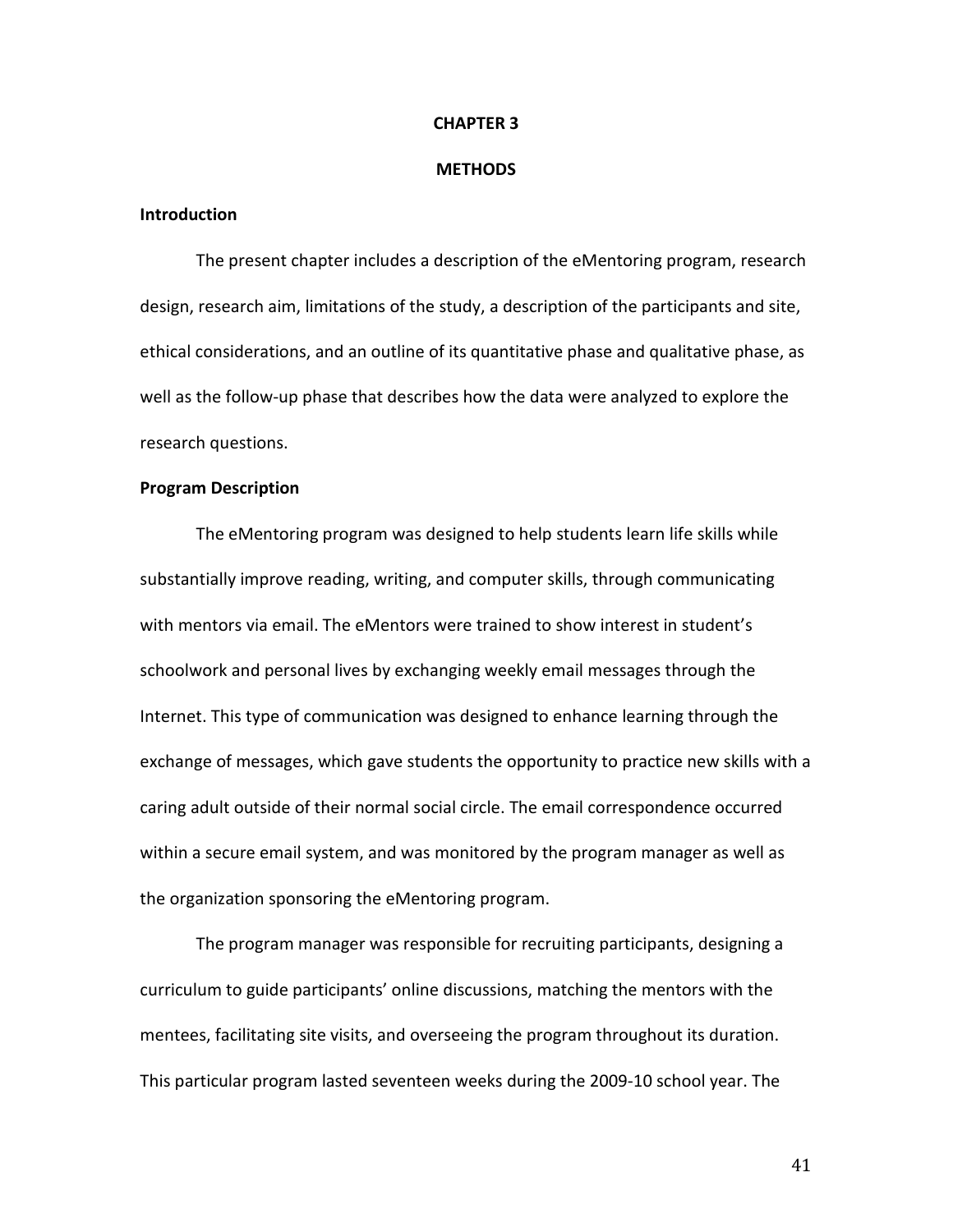program was designed to have one site visit at the beginning, to introduce pairs in a face-to-face meeting. At the request of the eMentors and mentees, a total of three site visits occurred. During the first site visit, the program manager provided an overview of the program and its purpose, followed by an icebreaker to introduce pairs while they enjoyed a continental breakfast. Mentors and mentees spent about an hour in the group session and thirty minutes in one-on-one conversation. The second site visit consisted of a group lunch and one-on-one conversation between the pairs. The third and final site visit also consisted of a group lunch and one-on-one conversation, but pairs also said their formal in-person goodbyes since the program was ending.

### **Research Design**

This study used a mixed methods design, which focused on collecting, analyzing, and mixing both quantitative and qualitative data in a single study, in order to provide a better understanding of research problems than either approach alone afforded (Creswell & Plano-Clark, 2010). A convergent parallel mixed methods design was used. The researcher synthesized newly collected qualitative data with the quantitative secondary data obtained. The de-identified quantitative and qualitative data were analyzed separately and the findings were compared for a final interpretation. Creswell & Plano-Clark (2010) suggest using the Convergent Parallel Design when the researcher feels that there is equal value for collecting and analyzing qualitative and quantitative data to understand the problem. A secondary data analysis was conducted using email frequency data collected from the eMentoring program piloted during the 2009-10 school year. Interviews with mentors from the eMentoring program were the source of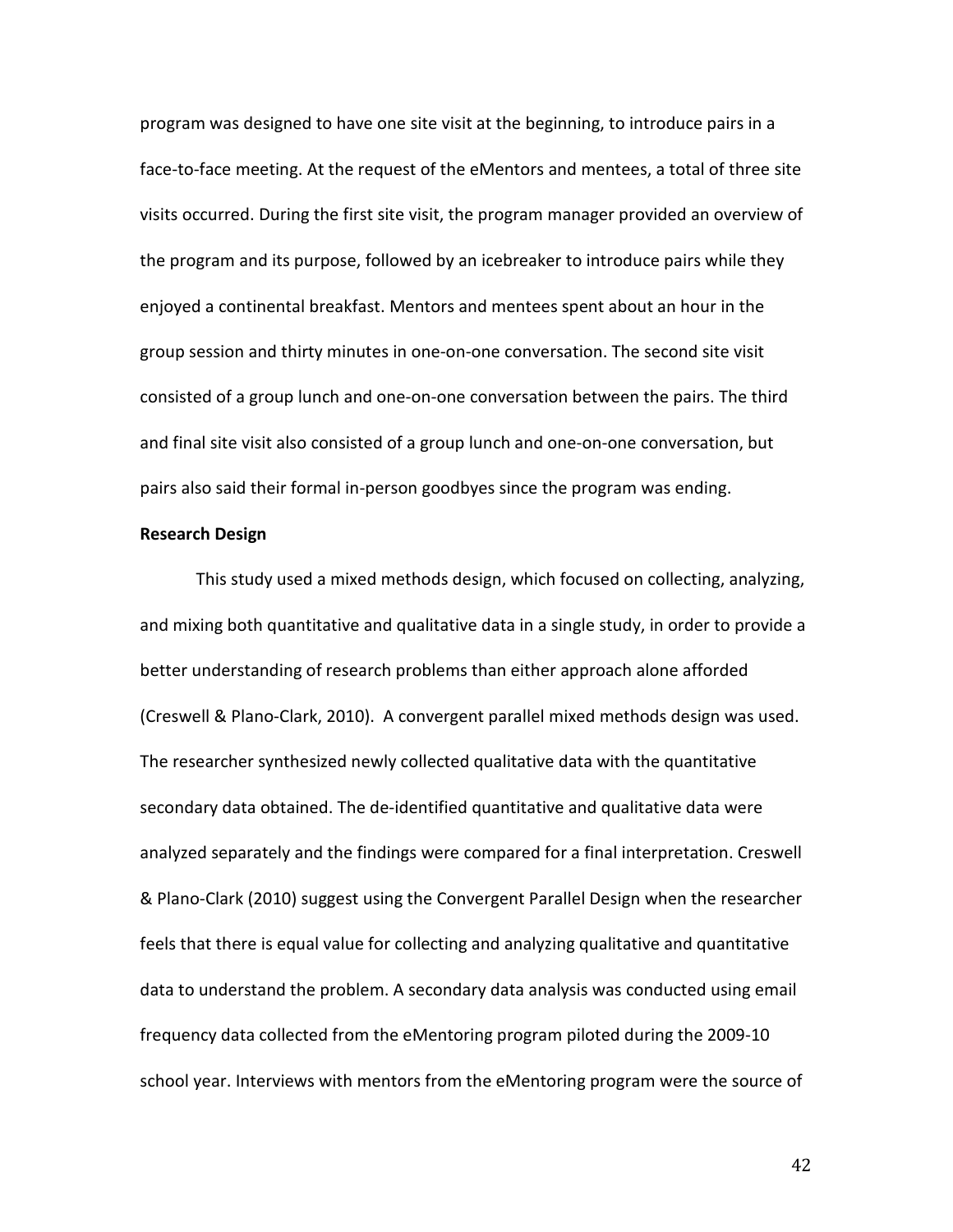qualitative data used to triangulate findings. This design is consistent with DuBois' (2009) assertion that qualitative research by itself generally does not constitute a reliable indicator of effectiveness in evidence-based practice models.

Both quantitative and qualitative research methods have their respective strengths and limitations. Qualitative research can study a few individuals in depth but lose the ability to generalize the results. Conversely, quantitative studies can examine many individuals without gaining a deep understanding of a single subject. Hence, a combination of qualitative and quantitative research can provide a more complete understanding of a research problem, since the strengths of one method can offset the limitations of the other method.

**Strengths and challenges of the convergent parallel design.** Creswell & Plano Clark (2010) thoroughly discussed the strengths and challenges of the convergent design. The strengths of the convergent design include:

- 1. The design makes intuitive sense.
- 2. The design is efficient, as both types of data are collected roughly at the same time.
- 3. Each type of data can be collected and analyzed separately, using techniques traditionally associated with each data type.

The challenges of the convergent design include:

- 1. Much effort and expertise is required, particularly because of the concurrent data collection and the fact that equal weight is given to each data type.
- 2. It can be challenging to analyze two sets of very different data and their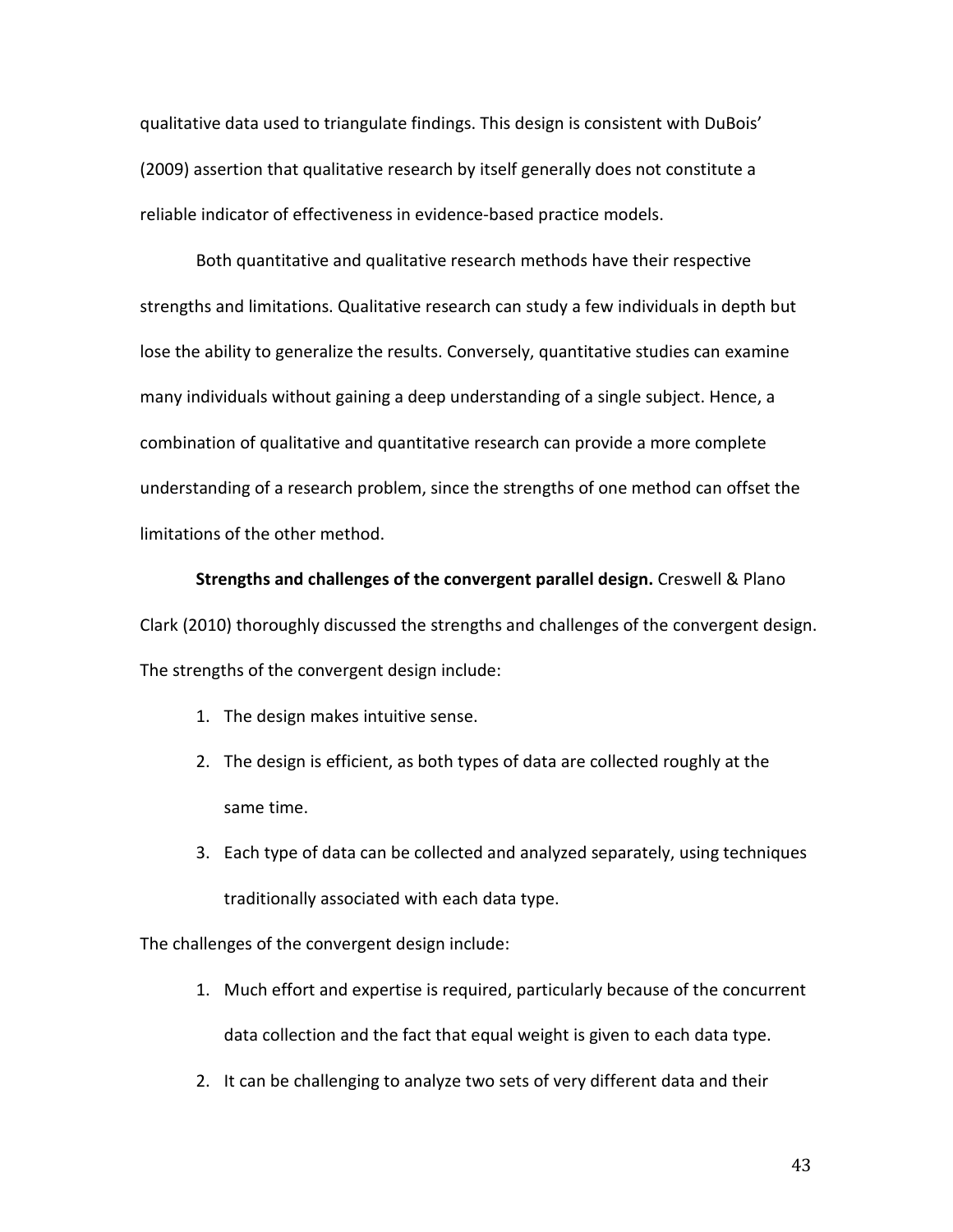results in a meaningful way.

3. Researchers may face the question of what to do if the quantitative and qualitative results do not agree.

#### **Research Aim**

The aim of this research was to identify factors that influenced communication in the eMentoring program. The specific aim was constant across the quantitative and qualitative analysis. The goals of utilizing the qualitative data to complement the qualitative data in this study was to (1) understand the context in which identified factors influenced the communication, and (2) to generate applicable results that will enhance the process of eMentoring by evaluating elements of a program.

#### **Limitations**

The findings of the study will be conditional since 1) the small sample size may be accurate and appropriate for a case study, but may lack the ability to make generalizations regarding a larger population of eMentoring participants, 2) there were several planned and unplanned events that took place during the program which could have affected the data, 3) relationship quality has never been measured in this manner and 4) the researcher was also the program manager, so researcher bias could have been introduced to the study.

## **Quantitative Phase**

This section of the study used quantitative measures to gather nominal and categorical data, analyze the data and report findings on communication frequency as measured by quantity of emails, as well as email response time as a proxy measure of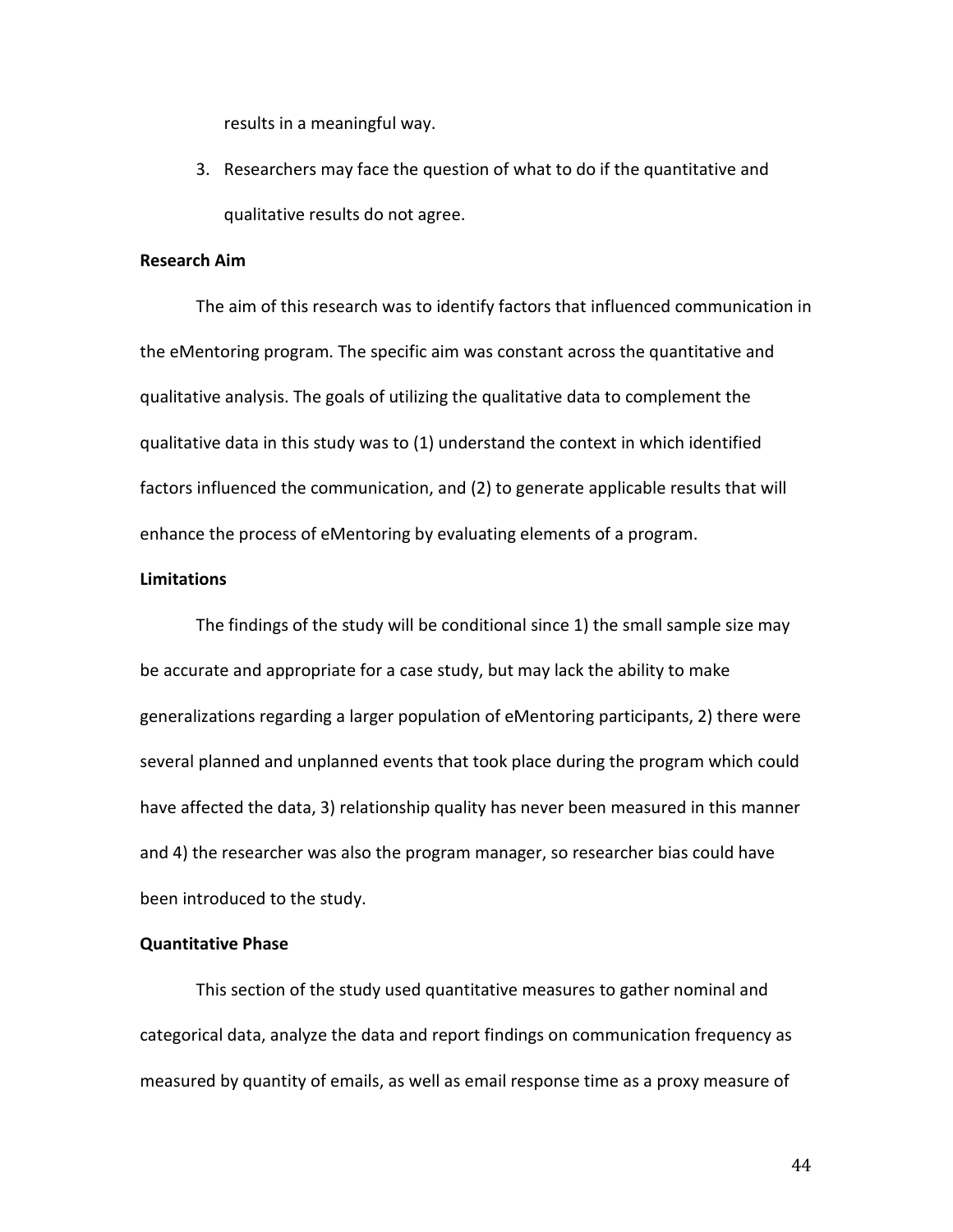online immediacy. Data were collected from eMentor pairs (n=17) across the 17 week duration of the program. The mentors were working professionals across multiple departments at a local medical center and the students were from an alternative high school for at-risk youth in a large urban community. The program manager worked with the mentors during a summer externship at the hospital, and also taught computer applications to the student participants during that school year.

### **Quantitative Data Collection**

The quantitative data were made available through the program sponsor, a nationally recognized school-based mentoring network serving the metropolitan area. The source of the quantitative data was the log of email communication transmitted through the secure email system. The date of each message sent between pairs was automatically stored within the email system.

# **Definition of Variables**

*Pair Classification* refers to the combination of mentor and mentee work status (manager or non-manager) and high school grade level (junior or senior). These four groups were defined and coded as:

- 1. Junior & Manager
- 2. Junior & Non-Manager
- 3. Senior & Manager
- 4. Senior & Non-Manager

*Match Rationale* refers to how the mentor-mentee pairs were matched in the program. The program manager either arbitrarily matched the pair based on his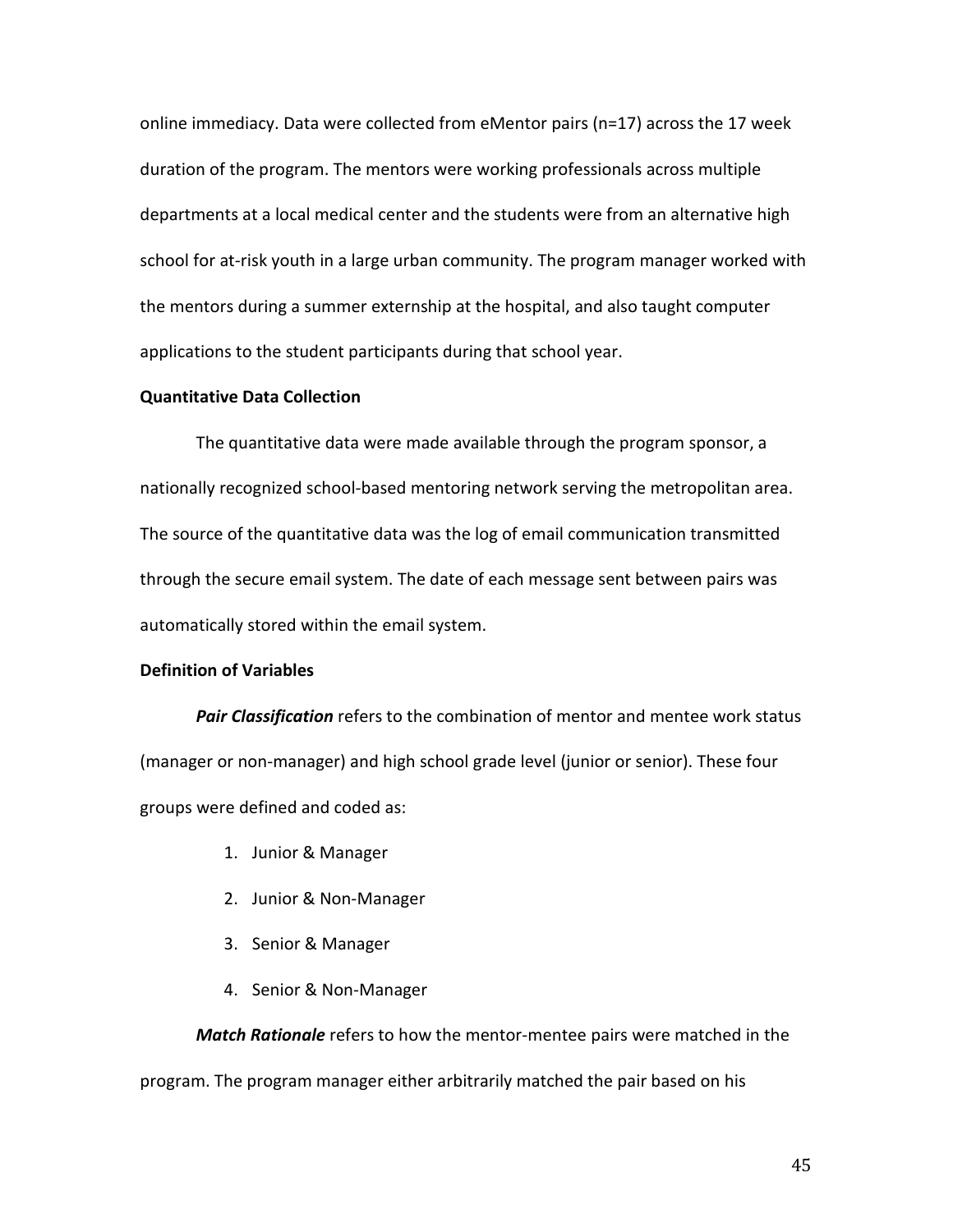knowledge of one or both participants or intentionally matched the pair based on the familiarity with both participants. These groups were defined and coded as:

1. Arbitrarily Matched Pair

2. Intentionally Matched Pair

*Pair Gender* refers to the gender of the pairs. Mentors and Mentee were purposely matched with same sex partners. These groups were defined and coded as:

1. Male Mentor & Male Mentee

2. Female Mentor & Female Mentee

*Site Visits* refers to occasions when the tele-mentors came to the school to have face-to-face meetings with the mentees. There were three site visits throughout the course of the program.

*Time Periods* refers to the spans of time the program data was divided into. Two of the time period spanned across 6 weeks and one time period consists of 5 weeks, for a total of 17 weeks. The time period were coded as:

- 1. Site Visit 1
- 2. Site Visit 2
- 3. Site Visit 3

*Quantity of Emails* refers to the total number of emails sent between the telementoring pair. These numeric data were ratio variables.

**Email Response Time** refers to the number of days between email responses between eMentoring pairs. These numeric data were ratio variables.

# **Measures**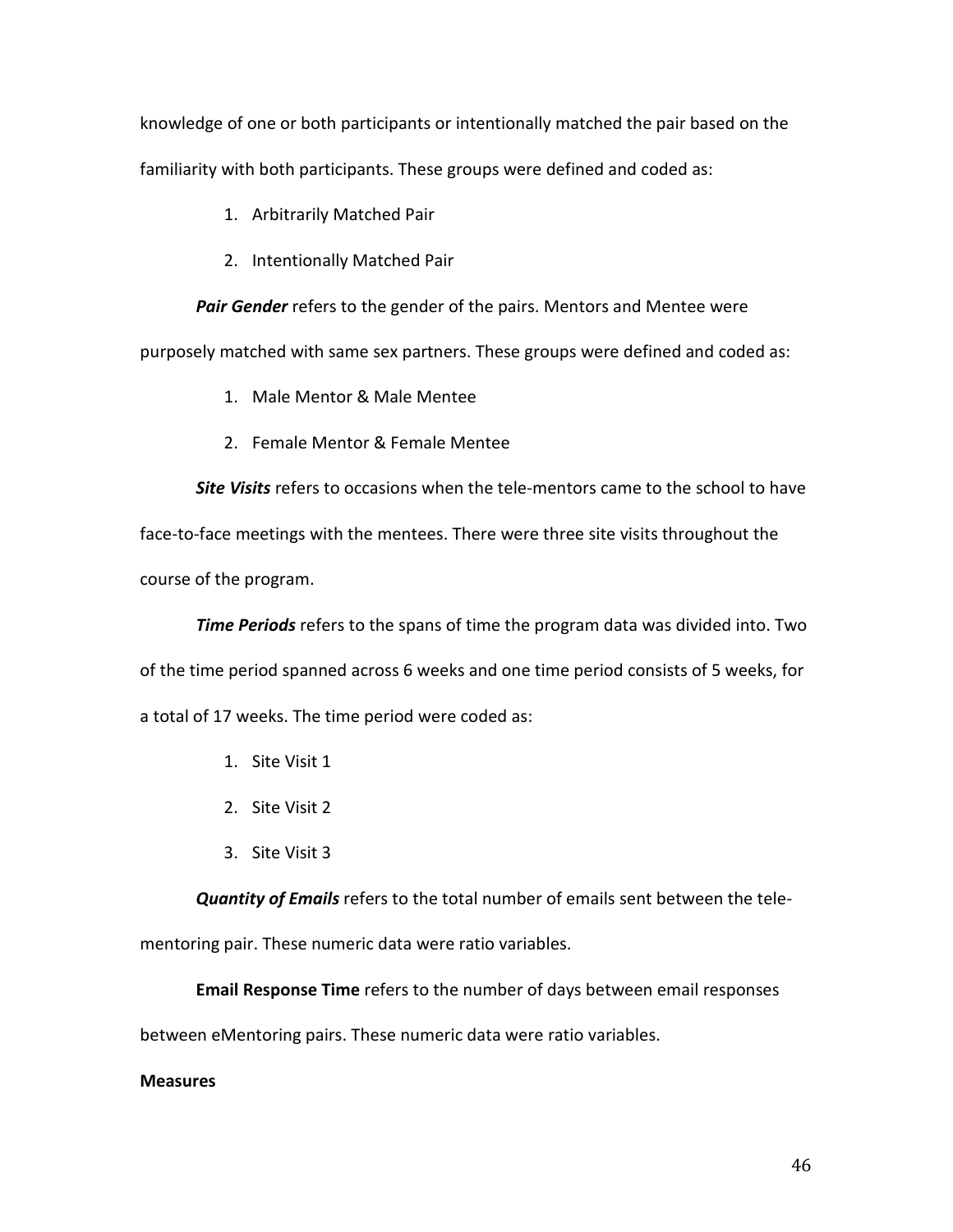Measures for this study were selected from the data obtained regarding the eMentoring program. Variables of interest were used only if they were measured across all participants. There were two main dependent measures, communication frequency and email immediacy.

**Communication Frequency.** Quantity of Emails was the frequency measure that was explored as a dependent variable in this study. This was operationalized as a continuous measure. Although each eMentoring pair had at least one email sent during the program, some pairs did not send any emails during some of the time periods measured. These data range from two (2) emails to thirty-five (35) emails sent between the eMentoring pairs. All other numbers represent the actual value of emails sent between the pairs throughout the program.

**Email Immediacy.** Email Response Time was the frequency measure explored as a dependent variable in this study. Email response time was operationalized as a continuous measure. These values range from zero (0) to fifty-nine (59). Zero (0) represented a same day response to an email sent between the eMentoring pairs. All other number represent their actual value in days taken to respond to emails sent.

#### **Research Questions**

The goal of the quantitative phase of this study was to answer the following questions regarding the eMentoring program:

- 1. Is there a significant difference in the Quantity of Emails between Genders?
- 2. How does the Quantity of Emails differ between Pair Classifications?
- 3. How does Email Response Time differ between Pair Classifications across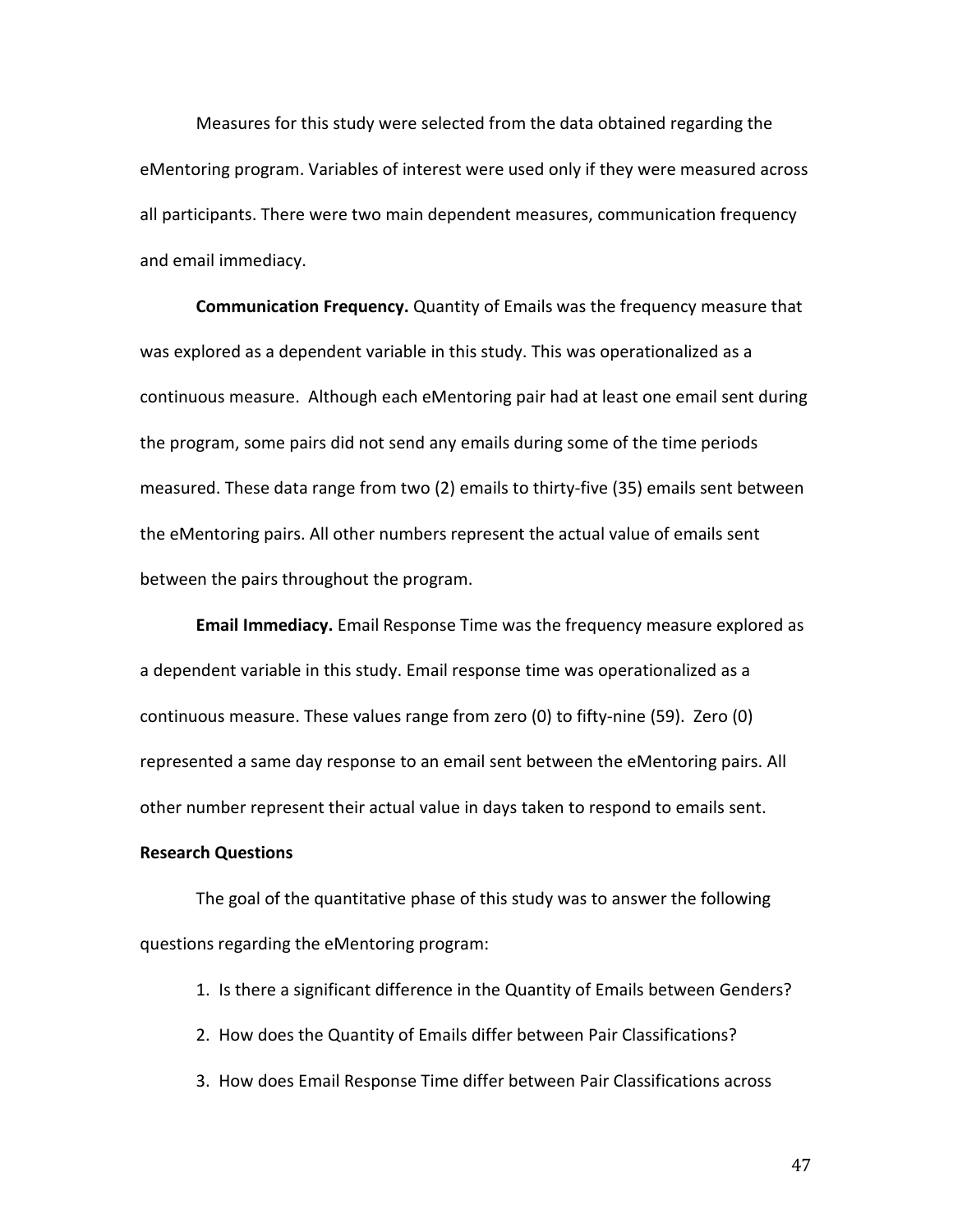time periods?

- 4. Is there a significant difference in the Quantity of Emails between arbitrarily and intentionally matched Pairs?
- 5. How does quantity of emails differ between Match Rationale across time periods?

## **Hypotheses**

The purpose of this study was to identify the factors that influence

communication in an eMentoring program. Based on the literature reviewed, the

following research hypotheses were developed and tested:

H1: There is a significant relationship between quantity of emails and pair gender.

H2: There is a significant relationship between pair classification and quantity of emails.

H3: There is a significant difference in email response time across time periods between pair classifications.

H4: There will be a significant difference in the quantity of emails between arbitrarily and intentionally matched pairs.

H5: The quantity of emails will increase for intentionally matched pairs across time periods.

## **Data Analysis**

Quantitative data were assessed using descriptive statistics to ascertain if the assumptions related to each statistical analysis to be performed are satisfied. The descriptive statistics were calculated to describe the sample and variables that were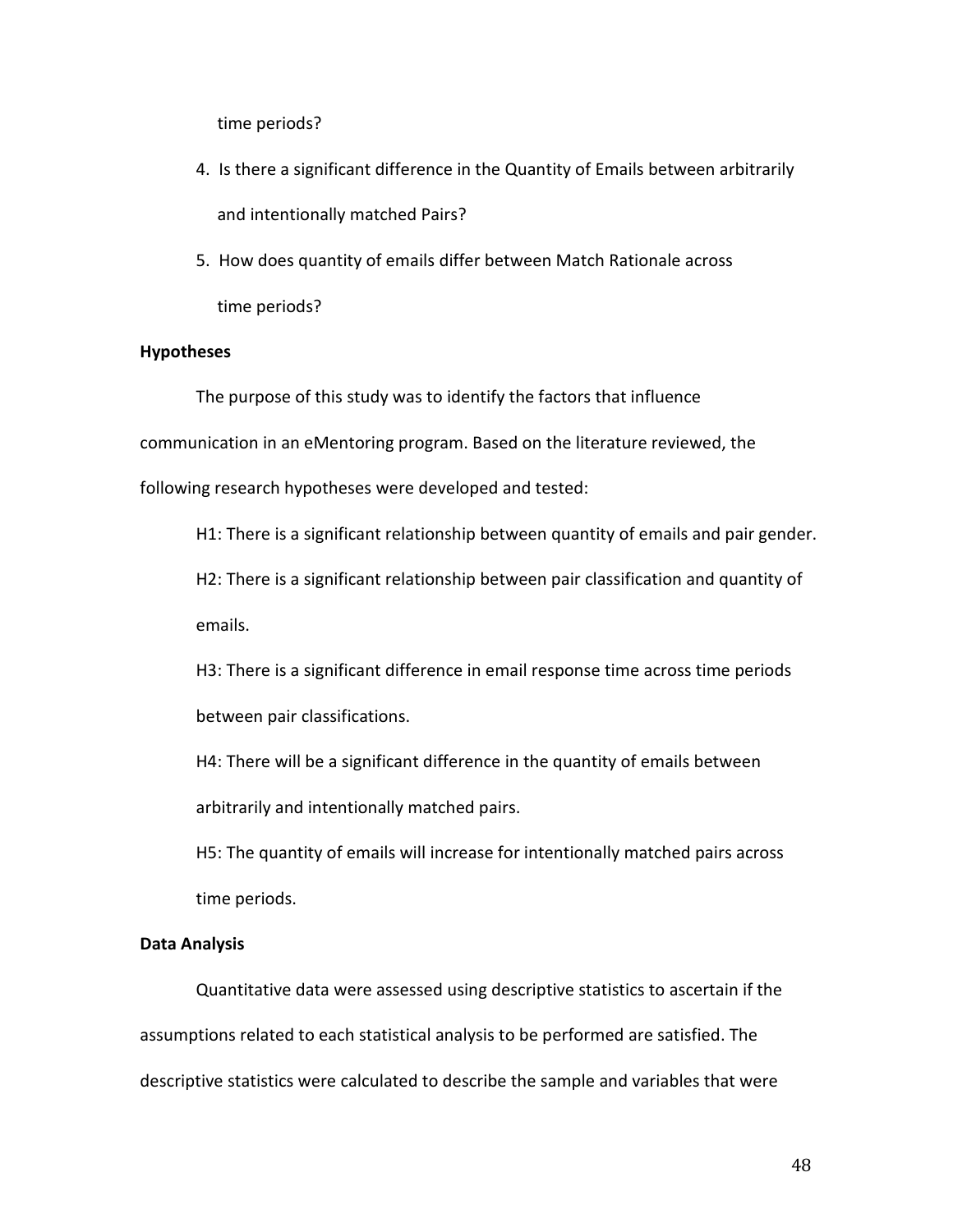measured. These data analysis using SPSS calculated frequencies, means, variance structure, kurtosis, and skewness of the variables measured (Green et al., 2004). The output was summarized in text as well as visual forms.

The research question "*Is there a significant difference in the Quantity of Emails between Gender*?" required an independent t-test for analysis, since the researcher compared the means of male and female eMentoring pairs. The independent t-test assumed that the distribution of scores in each condition was normal and that the two distributions have equal variance (Levin, 1999). The results of from the analysis were also reported in text and tabular form. The means, standard deviations, and sample sizes are the statistics that were reported in text and visual form. The p-value was set at .05.

The research question "*How does the Quantity of Emails differ between Pair Classifications*?" required a One-way ANOVA since the researcher focused on the influence of a single variable with several levels. This analysis of variance is essentially an average of the squared deviations from the mean (Keppel & Wickens, 2004). The pvalue was set at .05.

The research question "*How does Email Response Time differ between Pair Classifications across time periods?*" required a One-way Repeated Measures ANOVA since the researcher compares how the participant's response time varied in three different time periods by match rationales. This statistical test assumed the groups were independent, population variances were homogenous, and the distribution was normal. The statistics are reported in text and visual form. The p-value was set at .05.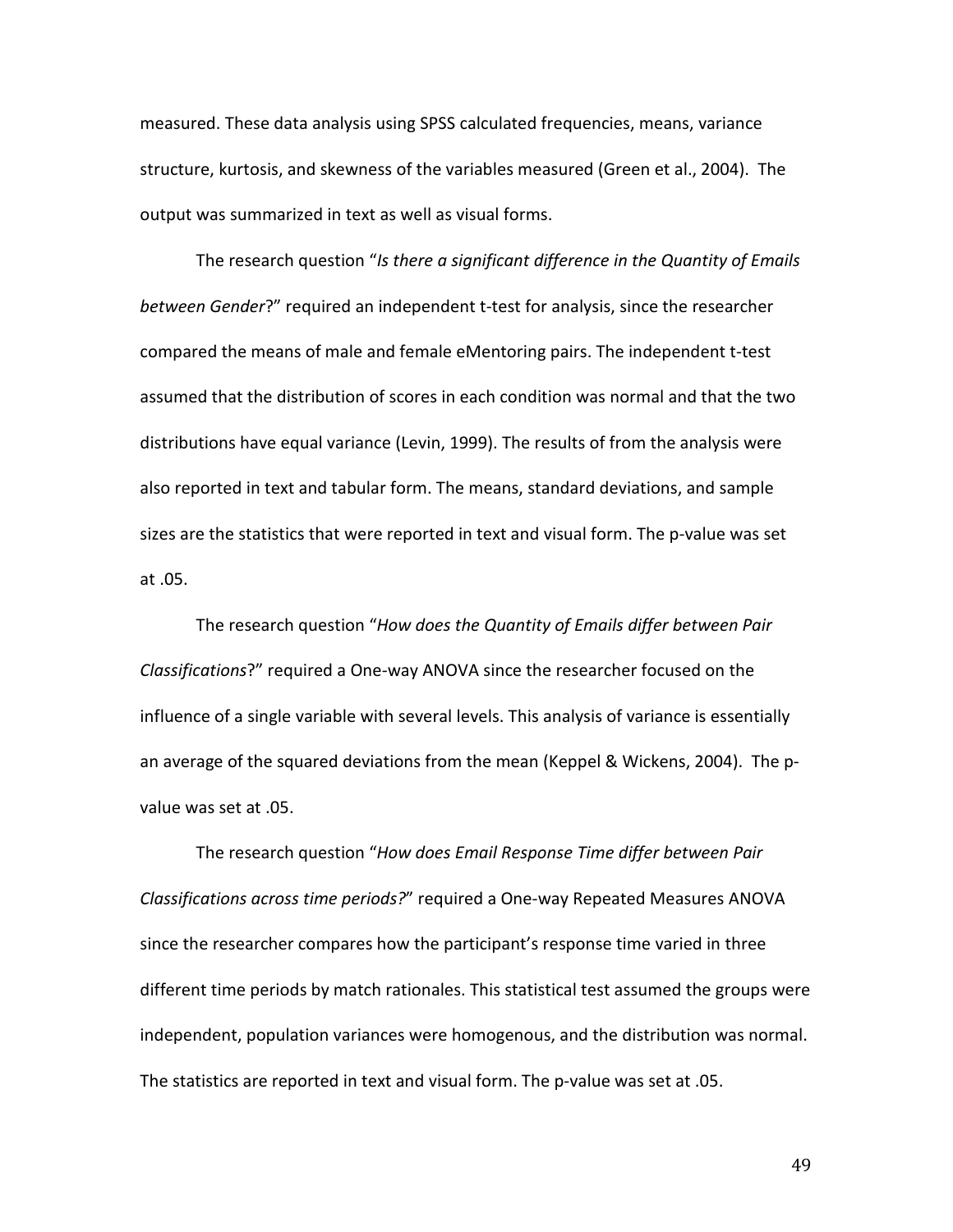The research question, "*Is there a significant difference in the Quantity of Emails between arbitrarily and intentionally matched Pairs*?" required a t-test since the means of arbitrarily and intentionally matched pairs were compared. The test assumed that the distribution of scores in each condition is normal and that the two distributions have equal variance (Levin, 1999). The results of from the analysis were reported in text and tabular form. The means, standard deviations, and sample sizes are the statistics are reported. The p-value was set at .05.

The research question *"How does quantity of emails differ between Match Rationales' across time periods?*" required a One-way Repeated Measures ANOVA since the researcher compares how the participant's response time varied in three different time periods by match rationales. This statistical test assumed the groups were independent, population variances were homogenous, and the distribution was normal. The statistics are reported in text and visual form. The p-value was set at .05, so there was a 95% chance the differences observed reflect real differences and a 5% chance the difference is due to chance.

#### **Qualitative Phase**

This section of the study used qualitative methods to gather interview data, analyze the data and report findings regarding the factors that influence communication in an eMentoring program.

The source of the qualitative data was in-depth semi-structured interviews. The content of the protocol (Appendix D) was grounded in the developed qualitative and quantitative research questions. The specific foci of the interview questions were to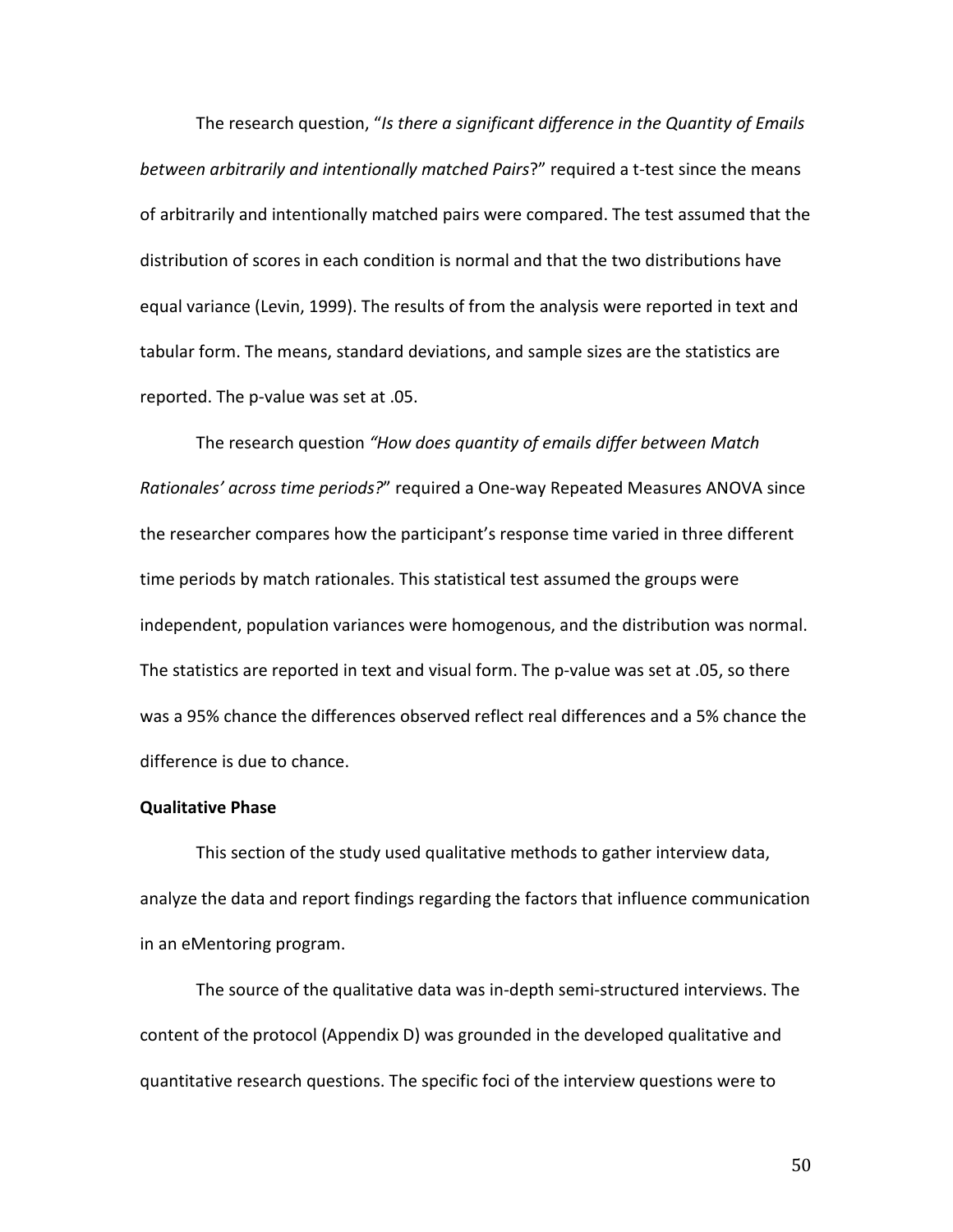elicit perceptions regarding mentor engagement, relationship quality, and communication frequency. The interview protocol included a variety of open-ended questions, and was pilot tested. The pilot test was used to evaluate the content of questionnaire based on the responses. Interviews were analyzed and issues were identified, and the questionnaire was refined in order to systematically address some of the problems. The types of modifications were:

- revising questions to improve clarity and garner concise responses
- reordering questions to improve the flow of the interview
- eliminating questions to remove redundancy and/or irrelevant questions

• adding questions to gather appropriate data to address the research question Upon completion of the pilot test, email invitations (Appendix B) were sent to the fifteen mentors whom participated in the eMentoring program.

The goal of the qualitative phase of this study was to answer following research question regarding the eMentoring program: "What factors influenced communication in the eMentoring program?"

#### **Qualitative Data Analysis**

Qualitative research methods were chosen because I didn't know a priori what the results would be and anticipated that the data I collected was much more detailed than in a traditional quantitative study. A content analysis was performed to identify themes. Tables were created to depict themes, categories, concepts and meaning units within the context of the program. A narrative summarizing the findings was developed for a final interpretation. It must be noted that due to the small sample size, the findings may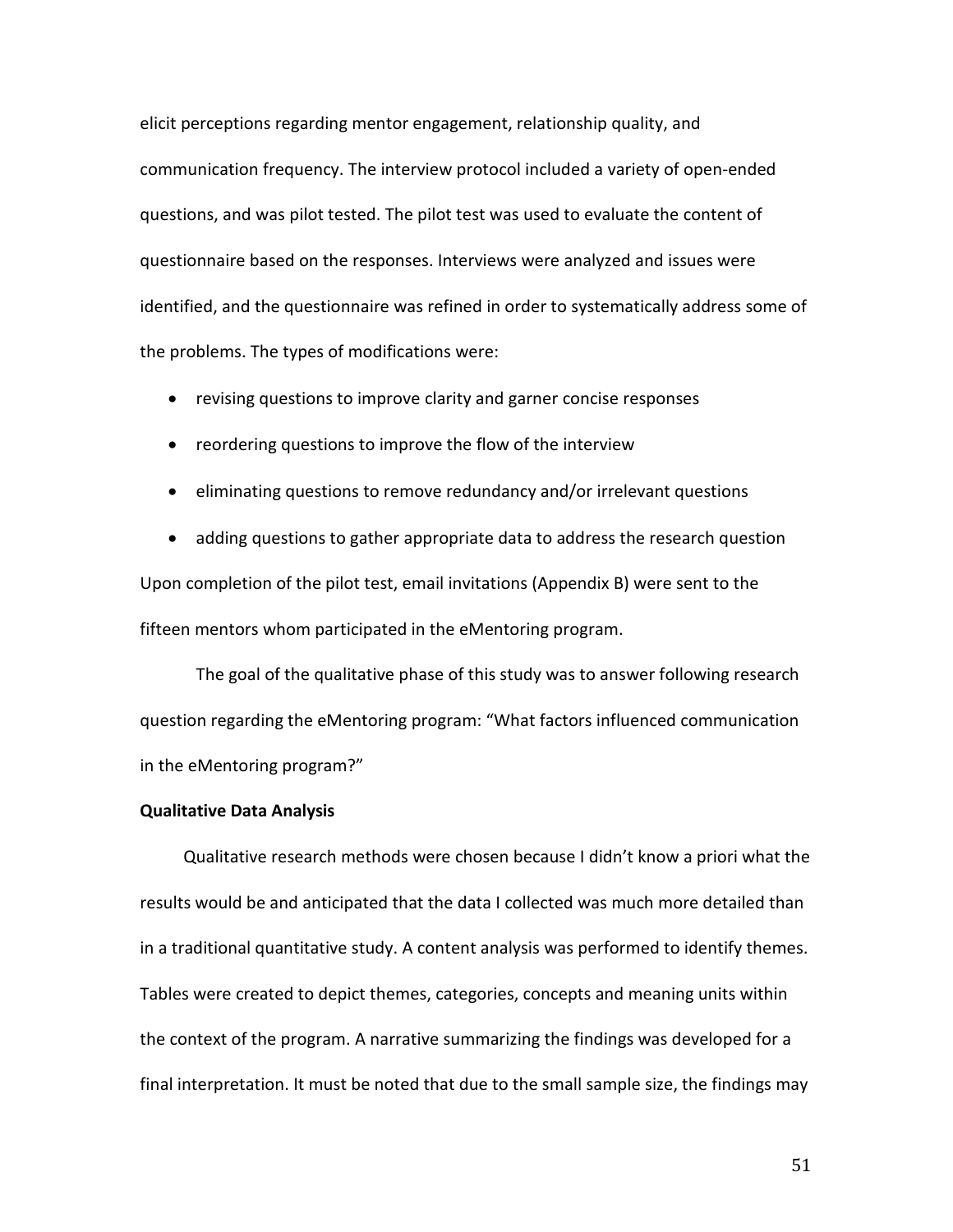be slanted toward either the positive or negative experiences of the participants.

Qualitative data were analyzed using a generic six step process outlined by

Creswell & Plano-Clark (2010). The phases of the thematic analysis are:

- Prepare the data for analysis (organize the data)
- Explore the data (read through the data)
- Analyze the data (code the data)
- Represent the data (use coding to generate a categories or themes for analysis)
- Interpret the results (determine how categories and themes will be represented in the narrative)
- Validate the data (ask others to examine the data)

The interview data were recorded and sent to a professional transcriptions service. The verbatim text from the transcripts were examined thoroughly and words, phrases and statements were organized by content. The verbatim content was examined again to organize the units into concepts. The concepts were then examined and grouped into specific categories. Finally, the categories were analyzed and placed into themes. Once the thematic analysis was complete, the narratives were analyzed for a final interpretation of the qualitative data.

#### **Comparative Phase**

The goal of the follow up phase of this study was to answer following research question regarding the eMentoring program:

"To what extent do the quantitative and qualitative results converge on certain themes or categories?"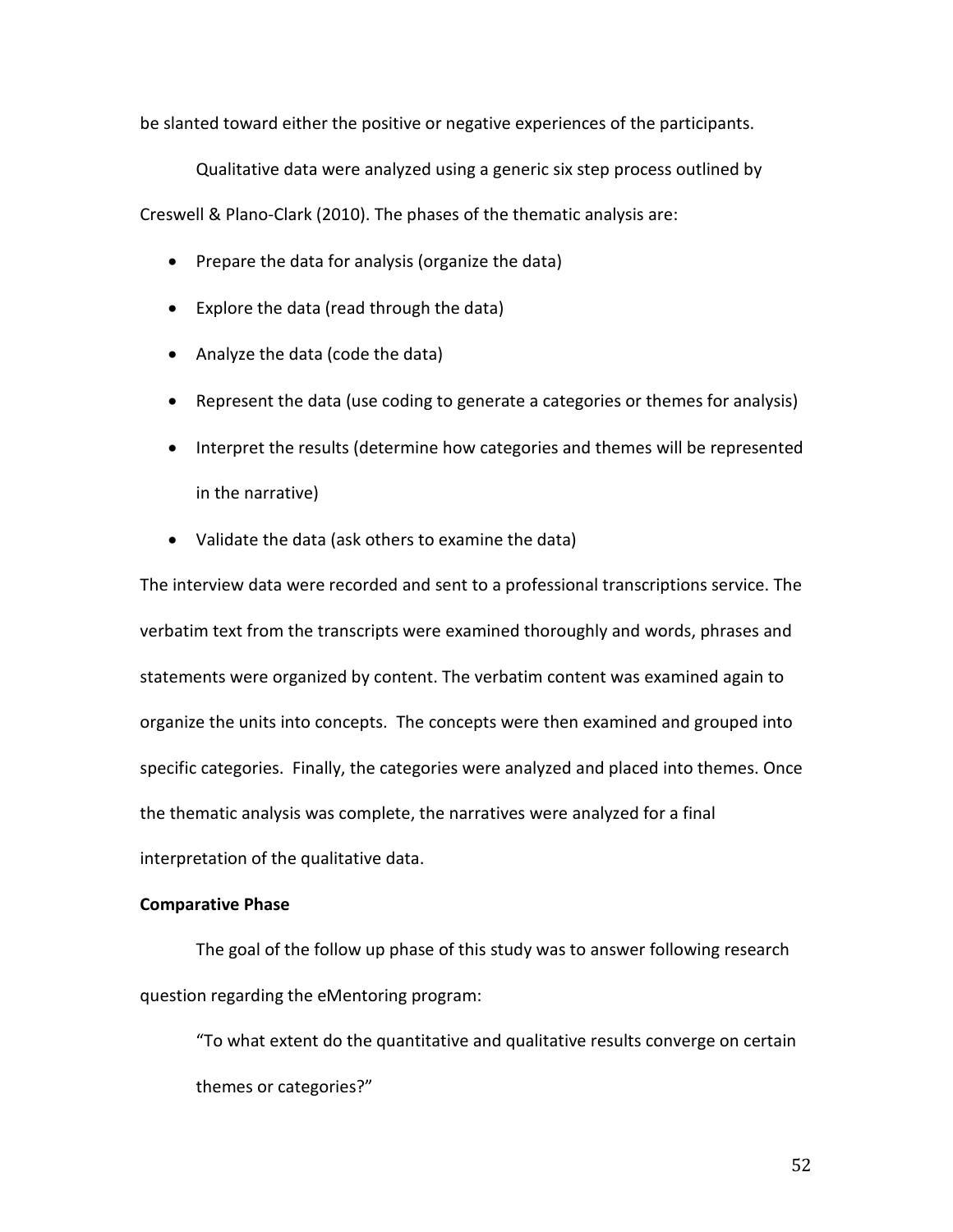The same concepts, influential factors affecting communication and relationship quality, were assessed in the qualitative and quantitative phase of this research. Hence, the aim of the study guided the convergent analysis. Creswell and Plano-Clark (2010) outline the steps to converge and analyze the qualitative and quantitative data:

- Collect qualitative and quantitative data
- Independently analyze both types of data
- Specify the dimensions by which to compare the data
- Specify what information will be compared across the dimensions
- Complete refined qualitative and/or quantitative analyses to produce comparisons
- Represent comparisons
- Interpret combined results

# **Trustworthiness**

To ensure trustworthiness several measures were taken. According to Lincoln and Guba (1985), qualitative inquiry hinges on four main criteria: credibility, transferability, dependability, and confirmability. The following steps were used to ensure credibility:

- Well established research methods were used
- Triangulation: a wide range of participants were interviewed to elicit a variety of viewpoints, as well as the use of multiple data sources
- The researchers independent status was emphasized to garner honest feedback
- Probing questions were used to gather more detailed data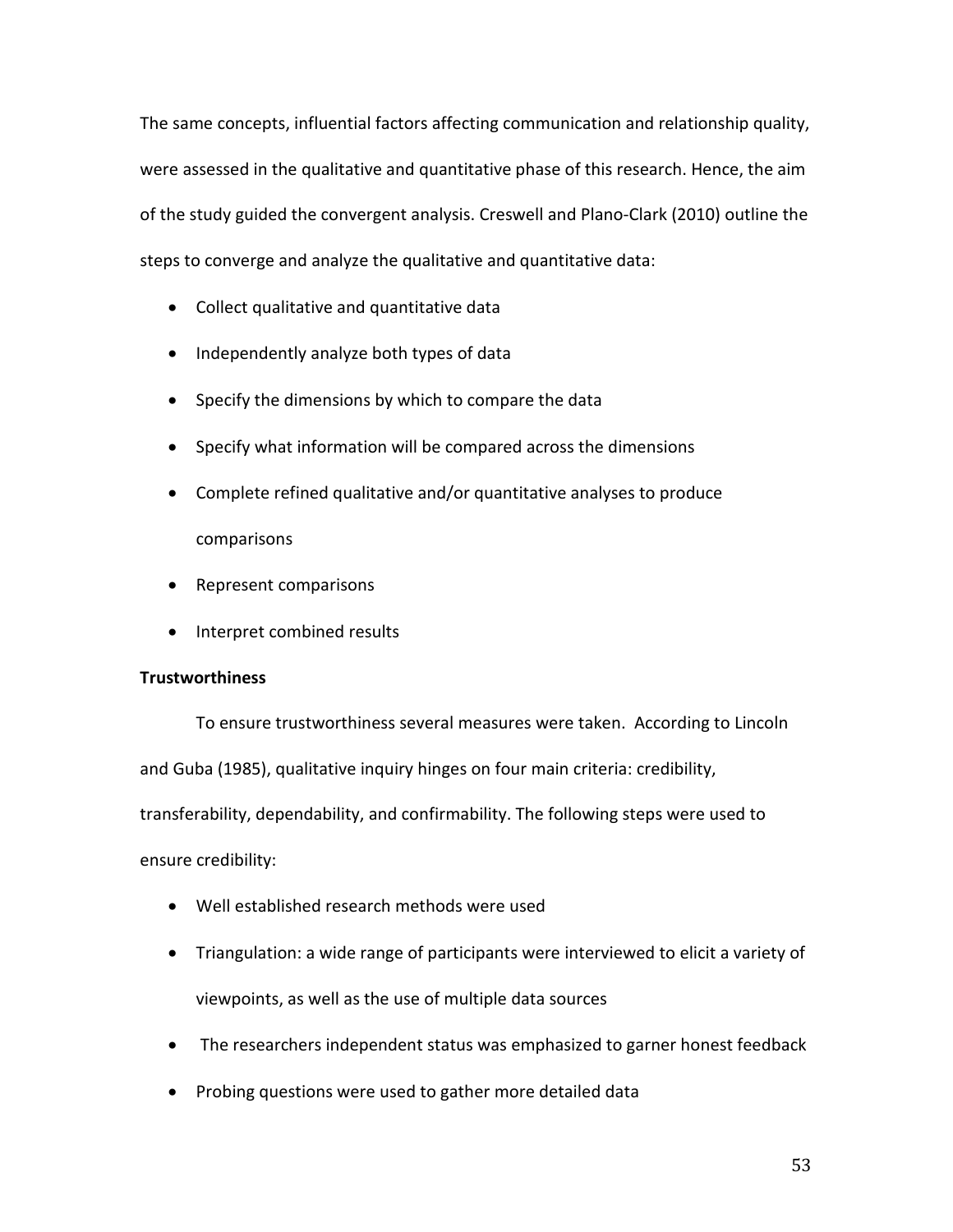With community-based and school-based mentoring programs all across the country, transferability is ensured since the findings can be used to improve current and/or future programming. A detailed description of the research design and how it was implemented ensures dependability, so another researcher could easily repeat this work. Lastly, a data oriented audit trail was created to limit researcher biases and confirmability. As Maxwell (2005) stated, the goal in a qualitative study is not to eliminate reactivity, but to understand it and to use it productively. This study was designed to maximize the researcher's role, since eliminating the influence is not realistic.

## **Ethical Considerations**

Due to the nature of this study and its research questions, de-identified data were collected and analyzed to maintain participant anonymity. The researchers status as a graduate student and familiarity with participants did not pose a threat to anyone involved in the study. To maintain compliance with the regulation of the Human Subjects Committee (HSC), a HSC application (Appendix A) was formally filed, which provided an in-depth description of the project, the purpose, methods and procedures, description of the sample, and the significance of the project. Although a summary of data will be reported to the professional mentoring community, it will not be possible to trace the finding back to individuals or organizations involved in this study.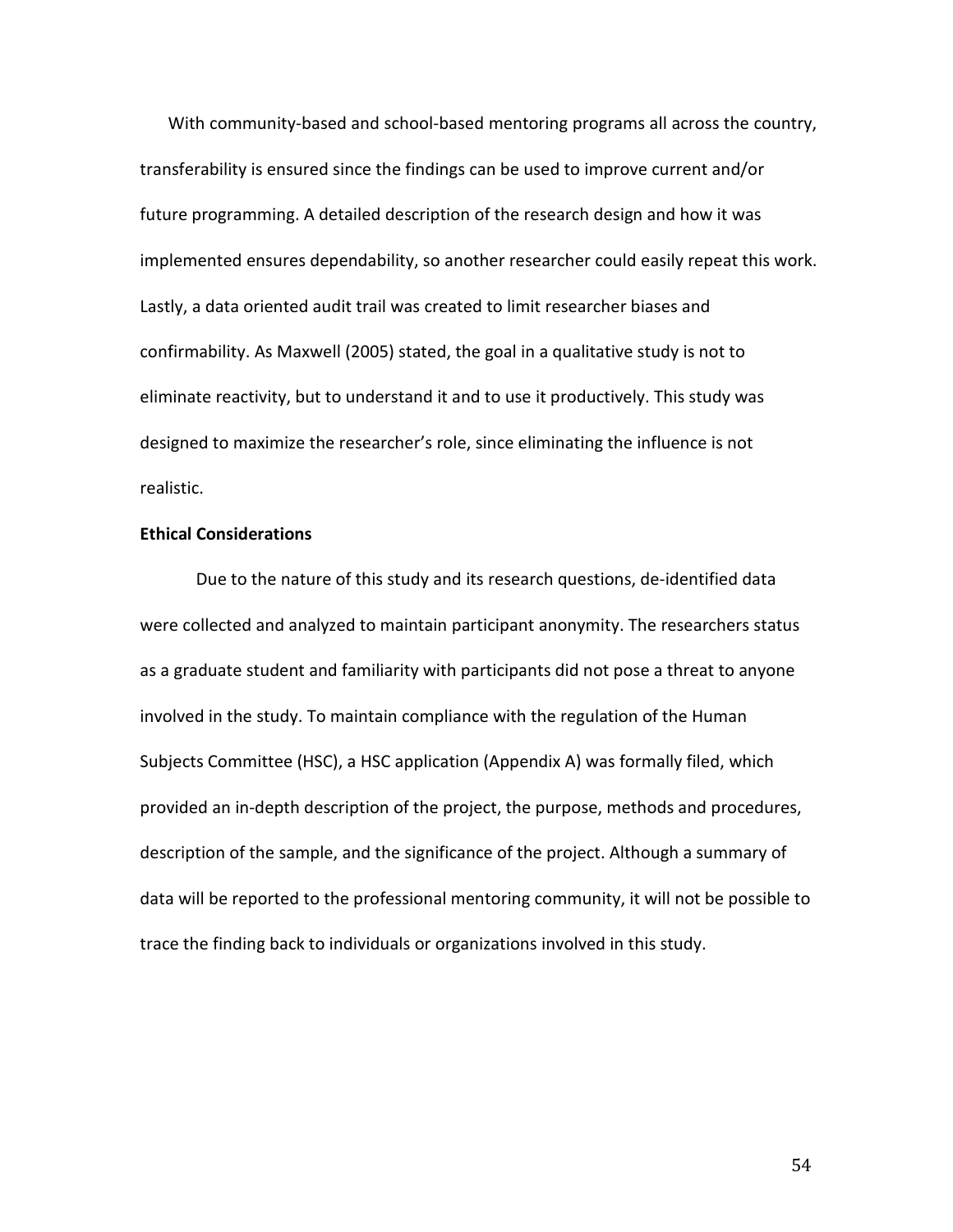#### **CHAPTER 4**

#### **QUANTITATIVE RESULTS**

#### **Introduction**

This chapter provides the research results, which include demographic characteristics as well as the results for the Quantitative Phase of this study. The results from the Quantitative Phase consist of descriptive statistics related to each step in the analysis, which describes the sample and variables that are measured. In-depth results are reported for the examined questions: (a) the quantity of emails exchanged based on Pair Gender using the Independent Samples t-test (b) the quantity of emails exchanged of each pair classification using the One-way ANOVA (c) Email Response Time based on pair gender across time period using the One-way Repeated Measures ANOVA (d) the quantity of emails exchanged based on Match Rationale using the Independent Samples t-test and (e) quantity of emails based on matched rationale across time period using the One-way Repeated Measures ANOVA.

### **Quantitative Sample Characteristics**

There were a total of thirty-two participants in the eMentoring program. Seventeen of the participants were mentees, while fifteen of the participants were mentors. There were eight male mentor & male mentee pairs, eight female mentor & female mentee pairs, and one pair with a female mentor & male mentee. These pairs were classified into four groups; High School Junior & Manager, High School Junior & Non-Manager, High School Senior & Manager, and High School Senior & Non-Manager. The participants were also grouped by Match Rationale, Arbitrarily Matched Pairs and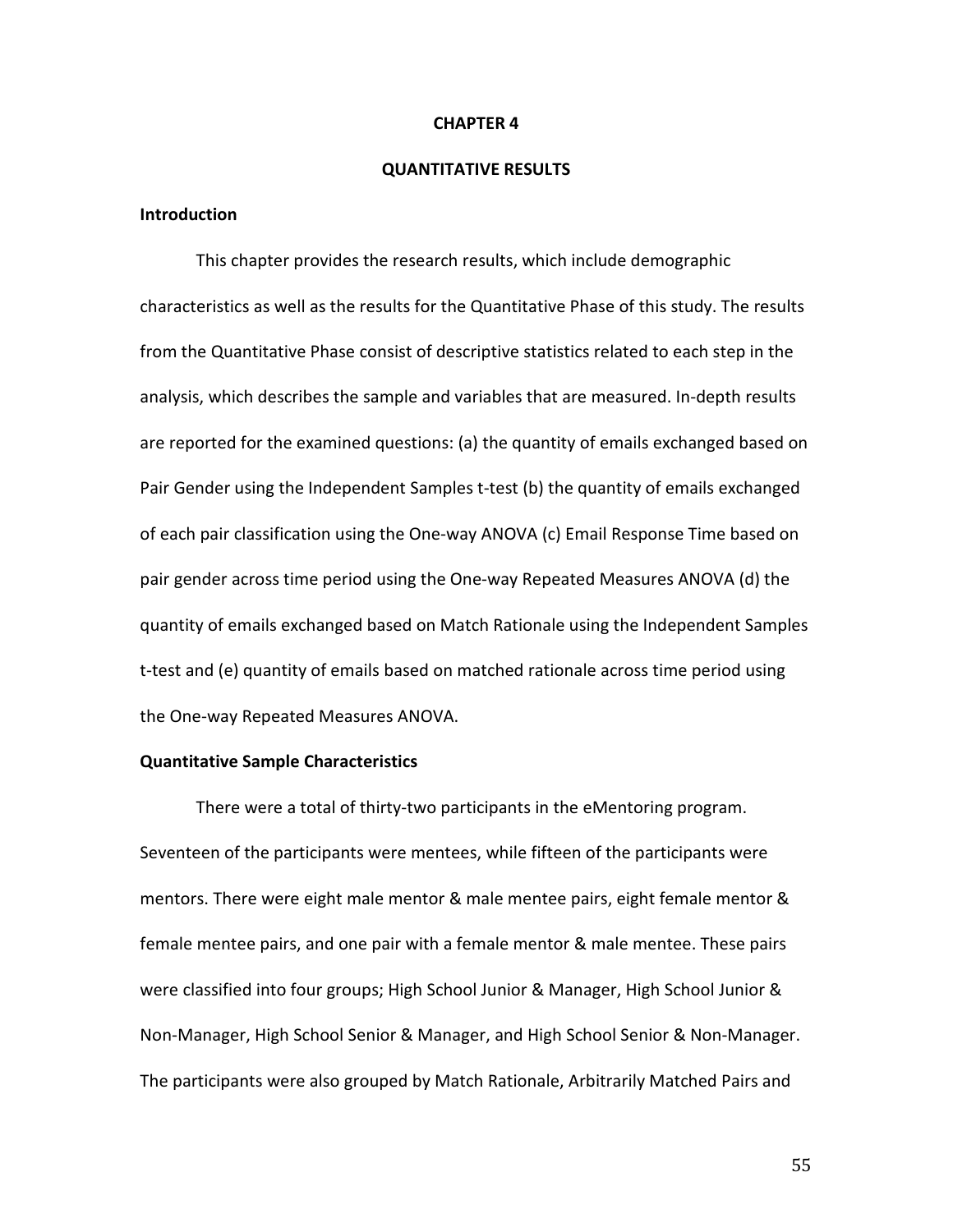Intentionally Matched Pairs.

#### **Hypotheses Testing**

The following Hypotheses were tested:

*H1: There is a significant relationship between quantity of emails and pair gender.* The Independent Samples t-test was conducted to test the hypothesis that there would be a significant difference in the quantity of emails and pair gender. Table 1 shows the pairs that were female & female had higher numbers of emails exchanged at the end of the program than those that were male & male.

| . .<br>× | н<br>٩<br>× |  |
|----------|-------------|--|
|----------|-------------|--|

| Comparison of average # of emails by pair genders |                    |            |       |                   |                    |
|---------------------------------------------------|--------------------|------------|-------|-------------------|--------------------|
|                                                   | Pair Gender        | N          | Mean  | Std.<br>Deviation | Std. Error<br>Mean |
| Total # of                                        | Male &<br>Male     | 12.88<br>8 |       | 9.891             | 3.497              |
| emails                                            | Female &<br>Female | 8          | 18.63 | 9.425             | 3.332              |

The equality of variance assumption was met ( $p=$  .991). eMentoring pairs had a higher number of email exchanges at the end of the program if they were female & female (M=18.63, SD=9.43) vs. male & male (M=12.88, SD=9.9). The mean differences of 5.75 emails was not statistically significant (t(14) =  $-1.190$ , p = .254). Cohen's effect size (d=.60) was moderate to large.

The female eMentoring pairs had a higher number of emails exchanged than the male eMentoring pairs, which supports previous findings regarding females being more communicative (Sosik & Godshalk, 2000; Rhodes, 2002). However, there was not a statistically significant difference between the groups. Conversely, the moderately high effect size suggests that there is practical significance regarding the result. Additionally,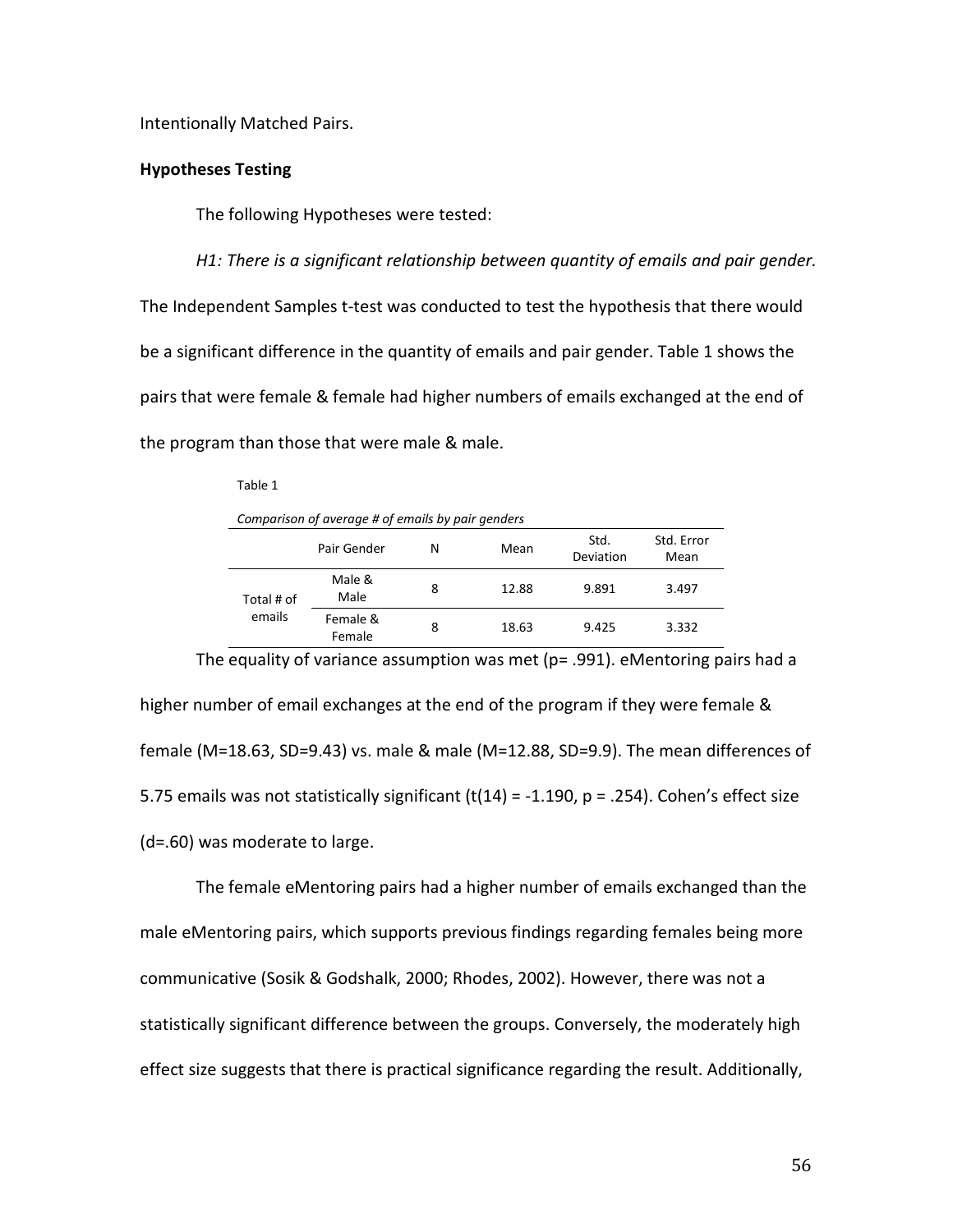the outlier eMentoring pair contained a female mentor and a male mentee. The number of emails exchanged between this pair was higher than the overall average of all pairs and higher than the average of the female pairs. This result aligns with findings from Turban, Dougherty, & Lee's (2002) study which noted that protégés in gender dissimilar dyads of longer duration reported receiving more mentoring and benefits than did protégés in gender similar dyads. Not only does this suggest that female to female eMentoring pairs will most likely have a higher communication frequency, but also that female mentors may be better facilitators of communication in eMentoring programs. Multiple cross-gender eMentoring pairs were not examined in this study.

*H2: There is a significant relationship between pair classification and quantity of emails.* The One-way ANOVA was conducted to test the hypothesis that there is a significant relationship between pair classification and quantity of emails. Table 2 provides the descriptive statistics by pair classifications, i.e., Manager vs. Non-Managers for juniors and seniors. The range of total number of emails sent among all groups was 2 – 35. Figure 1 graphically represents the descriptive statistics.

| Total # of emails by pair classification |   |       |                   |
|------------------------------------------|---|-------|-------------------|
| Pair Class.                              | N | Mean  | Std.<br>Deviation |
| Manager &<br>Junior                      | 4 | 6.75  | 4.113             |
| Non-<br>Manager &<br>Junior              | 5 | 15.40 | 9.127             |
| Manager &<br>Senior                      | 3 | 28.00 | 6.245             |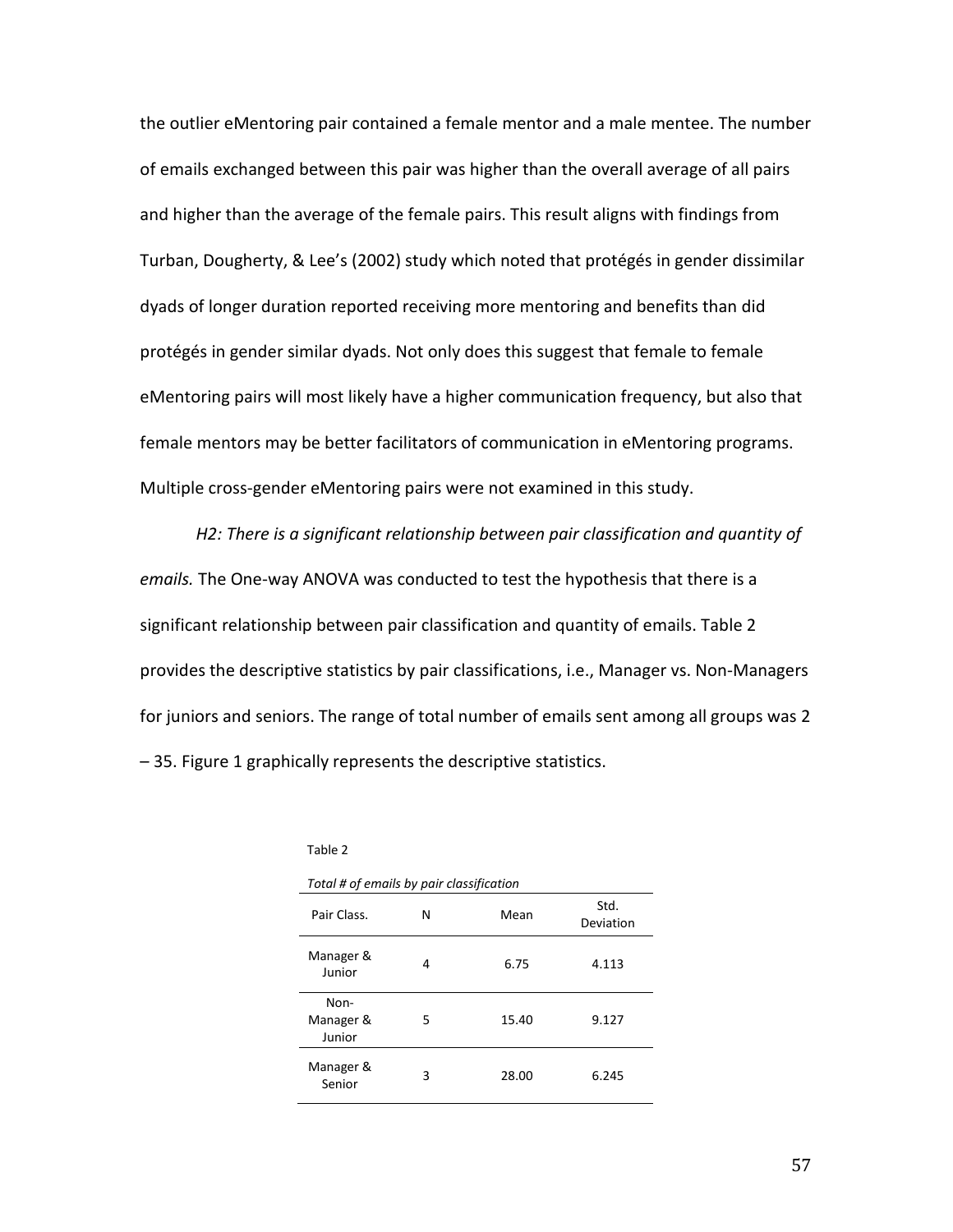| Non-      |   |       |       |
|-----------|---|-------|-------|
| Manager & | 5 | 17.20 | 7.596 |
| Senior    |   |       |       |

# Figure 1. Average Number of Emails Exchanged



# **Average Number of Emails Exchanged**

The assumption of homogeneity of variance is met (Levene's F=1.408, p=.285). There is a statistically significant between group difference (f=4.898, p=.017) in the quantity of emails between the different pair classifications. Follow up multiple comparisons tests revealed there was a statistically significant difference. There is a significant difference ( $p = .010$ ) in total number of emails between the Manager & Junior group (M=6.75, SD=4.113,) and the Manager & Senior group (M=28.00, SD=6.245).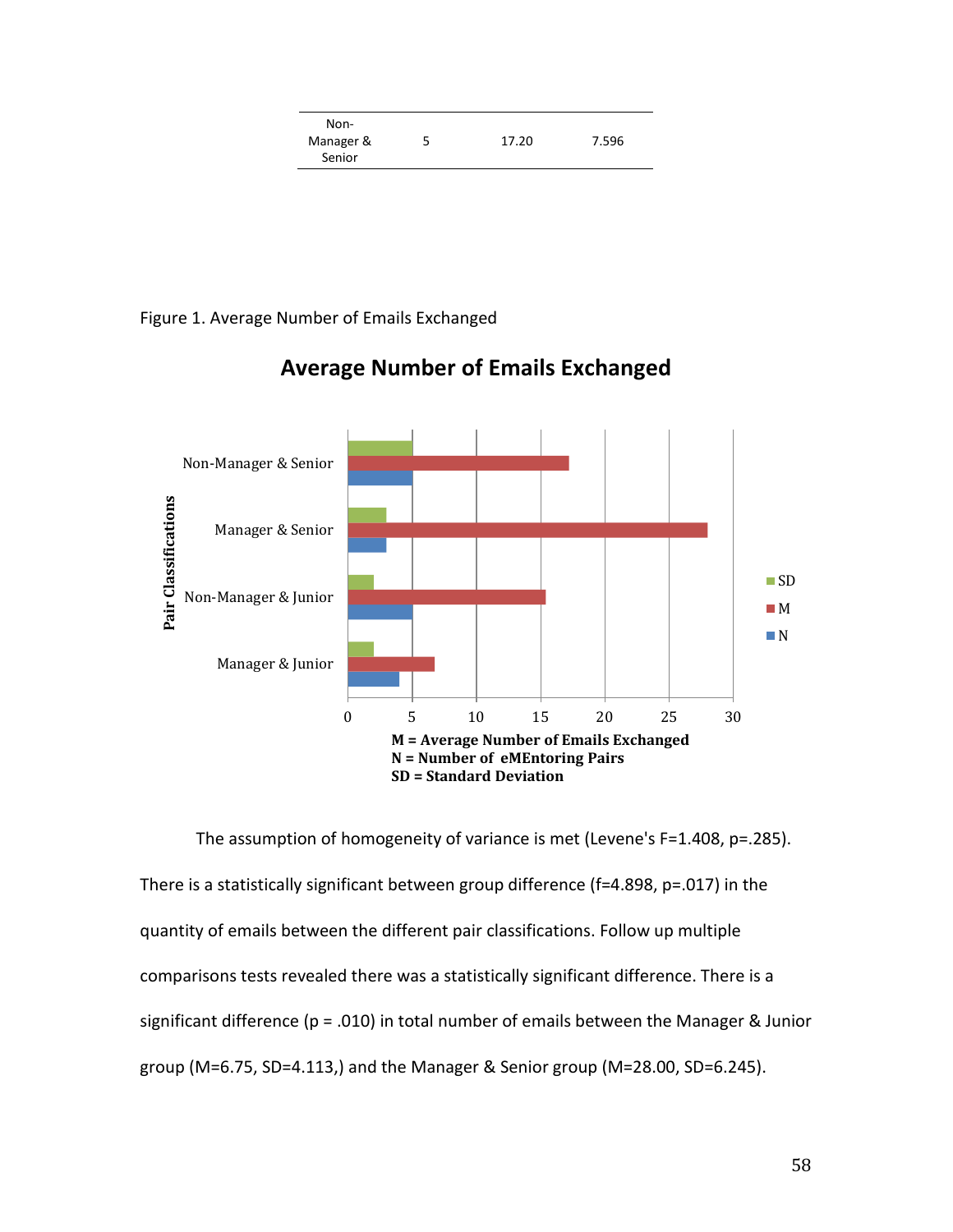However, there were no significant differences between the Manager & Junior group (M=6.75, SD=4.113) and the Non-Manager & Junior group (m=15.40, sd=9.128), or between the Manager Senior group (M=28.00, SD=6.245) and Non-Manager & Seniors groups (M=17.20, SD=7.596). Additionally, the Manager Junior group (M=6.75, SD=4.113) and the Non-Manager Junior group (M=15.40, SD=9.128) were not significantly different from the Non-Manager Senior group (M=17.20, SD=7.596).

The Manager & Senior eMentoring pairs had statistically significantly higher numbers of emails exchanged than the Manager & Junior eMentoring pairs. This result suggests that Manager & Senior eMentoring pairs developed relationships that facilitated consistent and meaningful communication over the duration of the program, while Manager & Junior eMentoring pairs did not form a meaningful relationship and may have been uncomfortable communicating with each other. The Non-Manager & Senior and Non-Manager & Junior eMentoring pairs had an average overall email exchange throughout the program, consistent with the prescribed amount of communication per week. This result suggests that Non-Manager & Senior and Non-Manager & Junior eMentoring pairs were active participants in the program over time and potentially benefited from the communication facilitated by this eMentoring program. Conversely, the Non-Manager & Senior and Non-Manager & Junior eMentoring pairs may have been adhering to the minimum participation requirement to get through the end of the program without breaking their commitments.

These findings support the conclusions drawn by Ragins and Cotton (1993) as well as Ragins and Scandura (1994), who noted that gender differences in willingness to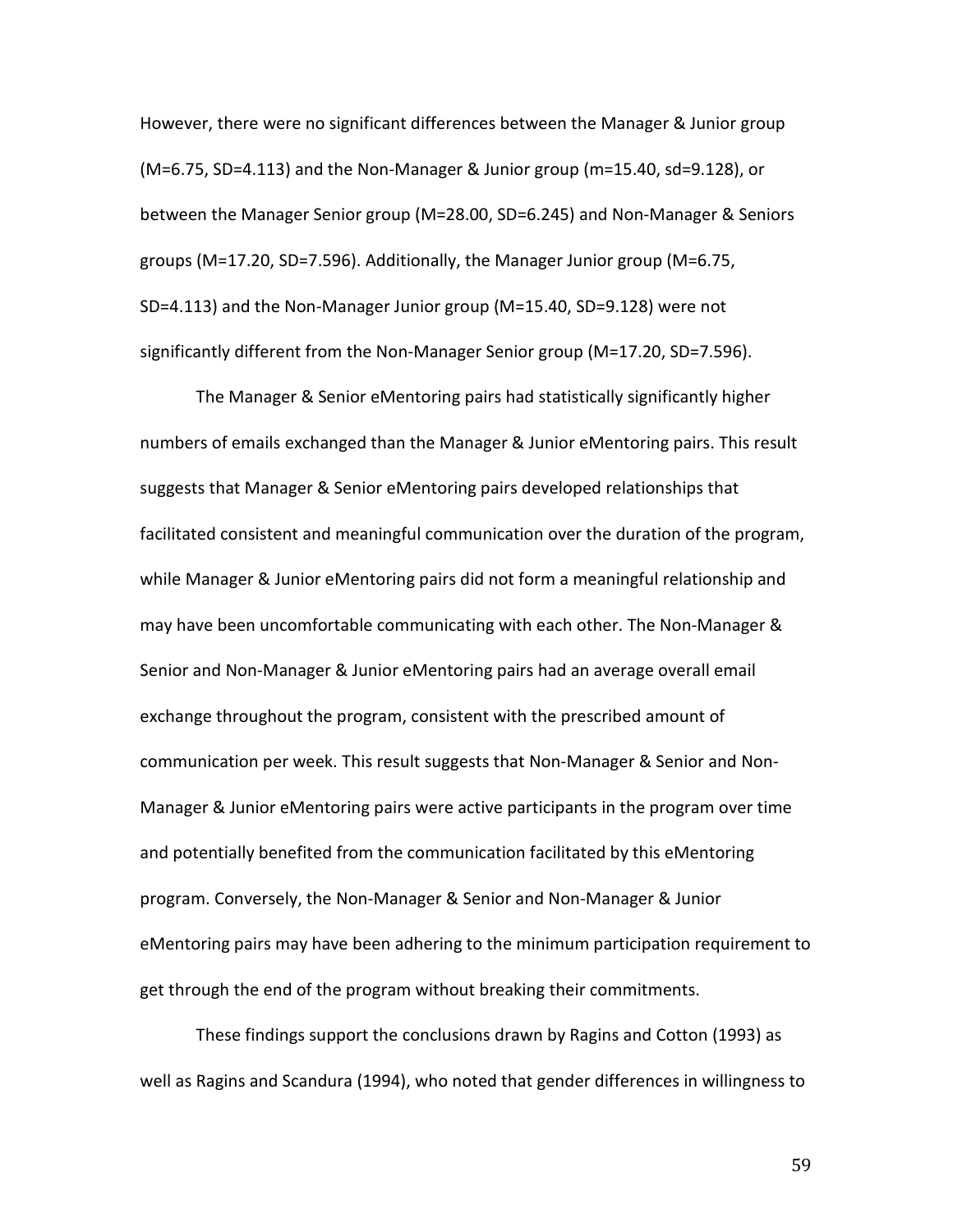mentor others can be a function of gender differences in rank, position, and resources. The senior executives may have been more willing to maintain email communication with the high school senior mentees more so than any other group because of their rank, position, and resources.

*H3: There is a significant difference in email response time across time periods between pair classifications.* An analysis of variance (ANOVA): Repeated Measures was conducted to test the hypothesis that there would be a significant difference in the email response time across three time periods (SV1 vs. SV2 vs. SV3) between pair classifications. The results for the Repeated Measures ANOVA indicated the following: Mauchly's test statistic (.423) was nonsignificant (*p* > .05) so equality of variance was met. Figure 2 shows there was no significant interaction effect between time and pair classification (f=1.558, p=.216).



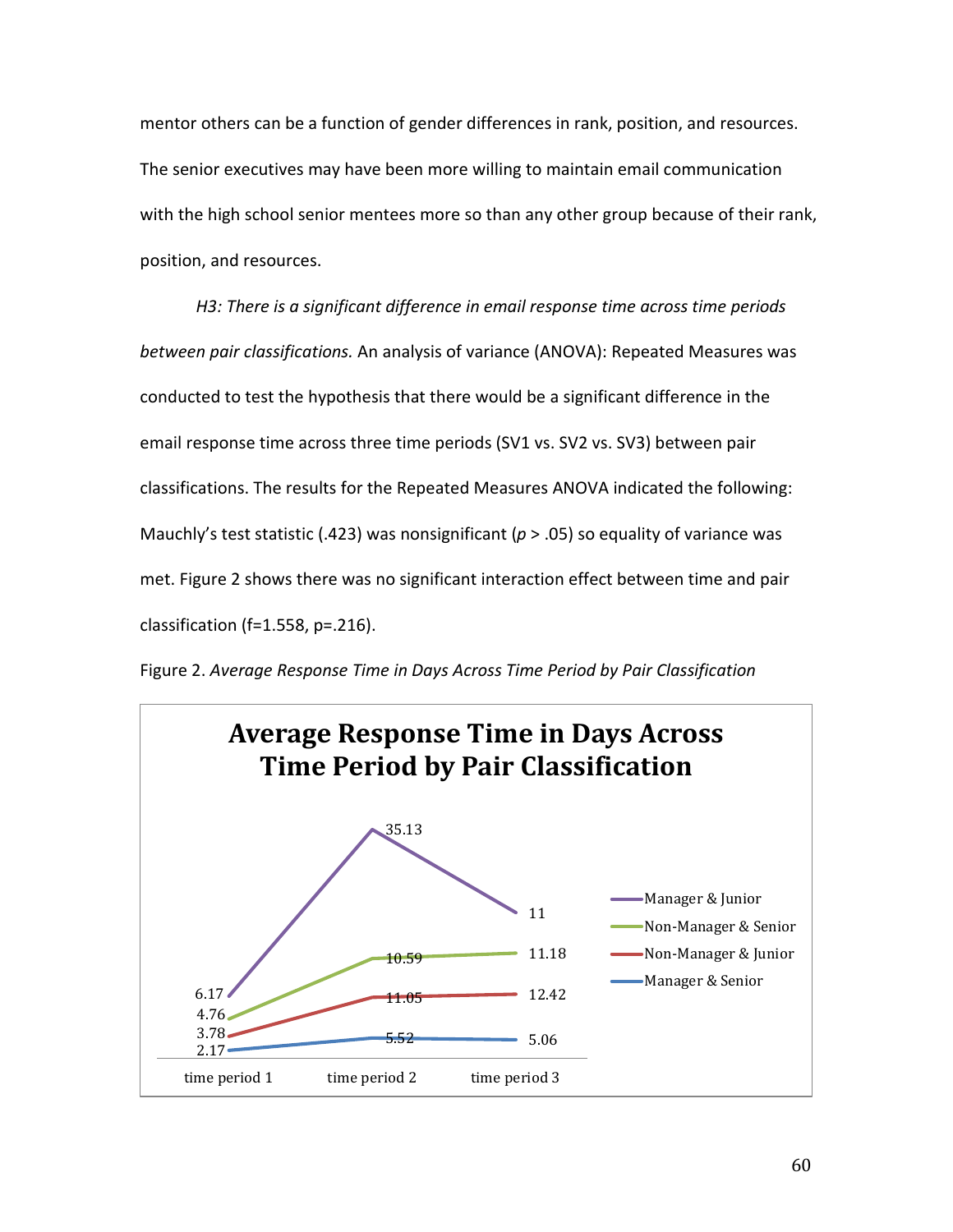The test of within subject effects shows that there is a significant difference

(f=5.300, p=.015) across time periods between pair classifications. Using pairwise

comparisons, there was a significant difference ( $p = .036$ ) between time period 1

(M=4.220) and time period 2(M=15.570). There is not a significant difference between

time period 1(M=4.220) and time period 3(M=9.916) as shown in Figure 3.

Figure 3. *Average Response Time in Days Across Time Periods by All Groups*



There was a significant difference in email response time between time period 1 and time period 2, however, there was not a significant difference between time periods 1 and 3 or between time periods 2 and 3. The Manager & Junior eMentoring pairs had the highest average number of days between email responses, while the Manager & Senior eMentoring pairs had the lowest average number of days between email responses. These results are consistent with the quantity of emails exchanged between pairs and suggest that the level of engagement between Manager & Senior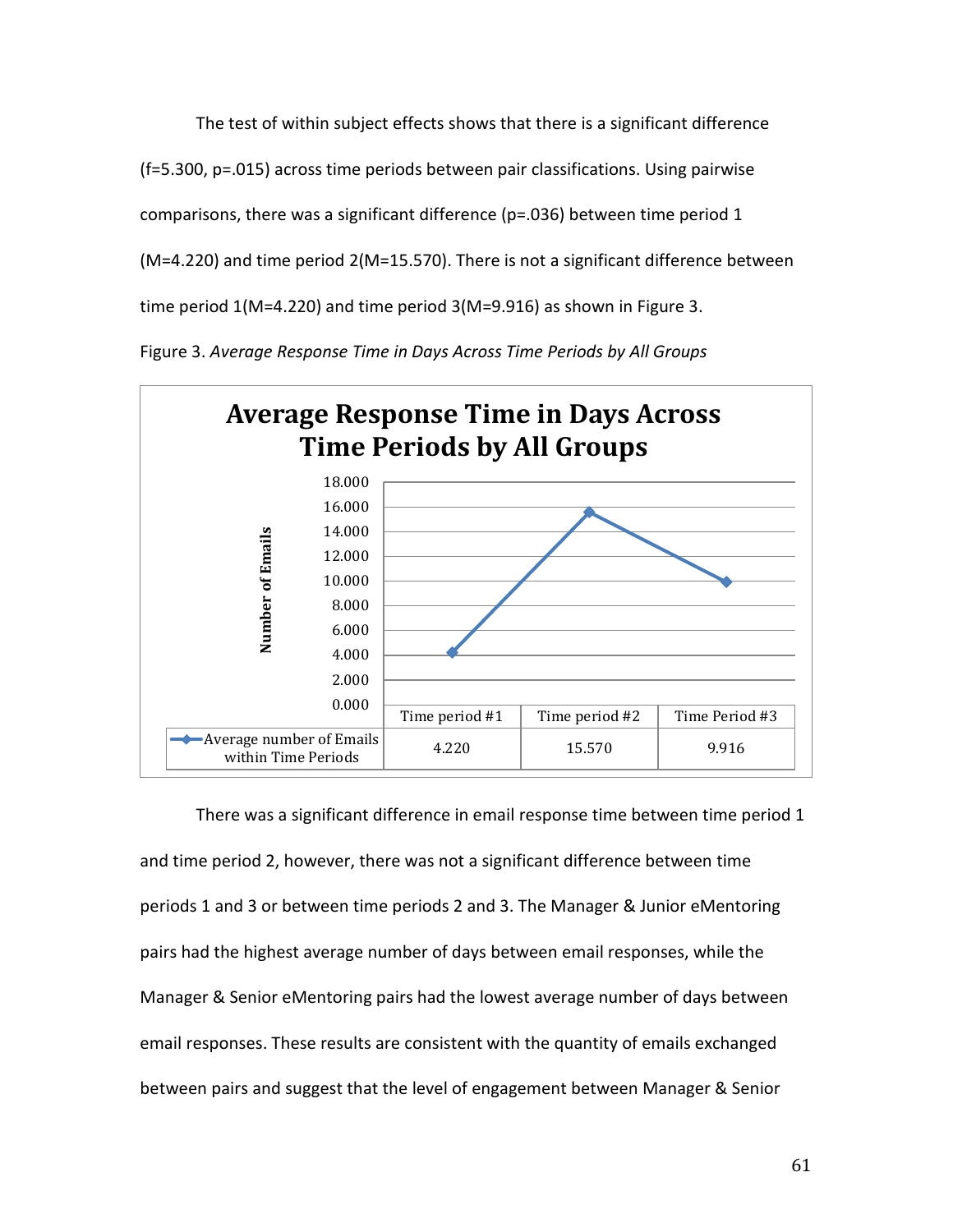eMentoring pairs was much higher than all other groups. The average number of days between email responses increased for all groups over time, which suggests either that overall engagement in the program consistently declined throughout the duration of the program or that relationships were not developing between the eMentoring pairs over time.

*H4: There will be a significant difference in quantity of emails between arbitrarily and intentionally matched pairs.* The Independent Samples t-test was conducted to test the hypothesis that there would be a significant difference in the quantity of emails between arbitrarily and intentionally matched (match rationale) pairs. Table 4 shows that the pairs that were intentionally matched had higher numbers of emails exchanged at the end of the program than those that were arbitrarily matched.

| Mean number of emails by match rationale |   |       |                |
|------------------------------------------|---|-------|----------------|
| Match<br>Rationale                       | N | Mean  | Std. Deviation |
| Arbitrarily<br><b>Matched Pairs</b>      | 8 | 12.25 | 8.582          |
| Intentional<br><b>Matched Pairs</b>      | 9 | 19.56 | 9.580          |

Table 4

The equality of variance assumption was met ( $p=120$ ). The eMentoring pairs had a higher number of email exchanges if they were intentionally matched (M=19.6, SD=9.58) vs. arbitrarily matched (M=12.3, SD=8.58). The mean differences of 7.31 emails was not statistically significant  $(t(15) = -1.647, p = .120)$ . Cohen's effect size (d=.80) was large.

The intentionally matched eMentoring pairs had a higher number of emails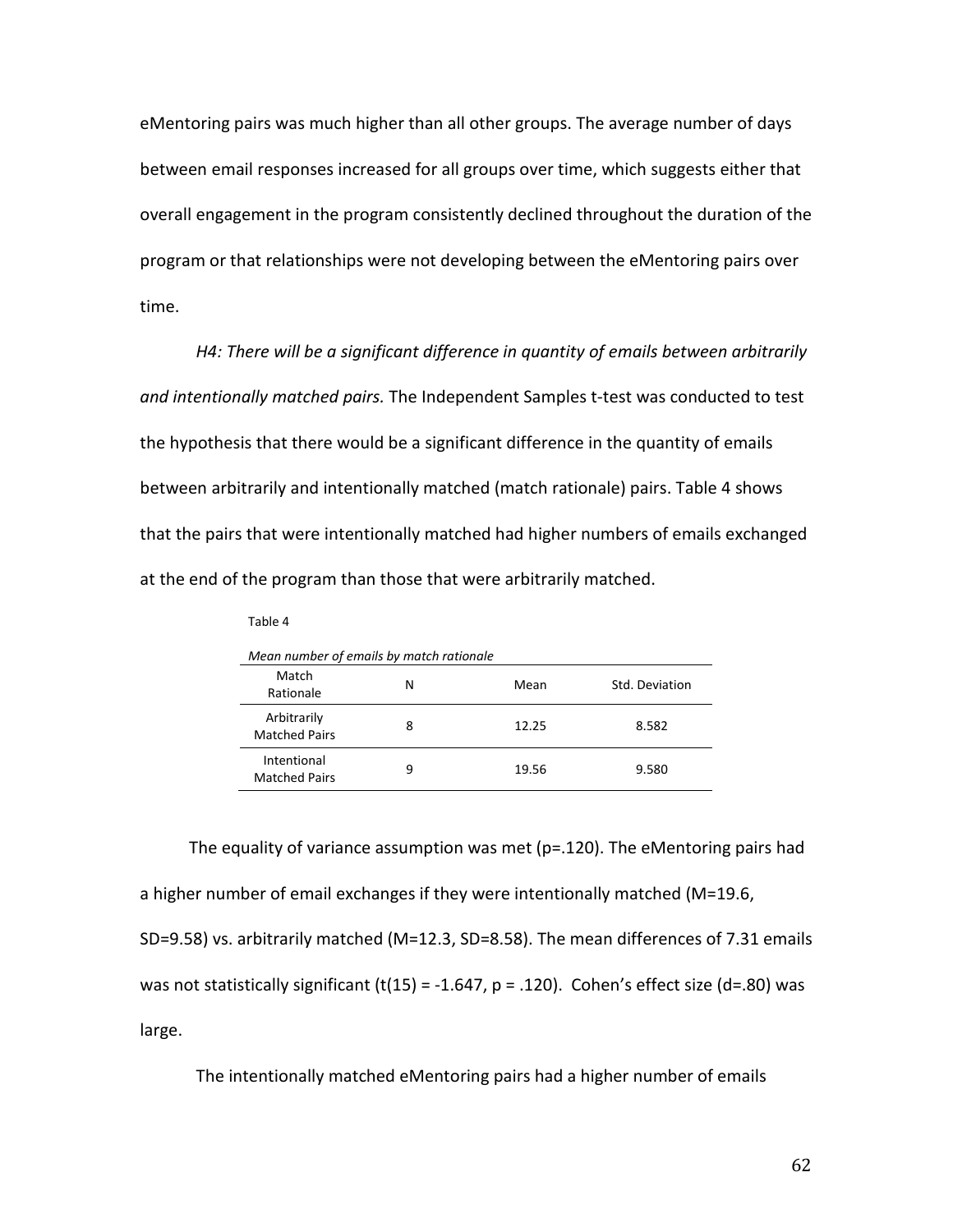exchanged than the arbitrarily matched eMentoring pairs. However, there was not a statistically significant difference between the two groups. Conversely, the high effect size suggests that there is practical significance regarding the result and using specific criteria such as career interests, gender, and/or personal interests may increase the chances for more frequent communication in an eMentoring program. Mentors and students may not be well matched, or both may have brought expectations to the relationship that cannot be satisfied (O'Neill & Gomez, 1996). These findings support the Harris (1996) assertion that having an eMentoring program manager familiar with some of the mentors and mentees can facilitate the matching process to attempt to ensure the best possible outcomes.

*H5: The quantity of emails will increase for intentionally matched pairs across time periods.* An analysis of variance (ANOVA): Repeated Measures was conducted to examine if there would be a significant difference in the quantity of emails across three time periods (SV1 vs. SV2 vs. SV3) between pairs categorized by match rationale. The results for the Repeated Measures ANOVA indicated the following: Mauchly's test statistic (.176) was nonsignificant (*p* > .05) so equality of variance was met. Figure 4 shows there was no significant interaction effect between time and match rationale (f=.735, p=.488).

Figure 4. *Average Number of Emails Exchanged Across Time Period by Match Rationale*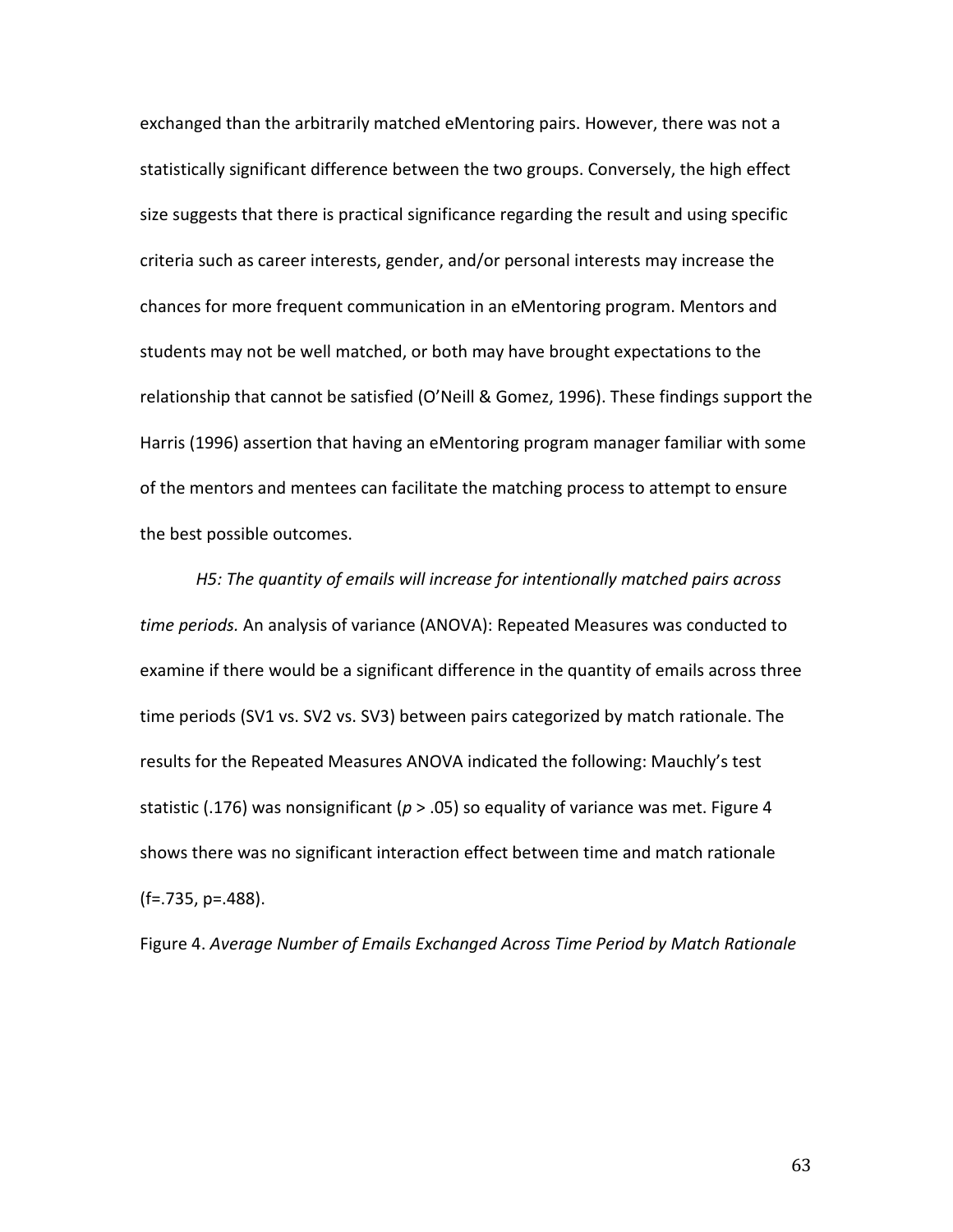

The test of within subject effects shows that there is a significant difference (f=5.178,  $p = .012$ ) across time periods between match rationales'. Using pairwise comparisons, there was a significant difference in average number of emails exchanged  $(p = .040)$  between time period #1 (M=7.065) and time period #3(M=4.368). There was not a significant difference in between time period #2(M=4.479) and time period #3(M=4.368) as shown in Figure 5.



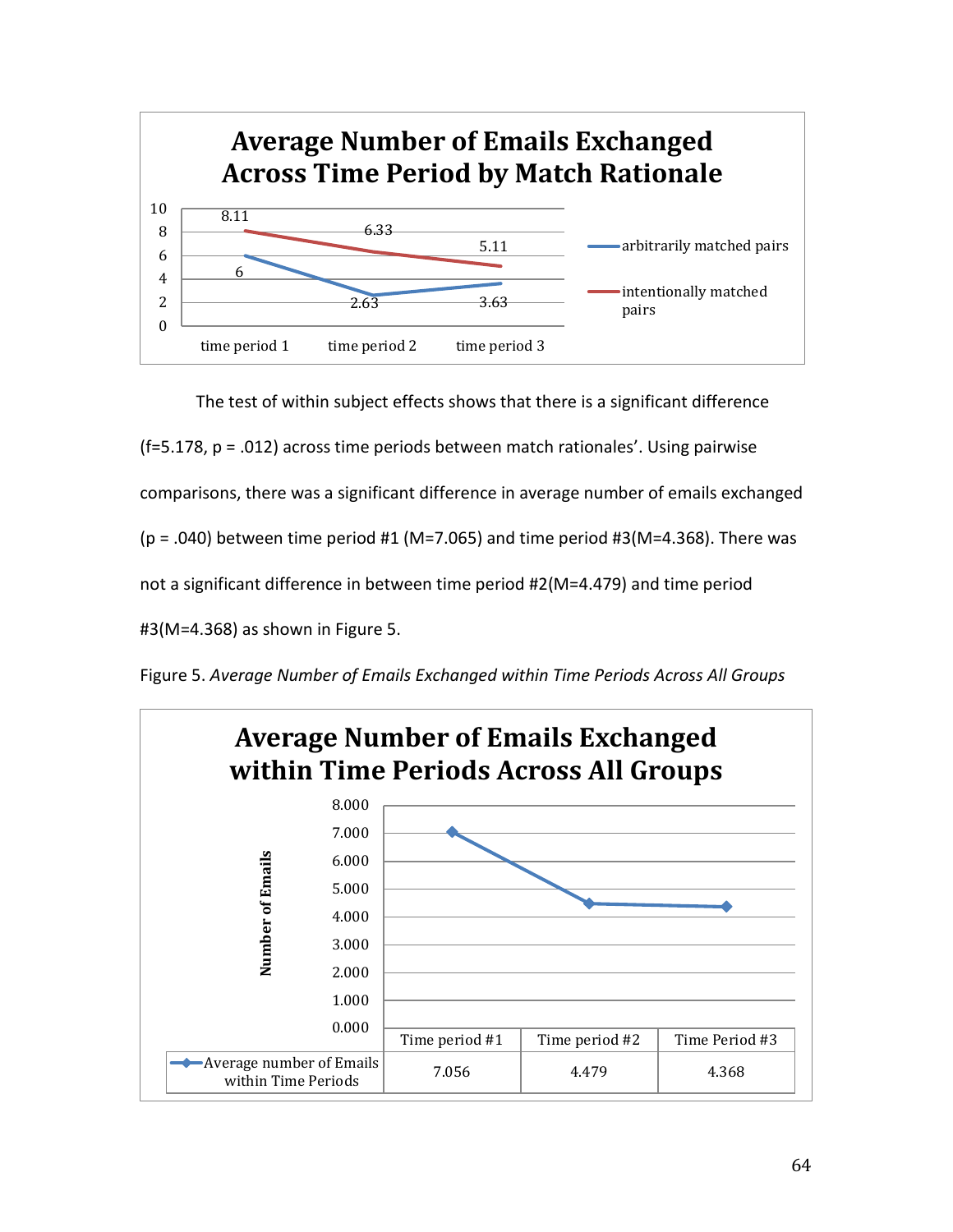Although there was a significant difference in the quantity of emails sent by both arbitrarily matched pairs and intentionally matched pairs between time period 1 and time period 3, there was not a significant difference between time periods 1 and 2 or between time periods 2 and 3. The fact that the quantity of emails declined over time suggests that the trend was to correspond less via email throughout the duration of the program regardless of the match rationale. These results are consistent with prior findings that the average number of days between email responses increased for all groups over time.

#### **Summary**

The quantitative results indicated that female eMentoring pairs (M=18.63) had a higher average number of emails exchanged at the end of the program than those that were male & male eMentoring pairs (M=12.88). This outcome is supported by previous research on female communication preferences (Bogat & Liang, 2005; Darling, Bogat, Cavell, Murphy & Sanchez, 2006; Rhodes, 2002; Rhodes, 2005; Sosik & Godshalk 2000; Tannen, 2010). The Manager & Senior group (M=28) had a significantly higher difference in total number of emails than the Manager & Junior group (M=6.75). The fact that rank and position was a significant predictor of communication frequency confirms Ragins and Scandura's (1994) conclusion that willingness to mentor others may be a function of gender differences in rank, position, and resources. Figure 6 illustrates the gender breakdown of the pair classifications, which further supports the idea that female managers were more communicative than the male managers. The most communicative groups, Manager's and High School Seniors along with Non Managers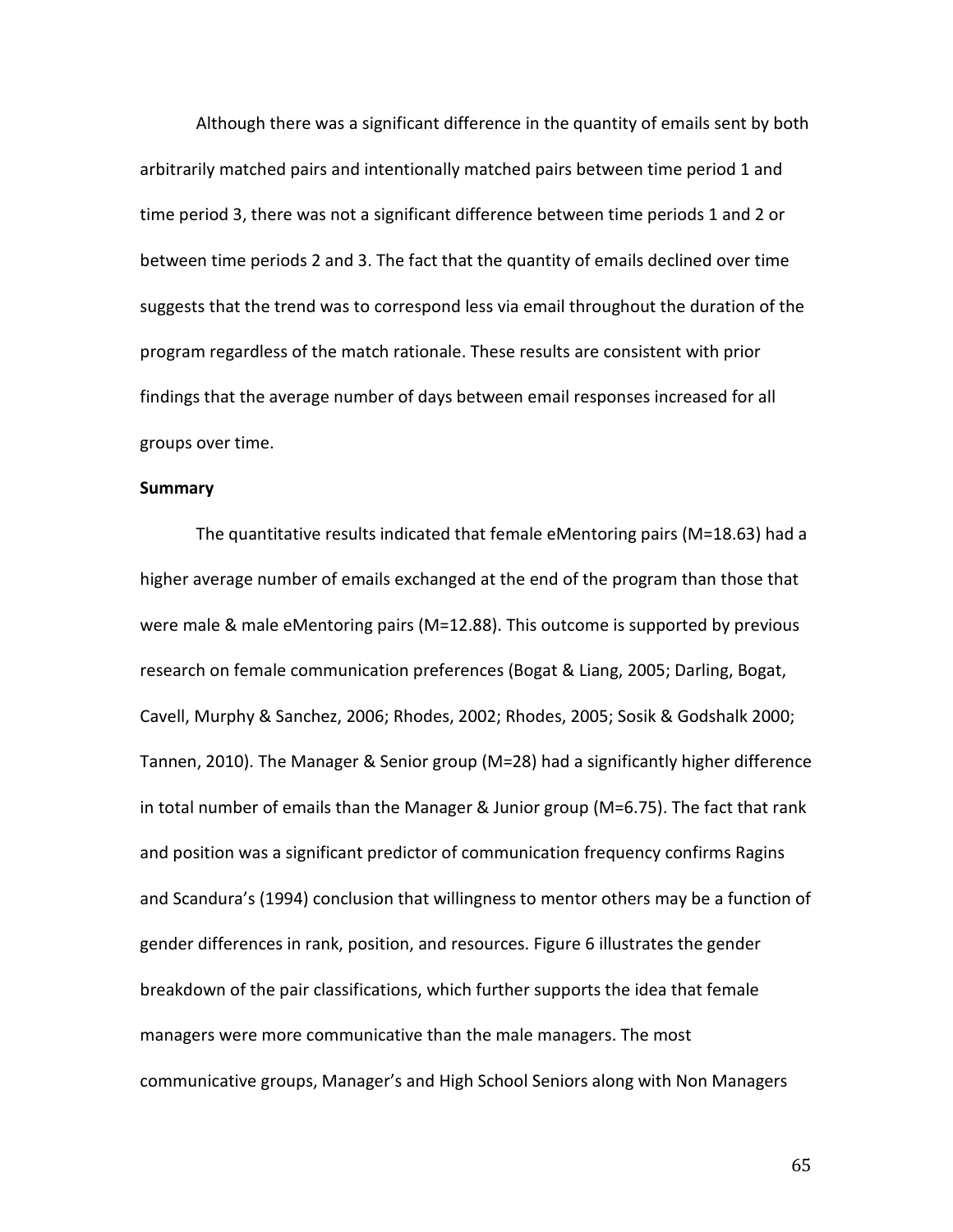and High School Juniors featured more female pairs (5, or 62%).



Figure 6. *Pair Classification Totals by Gender*

There was a statistically significant difference in email response time in days among all pairs between time period 1 (M=4.220) and time period 2(M=15.570). This results suggests that pairs that had steady communication were the pairs that replied within the alloted time period(one week) and did not allow too many days to pass before responding to emails, which is consistent with previous research based on immediacy (DuBois, Holloway, Valentine, & Cooper, 2002; Harris, 1996; Karcher, Davis, & Powell, 2002; Miller, Devany, Kelly, & Kuehn, 2008). Intentionally matched pairs (M=19.6) a higher average number of email exchanges than arbitrarily matched pairs (M=12.3). Finally, there was a statistically significant difference in average number of emails exchanged within both groups based on match rationale between time period 1 (M=7.065) and time period 3(M=4.368). Jucovy (2000) and Rhodes (2005) stated that matching based on shared interest provides a good foundation to the mentoring relationships, and their claims are consistent with the evidence revealed this study.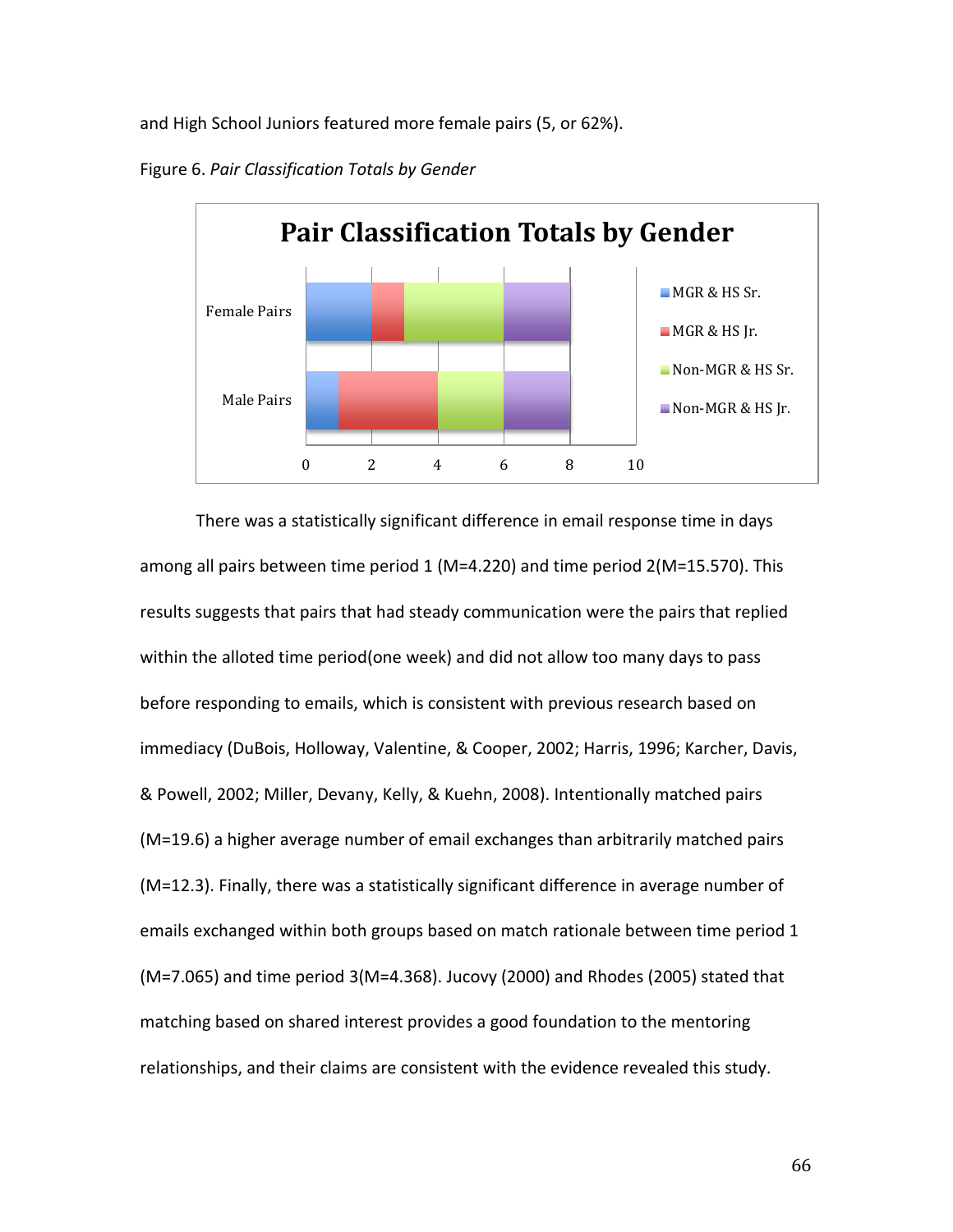#### **CHAPTER 5**

#### **QUALITATIVE RESULTS**

# **Introduction**

This chapter provides the research results, which include demographic characteristics as well as the results for the Qualitative Phase of this study. This section gives explanation to the analysis of the questionnaire administered to mentors who participated in the eMentoring program. Responses were broken into meaning units using the exact words, phrases and statements from the respondents, then grouped by concept. The concepts were grouped into specific categories based on the content. The focus questions in the questionnaire were derived from the three themes: Mentor Engagement, Relationship Quality, and Communication Frequency.

### **Qualitative Findings**

The research question guiding the qualitative phase of this study was: "What factors influenced communication in the eMentoring program?" Qualitative description was used to describe the interview data from each mentor. Interview were then transcribed and analyzed. As depicted in Figure 6, meaning units were developed from participant responses, then grouped by concept. Concepts were grouped into specific categories and ultimately tied back to the themes, which corresponded with the focus questions.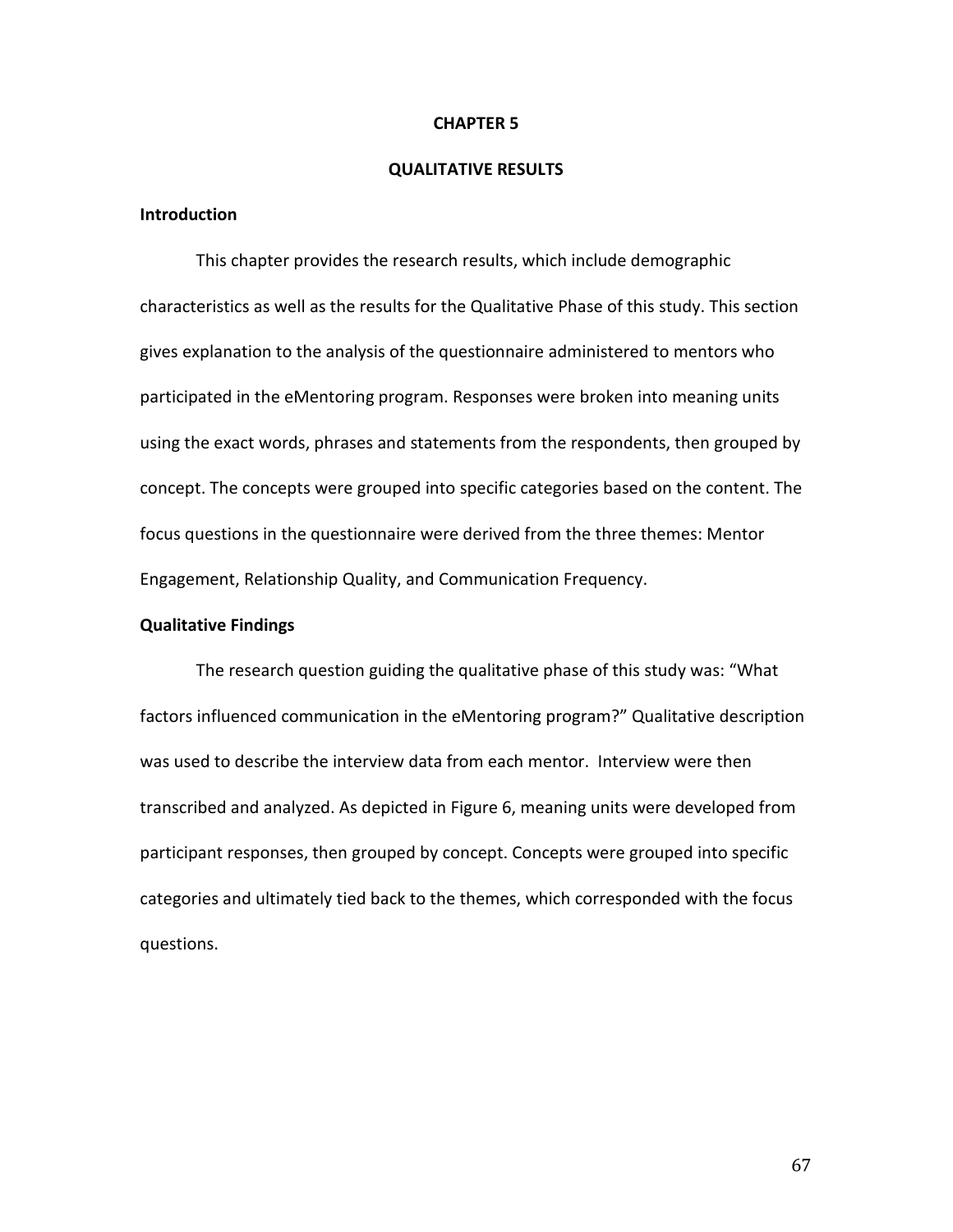# **Thematic Analysis Diagram**



Figure 6. *Thematic Analysis Diagram*

# **Qualitative Sample Characteristics**

A total of fifteen individuals were asked to participate in the study. Five of the fifteen mentors that participated in the eMentoring Program elected to participate in a semi-structured interview. Two of the participants were Managers that were paired with High School Seniors, two were Non-managers paired with High School Seniors, and one participant was a Non-manager paired with a High School Junior.

Another three of the fifteen mentors indicated that they were willing to participate, but were unavailable when the interview time came. The researcher attempted to follow up with each of the three participants two additional times, but to no avail. Two of the fifteen mentors, one male and one female verbally declined to participate. The rationale offered from the male participant who declined was, " I didn't have a good experience. Me and my mentee just didn't have much to talk about. I guess it's a guy thing." The female participant who declined participation said, "I just wasn't a good match for my mentee. You should look into how these matches are assigned."

The other five mentors did not reply to the phone call or email invitation to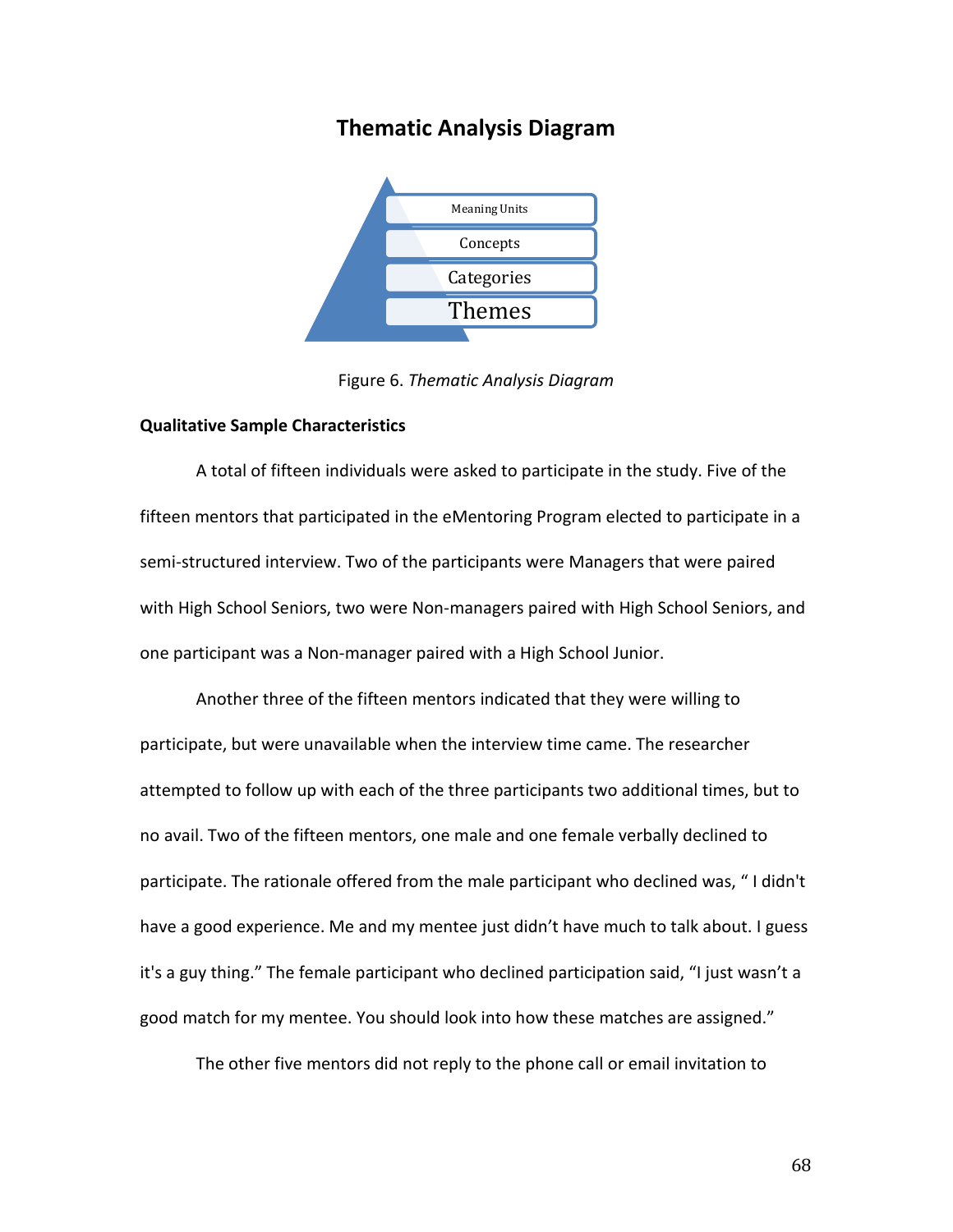participate in the study. Due to the thirty-three percent response rate, the participants did not reflect the entire scope of positive and negative experiences. It is plausible that the individuals who declined to participate may have had negative experiences. It must be noted that there were pairs that had as little as two emails exchanged over the duration of the program. Conversely, there was one pair that was dismissed from the program because the mentor would pick the student up from school and the mentee would spend the night at the mentor's house. The mentee made a drastic improvement in her academic performance and behavior after she began the relationship with the mentor. The relationship was a success, just not by the program standards.

All of the interviews with the mentors were recorded using a Sony ICD-PX312D digital voice recorder. The interviews were transcribed by a professional transcription services, then thoroughly analyzed multiple times for a careful interpretation. All data were securely kept on an encrypted computer and destroyed at the end of the project.

# **Themes**

The three major themes (Table 5) that were analyzed in-depth were (1) Mentor Engagement (2) Relationship Quality, and (3) Communication Frequency. Several categories and concepts emerged from the interviews with the mentors.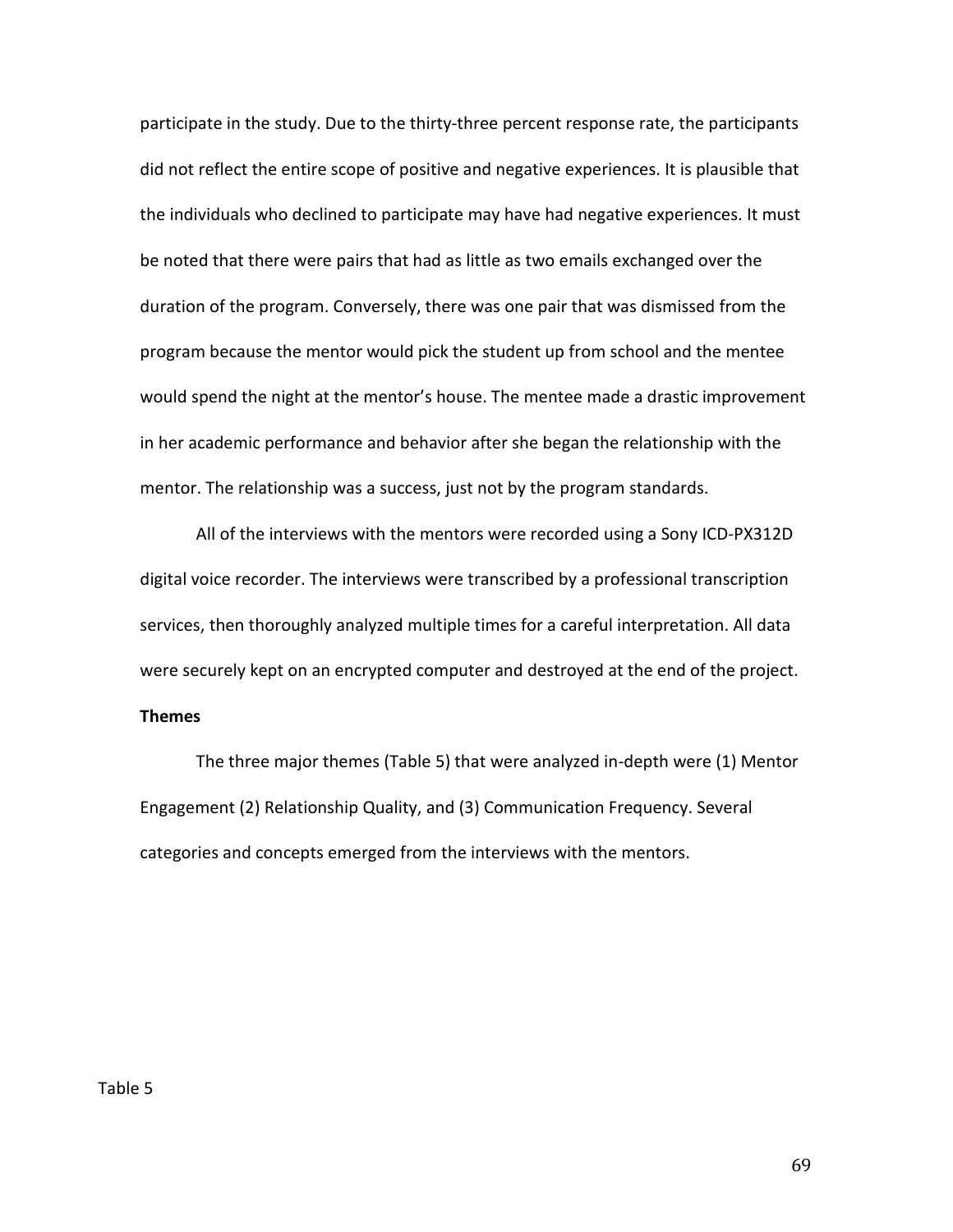# *Thematic Analysis Findings*

| <b>Theme</b>                   | <b>Categories</b>                                                                 | <b>Concepts</b>                                                                                                                                                       |
|--------------------------------|-----------------------------------------------------------------------------------|-----------------------------------------------------------------------------------------------------------------------------------------------------------------------|
| Mentor Engagement              | <b>Participation Rationale</b>                                                    | Personal Mentoring Experience<br>Program Flexibility                                                                                                                  |
|                                | <b>Topics Discussed</b>                                                           | <b>Goal Setting</b><br>$\bullet$<br><b>Communication Strategies</b>                                                                                                   |
|                                | <b>Extended Communication</b>                                                     | <b>Monitoring Progress</b><br>$\bullet$                                                                                                                               |
| <b>Relationship Quality</b>    | Mentor's Perception of the Mentoring<br>Relationship                              | Relationship Growth<br>$\bullet$<br>Relatability<br>$\bullet$                                                                                                         |
|                                | Influences on the Relationship                                                    | eMentoring Program Structure<br>$\bullet$<br><b>Interaction Strategies</b><br>$\bullet$<br>Face-to-Face visits<br><b>Broken Commitments</b><br>The Mentee's Home Life |
|                                | Mentor's Suggestions to Improve<br><b>Relationship Quality</b>                    | More Face-to-Face Visits<br>$\bullet$<br>Removing Limitations on<br>$\bullet$<br>Communication                                                                        |
| <b>Communication Frequency</b> | Perceptions of Email Frequency                                                    | Appropriate Frequency<br>$\bullet$<br><b>Higher Frequency Desired</b><br>$\bullet$                                                                                    |
|                                | Perceived Impact of Face-to-Face visits on<br><b>Email communication</b>          | <b>Enhanced Email Communication</b>                                                                                                                                   |
|                                | Perceptions of How Unexpected Events<br><b>Influenced Communication Frequency</b> | Maintained Commitment (no<br>$\bullet$<br>overall effect)<br><b>Reduced Communication</b><br>$\bullet$                                                                |
|                                | Perceptions of Programmatic Barriers to<br>Communication                          | No Perceived Barriers<br>$\bullet$<br><b>Communication Limitations</b><br>$\bullet$<br>Immediacy<br>$\bullet$                                                         |
|                                | Suggestions to Improve Communication<br>Frequency                                 | Modifications to the Program<br>$\bullet$<br>Structure<br>Alternative Methods of<br>Communication                                                                     |

# **Mentor Engagement**

Mentor engagement in this study concerns why the mentors participated in the eMentoring program, what they discussed during the program, and communication with a mentee after the program. The interviews covered three specific topics related to engagement in the eMentoring program. Participation Rationale, Topics Discussed with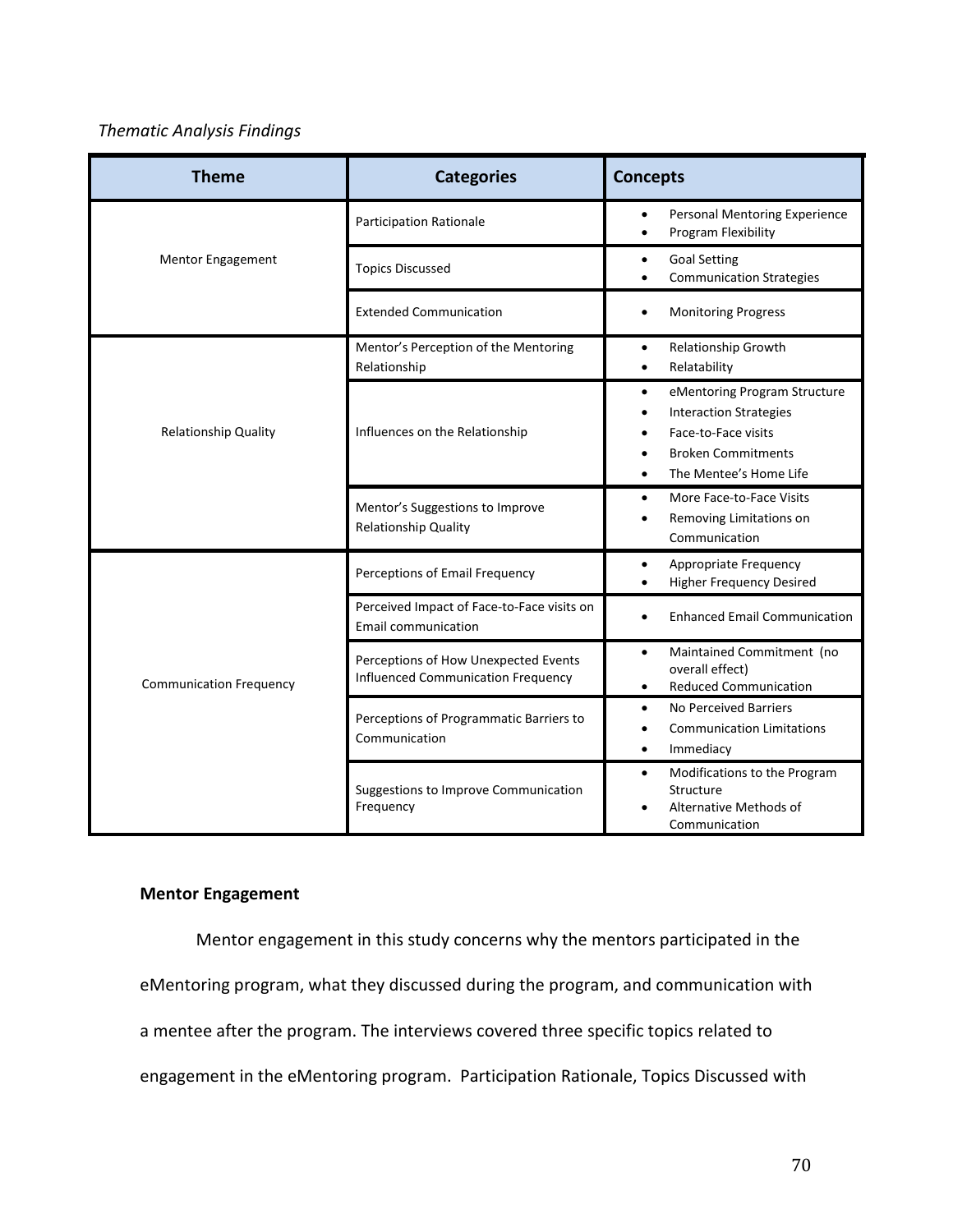Mentee's, and Extended Communication were the categories that produced the different concepts related to this topic.

The participants spoke openly about their reasons for participating in the eMentoring experience during the interviews. The two concepts that emerged and aligned with the literature were (1) Personal Mentoring Experience and (2) Program Flexibility. Allen (2007) noted that previous mentoring experience relates to future willingness to mentor. Mahayosnand (2000) described electronic communication as an easy-to-use and efficient way to provide mentoring. The interview data to support each category are presented below.

The first concept that emerged from the analysis was how personal mentoring experiences had led them to a desire to influence the youth. All five (100%) of the participants had prior exposure to traditional mentoring throughout their lives, which led them to want to provide guidance to the youth in this program. For example, some participants had a history of being mentored:

- "It's very vital to our young people and growing up as a young person having mentors myself, it's a great way of giving back to the community, giving back to our youth."
- "I think it's that I have at points in my educational experience and my career would have benefit from mentoring and have had opportunities for some less formal mentoring."

Two of the five participants (40%) did not have mentors while growing up:

• "I didn't get into the IT field until … that really wasn't an option when I was a kid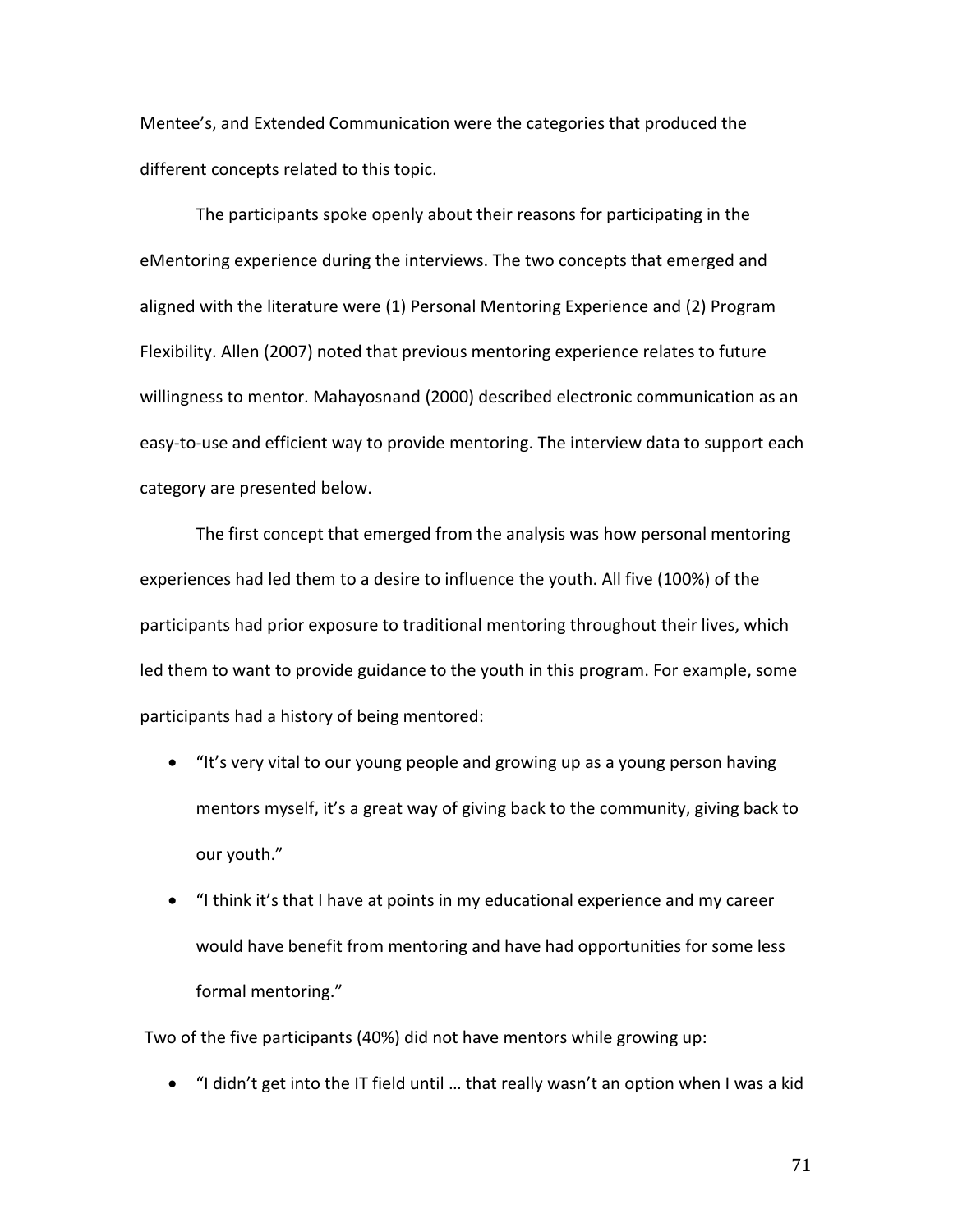I guess. Computers weren't as big a deal then. I never really had anybody to help steer me into that area, so I saw it as an opportunity."

• "As a child at our age we only had our mother, our father and our grandparents. They were mainly just teaching you how to survive in life, go to church. We didn't have anybody to talk to you when we were going through personal issues." One participant indicated that watching her children benefit from mentoring contributed to her participation in the eMentoring program by saying, "I also have three children and I think that they have greatly benefited from opportunities to be mentored by people that can influence them above and beyond their parents, but also that they can see as role models."

All of the participants expressed an understanding of the powerful influence mentoring can have based on their experiences. One participant reflected on her own life and spoke about how a mentor could have helped her: "I think had I had someone to mentor me and to talk to I probably wouldn't have made some of the mistakes that I made in my life as I was coming up as a young person." Other comments about participation motives were:

- "The opportunity to give back was probably a bright side to me."
- "I've always been appreciative of the service of mentors."
- "When I had an opportunity to do it, honestly, in the way that young people need to be mentored and prefer to be mentoring, I jumped at the opportunity."
- "I saw it as a way to provide more influence out in the community, and of a way to reach out to the next generation."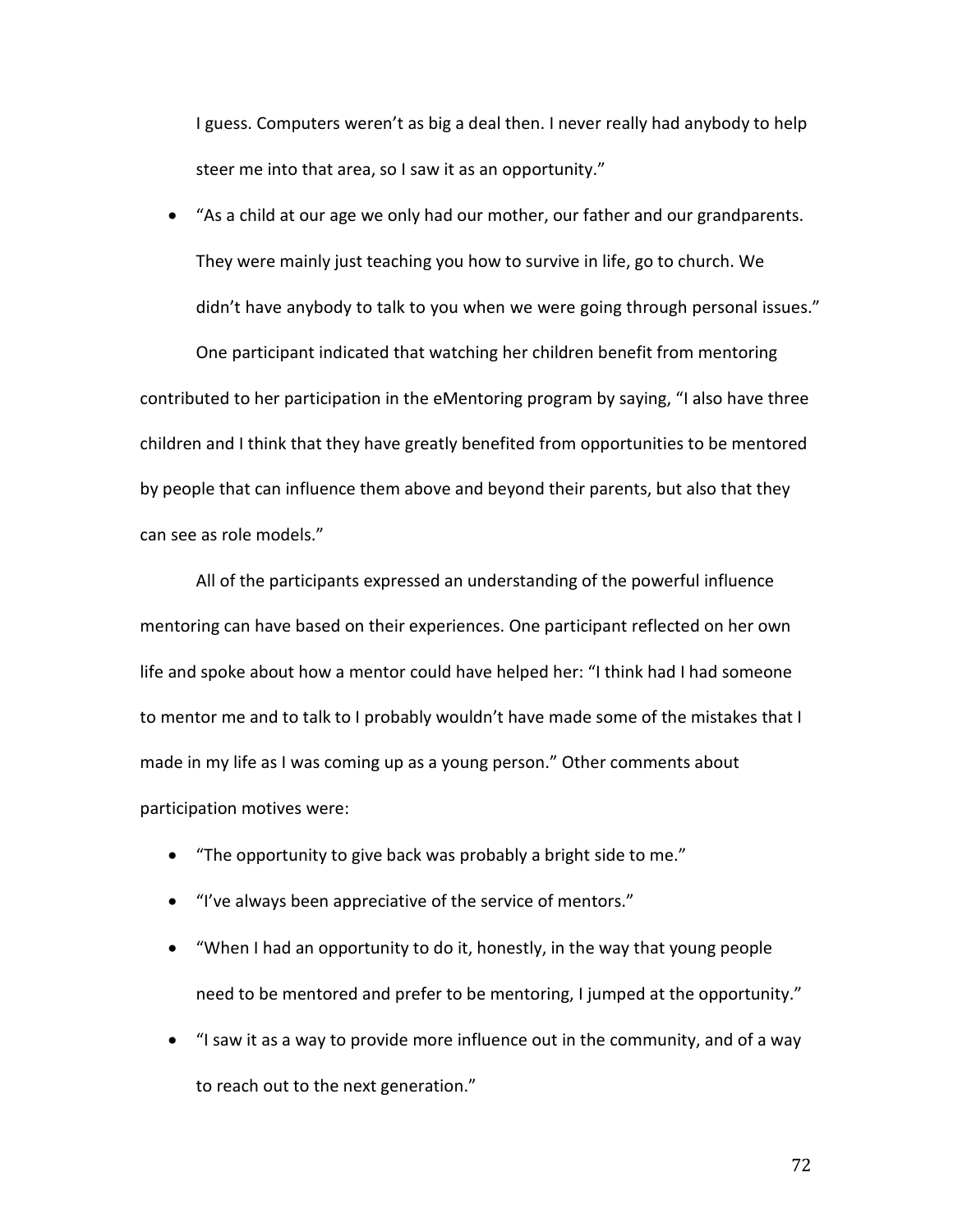- "It was always on my heart to develop a relationship with one of the kids." Three of the five participants (60%) noted that their participation in the eMentoring program was influenced by the flexibility of the program. A minimal time commitment was an attractive factor as described below:
	- "The eMentoring was especially appealing, because it didn't require any extra time. It seemed to me to be a pretty efficient use of time."
	- "I felt that an e-mentoring program would be one that I could help someone that I believe would benefit from mentoring opportunities, but wouldn't be as time consuming as face-to-face mentoring."
	- "eMentoring allows you to do it during the weekends... to be with that person whether you're 100 miles or 1,000 miles away, to still have that contact."

The two concepts that emerged from the category of Topics Discussed during the program were (1) Goal Setting and (2) Communication Strategies. The ability to set goals provided an opportunity to strive to achieve the goals through the guidance of the mentor. Being able to develop goals, then watch a mentee accomplish short and longterm goals is one way to keep a mentor engaged in a mentoring program.

The most prevalent concept that emerged from the analysis of the topics discussed between mentors and mentees was goal setting. Four of the five of the participants (80%) recalled discussing a variety of goals with their mentee ranging from educational aspirations to athletics goals to entrepreneurial desires. For example, one mentor discussed the wide range of goals that were covered and how to achieve the goals. He said, "We were setting goals for him, and what he was he doing to work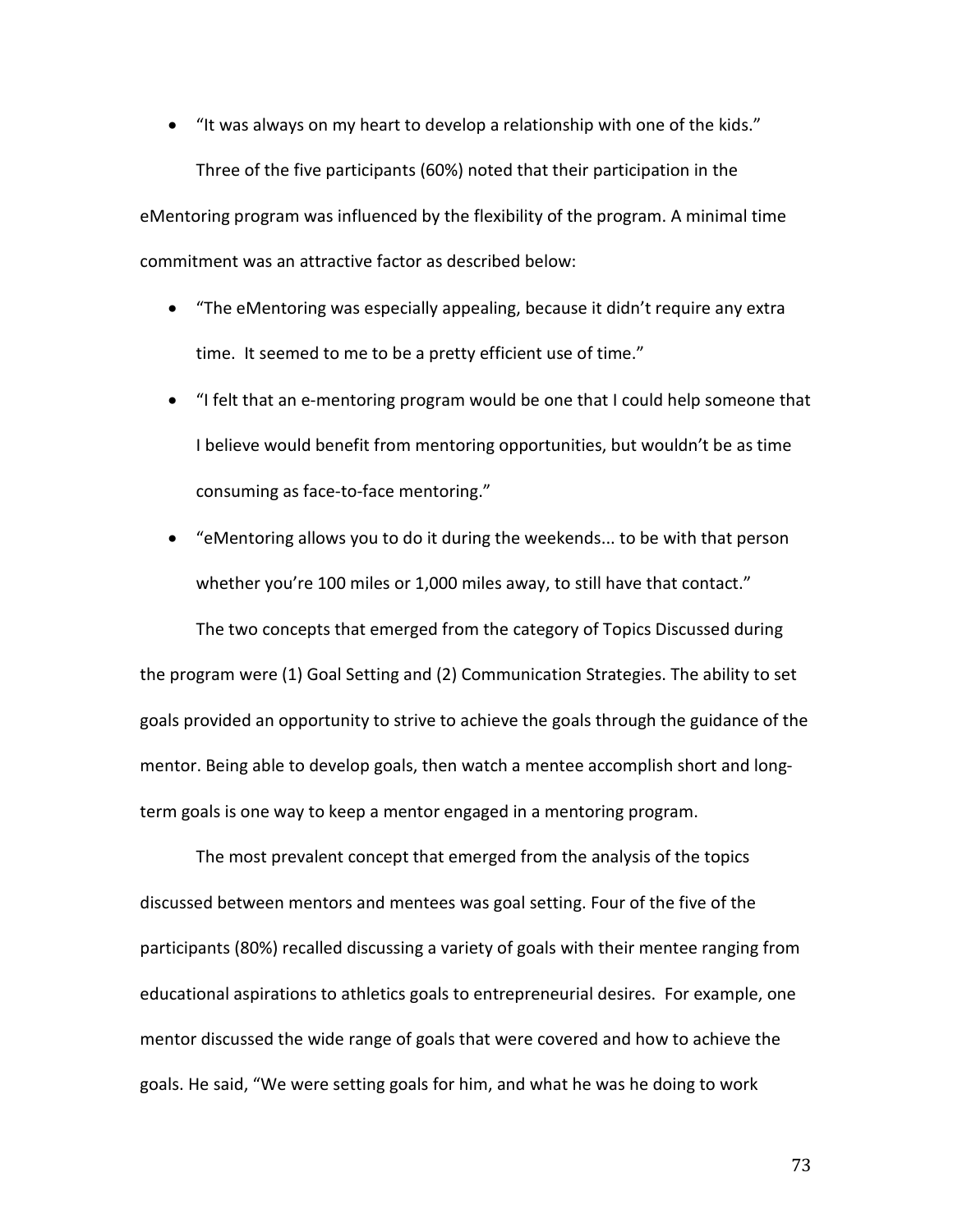towards those goals and have a plan of action to work towards those goals. Education goals, I think athletic goals and professional goals and general goals for the future."

Another male mentor recalled coaching the mentee on starting his own business: "We talked about locations and how you get started and maybe applying for grants for new businesses and things like that, that might help be sources of funding for something like that. I would send articles on different things that would reinforce some of his ideas." One female mentor also described a wide range of topics that were discussed, including more tailored topics related to the student specific situation at the time:

We would talk about the importance of education a lot and that she was almost at the end of her road… Sometimes it was just the generic topics about her family that she wanted to talk about and some of the challenges that she was having. I think there was… I talked to her a lot about my career and how I got into it and some of my things that were rough when I first started… a lot of the ones that I most remember are when I felt like it had been communicated with me that she was slipping a little bit in school and that she needed some motivation.

Mentoring at-risk youth presented opportunities to work on intrapersonal communication as well as interpersonal communication skills with different people in the mentee's life, such as family, teachers, and friends. One female mentor said this about topics she discussed with her mentee's:

A lot of the topics were handling adversity, handling anger when they felt like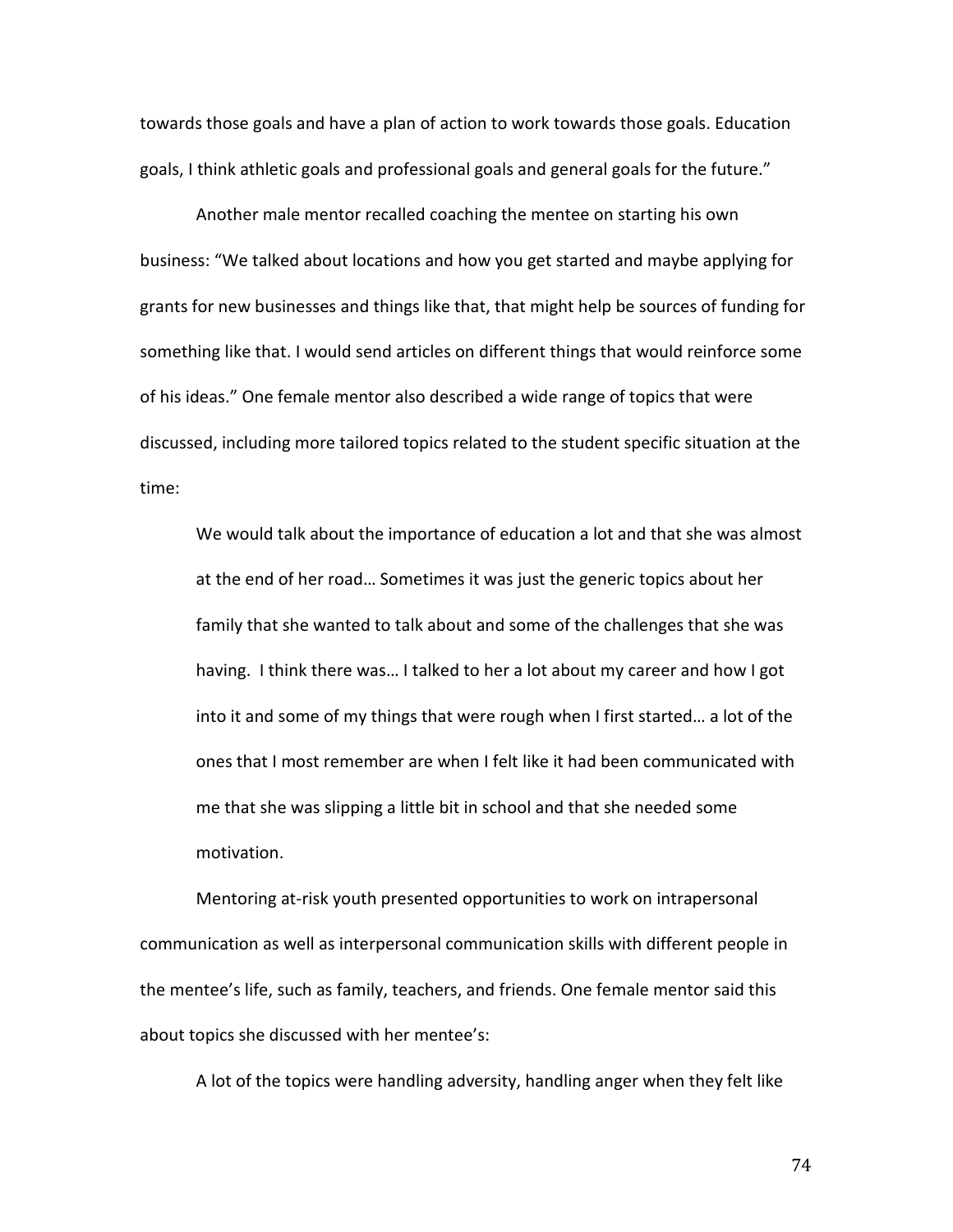they were right, but the teachers were constantly telling them they were wrong. I taught them how to express their feelings and their anger without being disrespectful to their teacher… I taught them also how to handle issues in their home, because they all came from broken homes, without letting it affect their education. They needed their education to better themselves. So as they become adults they don't have to grow up in the same environment, or have children coming up in the same environment as they did.

In regards to the different topics that were discussed, another female mentor said, "I remember talking about some pretty significant issues about work and relationships and getting along with teachers and things like that."

Mentors were asked if they maintained communication with their mentee after the program ended. Two of the five mentors (40%) noted that they did not continue communication with their mentees after the program ended. Three of the five participants (60%) indicated that they did stay in touch with their mentee's once the program concluded.

Watching the mentees accomplish the short-term and long-term goals that were set together with the mentors, seemed to keep the mentor's engaged beyond the prescribed length of the program. One female mentor who officially mentors two girls and unofficially mentored another girl said this about maintaining communication after the program ended:

I went to all three of my girl's graduation. They probably would not have graduated had I not interacted with them on the level that I did. I couldn't have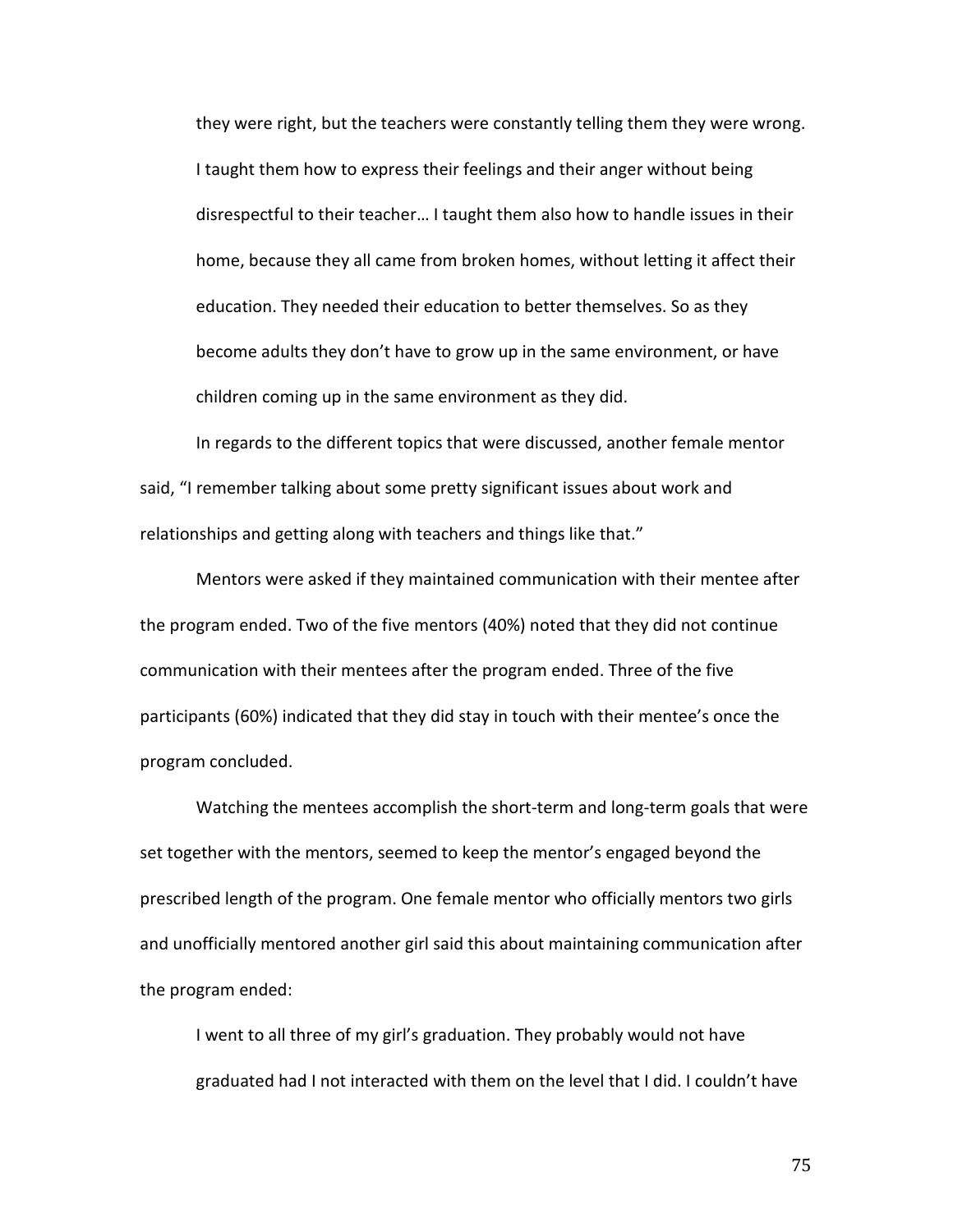taken anything but that, to actually see them walk across the stage, then run down and give me a big hug, telling me thank you, we're here because of you. All my girls graduated.

Graduation was mentioned by all of the mentors who maintained communication with the mentees. One female mentor said this:

I did keep in communication with her for a short time after she graduated and some of the things that we had talked about she didn't follow through on. She had some real family challenges, but I'm hoping that she was able to get things together and benefit from some of the conversation.

A male mentor who maintained communication with his mentee, provided this summary of the extended relationship, "I was able to definitely to do that [keep in touch] afterwards for at least for the first year and I think he had moved or had gone to school and I hate I didn't keep in contact with him."

# **Quality of Relationships**

The participants spoke openly about their perceptions of the quality of the relationships during the interviews. The four categories covered were (1) Mentor's Perception of the Mentoring Relationship, (2) Positive Influences on the Relationship, (3) Negative Influences on the Relationship, and (4) Mentor's Suggestions to Improve Relationship Quality). The data to support each category are presented below.

Mentors were asked about their personal perception of the relationship they had with their mentee. The two emergent concepts were (1) Relatability and (2) Relationship Growth. All five participants (100%) indicated that their perception of the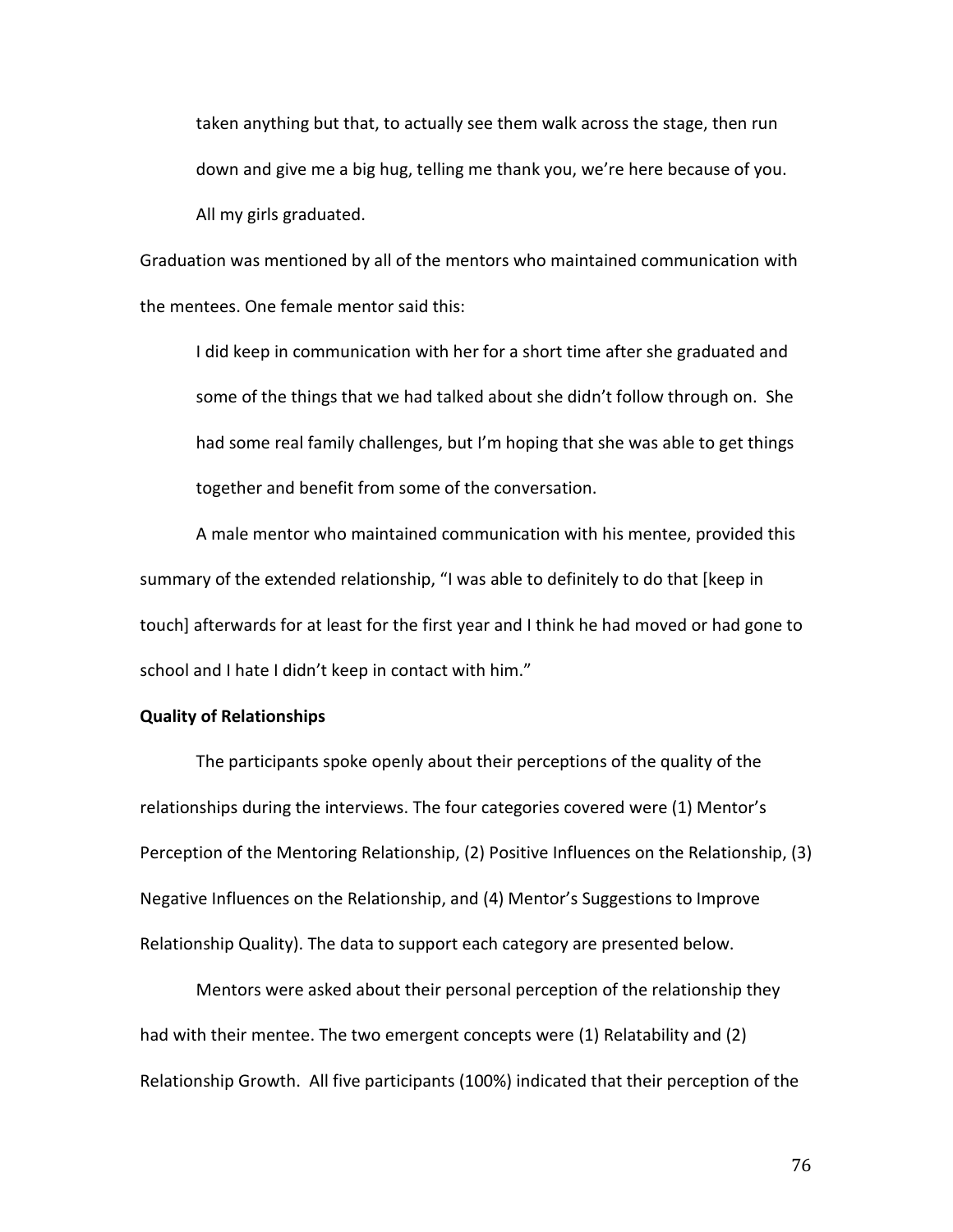relationship was good and the relationship grew over time. Additionally, they all felt that the mentee they were paired with was a good match.

Being able to relate to the mentee on some level was a concept that was expressed by all of the mentors. The interviews revealed that gender and the recollection of being young and dealing with certain issues allowed the mentors to relate to the mentees. One male mentor said this:

I think we were a good match. I saw that some of the things that I grew up with, you're looking for direction when you're at that late teenage stage 16, 17, 18. I think those are really tough times. You're getting pressure to go to college and figure out what you're going to do in the next step of your life. I felt a lot of… I could relate really well to the student I believe."

Another male mentor expressed that he could relate to his mentee due to them being of the same age at one point and the same gender. He said, "I think we were great matches. I think it was a great match, he was a young man and I was young myself, so it was great to mentor to a young man." One female mentor indicated that she relate so well with her mentee's because she could see her younger self in the mentee's, providing this explanation:

I was given the young ladies that really nobody can really handle. I became their friend. I became someone that they felt comfortable talking with and the relationships I felt like we had they trusted me because first of all they respected me. If they don't respect you they won't trust you, so that was probably a plus to gain these young ladies respect… We were perfect matches, because I saw so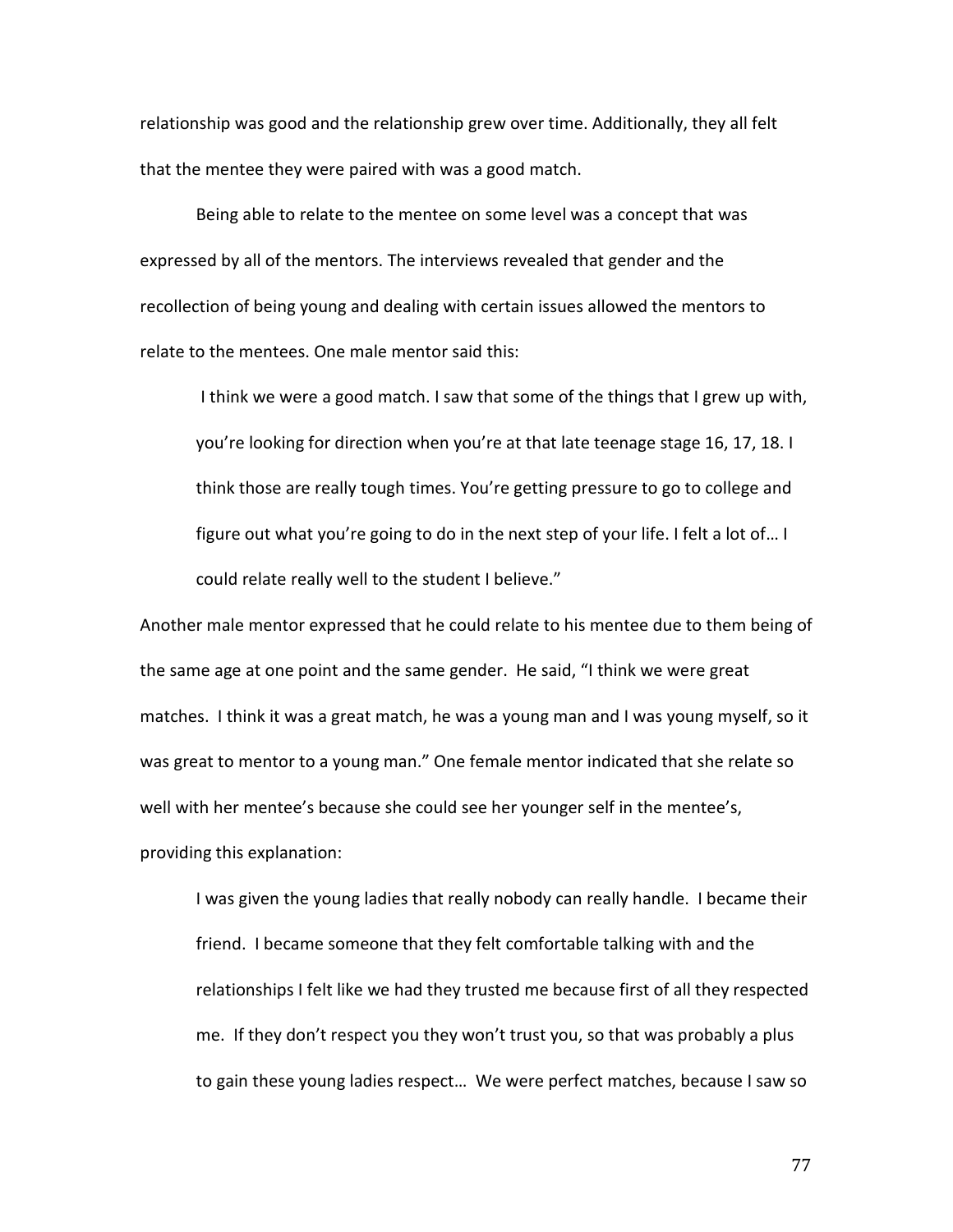many little me's."

Another female mentor indicated that her and the mentee she was paired with, were a great match. The mentor referenced that she enjoyed from the experience and that she saw the potential as well as the opportunity for the mentee to be successful. She said:

I thought we were a great match. I really enjoyed working with Ashley. I think she had a lot of opportunities to be successful and hopefully she benefited from the relationship too. She certainly was delightful to talk with and I know that I benefited.

The mentors also spoke openly about the positive and negative influence on the mentoring relationship. The three concepts that emerged as positive influences were (1) the eMentoring Program Structure (2) Interaction Strategies, and (3) Face-to-Face Visits. Additionally, two concepts emerged as negative influences, which were (1) Broken Commitments and (2) the Mentee's Home Life.

The first concept that emerged from the analysis of influential factors on the relationship was the eMentoring Program Structure. All five of the mentors (100%) cited the eMentoring Program as being structured in a way conducive to developing a meaningful relationship. Additionally, all five of the participants (100%) indicated that specific aspects of the program structure were positive influences on the relationships. For example one mentor mentioned the length of the program was a positive influence on the relationship. He said this:

I think the longevity of it - getting to know family members, my family, his family, I think the family demographic, the dynamics worked good. Over the length of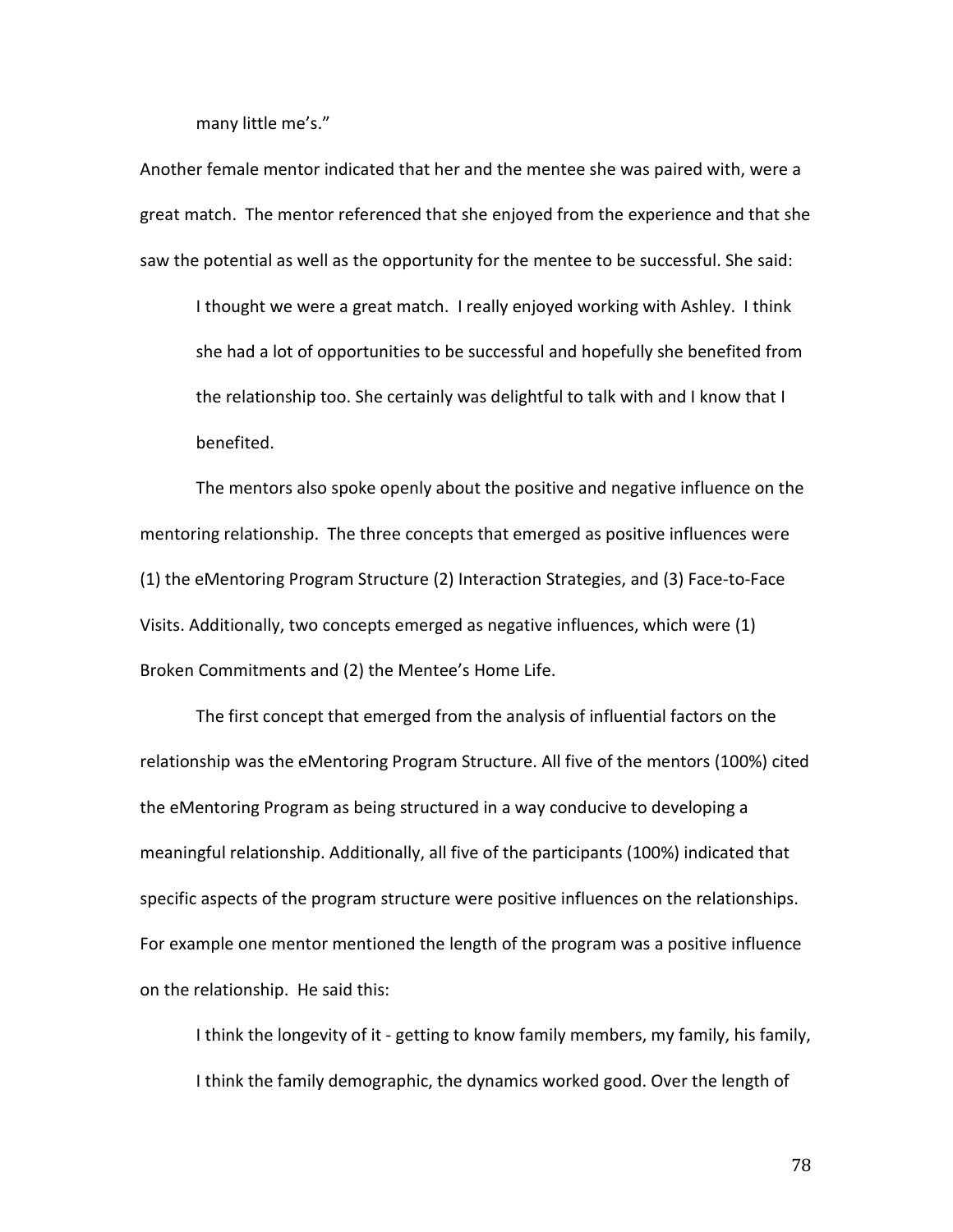time you get more comfortable with an individual, you're able to share more, you're able to trust the person that you're talking to or it's relative. The mentor trusting… the mentee trusting the mentor.

Furthermore, all of the mentors listed several aspect of the program that were helpful in developing the relationships. Two of the five mentors (40%) said the face-to-face visits had a great impact. For example, one female mentor said this:

I think it was [effective], when we were allowed to not just do e-mails. When we got to work with our students face to face and kind of talk to them, because behind the scenes it just wasn't a personal feeling, but when we got to go to have lunch with them and actually talk with them it made a better impact on the young people.

The flexibility of the program was a prominent meaning unit as it relates to the structure of the program. Mentors found the flexibility to communicate to be very appealing and effective. They said:

- "By texting or e-mailing you're able to get thoughts off your mind right off hand"
- "I think more face-to-face contact would have made it that much better, but I think the electronic portion was effective."
- "It appealed to me immediately, because of the ease of doing it. The way it promoted writing, they use technology in that way, which was great."

Another concept that emerged from the interviews was Interaction Strategies. Three of the five mentors (60%) mentioned interaction strategies they used or observed, which facilitated relationship development. One female mentor referenced the program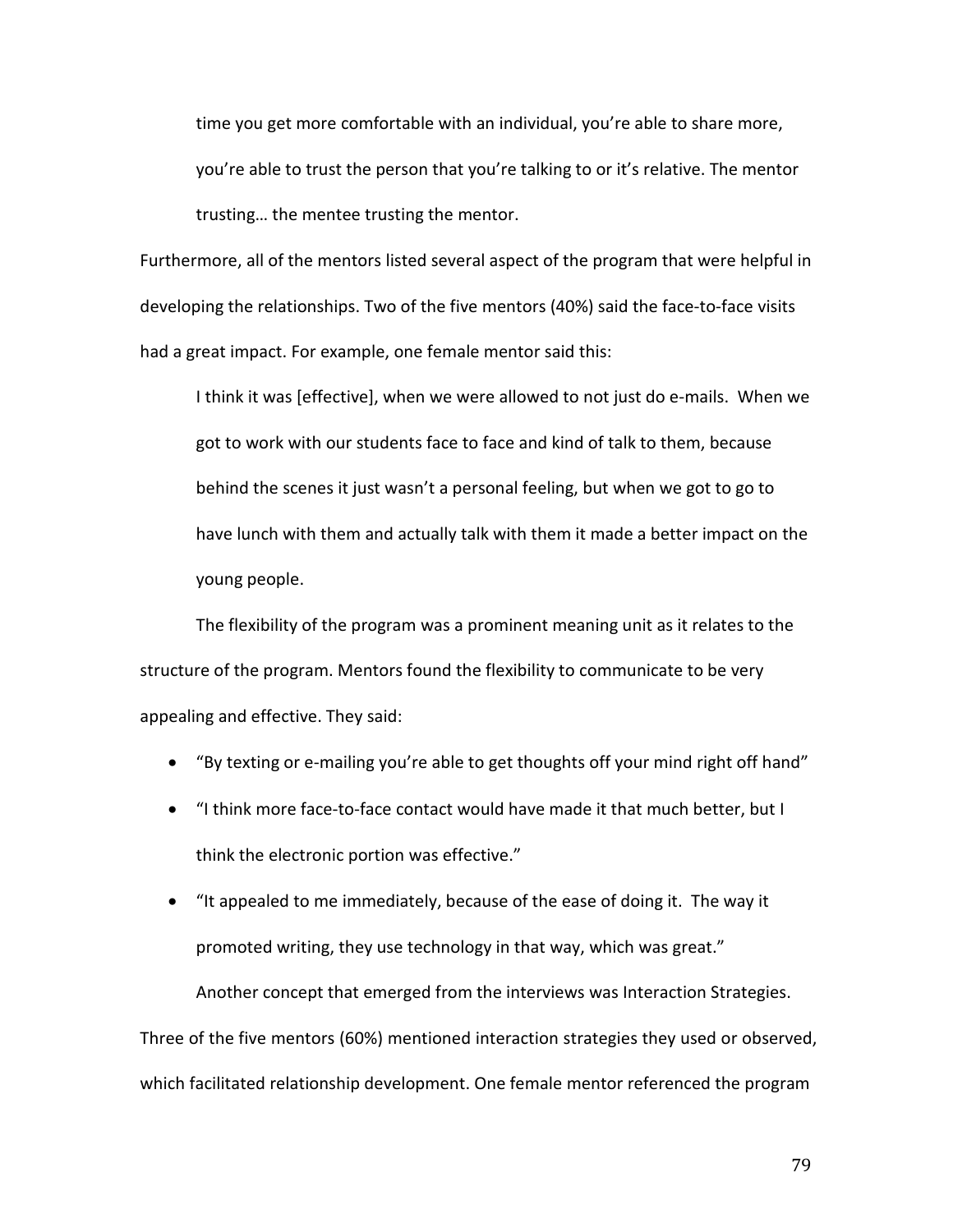managers' involvement and the group dynamics during the face-to-face visits as being helpful. She said:

When we had some of the lunches that we did with the students where we interacted with them as a group, I think that was positive, because I think there was a little bit of comfort in numbers, so they would sit with their friends and we would talk as a group. It wasn't like an adult talking to a high school student. They were a little bit more relaxed in their own environment, so I think that was good. Again, I think that when you gave us topics to cover, because sometimes it was getting a little hard in the middle to think of things to talk about without a direction. Knowing a little bit about what was happening with the student at the time and also a specific topic was very helpful.

Another male mentor also referenced the Program Manager's involvement as being a positive influence. He said this:

I think obviously working with [the program manager] in the classroom and things like that… it was just good to see adults caring about the next generation or the kids in that school in particular, seeing faculty take time out to help coordinate things - for the kids to have more options, more people to touch base with and talk to… in different areas that maybe they wouldn't have had a chance to come in contact with in an everyday basis.

One female mentor said this about the program structure, "they used the class to sit down and write. I think that kind of structure probably helped them, because if we are depending upon somebody finding a computer and doing it, I don't know how well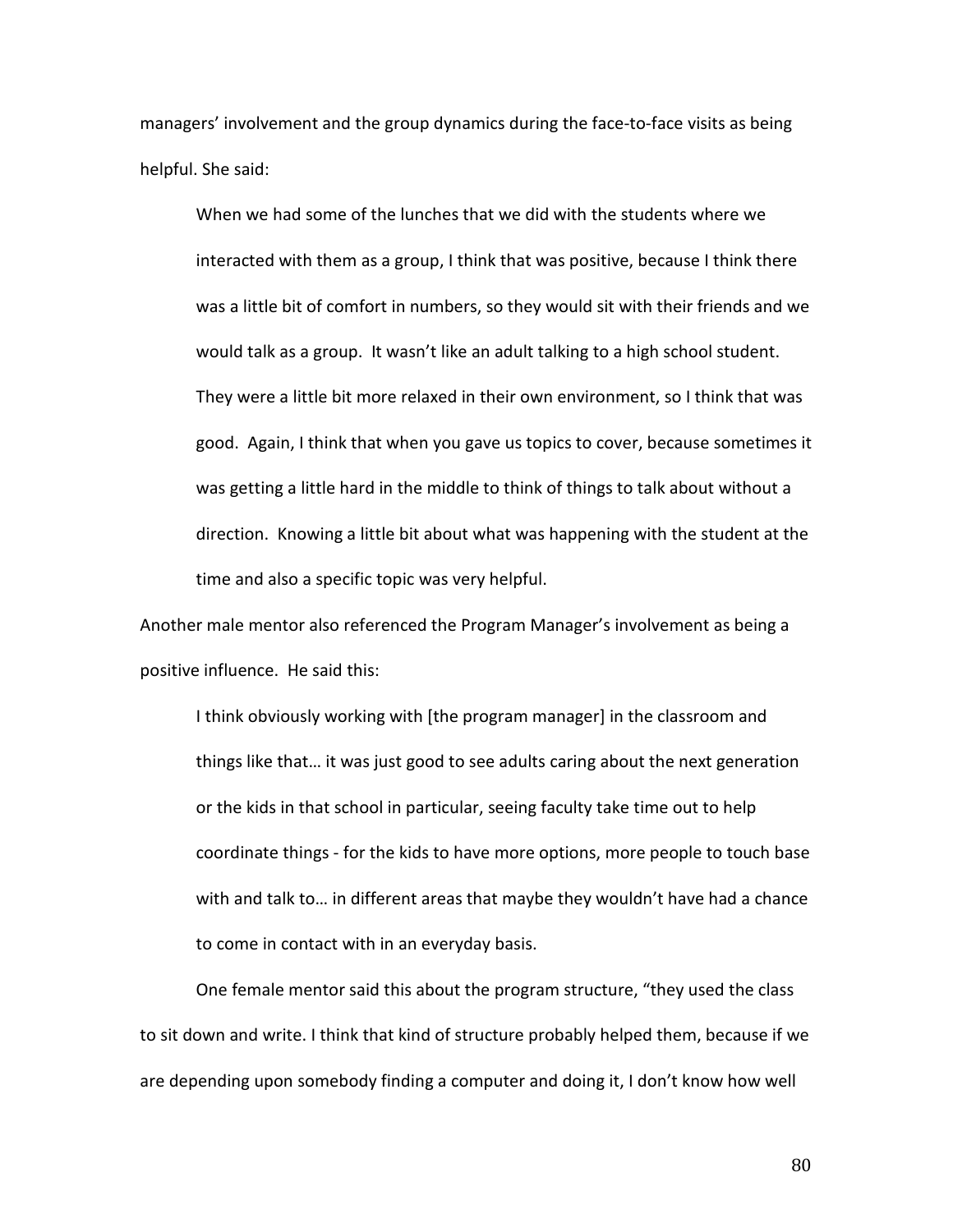that would necessarily work." Additionally, she further noted that reserving her judgment of the mentee was helpful. She said:

I certainly didn't try to be judgmental. I didn't try to do anything related to scolding, or reprimand, or redirecting as far as when he would talk about what was going on. I tried more to be just kind of a sounding board and do a little problem solving.

Four of the five mentors (80%) said having the face to-face visits with the mentees had a positive impact on the relationship. One of the comments to support this concept came from a female mentor:

I think they were helpful. I think having the face and having the one-to-one interaction was good. I think it really supported the e-mail communication, the eMentoring part. I think if we hadn't have had those it would have been challenging to really start to build a relationship.

One male mentor said this about the impact of face-to-face visits:

When you're eMentoring or you're e-mailing, obviously you can't always see what the person's facial expressions are. I think the face-to-face I'm given the opportunity to look at both sides, facial gestures, body language, response, eye contact - those things that come out from face-to-face visits. I think it gave a good balance between the two.

Other comments lending support to the positive impact of face-to-face visits were:

• "I think you can do some things... as far as keeping in touch, e-mailing is good, but I think the face-to-face is really important personally."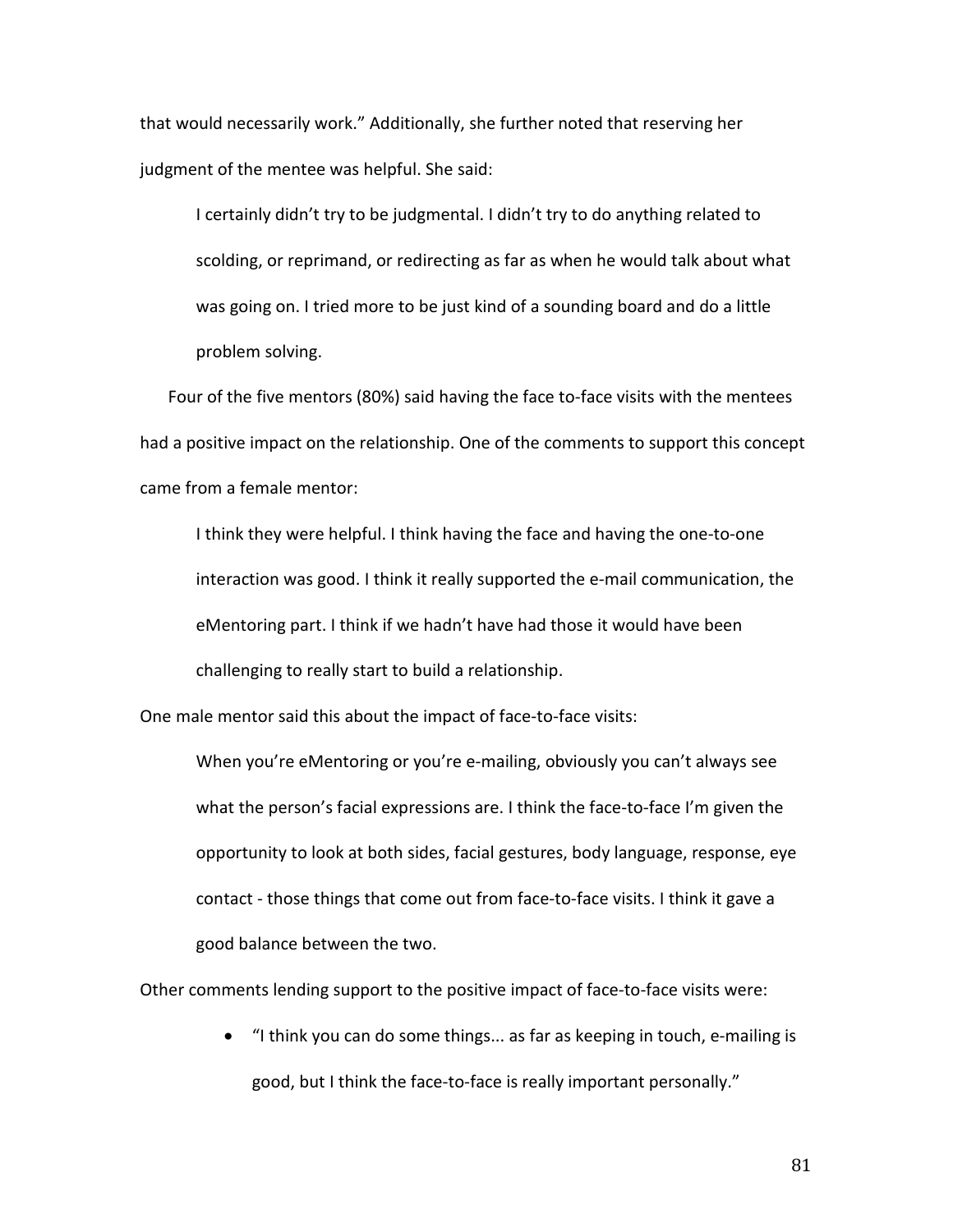• "I was able to look them in the eye and we looked each other in the eye. I got to read their body language and things like that… so we actually got a closer bond that way."

Four of the five participants (80%) also noted that having more face-to-face visits with the mentees would contribute to continued relationship development. One mentor said, "They [the mentee] knew that somebody actually cared about them, because I took the time out on my lunch break to come and be there for them. I wasn't getting paid to do it. That let them know that I cared about them and their wellbeing." In regards to more face-to-face visits being helpful, another female mentor said:

I think we're still accustomed to knowing who we're talking to. I think things are kind of shifting in the direction of; I can talk with you a long time and get really close without meeting you. However, at that point I think we were still at the point; you know I'm kind of curious and it sure would be good to know who I'm actually taking to."

One mentor alluded to establishing a more frequent schedule to have face-toface visits. He said, "I think more of that [face-to-face visits] would have been good or maybe scheduled check-in times like once a month." Conversely, one of the five participants (20%) indicated that more face-to-face visits may not have been helpful to developing the relationship because of the increased usage of technology. He said this:

Not really though. I think constantly … I don't know. I think it could have been a good opportunity of interaction, but I think for children nowadays, people nowadays, I think mostly text me or they e-mail me more than they talk to me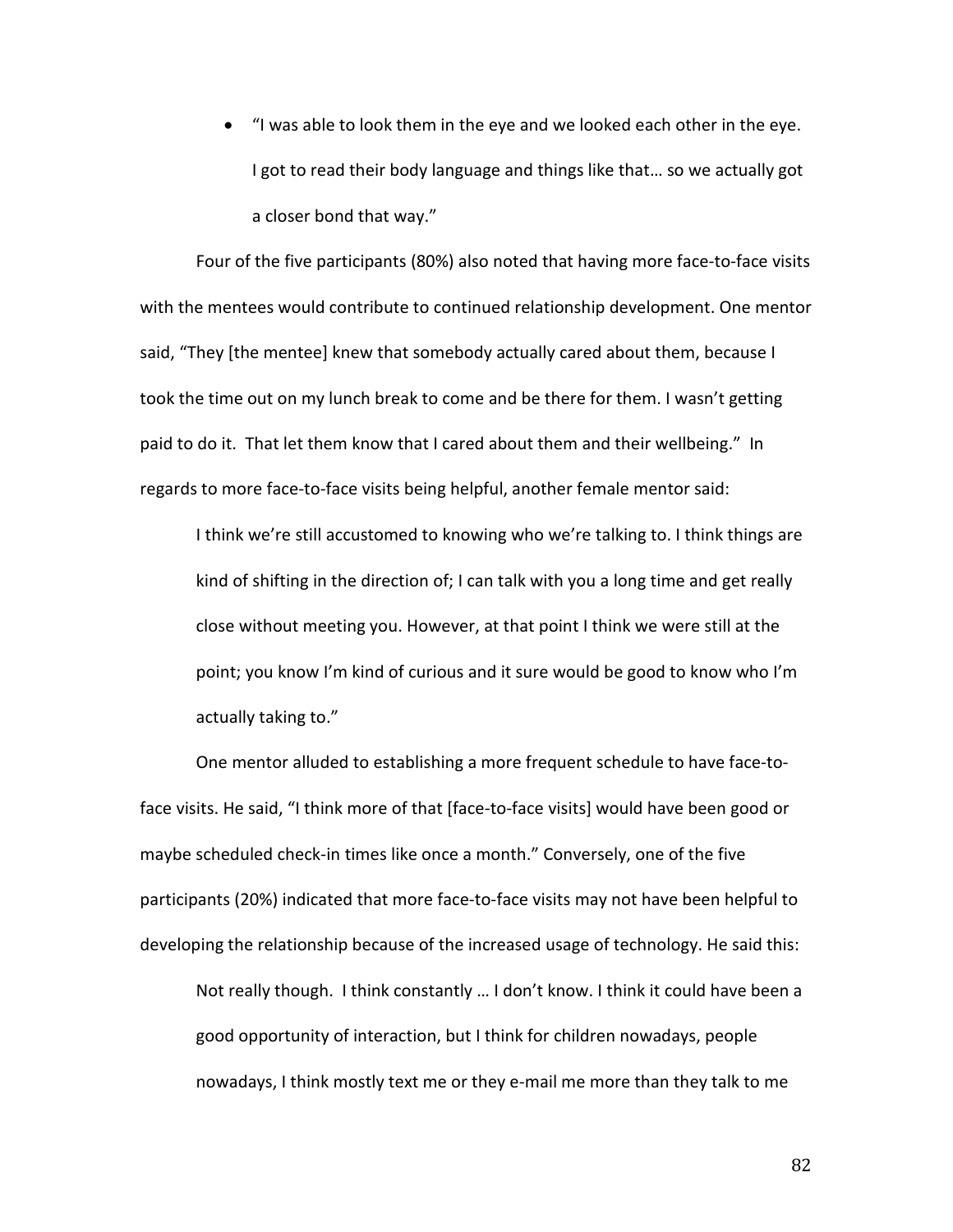face-to-face."

All of the five mentors (100%) mentioned more face-to-face visits and/or different types of face-to-face visits would have been helpful for relationship development in some form. One female mentor referenced the desire in more face-toface meetings, but also the challenge that would present due to having a busy schedule. She said, "I think that the face-to-face meetings were really important, but having the time and opportunity to do those more frequently would have been challenging. That might have been helpful in improving the relationship." One male mentor said this, "more face-to-face probably would have led to a little more e-mail interaction as well." Another male mentor offered this suggestion, "I think extending the relationship was something that may have enhanced it."

One female mentor noted that broken commitments by the mentee was a negative influence on the relationship. She said this:

I don't know what difference it may have made to actually meet him. I guess not meeting, you could say is possibly a drawback. I think that's about all. Perhaps his attendance at school… it may have been a little irregular. That's kind of a factor."

The other negative influence noted by one mentor was the mentee's home life. She was able to observe a lot of negativity coming from the home during their interactions. She summarized her observation with this statement:

When they went back home to their broken homes, where the negativity was fed into them. It was hard for them to decipher what I'm trying to instill in them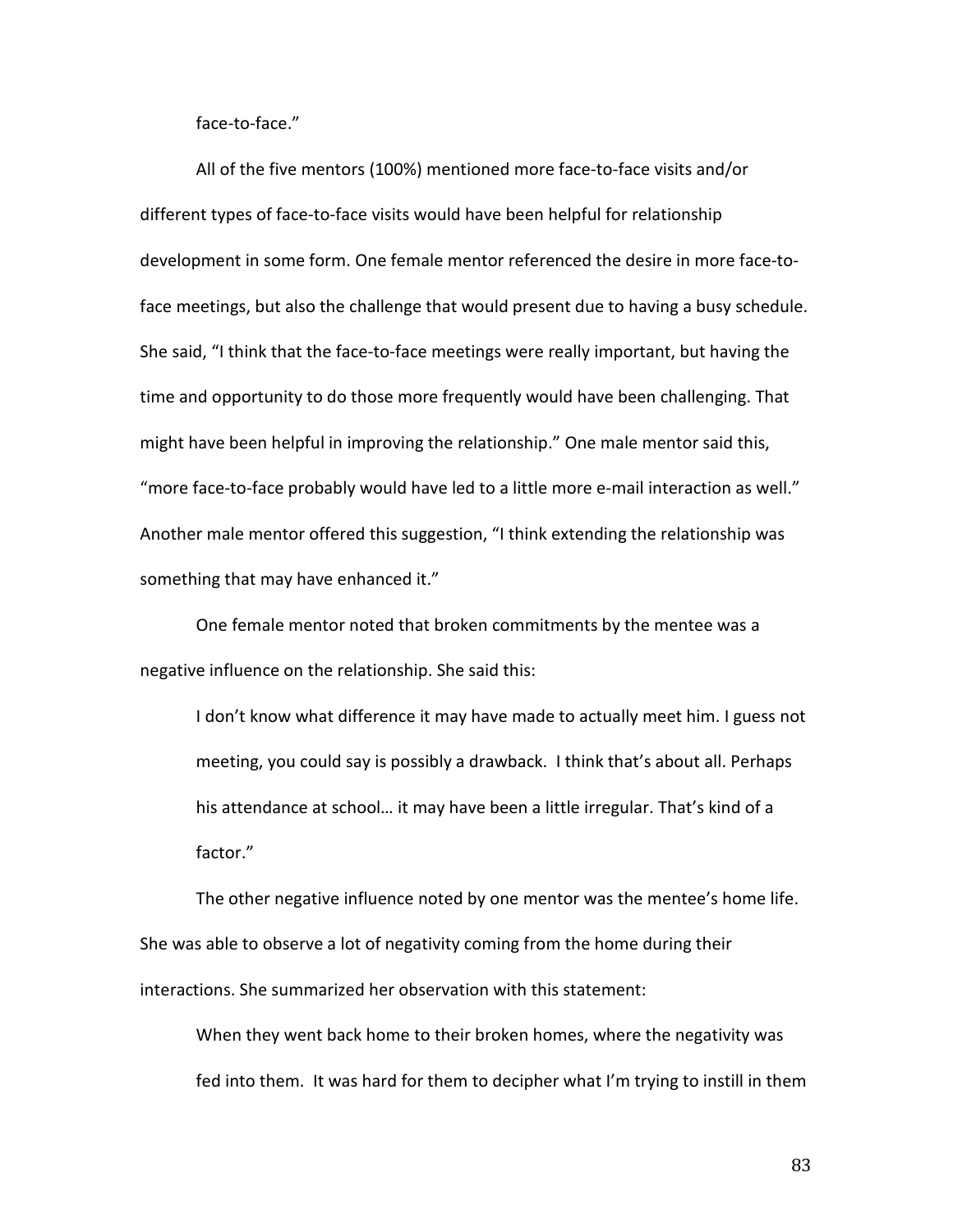when they have to go home to a parent, or older sibling and there is turmoil in the home.

The mentors also discussed ways to improve the relationship development process in the eMentoring Program. The two concepts that emerged were (1) More Face-to-Face Visits and (2) Removing Limitations on Communication. There were a variety of comments that support these concepts and they are presented below.

Another concept that emerged from the interviews was removing limitations on communication. Two of the mentors referenced different ways of interacting with the mentees. Ways to improve the relationship included,"[to] spend more time with them interacting in their classroom," and "possibly an outing, or something. You know just kind of having some fun together." One male mentor suggested that mentoring younger students would be helpful too. He said, "Mentoring at the middle school age, because those are crucial years or early on sixth grade."

# **Communication Frequency**

The participants also discussed their perceptions of the communication frequency between themselves and their mentees during the interviews. The five categories that were covered were (1) Perceptions of Email Frequency, (2) Perceived Impact of Face-to-Face visits on Email communication, (3) Perceptions of How Unexpected Events Influenced Communication Frequency, (4) Perceptions of Programmatic Barriers to Communication, and (5) Suggestions to Improve Communication Frequency. Karcher, Davis, & Powell (2002) noted that frequency of contact may serve as a proxy for the dosage of attention the mentee receives. The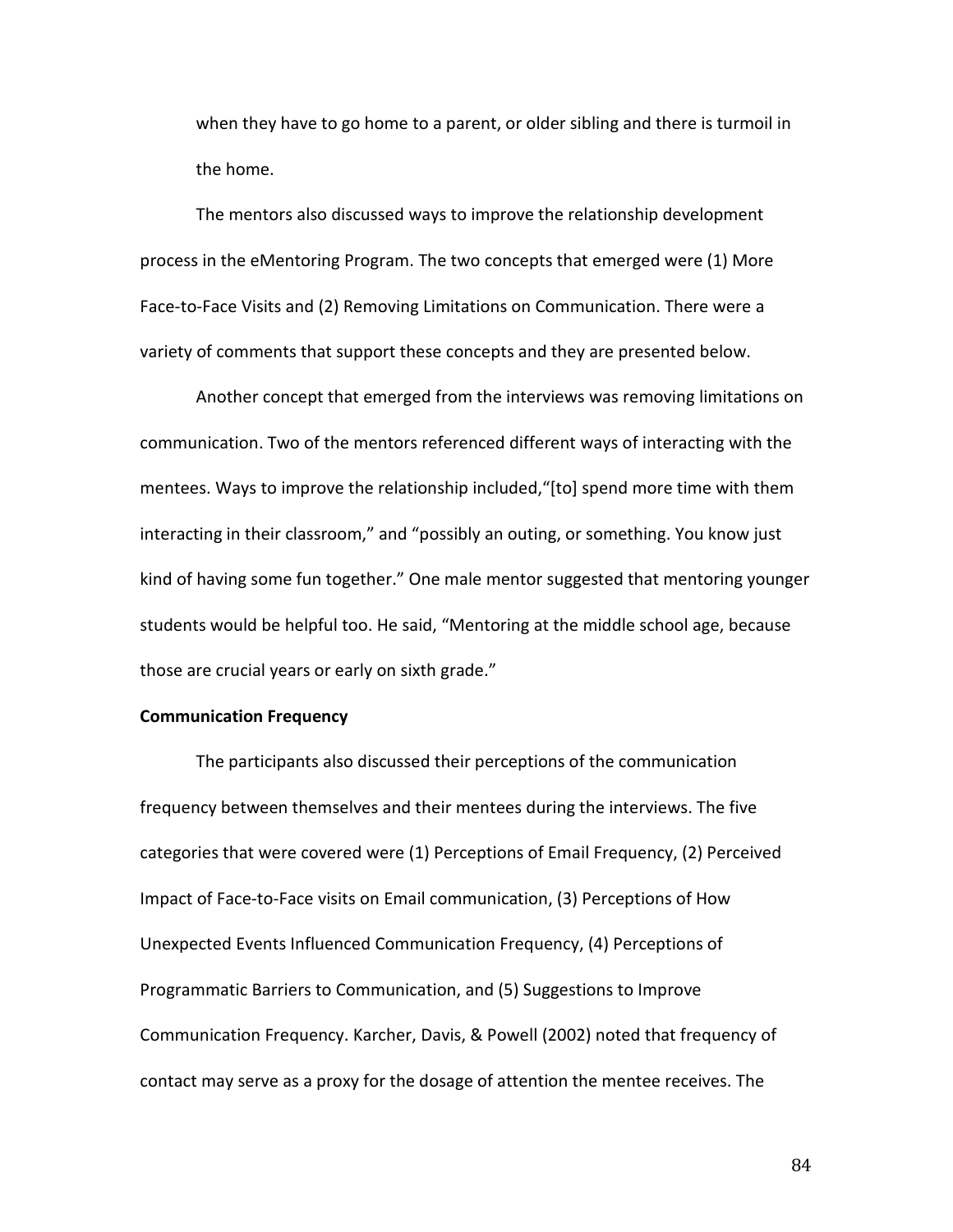findings to support the literature are presented below.

The mentors spoke openly about their perceptions of the email frequency between themselves and their mentees. The two concepts that emerged were (1) Appropriate Frequency and (2) Higher Frequency Desired. There were variances in the responses the mentors gave. Three of the five mentors (60%) indicated that the prescribed amount of one email per week was enough. Two of the five mentors (40%) indicated that a higher frequency of email exchanges would have been better. One of the mentors who desired a higher frequency also expressed concept of communication difficulty from the mentees.

Three of the five mentors (60%) indicated that they were comfortable with the frequency of the email exchanges. Rhodes (2005) explained that dyadic friendships between women tend to be more communal, whereas the men friendships tend to be more instrumental, which may explain why the females wanted more communication and the males thought the communication frequency was appropriate. One male mentor also talked about the trend of email exchanges over time. He said this:

I thought they[Frequency of the Email Exchange] were not too bad. I think we emailed more early on and then it drifted off towards the end. I don't know if the student was out of class for a while or what, but sometimes there'd be a while for him to respond and I might get busy at work and it might take me a little while to respond after they finally did.

Another male mentor said this about the appropriateness of the email exchanges and the desired impact of the communication, "I think it was well enough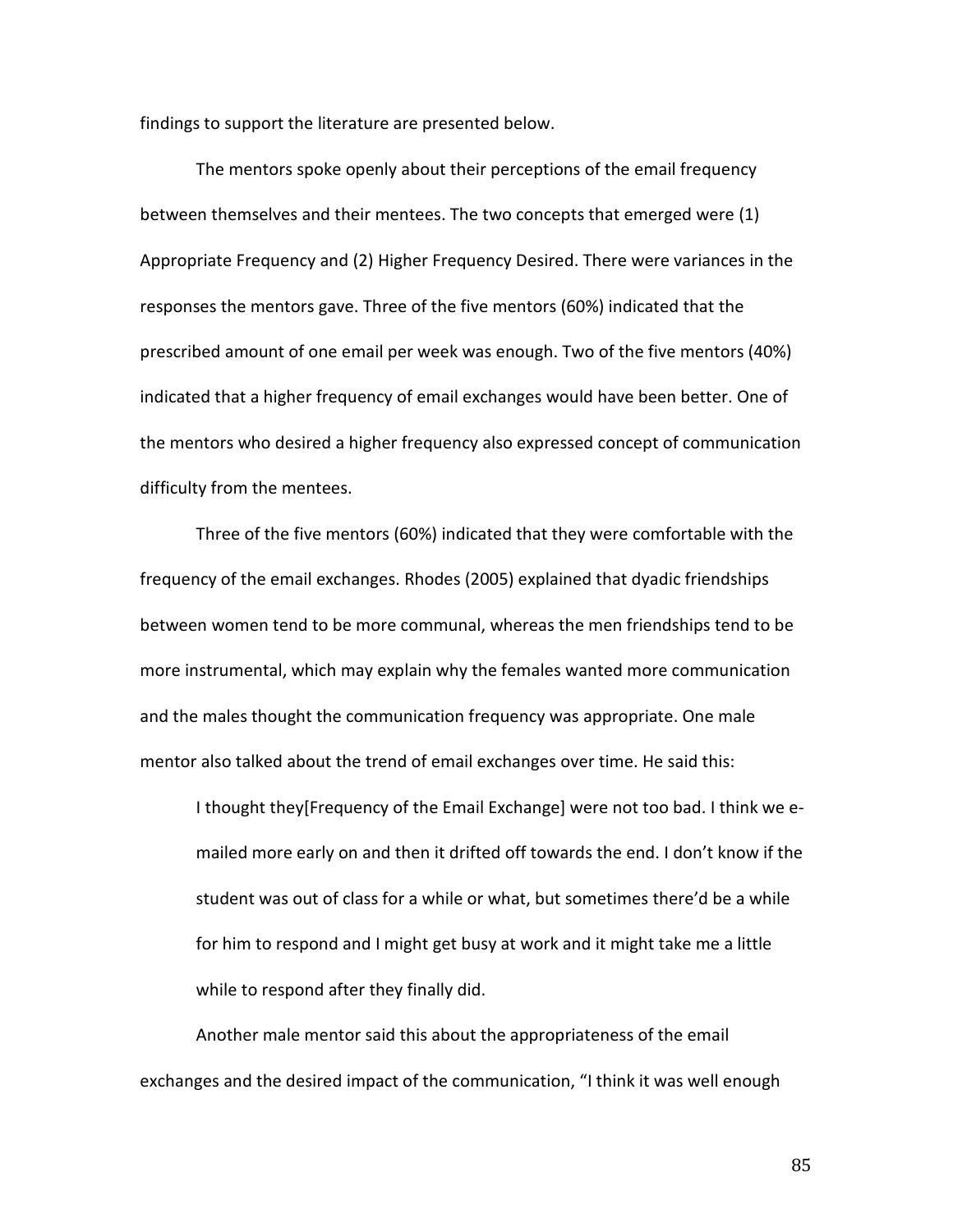from the standpoint it was not overbearing, but enough to make an impact to know that we were there." One female mentor expressed the appropriateness of the prescribed amount of emails per week, but then noted that she sometimes sent more email to help the mentee become more comfortable with her. She said:

I think they were pretty much right on for what we were trying to accomplish in e-mails… I think sometimes we communicated twice a week just because I wanted to get her to open up a little bit. I think maybe one more time a week would have been good, just a little bit more frequency and I think maybe the expectation for myself was I didn't have to write anything really long, but just show her that I was still thinking about her and interested.

Regarding the desire for increased email frequency, one female mentor said, " I think more would have been better, not necessarily every day, but two to three times a week anyway." In addition to the desire for more email communication, another female mentor described her displeasure for the restrictions attached to the emails as well as the communication difficulties she observed in her mentees.

[Email Frequency was] too little… They don't know how to express themselves in words, so they tend to write things to vent, versus being in person talking to somebody and doing that eye to eye contact. The e-mails didn't allow them… there were certain restrictions in e-mails. You can't say this, you can't say that. They cut this out, they cut that out to where it was kind of generic instead of reality. We had different formats that we had to follow and it gets critiqued. You can't say this, you can't ask them that. When it becomes scripted, then it's not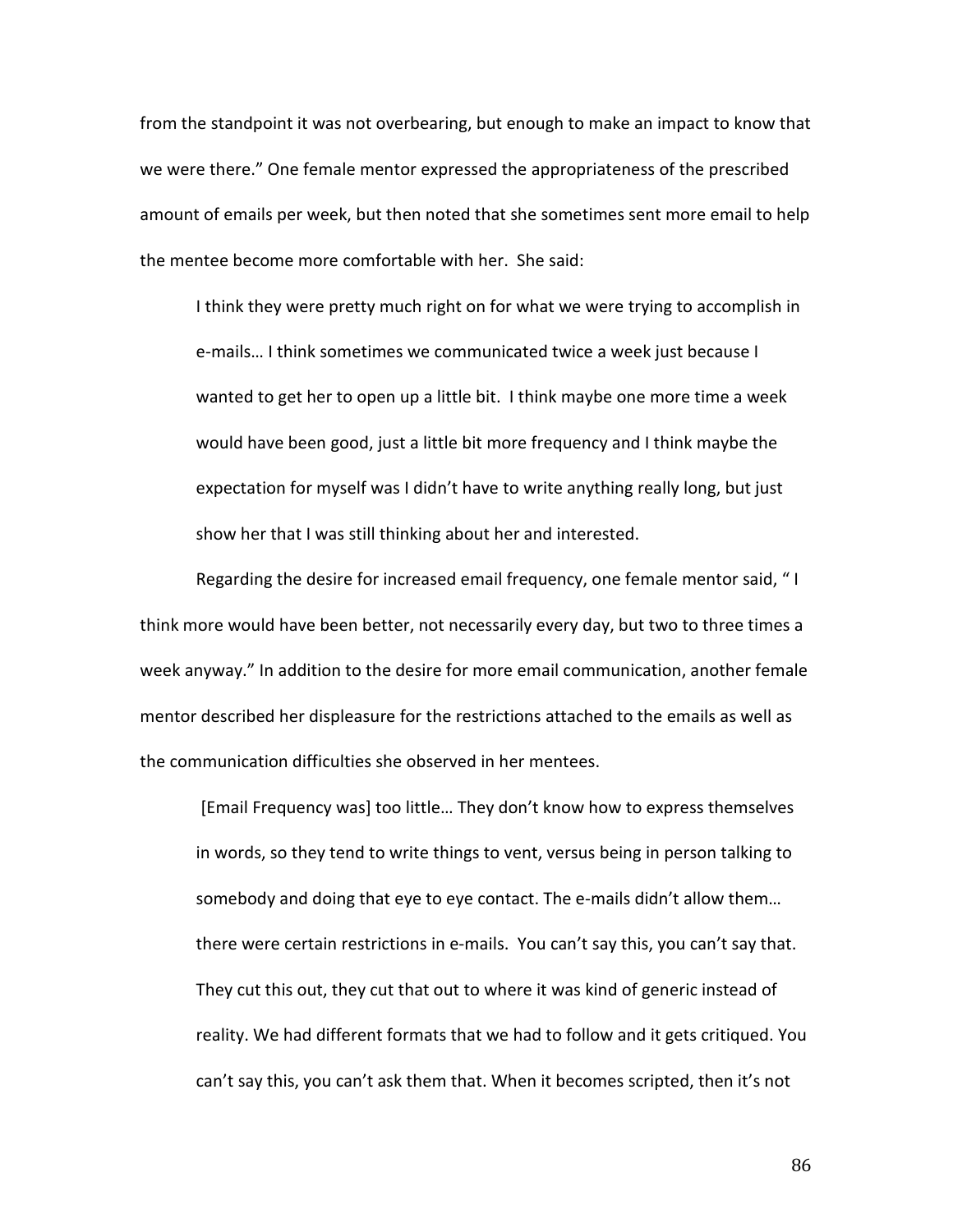for real and if you don't make it for real you're going to miss what these children really need to help them with whatever their struggle was.

The mentors noted that face-to-face visits enhanced email communication. Four of the five mentors (80%) indicated that the face-to-face visits enhanced the email communication. Two of the mentors said this:

• "I think that having the opportunity to talk with her and learn a little bit more about her and her situation [face-to-face] was helpful in thinking of things I wanted to talk to her about."

• "[when] we've already texted or e-mailed and I think it enhanced it [communication], from the standpoint that even though when we met face-toface we pretty much knew each other based on what we had already e-mailed." Another male mentor mentioned the complementary affect of the face-to-face visits. He said:

More face-to-face probably would have led to a little more e-mail interaction as well. I think a lot of times when you discuss things face-to-face then you can address topics later on in e-mails, because you've already discussed some of them or I can reference something that he told me or an idea he had or something, that maybe doesn't always come out in an e-mail.

The mentors also discussed how life events may have impacted their participation in the eMentoring program. The concepts that emerged were that they either (1) Maintained their Commitment or (2) Reduced Communication.

Two of the five mentors did not allow their other life events to hinder the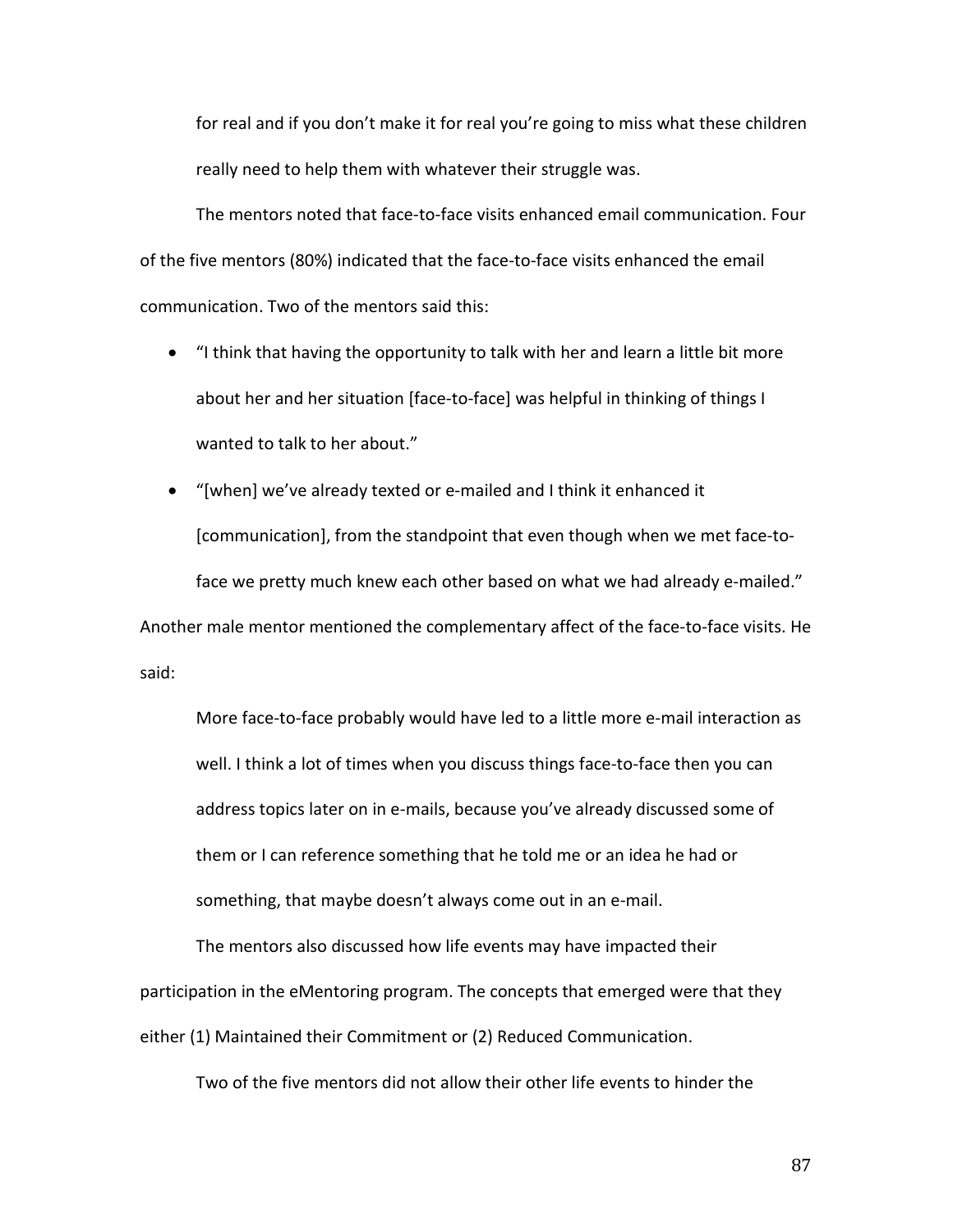commitment. They said:

- "We were in a really busy time here at work, but I tried to make sure we made time for it still."
- "I tried not to let them. I felt like that was a commitment that I had made and that there was an expectation from both you and from her, that I would fulfill that responsibility."

Two of the five mentors explained how personal circumstances prevented them from communicating with their mentee's as much as they may have liked. One male mentor said, "having kids of my own and a personal life of my own, I think it had a major affect. It subsided the contact with me and the mentee."

A female mentor explain how her own circumstances prevented her from communicating as much as she wanted, and also noted the feelings she experienced when she felt like her response was too late. She said the following:

I was teaching some classes, so I wasn't able to e-mail them as much. When they needed something I would go on later that evening and check and I would see that they sent me something. I felt bad, because they needed me at that point and I am just now getting to them, because my job … I wasn't able to get to the e-mail to respond back to them. I felt like I let them down, or they may have needed me at that point and I wasn't there for them.

Four of the five mentors (80%) did not feel there were programmatic barriers to communication with the mentees, which aligns with Waldeck, Kearney, and Plax's (2001) notion that there is a strong relationship between teacher immediacy and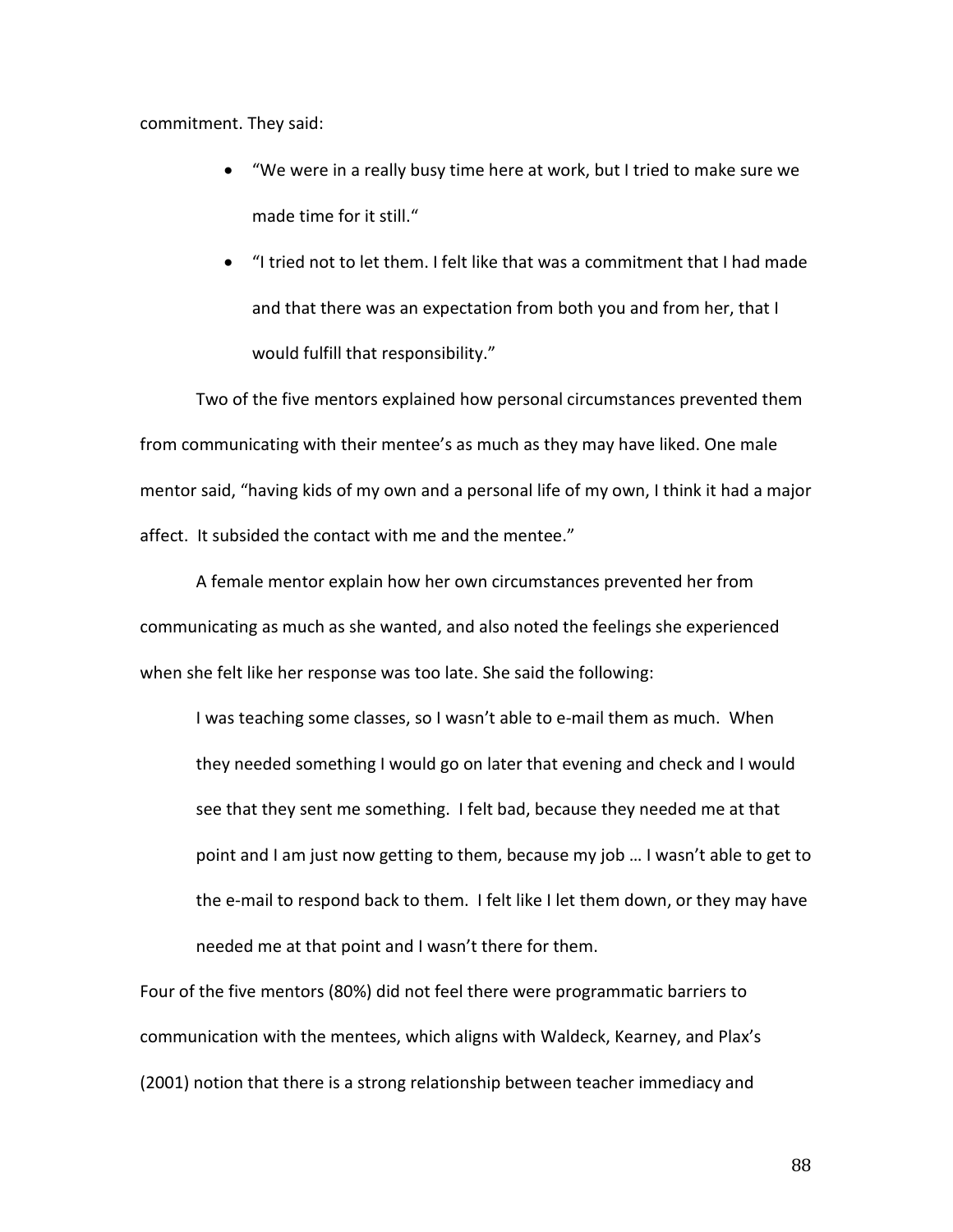student learning. However, probing questions revealed a concern over immediacy. The one mentor who openly said there were barriers to communication, talked about the limitations on the communication with the mentees.

One of the five mentors openly discussed the limitations to the program. She explained:

We weren't really supposed to do the phone conversations, personal cell phone numbers and things like that. I did it anyway, but that's the relationship I had with them… There are just too many limits on us. If we're calling it a mentoring program, even though it's an e-mentoring program, we are reaching out to the young people through e-mails. We are opening ourselves up and we're opening the children up to make them think somebody cares. When you're putting limits on them and we can only talk through e-mail at this time, then the kids don't buy in.

One female mentor expressed concern about the student not responding in a timely manner, stating:

I recall there are a couple of times when I would send her a note or an e-mail and she wouldn't respond and then I would I think… then I would communicate with you and you would either encourage her to communicate back with me or it would be that she was going through something, that her finals or something that was causing her to be distracted.

Each of the five mentors were asked to discuss ways to improve communication frequency. Two concepts emerged from the respondents. They were (1) Modifications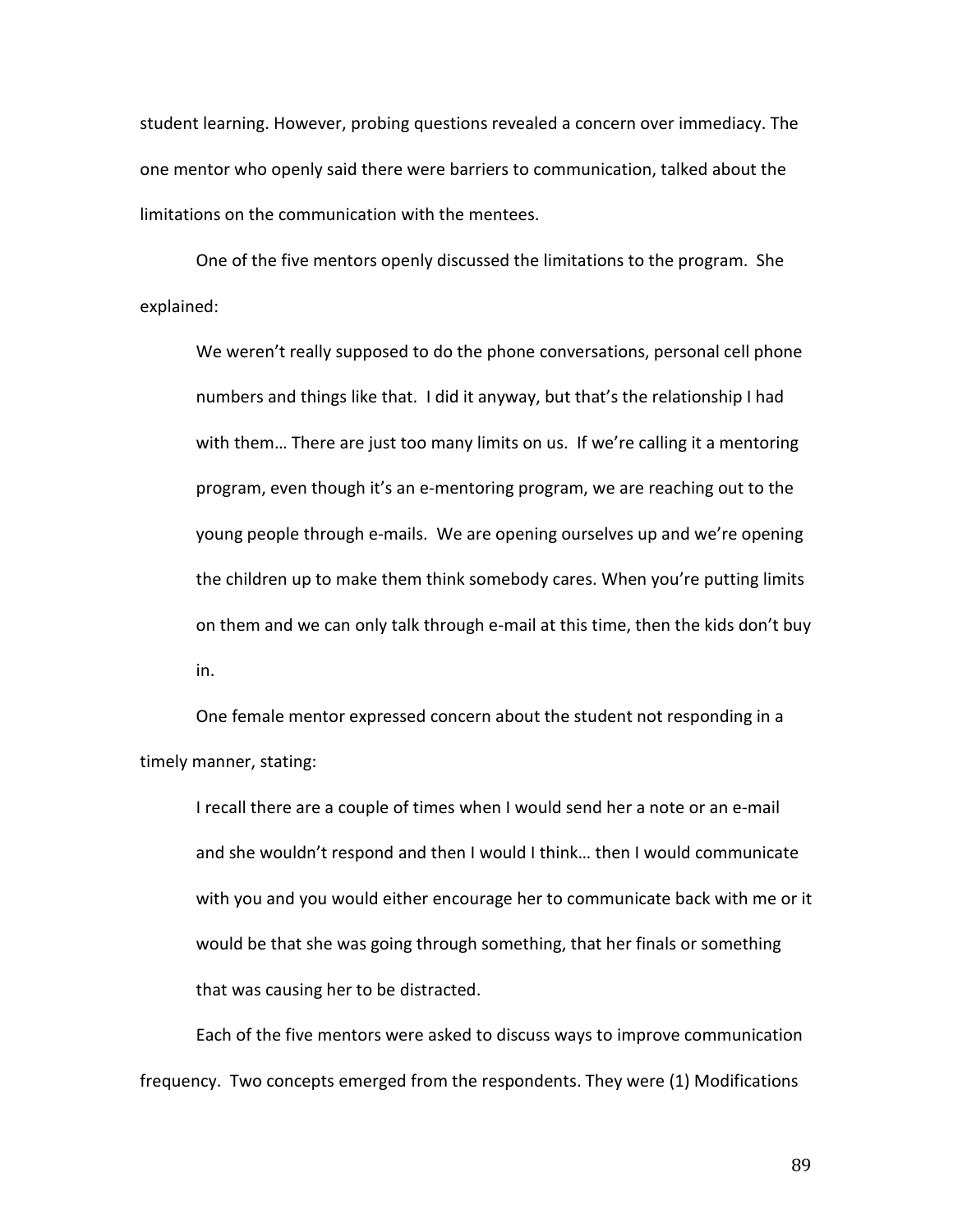to the Program Structure and (2) Alternative Methods of Communication.

Four of the five mentors offered suggestions to improve communication. Their comments are as follows:

- "maybe scheduled times probably would have been good and I think more scheduled face-to-face times would have been good as well."
- "I think the oversight [in the classroom] which she was given and the rigor of insuring that that was happening regularly would have … did and would help"
- "I gave them the option as to how they wanted to interact with me, via our e-mails, or the telephone, or do you want us to write letters…"
- "I think that maybe some set times from the school to communicate might have been good… Maybe their grade could just be based on frequency… but just maybe some structured incentives"

Three of the five mentors (60%) did not think having a scheduled time for email communication would have been helpful due to reduced flexibility, while two of the five mentors (40%) indicated they could have benefited from a scheduled time to email with mentees due to spotty responses.

All of the mentors were asked about alternative ways to communicate with mentees in an eMentoring program. Four of the five mentors (80%) thought it would be a good idea to engage in social media (i.e., facebook and twitter) with the mentee. They explained: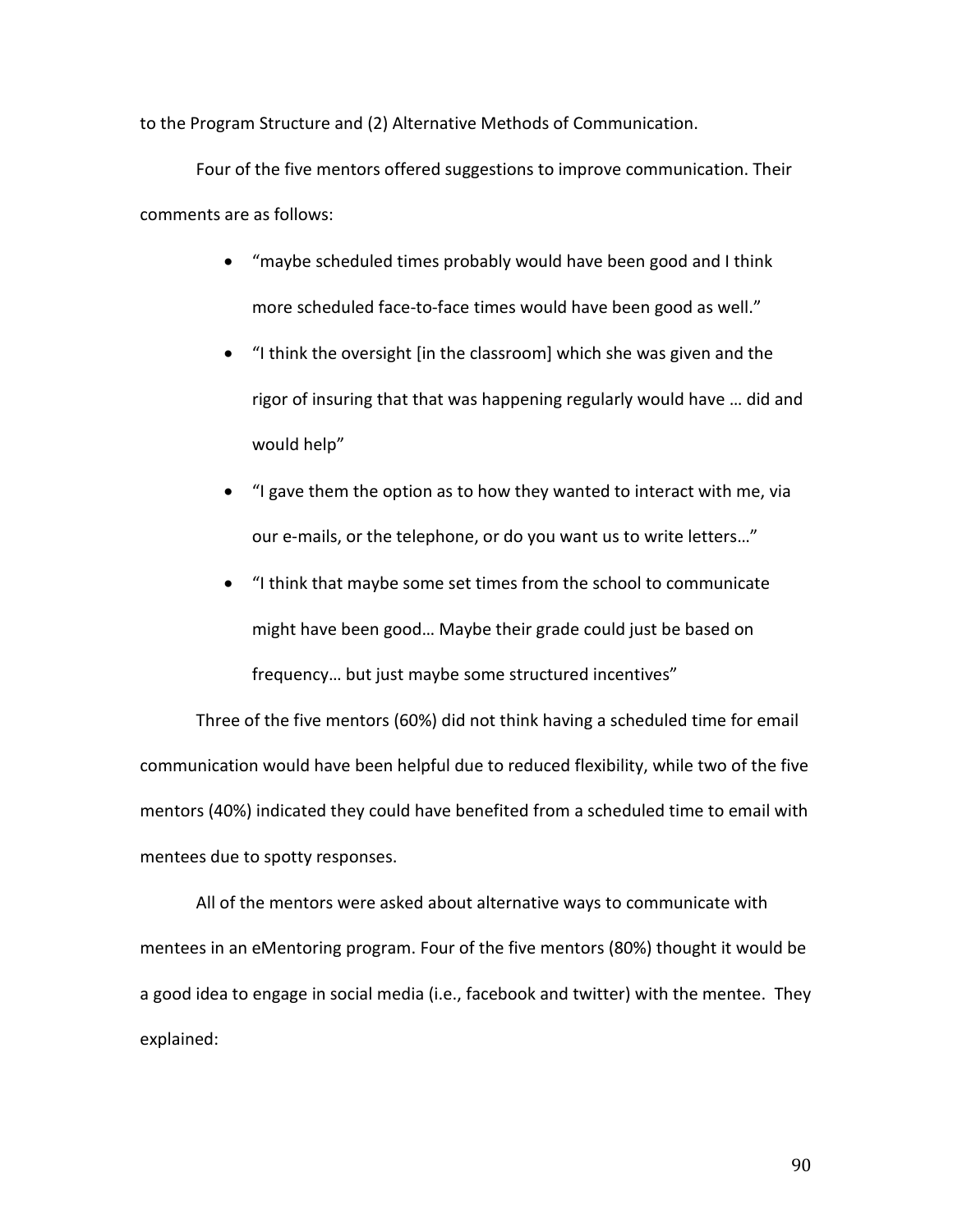- "If we could post pictures of ourselves so there was some visualization along with the straight text, it would be nice."
- "You've got all kinds of social media's out there which you can reach people in all kinds of way."
- "I think social media would be big as well. Some kind of portal where you could keep up with what they're doing or during the… that would be a good way to get to know the person more."
- "Facebook is a good place to be, because that's a 24-hour communication, where they have no restrictions as far as communicating, getting on, sending me a message."

One of the female mentors talked about phone conversations. She said ,"I think telephoning is certainly a possibility." One of the male mentors discussed the use of instant messenger as it related to immediacy. He said, "maybe chat sessions would be cool too. It leverages that technology to get instant responses back and forth." All five of the mentors were comfortable with text messaging as a communication medium. They said the following:

- "It's a quick and easy way and it certainly would probably facilitate more rapid response and more frequent."
- "I think the texting is a very good way nowadays of communicating."
- "Personally, I texted a lot and I e-mailed a lot. Those are my two main methods of communication."
- "I'm fine with that [text messaging]"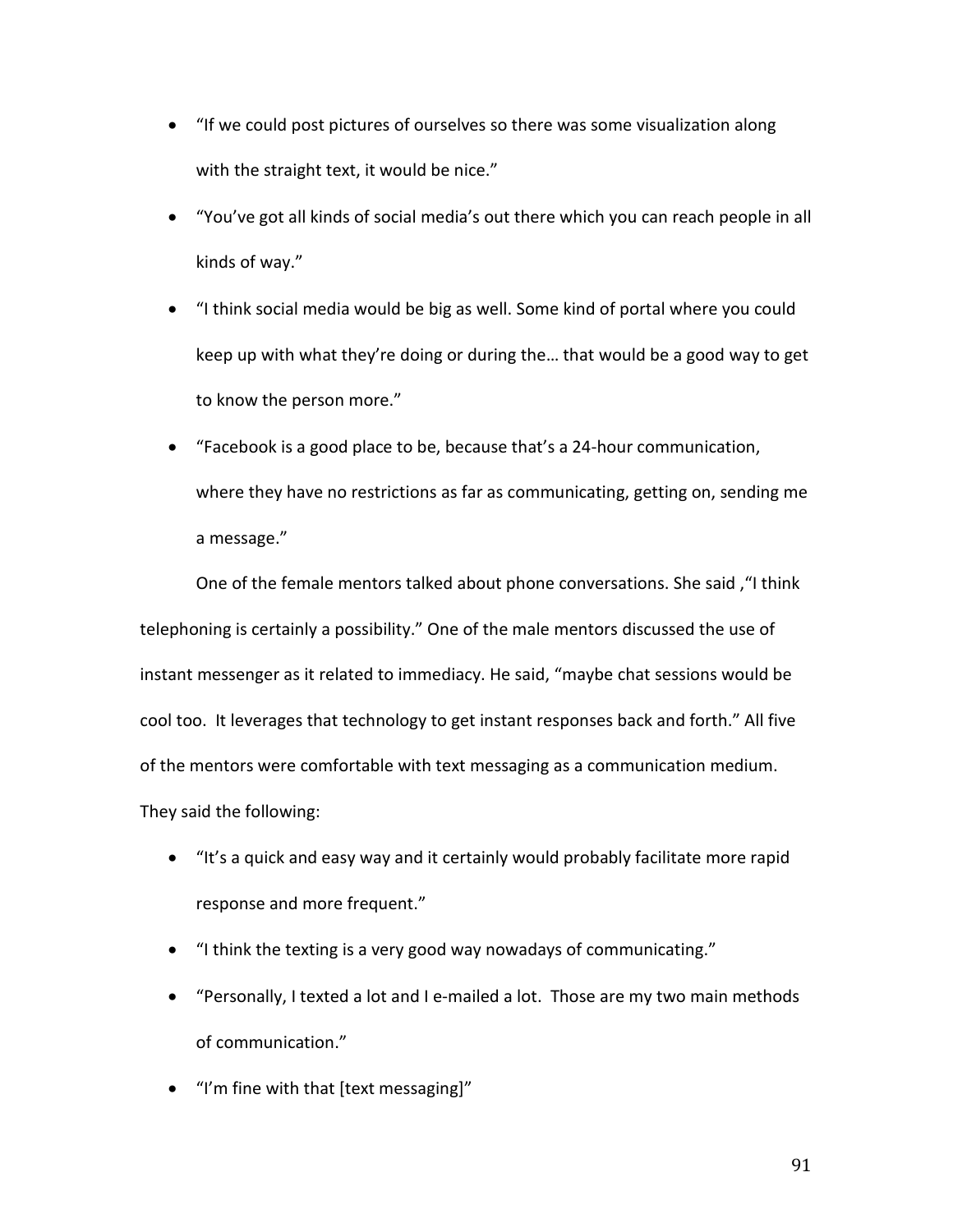The idea of web conferencing was well received by all five of the mentors. Many of them talked about the additional face-to-face time. Their comments include:

- "That's okay, because that gives us face to face. "
- "I think that'd be a great idea… the more you're able to see them, the easier it is for the conversation."
- "Web conferencing with them with Skype or something."
- "Web conferencing… Yes, that's awesome... I know we communicate on that level in the business world."
- "I think web conferencing would be good too… definitely. That would help with the face-to-face time."

Classroom Interactions as an alternative method of communication was suggested by one female mentor. She said, "I would like to be in their classes, in the classroom, because that's where their struggle." Another idea that was well received by all of the mentors was having outings with the mentees outside of school. The two male mentors expressed having the outing in a public place so the visit doesn't get misconstrued. Some of their comments were:

- "That would definitely be positive. Again, it's like anything else, you'd have to wrap some rules around it, but I think you can meet in public places."
- "I think if we had the opportunity, that would be good… Getting outside the school and outside of the environment and doing something good and fun with them would have been neat.
- "I think outside the school meeting with them at remote locations where there's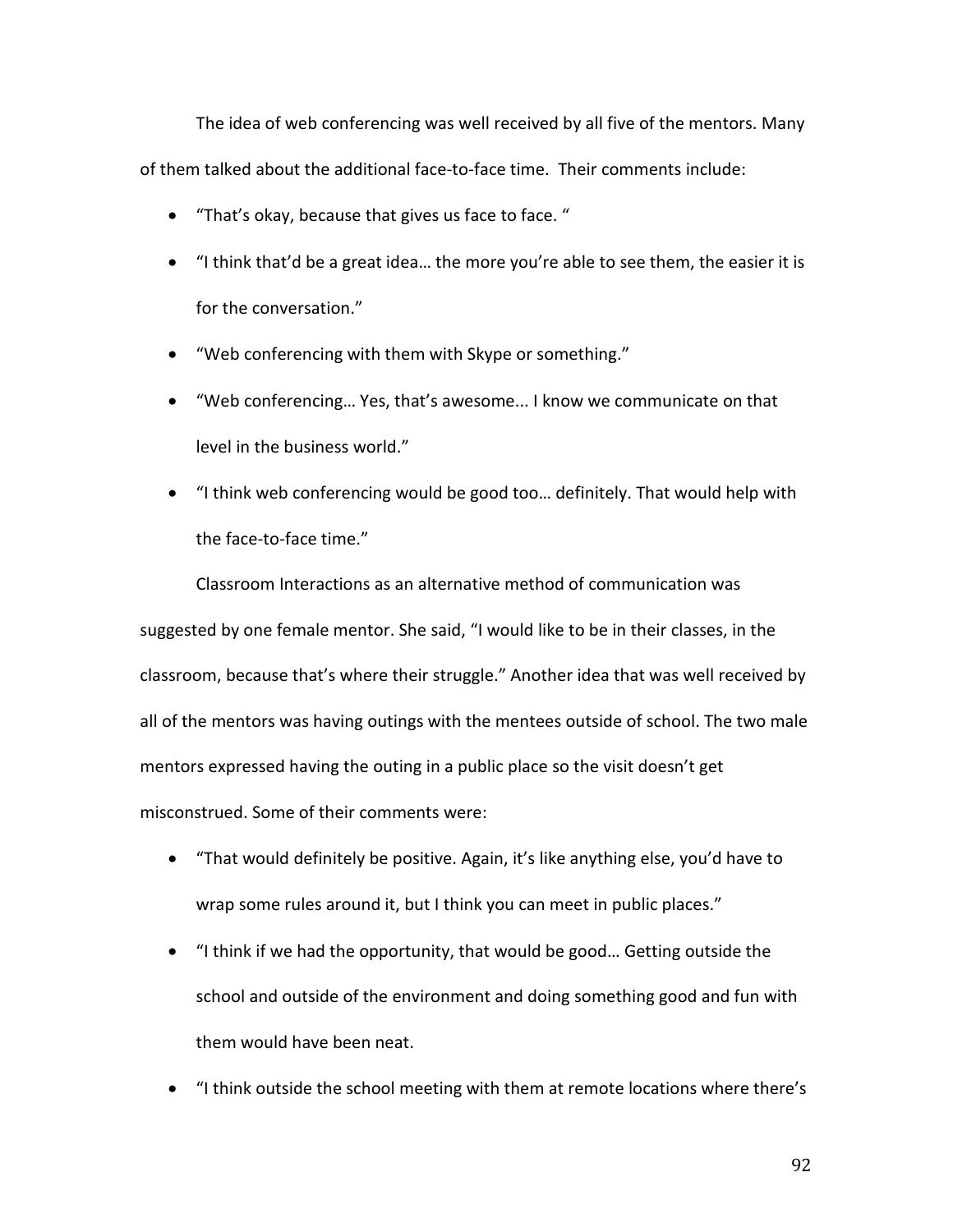generally other people, I think that's a great tool."

• "Maybe one outing during the semester."

### **Summary**

An analysis of qualitative findings revealed a wealth of information. The factors that influence communication in an eMentoring program are: Mentor Engagement, Relationship Quality, and Communication Frequency. Keeping the mentors engaged can be linked to their personal reasons for participating the program and the topics that were discussed during the program. Engagement can also be measured by sustained communication with the mentee after the program ended. The perceived quality of the relationship also influenced communication during the relationship, as the mentors noted that there were several positive and negative factors that impacted the relationships. Communication frequency was a theme that also influenced overall communication. Mentors perceptions of the impact of the face-to-face visits enhanced the communication, while perceptions of programmatic barriers reduced electronic communication. Unexpected personal events had inconsistent findings, due to some mentors not allowing those events affect communication, while other mentors acknowledged that certain personal events reduced communication.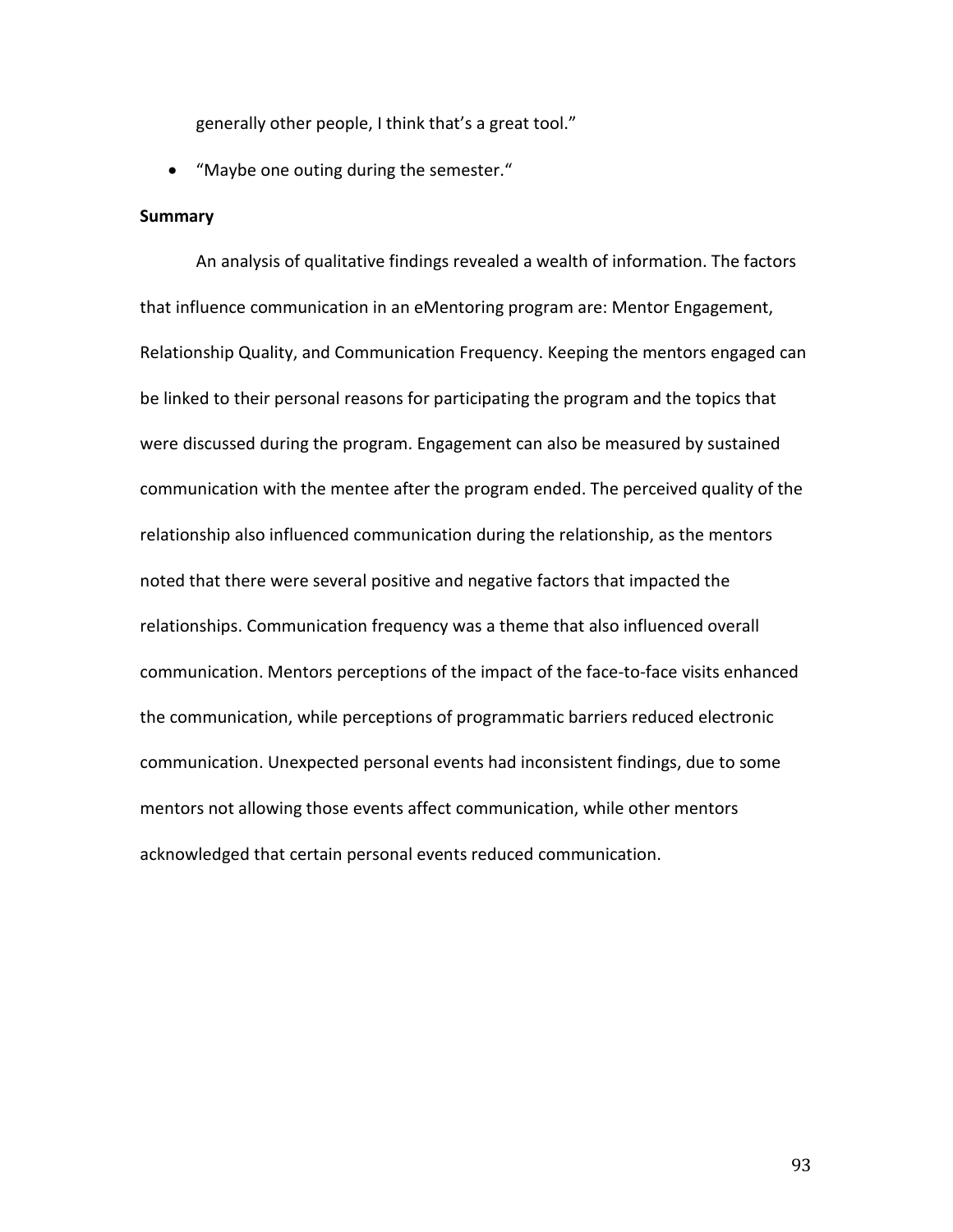#### **CHAPTER 6**

#### **DISCUSSION**

# **Introduction**

The purpose of this mixed methods study was to identify the factors that influence communication in an eMentoring program. The following discussion reviews the major study findings related to communication frequency, relationship quality, and mentor engagement. A comparative analysis and interpretation of the two types of data will follow. Next, the limitations of this study are covered. Finally, the implications for the mentoring community and recommendations for future research are discussed and the final conclusions are presented.

### **Communication**

**Communication frequency.** The quantity of emails was a clear indicator of engagement within the eMentoring program. In the interviews, two male mentors felt that the prescribed frequency of one email per week was the appropriate frequency to maintain meaningful communication, while two of the female mentors explained their desire for more email communication per week. Dubois (2002) noted that establishing expectations for frequency of contact is considered a "Best Practice." The third female mentor indicated that one email per week was enough but discussed how she sometimes sent more than one email per week to get the mentee to "open up a little bit." These results suggest that one email per week may be effective for most eMentoring relationships, especially for male mentors, but female mentors desire to communicate more than once per week. In addition to the desire for more email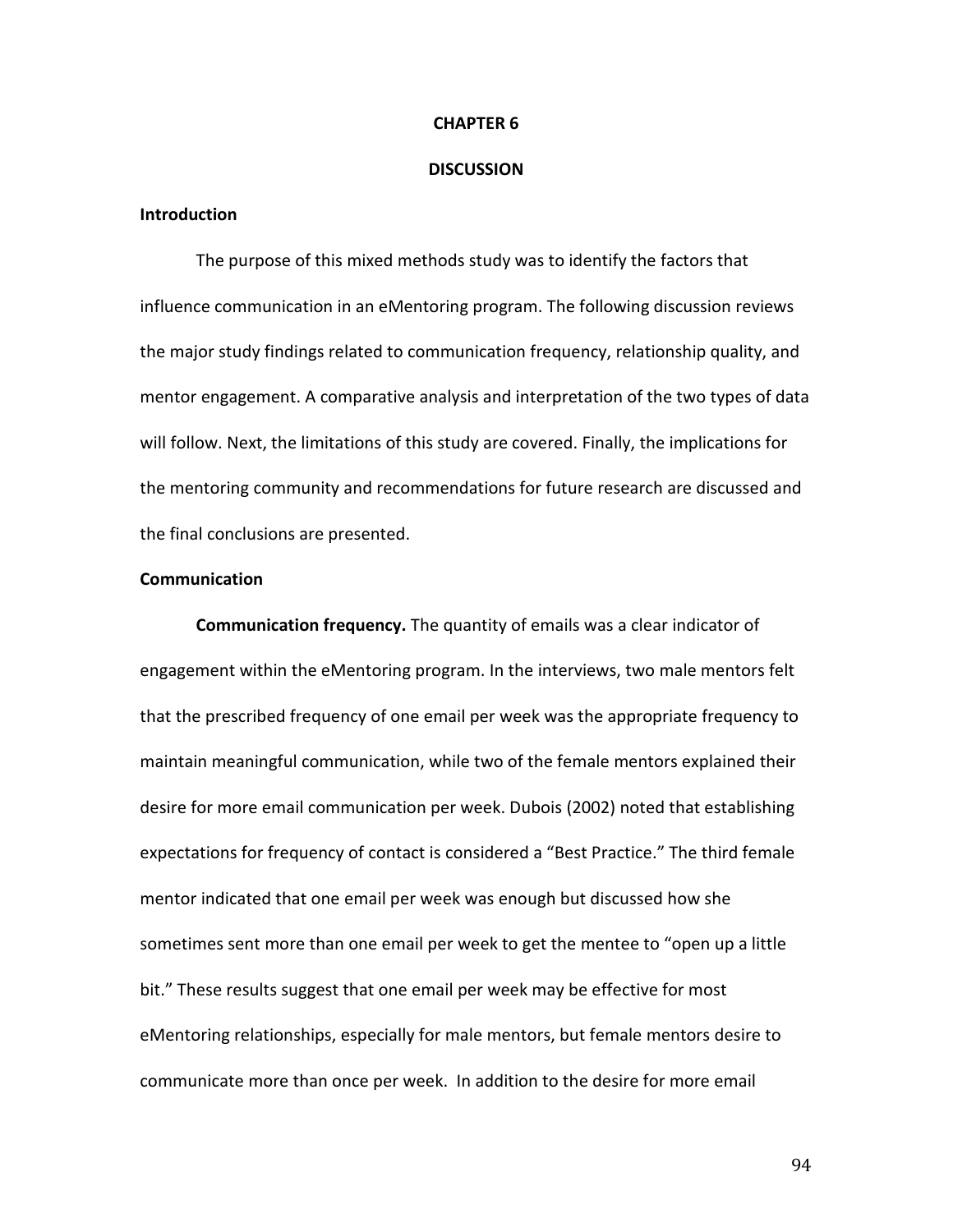communication, one of the female mentors also noted that the email system was too restrictive and reduces authenticity in the relationship. This notion suggests that relationships may develop quicker if there were more frequent emails and less restrictive rules regarding what can be said within the email system.

Pair gender was a predictor of the quantity of emails exchanged throughout the program. The female pairs sent more emails than the male pairs. The male pairs sent an average quantity of emails that was consistent with the program parameters of one email per week. Due to the difference in communication preferences between males and females, the male pairs may have been communicating more outside of the email system through activities.

Four of the five mentors interviewed indicated that the face-to-face visits in addition to the email exchanges enhanced email communication. The findings suggest that the complementary approach is an effective tool to facilitate relationship development. According to Loureiro-Koechin & Allen (2010) face-to-face meetings are helpful in facilitating online interactions at the beginning of eMentoring programs. Additionally, they assert that at the start of the online activities, students drew on their knowledge of face-to-face interactions and tried to mimic those in the iCohere environment. When planned and executed strategically, email communication and faceto-face visits can be utilized in tandem to strengthen bonds between the pairs. There is also the possibility that more face-to-face visits lead to more email communication as one mentor suggested.

In regard to unexpected events influencing communication frequency, two of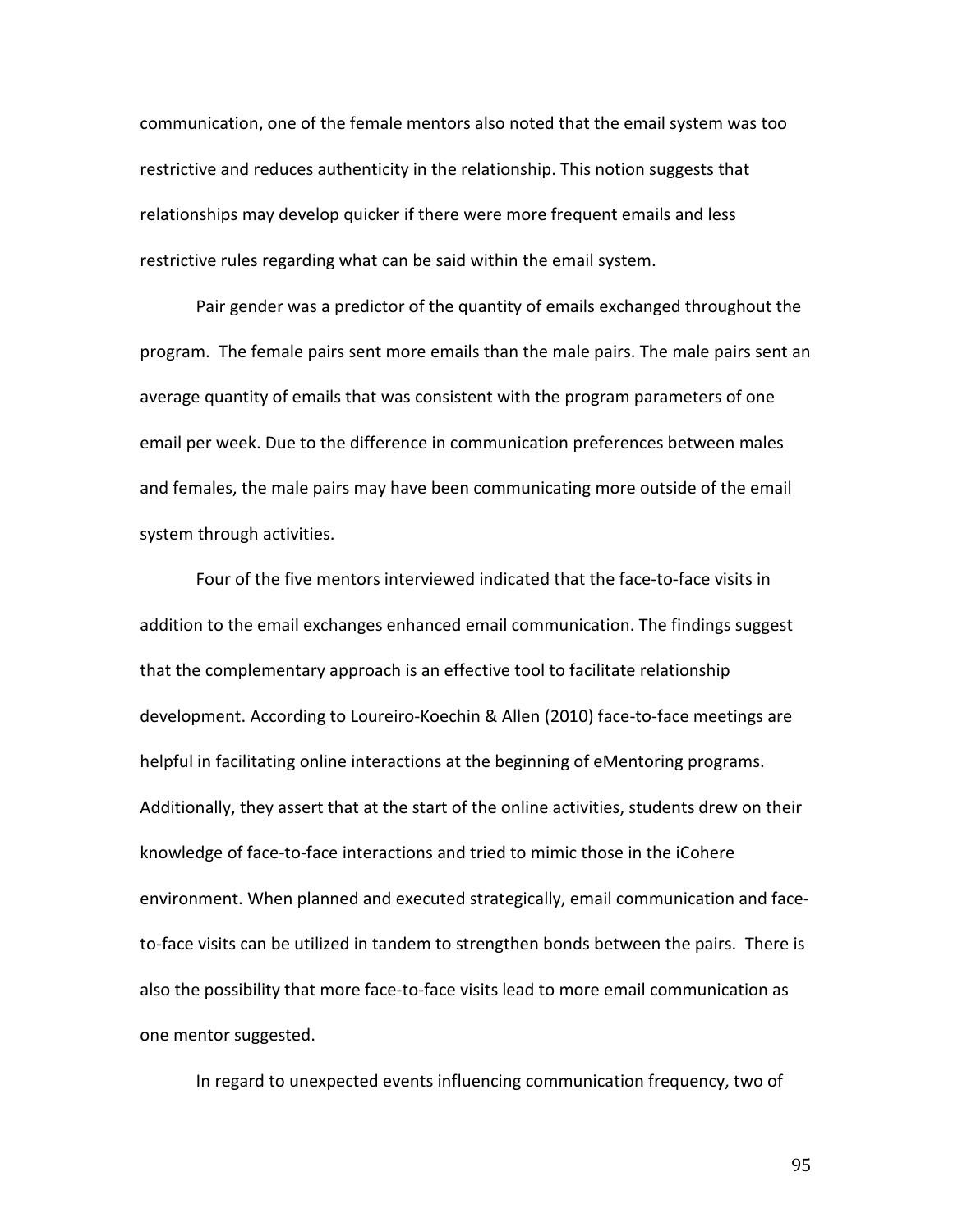the participants indicated that despite a variety of personal and work-related events occurring during their participation in the program, they still made time to uphold their commitment and maintain communication with their mentees. These actions can be attributed to the mentors wanting to uphold the social contract to which they agreed or it could be a testament to their discipline. Conversely, two mentors indicated that they noticed a reduction in their communication frequency due to the unexpected events, even though they would have liked to communicate more frequently with their mentees. So, despite the best intentions, often times our personal engagements trump other activities in which we have agreed to participate. Gender was not a predictor of maintaining or a reducing communication in the eMentoring program in relation to unexpected events.

By and large, the mentors did not identify the program as having barriers that hindered communication in the eMentoring program. However, it was noted that the mentees possibly may not buy into the program or relationship if there are too many limitations. Although the intent of the rules and procedures may exist to protect the mentees, these limitations may give the mentee the impression that the mentor is not fully committed to the relationship. Additionally, immediacy was identified as a concern. When the mentee did not respond to emails in a timely manner, it made the mentor wonder why the mentee was distracted and unresponsive. This finding suggests that participants may disengage if they feel that their partner is not engaged in the program despite what the reasons for being unresponsive may be. Having the Program Manager as a resource to communicate to participants why one party may not be responsive is an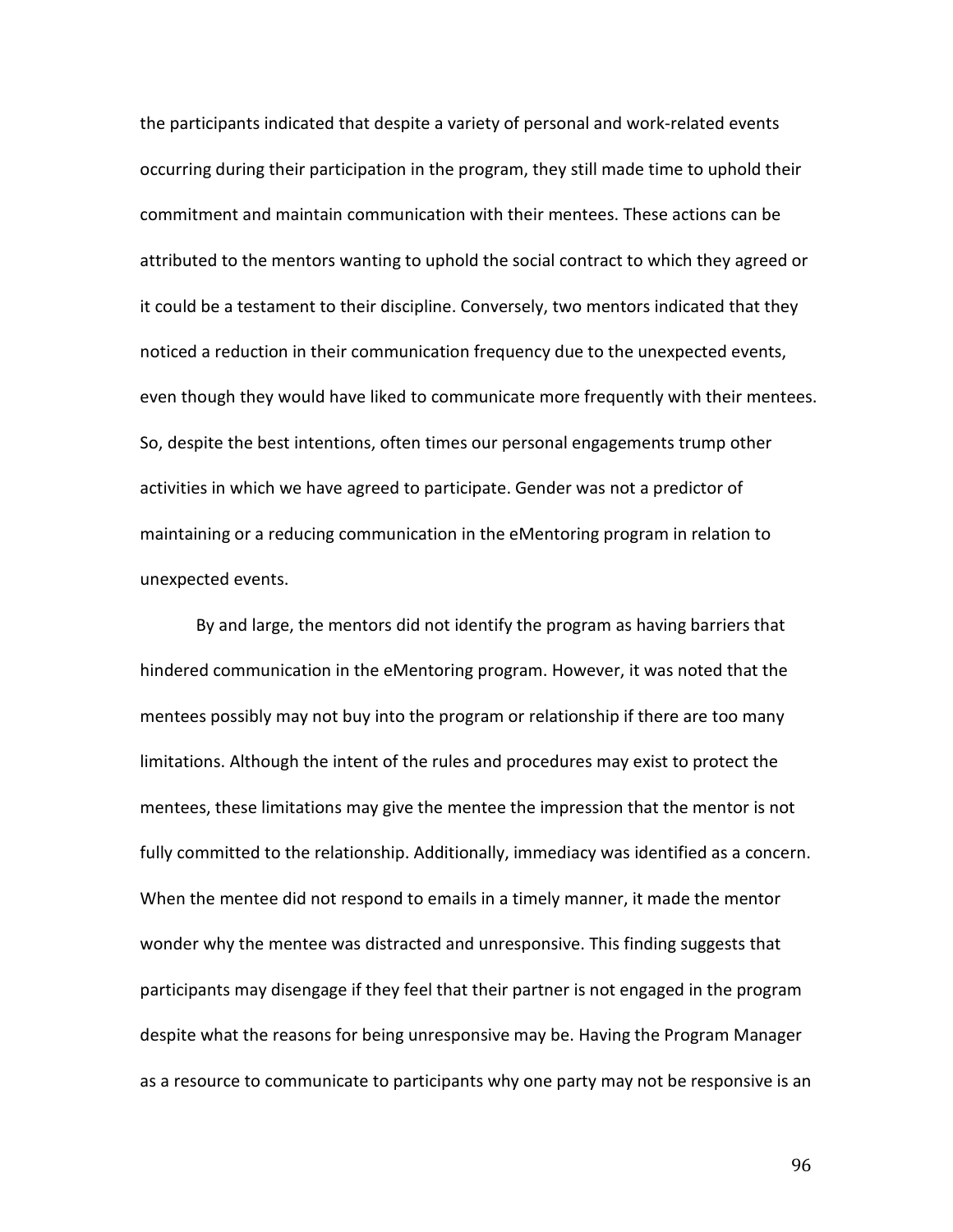effective method to keep participants engaged.

Some of the suggested modifications to the program to improve communication frequency were to schedule more face-to-face visits and provide a set time in the classroom for the students to respond to emails. More face-to-face visits would traditionally be difficult to accomplish, but with modern technology, web conferencing could easily be the most practical and effective supplement for additional in-person meetings. More in-person visits and scheduled time for email communication could reduce the flexibility of the program and subsequently reduce participation, especially since flexibility was one of the most attractive aspects of the program that led the mentors to participate.

Other modifications to improve communication included engaging in social media with the mentee. By doing so, mentors and mentees would always be connected and have the ability to deduce some of their partners interests, which could provide additional information and serve as a catalyst to relationship development. Conversely, the notion of being too connected could become an issue because the prolonged exposure could essentially serve as an expedited route to judging the partner based on personal interests. Other suggestions included synchronous instant messaging or chat sessions, text messaging, phone calls, classroom interactions, and what mentors referred to as a "fun meeting" outside of school. These suggestions are supported by Bierema and Merriam (2002) and Fodeman (2002) as they noted the process of mentoring can be facilitated in the technological age by methods of computer mediated communication such as e-mail, chat groups, listservs, and computer conferencing that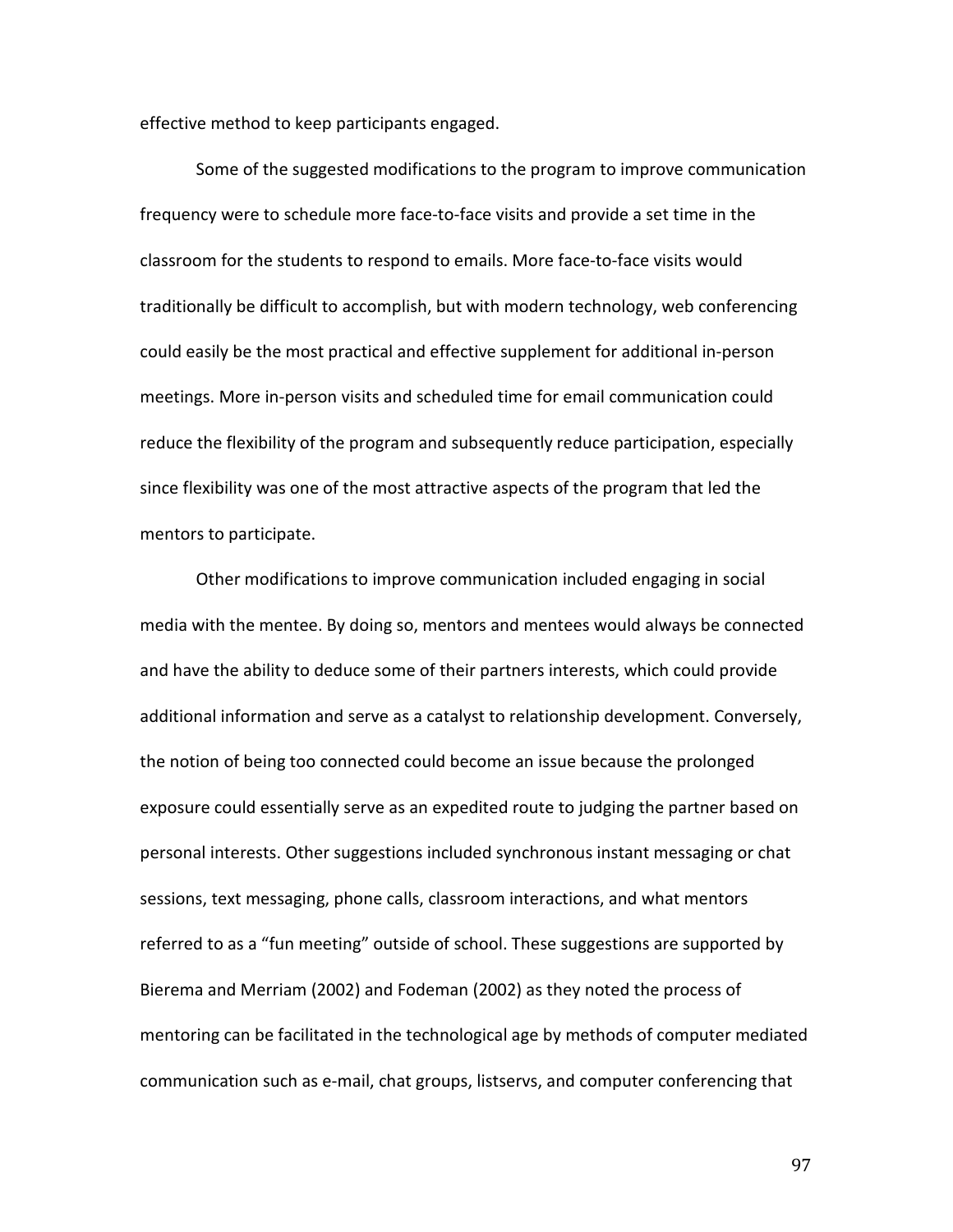all become more affordable while high speed internet connectivity continues to expand.

Having a fun meeting outside of school could be a critical element in the relationship development process, perhaps serving as a team-building mechanism and jumpstarting the bond between pairs. These suggestions allude to the fact that having multiple methods of communication could vastly improve communication between eMentoring pairs.

#### **Relationships**

**Relationship quality.** O'Neill et al. (2004) argue that the potential for eMentoring to support deeper and more authentic school learning will not be fully realized unless researchers pay more conscious attention to the developmental character of eMentoring relationships. As it pertains to relationship quality, being able to relate to the mentee on some level was a consistent finding that emerged from the interviews. In some cases, relatability was due to having the same gender, being of the same race, or having similar interests. In all, it is important for the mentor to perceive being matched appropriately with the mentee. This perception could serve as the catalyst that allows the mentor to become comfortable guiding and investing social capital in the mentee.

Developmental mentors tend to devote their efforts in the early months of the match to establishing a strong connection with the young person (Spencer, 2007). Many of the eMentors referenced the importance of establishing a bond with the mentee, that would ultimately facilitate more meaningful communication. Additionally, it is important for the mentor to identify the mentoring relationship as continually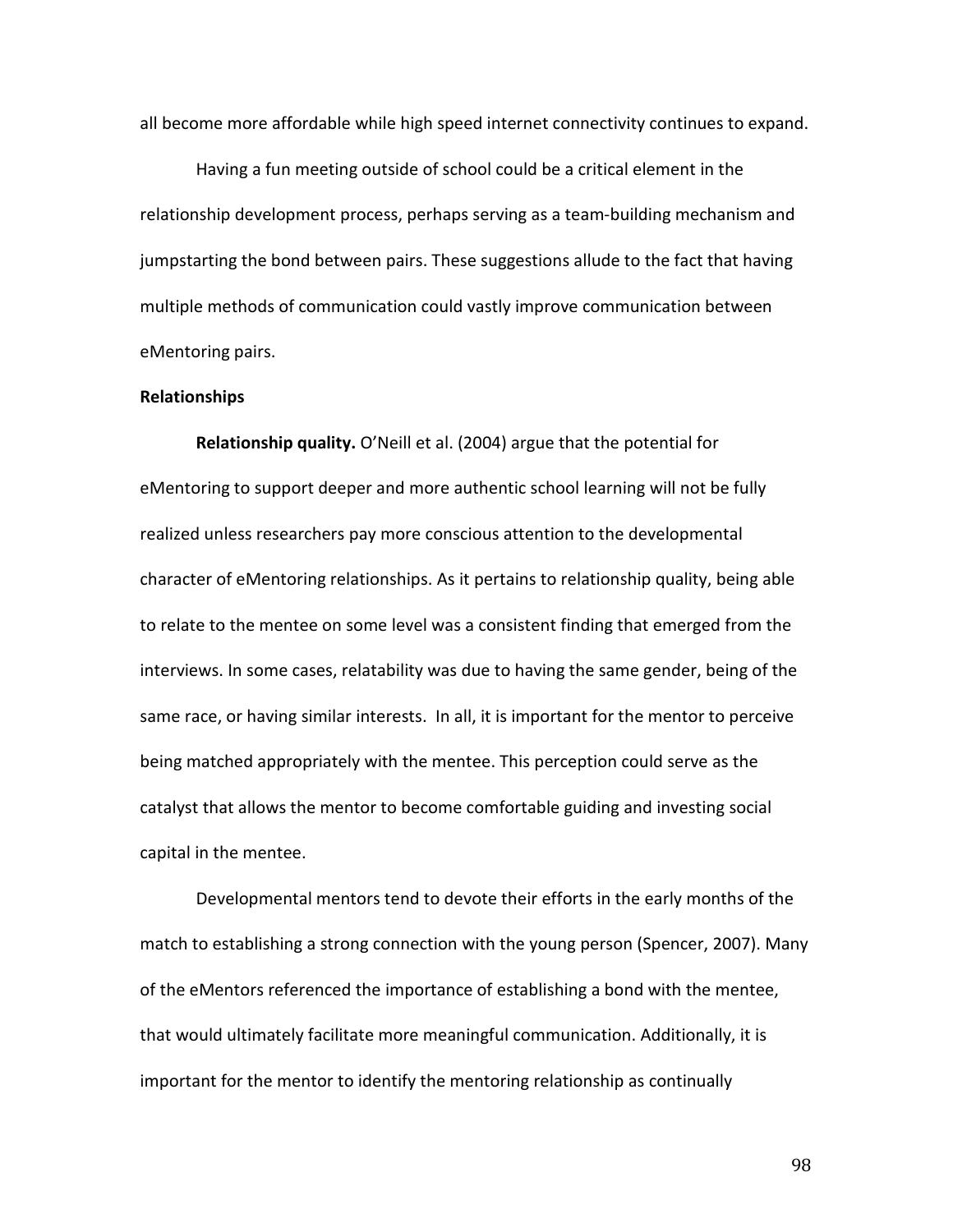developing. Perceiving this growth allows the mentor to feel that the efforts to develop the relationship is paying off and, subsequently, continue to engage with the mentee in an effective way.

The mentors interviewed identified multiple positive and negative influences on the relationships. The program structure was identified as a positive influence. The 17 week duration of the program, the face-to-face visits, the flexibility to communicate asynchronously using specific interaction strategies during the site visits, and having the program manager facilitate communication were all cited as positive influences.

The duration of the program was noted to be conducive for the pairs to get to know each other, and in some cases their families. Sipe (1998) synthesized the literature on mentoring and concluded that successful mentors tended to be a steady and involved presence in the youths' lives, respecting the youths' viewpoints, and seeking supervision from support staff when needed. If mentoring relationships are to develop, sufficient time is necessary to gain the comfort level necessary for both parties to open up and share thoughts, feelings, concerns, struggles, and successes. Face-to-face meetings as a complementary approach to email communication, were also cited as an effective way to nurture the relationships. Having the ability to see who you are corresponding with can help make the relationship more authentic simply by being able to see facial expressions, hearing intonations, and reading body language. Using web conferencing technologies may serve as a catalyst in the relationship development process as a substitute to in-person visits as they relate to eMentoring.

Since eMentoring is a natural extension of online education, facilitating teaching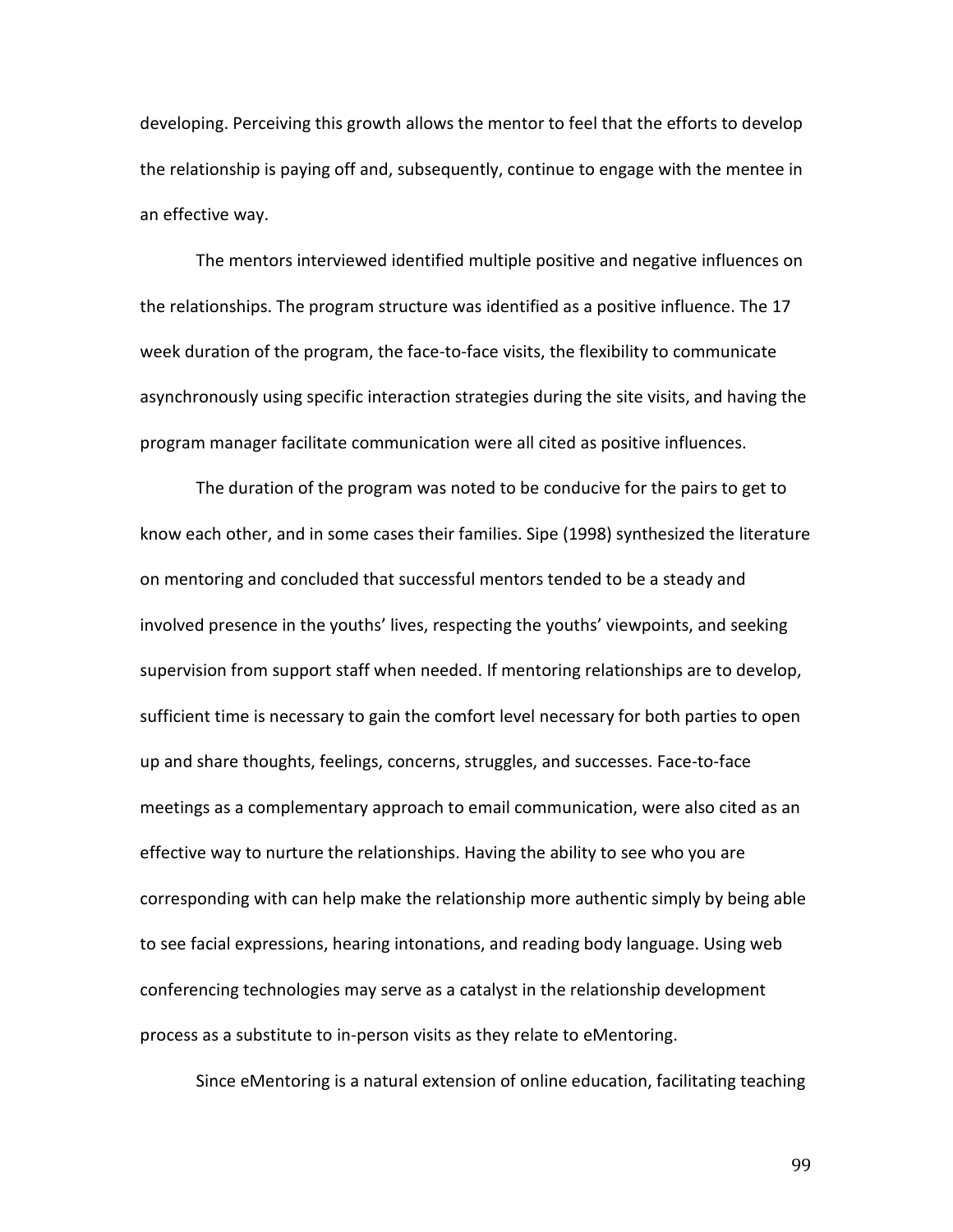and learning in a way that is not obtrusive to busy schedules is of critical importance. Given the fact that most working adults have very busy schedules, it is also important to note that the flexibility to communicate asynchronously was cited as an effective way to communicate with the mentees, and was appealing to the mentors. Additionally, the program manager was referenced as a positive influence on the relationships. Being able to develop and coordinate the program through meeting planning and execution, maximize mentor and mentee time by relaying information to mentees and mentors about their partners, and provide an opportunity for the mentees to go into the classroom to write messages were all helpful aspects of the Program Manager's participation. In reference to program managers, Keller (2007) noted that as representatives of the program, these mentoring professionals would serve as excellent models of the very attributes they wish to see in mentors: being consistent, attentive, and responsive and providing appropriate structure and guidance to program participants.

One mentor indicated that being able to reserve judgment about the mentee was an effective strategy she used while developing a relationship with her mentee. That strategy was consistent with Rhodes (2011) directive for mentors to exercise good judgment and to take precautions to ensure that the potential biases inherent in their own backgrounds do not lead to prejudicial treatment of their mentees. This clearly is an essential strategy that should be a part of the mentor training process, especially when mentoring at-risk youth.

The two negative influences that were described during the interviews were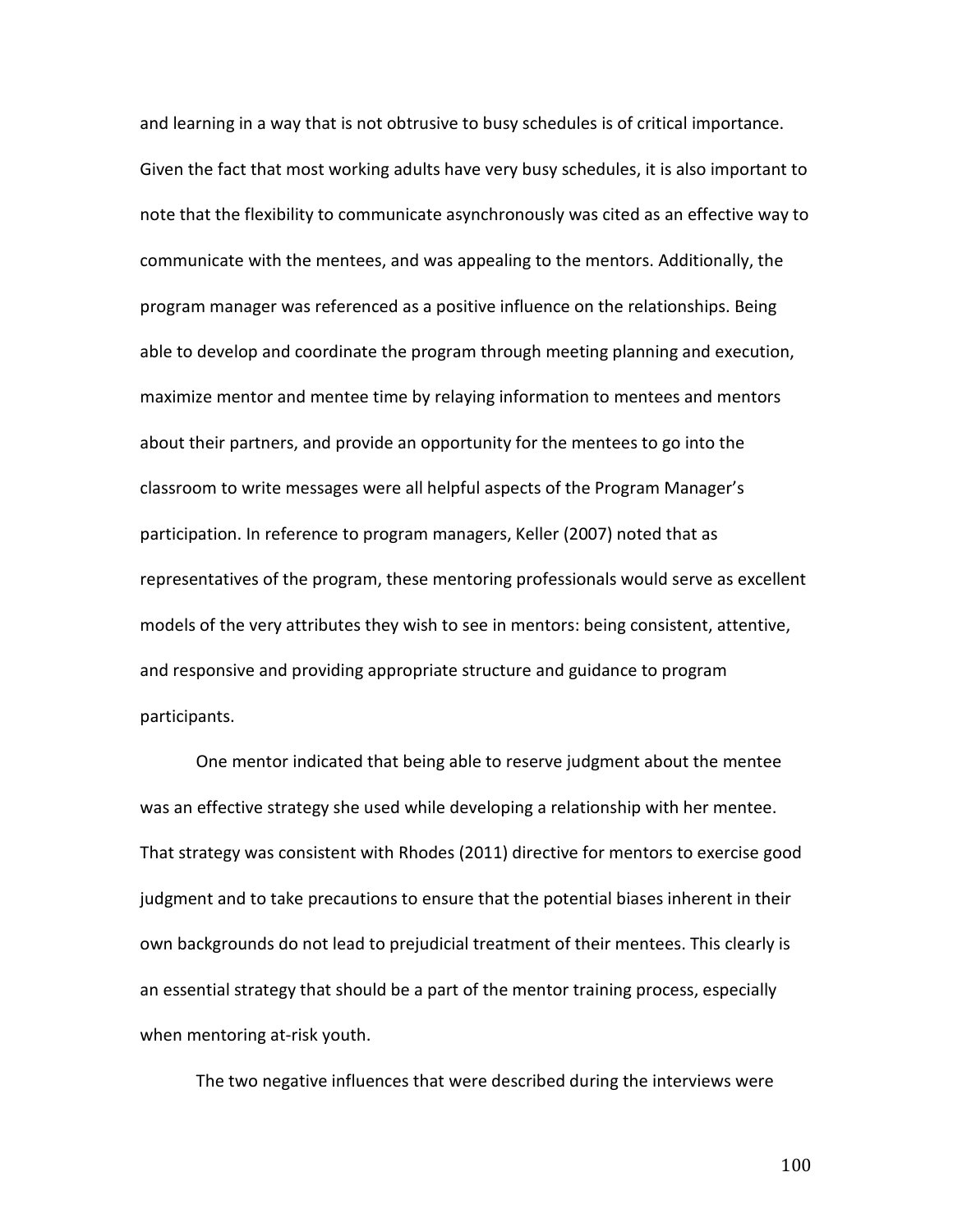broken confidences and the mentee's home life. One of the mentors explained how the mentee missing the in-person meetings may have had a negative impact on the relationship, a characteristic that Spencer (2007) noted leaves the partner feeling disappointed and may lead to early termination of the relationship based on a perceived lack of interest. Communicating with someone for an extended period of time, building a bond, then having an individual miss the in-person meeting can be extremely disappointing from the mentor's perspective. It is of great importance for each participant to uphold the social contract entered to avoid disappointing the partner and ultimately produce a negative affect on the relationship.

Another mentor described how the mentee's home life was negatively affecting the relationship. Despite a mentor's good intentions and the mentee's desire to apply the knowledge and skill he or she has learned, a negative home life can create a difficult situation for the mentee. Mentees have to live and survive in their concrete reality versus waiting patiently for the abstract dreams and unfamiliar lifestyle to materialize and allow them to escape an unhealthy environment. In Spencer's (2007) analysis of the termination of mentoring relationships in a mentoring program, the findings outlined how some mentors failed to anticipate how great the needs of the youth might be and were unable to deal with the beleaguered feelings after visiting the youths' homes and seeing the reality of their living conditions and the difficulties the families faced.

### **Engagement**

**Mentor engagement.** All of the mentors spoke openly about the reasons for participating in the eMentoring program. The interviews revealed the concepts of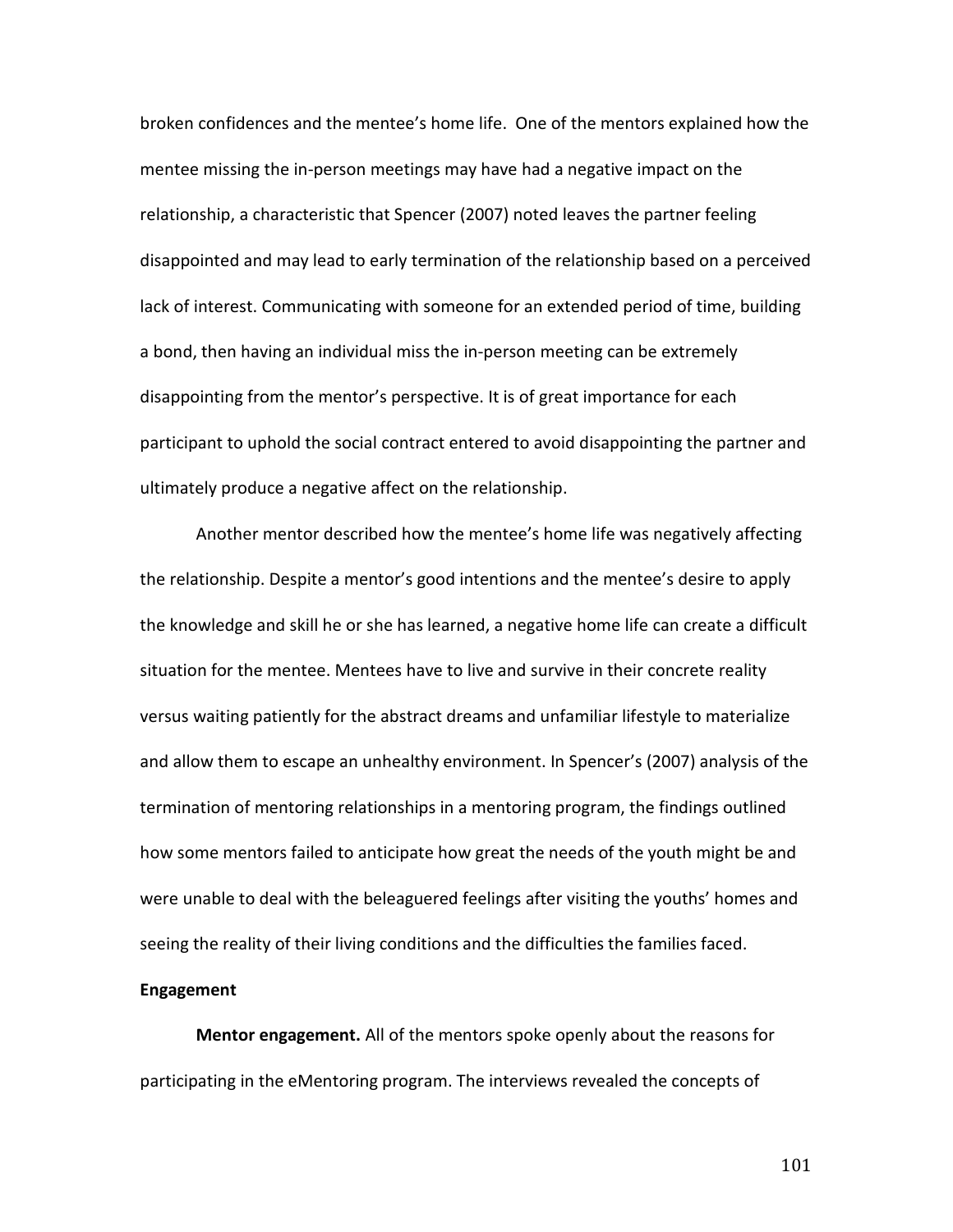personal mentoring experience and program flexibility. For some mentors, having exposure to traditional mentoring led them to want to influence youth through this program and allow others to benefit from their experiences. For others, not having mentors at critical moments in their lives provided the impetus to participate in a mentoring program. Additionally, the minimal time commitment that was required to participate was attractive to the mentors. Being able to communicate at convenient times is critical from a recruiting perspective.

Setting goals was a prevalent concept that emerged from the interviews. Being able to set goals together and watch and assist the mentee in accomplishing the goals seemed to be an effective way to keep the mentee and mentor engaged. Identifying and striving to achieve tangible outcomes not only provides meaningful conversation over time but also achieves other positive outcomes such as boosting a mentee's self confidence, improving a particular skill set, and gaining a better understanding of other cultures and social issues. Teaching the mentees' how to improve intrapersonal and interpersonal communication skills with different groups of people was also discussed in two interviews. Understanding how to respond to difficult situations can be a critical skill to apply regardless of social or economic status. Many of these mentees were in the alternative school system for the very reason that they consistently responded inappropriately to adverse situations, and eMentoring provided multiple opportunities to obtain advice and practice honing a more acceptable, effective, way to communicate in difficult situations.

Many of the mentors noted that they had maintained communication with the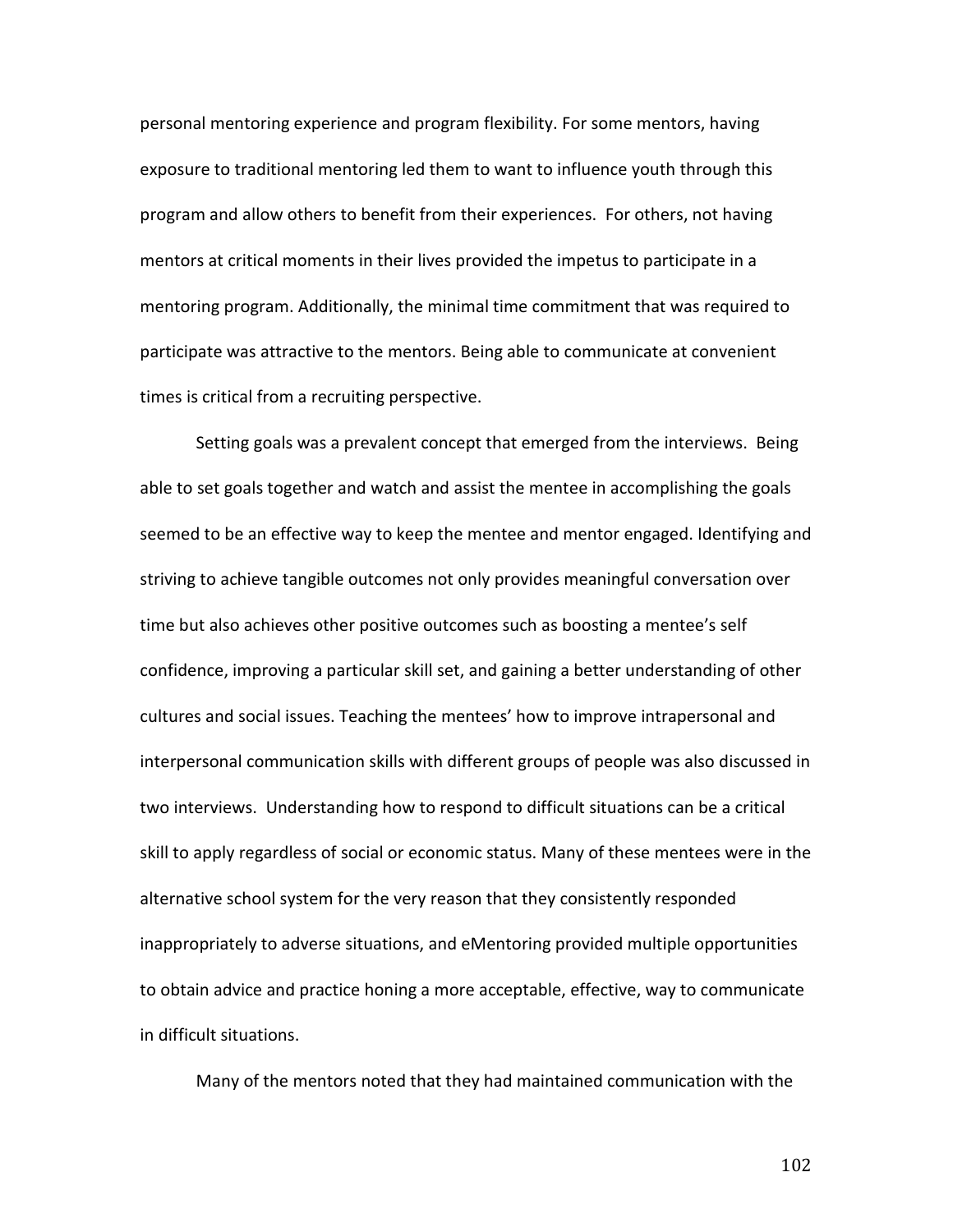mentees after the program had ended. Watching the mentees accomplish the shortterm goals served as a method of developing the relationship. Some of the eMentoring pairs set long-term goals together and may have wanted to continue communication with each other to see if the goals would be accomplished, or they may have developed a strong bond over the duration of the program and did not want the relationship to end. Siegle (2003) explained the goal of eMentoring programs generally is to provide individualized academic, motivational, and emotional support by using technology to bring adults into children's school experiences. If Siegle's assertion is correct, and the mentor begins to feel like an important part of the mentees' life, one could easily understand how these relationships could extend beyond the life and/or parameters of an eMentoring program.

### **Comparative Phase**

The follow up phase of this study conveys how compared findings either converge or diverge with each other. The themes of mentor engagement, communication frequency, and relationship quality were assessed in the qualitative and quantitative phase of this research. The qualitative themes aligned with the quantitative data from the communication logs. Some results were supported in the opposing data set while others indicated a divergence when compared. Table 6 depicts the areas of convergence and divergence.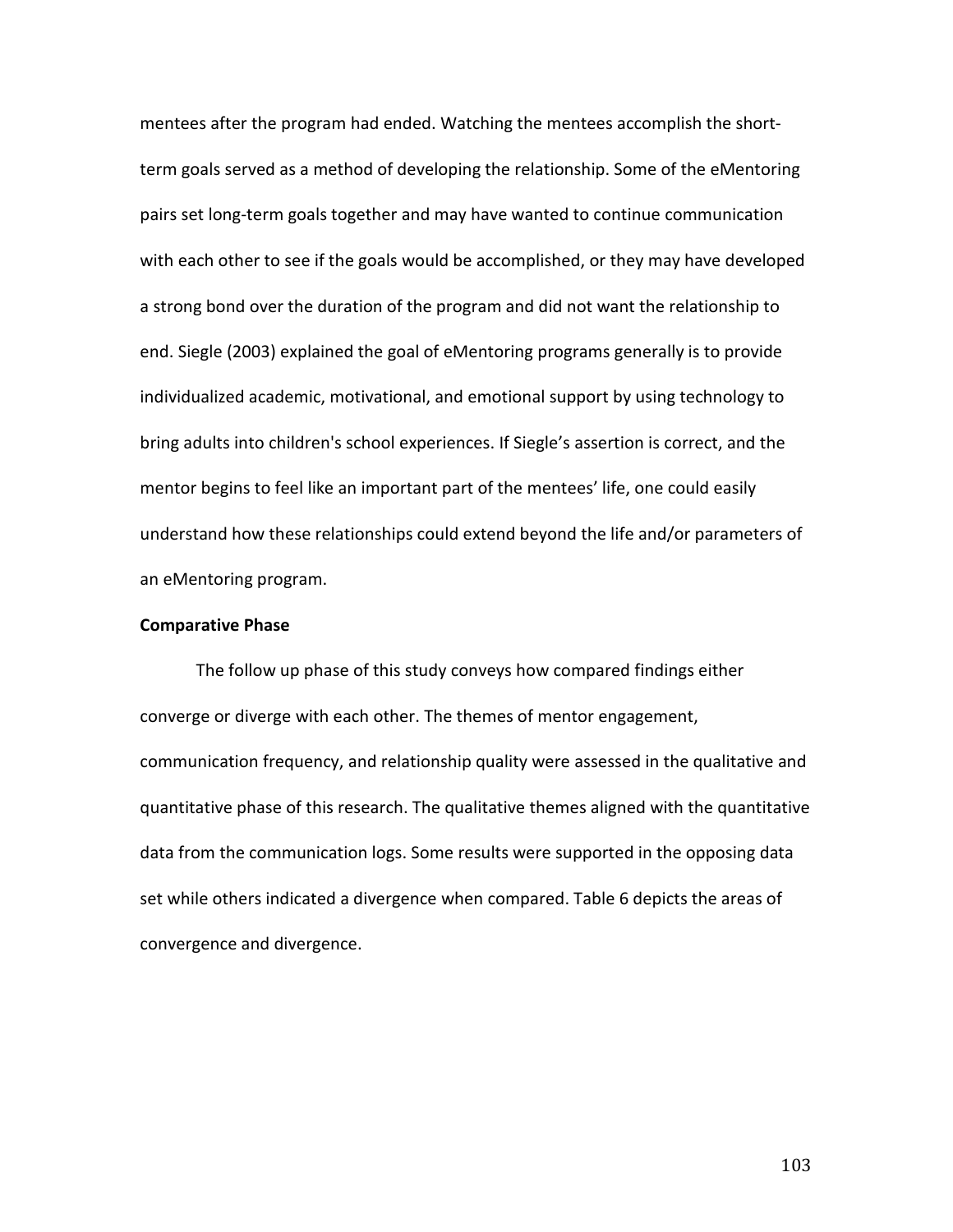## Table 6

# Compared Findings

| Topic                                                 | Quantitative                                                                                                                                                                             | Qualitative                                                                                                                                                                                                                                                      | Comparison                                                                            |
|-------------------------------------------------------|------------------------------------------------------------------------------------------------------------------------------------------------------------------------------------------|------------------------------------------------------------------------------------------------------------------------------------------------------------------------------------------------------------------------------------------------------------------|---------------------------------------------------------------------------------------|
| Communication<br>Frequency                            | Female sent more emails.<br>The Female mentor Non-<br>manager paired with the<br>Male Junior sent 22 emails,<br>which was slightly above<br>the 18.63 average of<br>female/female pairs. | Both of the male<br>mentors were okay with<br>the prescribed<br>frequency.<br>All three female mentors<br>desired more email<br>communication.                                                                                                                   | The qualitative<br>and quantitative<br>findings converge<br>to support each<br>other. |
| Mentor<br>Engagement<br>Communication<br>Frequency    | Managers and seniors sent<br>the most emails.                                                                                                                                            | 4/5 respondents were<br>paired with seniors.<br>Goal setting was a<br>prominent concept that<br>emerged from the<br>interviews with the<br>mentors.                                                                                                              | The qualitative<br>and quantitative<br>findings converge<br>to support each<br>other. |
| Communication<br>Frequency<br>Relationship<br>Quality | There is a significant<br>difference in emails<br>exchanged between time<br>period #1 and time period<br>#3 across both pair types.                                                      | A variety of factors could<br>have influenced the<br>quantity of emails<br>exchanged. Goal setting<br>and follow up, limits on<br>communication, or the<br>mentee and mentors<br>communicating outside<br>of the email system,<br>which could not be<br>tracked. | The qualitative<br>and quantitative<br>data revealed<br>discrepant<br>findings.       |
| Mentor<br>Engagement<br>Communication<br>Frequency    | Intentionally matched pairs<br>had a significantly higher<br>number of email<br>exchanges overall.                                                                                       | Three of the four<br>subjects that were<br>Intentionally matched<br>pairs maintained<br>communication after<br>program ended                                                                                                                                     | The qualitative<br>and quantitative<br>findings converge<br>to support each<br>other. |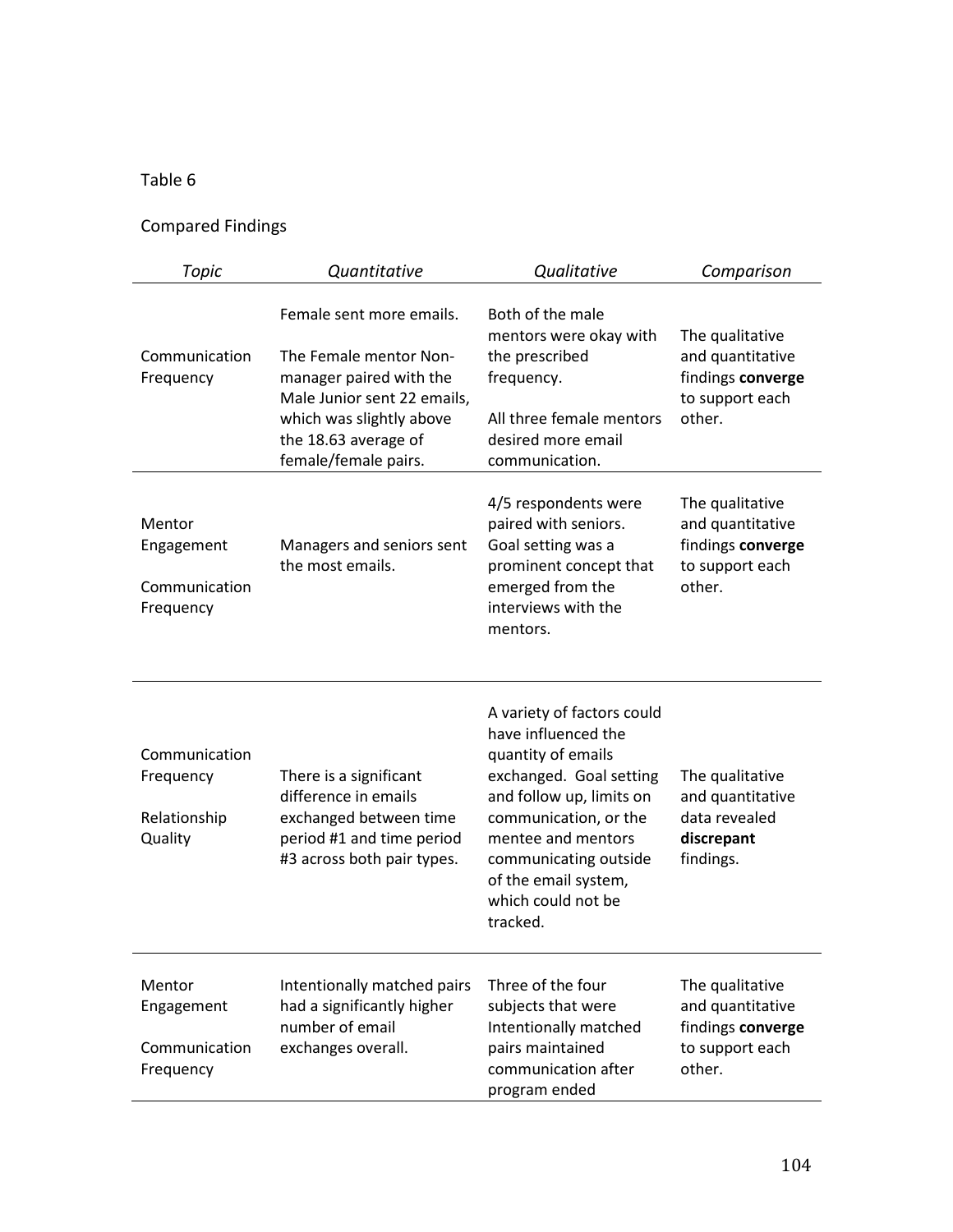**Mentor** Engagement

Communication Frequency

Relationship **Quality** 

All pair classifications had overall increasing average email response times over the three time periods.

All of the mentors interviewed indicated that their relationship with the mentee grew over time.

The qualitative and quantitative data revealed **discrepant** findings.

The quantitative findings revealed the female eMentoring pairs sent more emails than the male eMentoring pairs. The qualitative findings revealed that all three female mentors interviewed desired more email communications. The qualitative and quantitative findings converge to support each other. Females could potentially be the better facilitators of communication in eMentoring programs. Females may also want to communicate more frequently to strengthen the relationship. Males could possibly be the more effective communicators and may not need a high frequency to convey messages.

The quantitative findings revealed the Manager and Senior eMentoring pairs sent the most emails. Four of the five mentors interviewed were all paired with Seniors, and the qualitative findings revealed that goal setting was a prominent concept that emerged. The qualitative and quantitative findings converge to support each other. By virtue of being paired with a graduating senior, the mentors could have been setting short-term and long-term goals revolving around graduation, which most likely sustained the level of engagement from both participants. Realizing the urgency related to graduation, the mentors could have used it as a conversation starter and motivational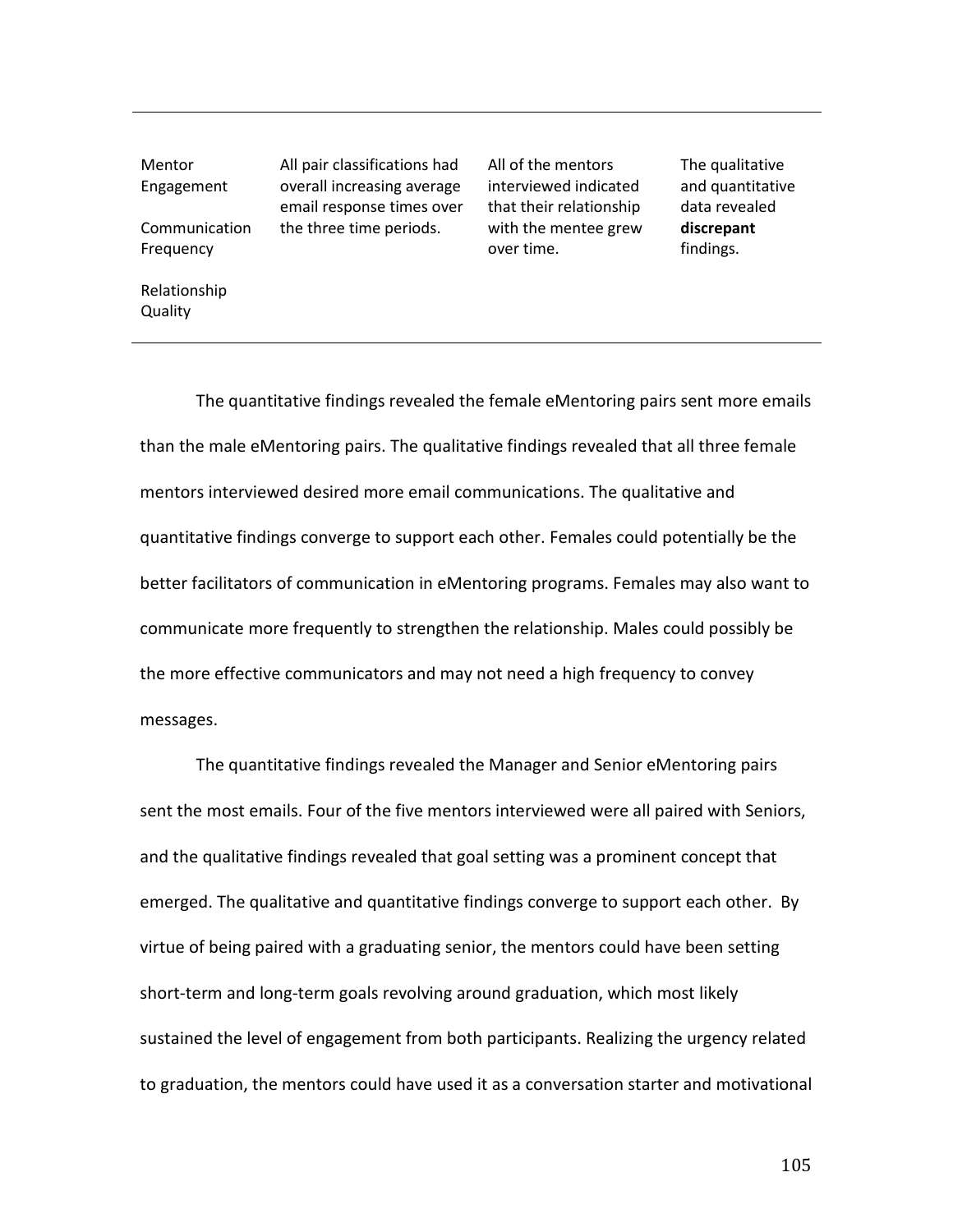tool to help the mentee succeed.

The quantitative findings revealed a significant difference in emails exchanged between time period 1 and time period 3 across both intentionally matched pairs and arbitrarily matched pairs. The qualitative findings revealed that a variety of factors could have influenced the quantity of emails exchanged. The limitations on types of acceptable communication could have served as a hindrance to more frequent communication. The qualitative and quantitative findings revealed discrepant findings. Although the quantity of emails that were exchanged consistently declined over time, many of the pairs were communicating using other methods such as telephone, inperson visits, and text messaging, leaving no record of the communications that occurred.

The quantitative findings revealed a large difference in the quantity of emails exchanged between intentionally matched pairs and arbitrarily matched pairs. The qualitative findings revealed that a three of the four subjects that were intentionally matched pairs maintained communication after program ended. The qualitative and quantitative findings converged to support each other. The intentionally matched pairs may have developed a stronger bond based on common interests or gender. Match support is thus essential for mentors and youth, particularly during the early, more fragile stages of the relationship (Rhodes 2007). When developing an eMentoring program, organizations must use a method to the pairing process to achieve optimal results.

The quantitative findings revealed a significant difference in an increased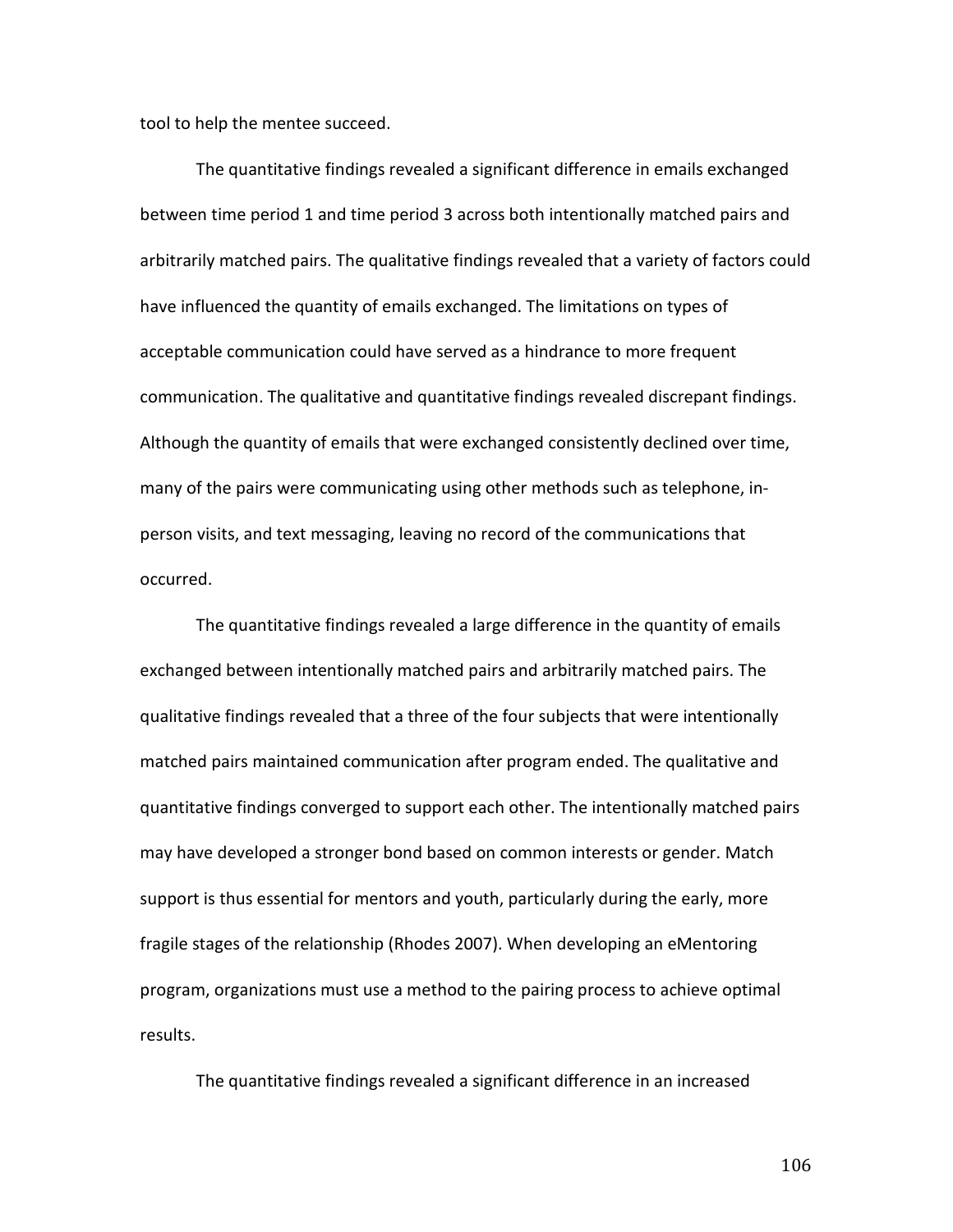average email response time over the three time periods across all pair classifications. The qualitative findings revealed that all of the mentors perceived that the relationship grew over time. Different events in the mentors' or mentees' lives could have occurred to disrupt the consistency of the response time. Again, communication limitations could have served as a barrier, and/or the eMentoring pairs may have started communicating outside of the email system. The qualitative and quantitative findings revealed discrepant findings. Although the average email response time increased over time, many of the pairs were using alternative methods to communicate, which could not be tracked.

### **Limitations**

This study was limited by several factors. The sample size for the secondary quantitative and qualitative data was smaller than hoped for. The smaller sample size was the result of an unexpected reduction in the funding that supported the online mentoring program. Because of the small sample size, it was somewhat difficult to determine which of the factors (gender, student grade level, managerial experience, and intentionally matching) were the most influential on the outcomes. Due to the fact that the time lapse between eMentoring participation and interviews with the mentors was over 2 years, recall bias could have factored into the qualitative phase of this study. Additionally, the researcher was the program manager. The Program Manager's role also was a source of distraction due to the constant monitoring and correspondence with the sponsoring organization, mentors, and mentees. Despite the limitations, the data revealed vivid descriptions of factors that influence communication and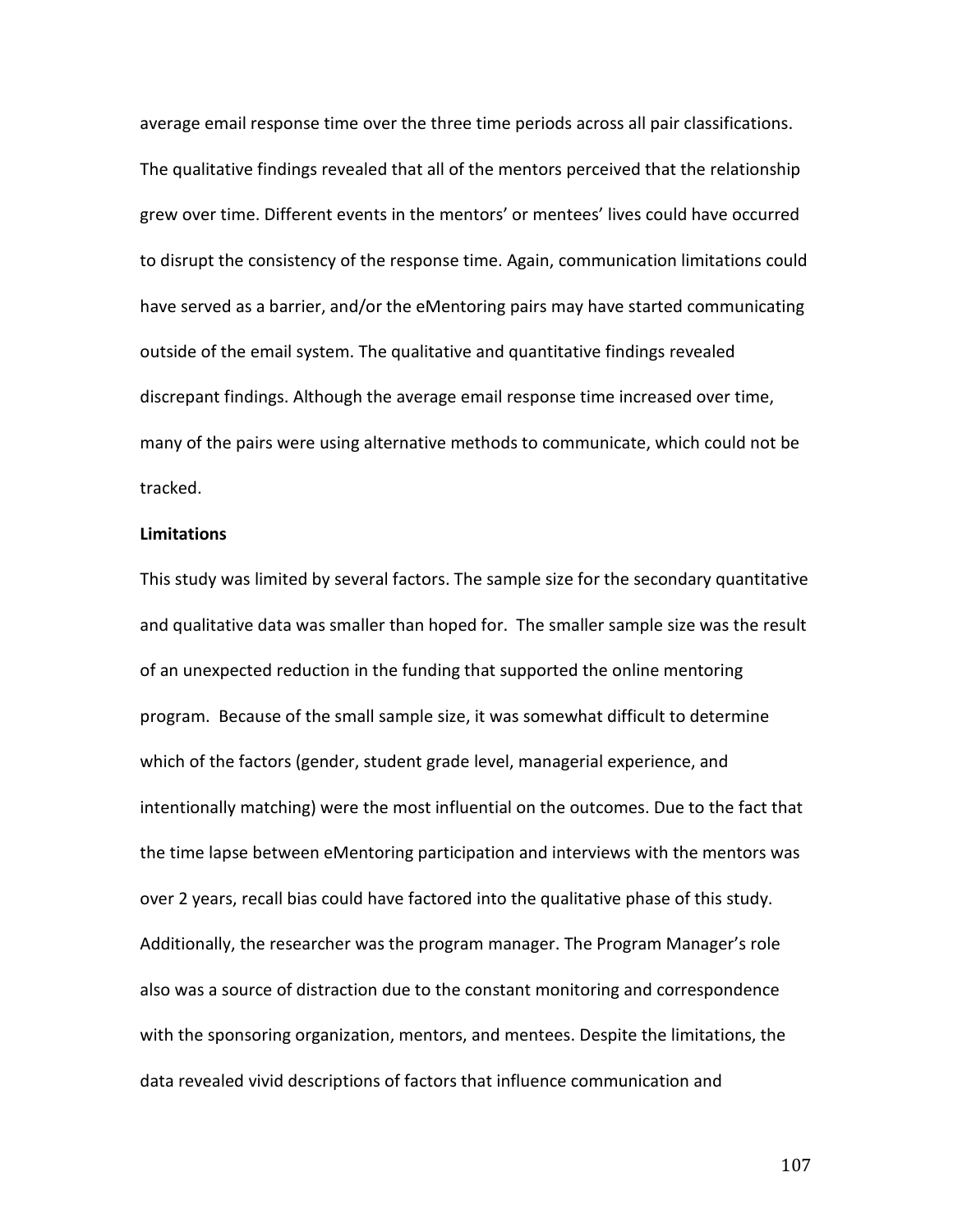preliminary data on how these factors may impact relationship development and mentor engagement in eMentoring programs.

#### **Implications and Future Research**

In this study, factors that influence communication in an eMentoring program were identified and examined. Awareness of the mentors' level of engagement before, during and after the program may provide valuable insight regarding into the relationships. Future studies should examine the mentor and mentee perceptions of their engagement levels and see if strategic adjustment can make a difference in overall engagement over time. Additionally, a study could be designed to also examine the impact of a program manager on facilitating communication and relationship development. Virtually no literature exists on this integral role which serves as a lynchpin in mentoring programs. Keller (2007) offered a strikingly appropriate comparison when he summarized the role of the program manager as being tantamount to a child welfare worker who screens and licenses foster parents, places children in foster homes, and monitors relationships among the child, foster parent, and biological parent.

With new modes of communication being developed based on new technologies, future studies concerned with the effectiveness of eMentoring should attempt to identify the most effective methods of facilitating communication. By introducing multiple mediums of communication, one might find that specific populations have certain preference regarding communication methods. Using web conferencing and a social media application may provide more insight into the  $21<sup>st</sup>$  century model of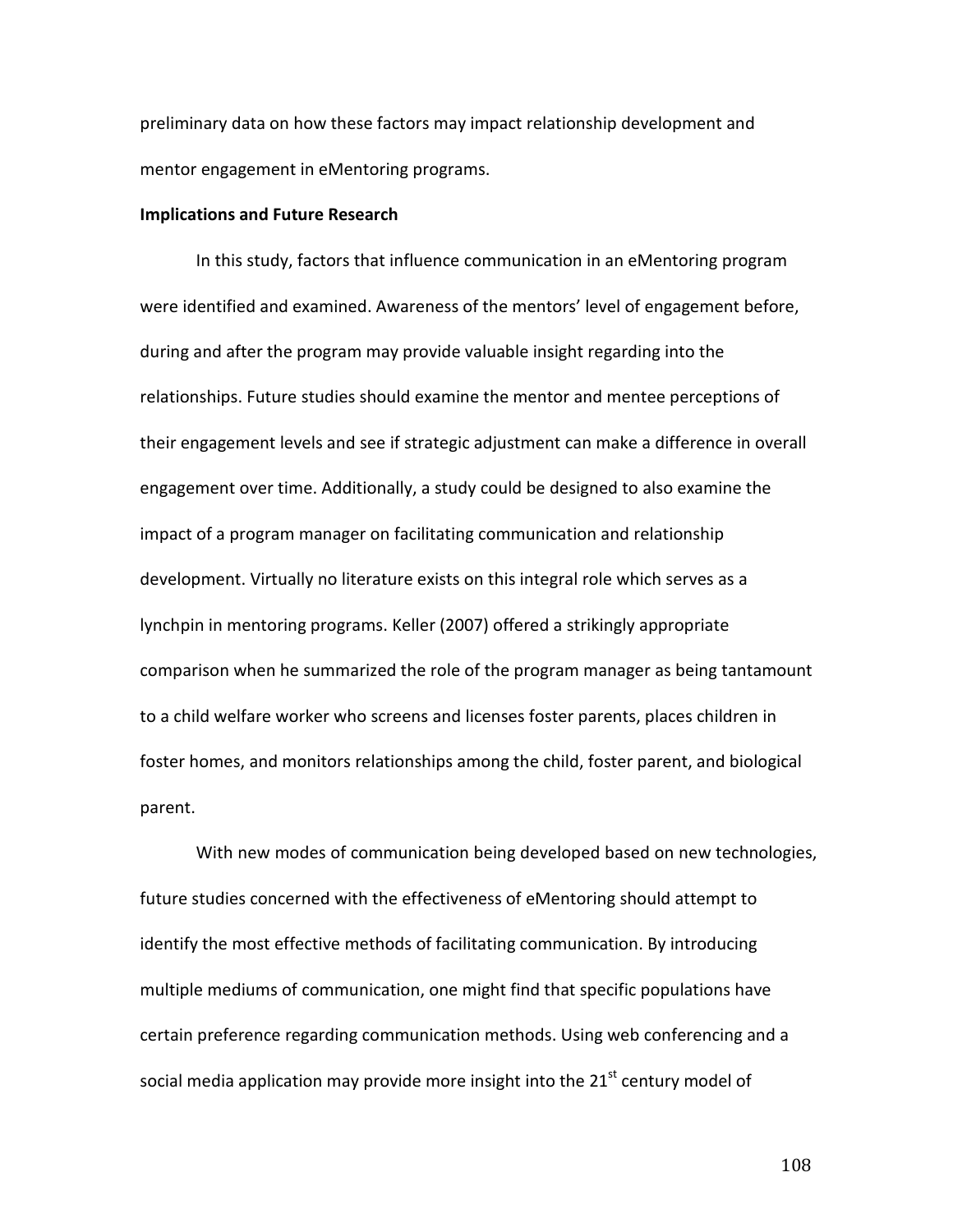relationship development if behaviors and actions are identified and appropriately interpreted. According to Nielsen's Social Media Report (2012), individuals polled ranging from age 18 to 24 spend an average of 11 hours per day using social media, while individuals age 65 and older spend an average of 4 hours per day using social media. There is a consistent decline in usage time that correlates with age. With all age ranges using social media, it is plausible to assume that if the technology is harnessed correctly, eMentoring programs could find great success.

The utility of eMentoring is infinite. Future studies could examine whether an eMentoring application is an effective recruiting tool by pairing college students with high school seniors interested in a common major, then examining if the high school student applies and is accepted into the college and department their mentor attends. Another application of an eMentoring tool that could be studied would be for companies using the application to pair workers with college students, to identify upand-coming talent in any field. Many organizations are modernizing mentoring by using the Internet to spread the practice to all employees (Francis, 2007; Francis, 2009; Galli, 2005). A study could be designed to examine how many mentees who participate in the program, are subsequently hired by their mentors' company.

#### **Conclusion**

Mentoring is a method to provide knowledge and guidance through a synthesis of teaching and learning, powered by relationships. Since relationship intensity can vary, it is important for participants in mentoring relationships to capitalize on each opportunity to develop specific skills. As we've seen over the past two decades,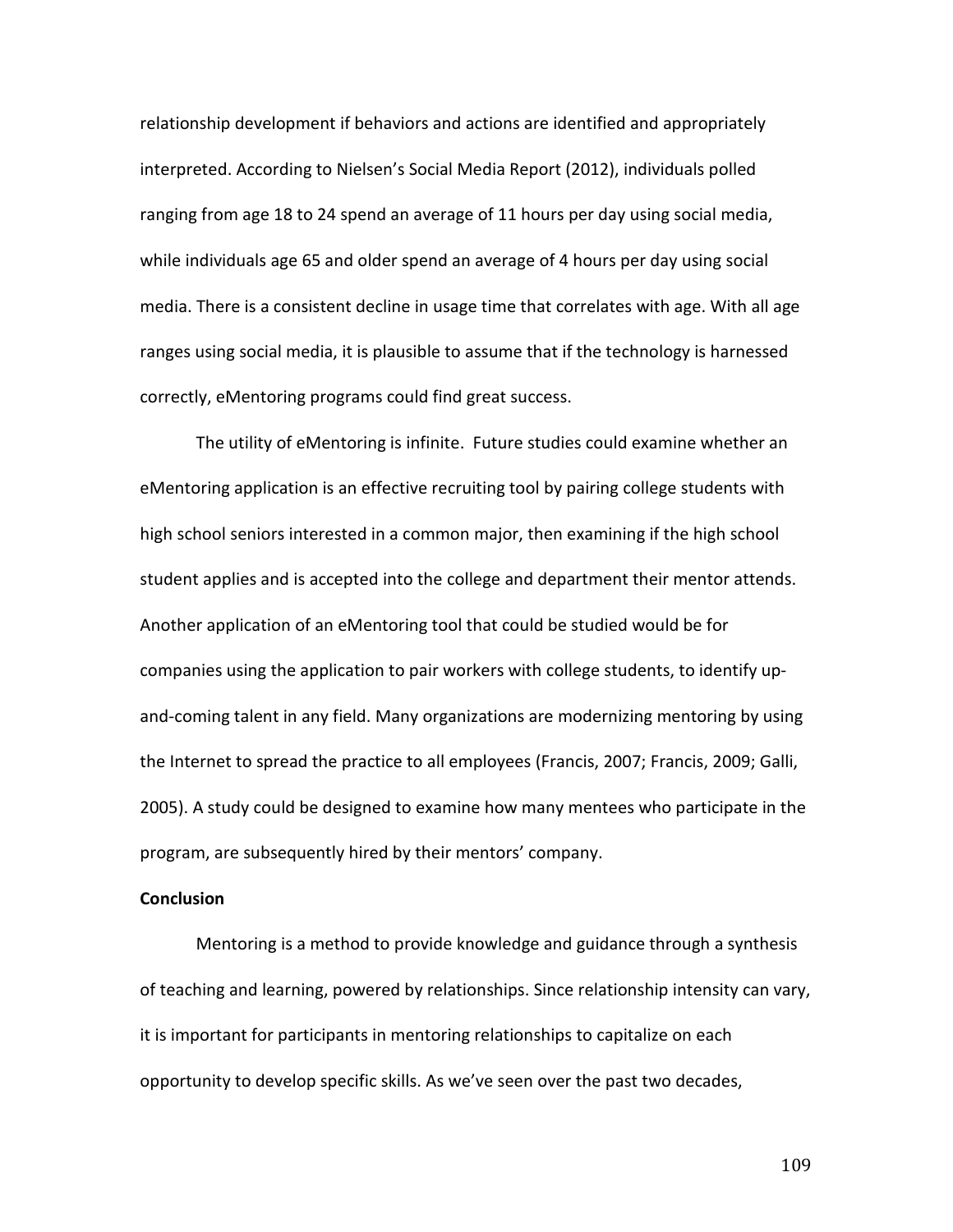electronic communication has been a catalyst for increased outcomes related to productivity as well as professional and personal networking. Communication is integral to creating and sustaining an active online learning community (Vitale, 2010). Relationships are forming and developing at a rapid pace due to the permeation of email, text messaging, social networking, and web conferencing. Being able to harness the available technologies and apply them toward mentoring is critical to future of high quality and effective mentoring programs.

DuBois and Silverthorn (2005) noted that mentoring relationships alone are not enough to meet the needs of at-risk youths and therefore should be incorporated into more comprehensive interventions. eMentoring has the potential to transform the way formal mentoring programs operate, and should be considered as an integral element as a part of a comprehensive school reform plan. Bonk (2009) contends that with the development of web technology, super "e-mentors" and "e-coaches" will become widely available, providing timely advice on learning pathways. The practical application of eMentoring can forever change the landscape of the school-based and communitybased mentoring process. Success requires motivation, commitment, and flexibility by the adult and youth, along with concerted effort by the program to support each match in all of its complexity (Rhodes, 2007).

eMentoring programs are generally evaluated based on academic outcomes, but to achieve the desired outcomes, the operational methods must foster achievement by nurturing relationships rather than facilitating generic transactions. If scaled up appropriately, a national eMentoring program could be beneficial to a variety of youth,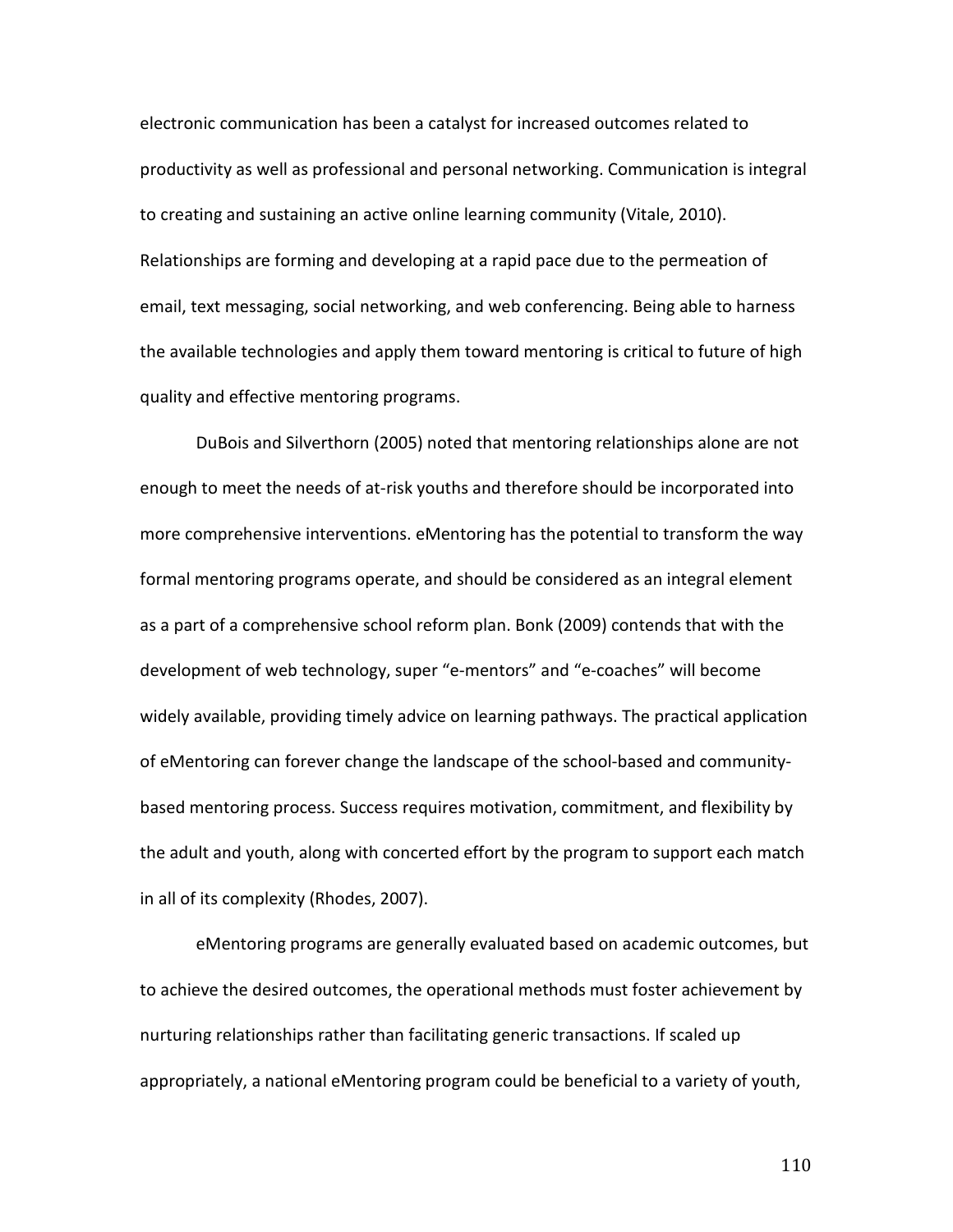professionals, and organizations. Ultimately, the youth would receive guidance and organizations would become more engaged in a variety of communities. Additionally, Mahayosnand (2000) explained how the evaluation of a national program could allow more diversity and suitable matches, provide geographical freedom for students, provide relief from the cost of school administration, and facilitate the development of best practices for a new eMentoring model. As noted throughout the research, there are tremendous benefits for mentee's when a program operates and executes effectively. How to successfully develop, execute, evaluate, and revise mentoring programming to meet designated outcomes is the challenge that educational leaders are facing. Data from scholarly endeavors should continue to surface, as they will be the guiding force of the transformation process.

At the core of our global economy and society is the process of information exchange, operationalized by people and ideas. Bonk (2010) predicts an educational future that includes free e-books, the emergence of e-mentors and e-coaches, the growth of global learning partners, and global academic degrees. Developing and utilizing effective and efficient tools and implementing best practices will be the keys to successfully move toward improving the lives of individuals through eMentoring.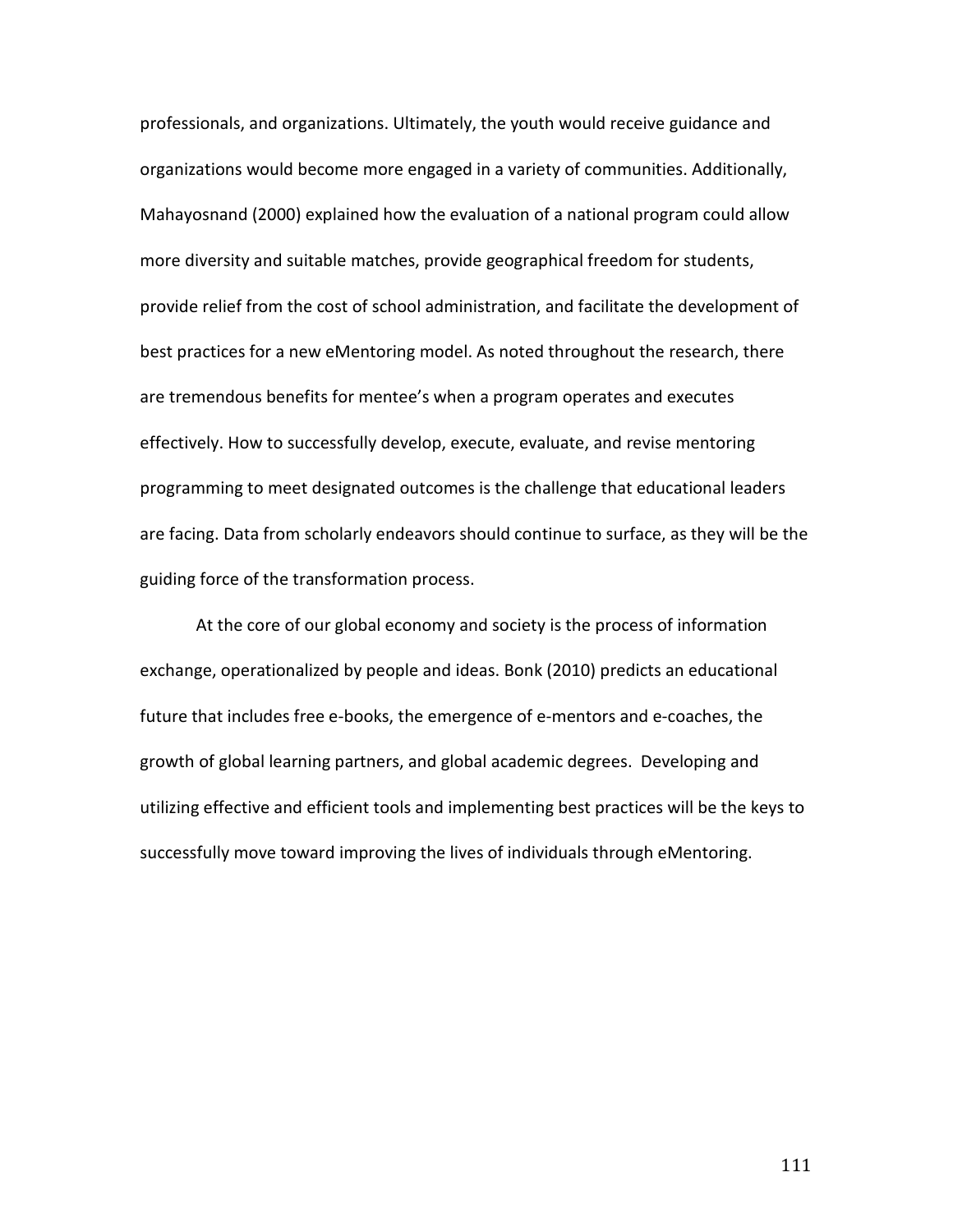#### **REFERENCES**

- Allen, T. D. & Eby, L. T. (2003). Relationship effectiveness for mentors: Factors associated with learning and quality. *Journal of Management*, 29, 469-486.
- Allen, T. D., Poteet, M. L., & Burroughs, S. M. (1997). The mentor's perspective: A qualitative inquiry and future research agenda. *Journal of Vocational Behavior*, 51, 70–89.
- Baldwin, R.G. (1998). Technology's impact on faculty life and work. *New Directions for Teaching and Learning, 76*, 7-21.
- Bandura, A. (1977). *Social learning theory*. New York: General Learning Press.
- Bargh, J. A., & McKenna, K. Y. A. (2004). The internet and social life. *Annual Review of Psychology*, 55, 573-590.
- Bierema, L., & Merriam, S (2002). E-mentoring: Using computer mediated communication to enhance the mentoring process. *Innovative Higher Education*, *26*(3), 211-227.
- Bloch, J. (2002). Student/teacher interaction via email: The social context of internet discourse*. Journal of Second Language Writing. 11*(2), 117.
- Bogat, G.A., & Liang, B. (2005). Gender in mentoring relationships. In D.L. DuBois & M.J. Karcher (Eds.), *Handbook of youth mentoring* (pp. 205-217). Thousand Oaks, CA: Sage.
- Bonk, C. J. (2009). Big picture. *Technology & Learning, 30*(4), 24, 26, 28.
- Bonk, C. J. (2010). For openers: How technology is changing school. *Educational Leadership, 67*(7), 60-65.
- Bonnett, C., Wildemuth, B. M., & Sonnenwald, D. H. (2006). Interactivity between protégés and scientists in an electronic mentoring program. *Instructional Science, 34*(1), 21-61.
- Bozeman, B. & Feeney, M. M. (2007). Toward a useful theory of mentoring: A conceptual analysis and critique. *Administration & Society*, 39(6), 719-739.
- Brotherton, P. (2001). Students connect with mentors through e-mail. *Techniques, 76*(8), 38-40.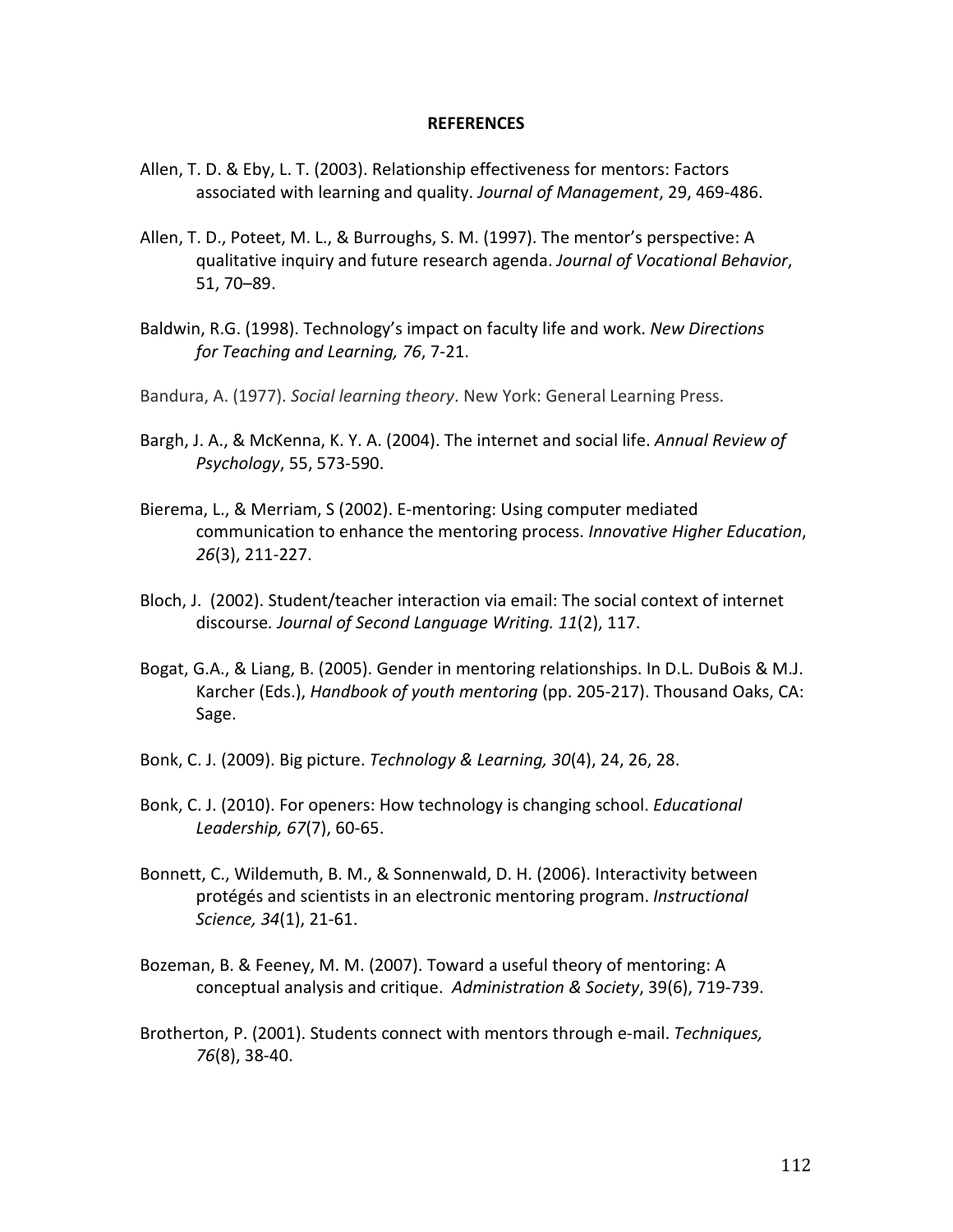- Brown, R., & Dexter, S. (2002). E-Mentors: Connecting caring adults and kids through email. *TechTrends*, 46(6), 60-63.
- Caplan, S. E. (2003). Preference for online social interaction: A theory of problematic internet use and psychological well-being. *Communication Research, 30*, 625- 648.
- Caplan, S. E. (2005). A social skill account of problematic internet use. *Journal of Communication*, *12*, 721-736.
- Caron, D. W. (2008). Starting an e-mentor program. *The Technology Teacher, 67*(6), 25- 26.
- Carr, N. (2008). Is google making us stupid?. The Atlantic. Retrieved from [http://www.theatlantic.com/magazine/archive/2008/07/is-google-making-us](http://www.theatlantic.com/magazine/archive/2008/07/is-google-making-us-stupid/306868/)[stupid/306868/](http://www.theatlantic.com/magazine/archive/2008/07/is-google-making-us-stupid/306868/)
- Cobb, P., Bowers, J. (1999). Cognitive and situated learning perspectives in theory and practice. *Educational Researcher*, 28(2), 4-15.
- Creswell, J. W., & Plano Clark, V. L. (2011). *Designing and conducting mixed methods research*. Thousand Oaks, CA: Sage Publications, Inc.
- Darling, N., Bogat, G. A., Cavell, T. A., Murphy, S. A., Sánchez, B. (2006). Gender, ethnicity, development, and risk: Mentoring and the consideration of individual differences. *Journal of Community Psychology*, 34(6), 765 - 780.
- Demirbas, M., & Yagbasan, R. (2006). An evaluative study of social learning theory based scientific attitudes on academic success, gender and socio-economical Level. *Educational Sciences: Theory & Practice*, 6(2), 363-371.
- DuBois, D.L., Holloway, B.E., Valentine, J.C., and Cooper, H. (2002). Effectiveness of mentoring programs for youth: A meta-analytic review. *American Journal of Community Psychology,* 30(2), 157–197.
- DuBois, D. L., & Silverthorn, N. (2005). Natural mentoring relationships and adolescent health: Evidence from a national study. *American Journal of Public Health, 95*(3), 518–524.
- DuBois, D. L. (2007). Effectiveness of mentoring program practices. In J. E. Rhodes (Ed.), *Research in Action Series* (Issue 2, pp. 1-15). Alexandria, VA: MENTOR/National Mentoring Partnership. Retrieved from [http://www.mentoring.org/downloads/mentoring\\_383.pdf](http://www.mentoring.org/downloads/mentoring_383.pdf)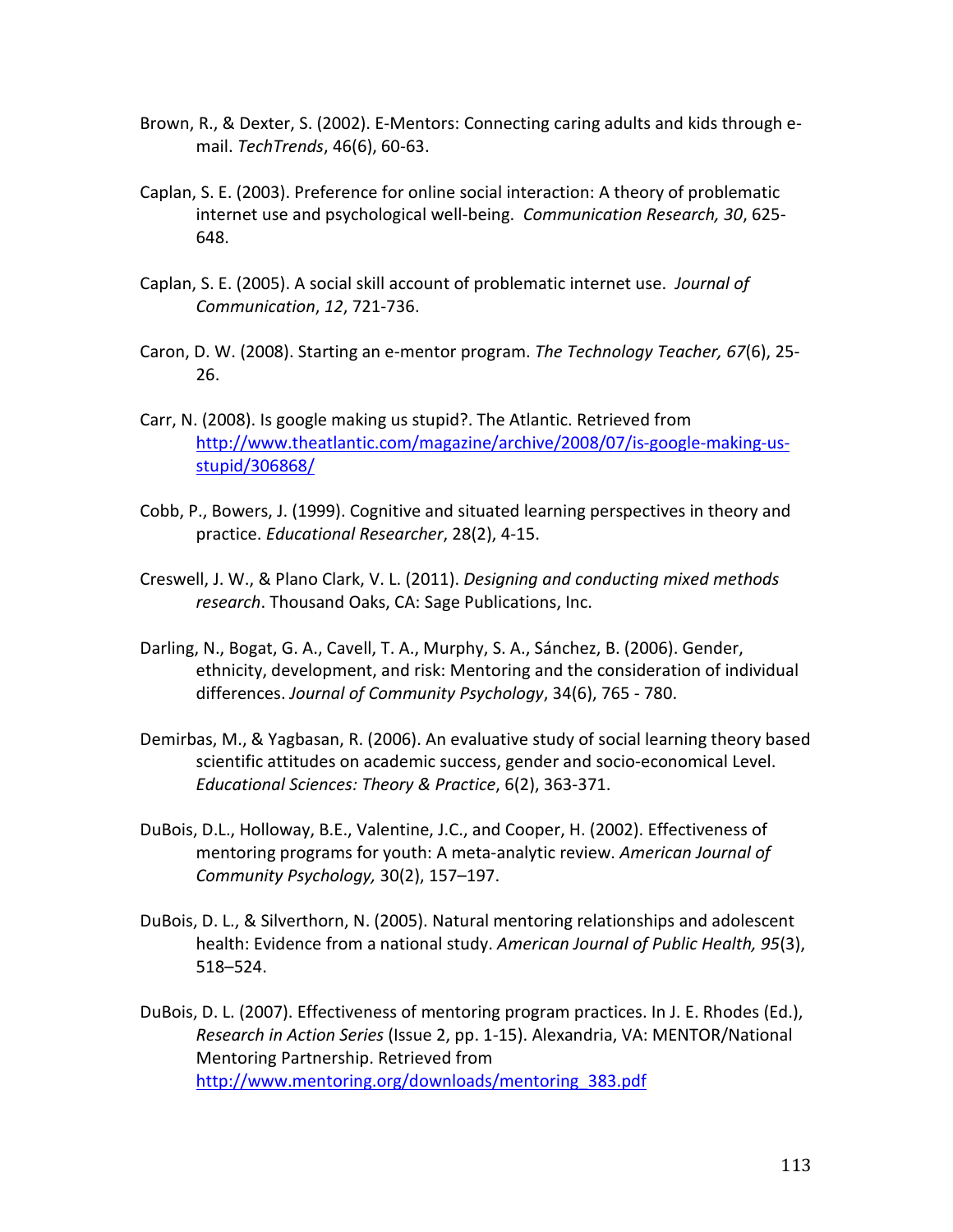- Duran, R.L., Kelly, L., & Keaten, J.A. (2005). College faculty use and perceptions of electronic mail to communicate with students. *Communication Quarterly, 53*(2), 159.
- Flowers, L.A. (2004). Analyzing the impact of e-mail use on student-faculty interactions in higher education programs. *Student Affairs Online*, *5*(4).
- Friedman, B., Kahn Jr, P. H., & Howe, D. C. (2000). Trust online. *Communications of the ACM*, 43(12), 34-40.
- Erdem, F., & Aytemur, J. O. (2008). Mentoring—A relationship based on trust: Qualitative research. *Public Personnel Management, 37*(1), 55-65.
- Francis, L. M. (2007). Mentoring makeover. *T+D, 61*(7), 52-57.
- Francis, L. M. (2009). Shifting the shape of mentoring. *T+D, 63*(9), 36-40.
- Frand, J. (2000). The information-age mindset: Changes in students and implications for higher education. *EDUCAUSE Review. 35*(5), 15–24.
- Fodeman, D. (2002). Telementoring. *Technology & Learning, 23*(4), 28, 30.
- Foster, A. (1999). Telementoring: One way to reach america's students. *NASSP Bulletin 83*(608), 77-80.
- Grossman, J. B., & Johnson, A. (1999). Assessing the effectiveness of mentoring programs. *In Contemporary Issues in Mentoring*. (J.B. Grossman, ed.). Public/Private Ventures.
- Gruber, H. (1997). E-mail discussion lists: A new genre of scholarly communication?. *Wiener Linguistische Gazette. 24*, 60-61.
- Harper, V. (2006). FaceBook: A new tool for faculty-student interaction*. Convergence Magazine*, *2,* 19
- Harris, J. B., & Jones, G. (1999). A descriptive study of telementoring among students, subject-matter experts, and teachers: Message flow and function patterns. *Journal of Research on Computing in Education*, *32*, 36-53.
- Harris, J. B., & Figg, C. (2000). Participating from the sidelines, online: Facilitating telementoring projects. *Journal of Computer Documentation*, *24*, 227-236.
- Henry, L. (2009). School-based mentoring: Big brothers big sisters. *The Education Digest, 74*(5), 45-46.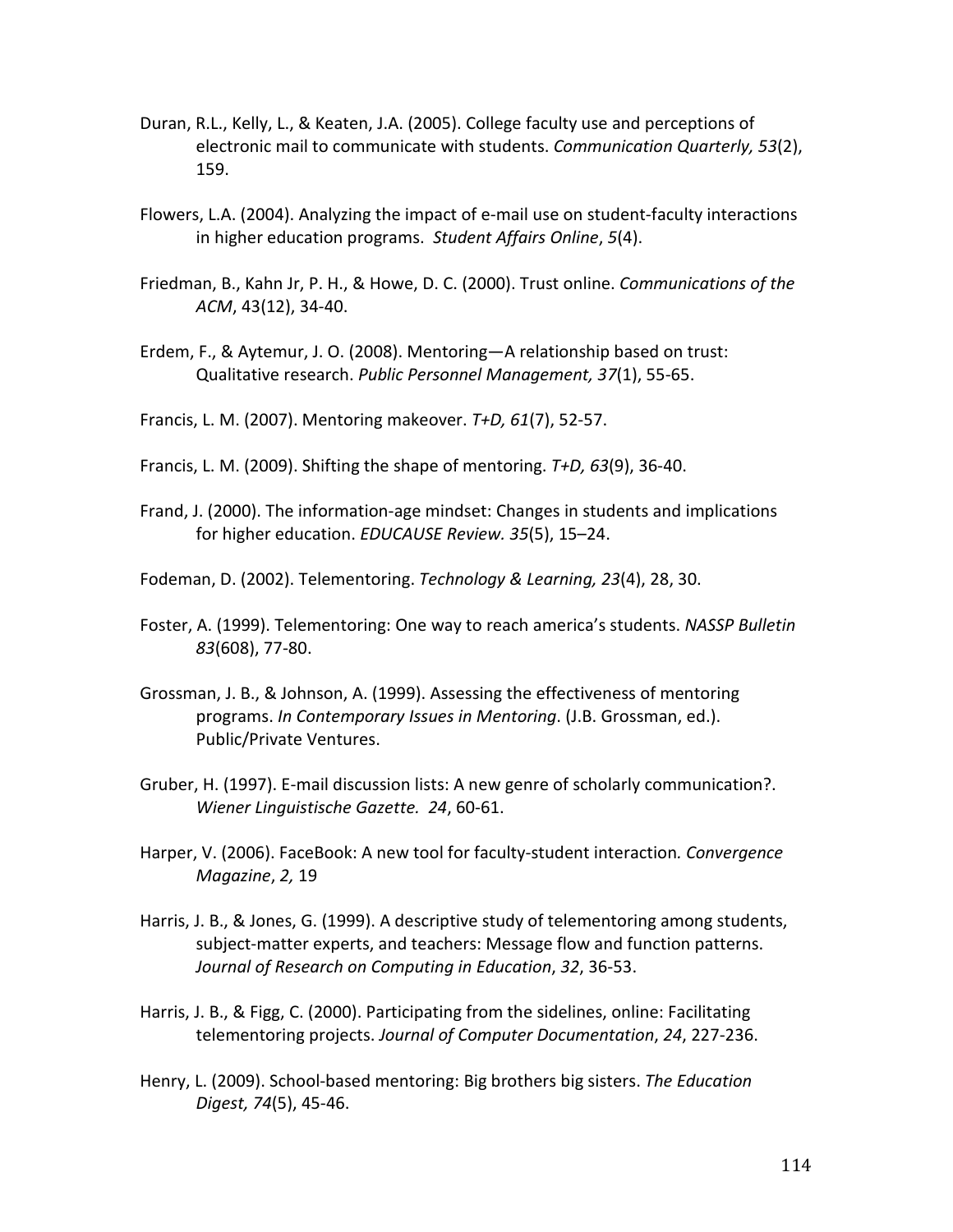- Herrera, C., Sipe, C.L., McClanahan, W. S., Arbreton, A. J. A., & Pepper, S. K. (2000). Mentoring school-age children: Relationship development in community-based and school-based programs. Public Private Ventures.
- Herrera, C. (2004). *School-based mentoring: A closer look*. Philadelphia: Public/Private Ventures.
- Herrera, C., Grossman, J. B., Kauh, T. J., Feldman A. F., McMaken, J., & Jucovy L. Z. (2007). Making a difference in schools: The big brothers big sisters school-based mentoring impact study. Philadelphia: Public/Private Ventures. Retrieved from
- Hill, J. R., Song, L., & West, R. E. (2009) Social learning theory and web-based learning environments: A review of research and discussion of implications. *American Journal of Distance Education,* 23(2), 88-103.
- Hurley, A. E., & Fagenson-Eland, E. A. 1996. Challenges in cross-gender mentoring relationships: Psychological intimacy, myths, rumours, innuendoes, and sexual harassment. *Leadership & Organization Development Journal*, 17: 42–49.
- Johnson, J. (2005). Examining family structure and parenting processes as predictors of delinquency in african-american adolescent females (Master's Thesis). Retrieved from [http://scholar.lib.vt.edu/theses/available/etd-09292005-](http://scholar.lib.vt.edu/theses/available/etd-09292005-210410/unrestricted/HJermaineJohnsonThesis3.pdf) [210410/unrestricted/HJermaineJohnsonThesis3.pdf](http://scholar.lib.vt.edu/theses/available/etd-09292005-210410/unrestricted/HJermaineJohnsonThesis3.pdf)
- Jones, K. R., & Perkins, D. F. (2005). Determining the quality of youth-adult relationships within community-based youth programs. *Journal of Extension (Online),* 43(5). Retrieved from<http://www.joe.org/joe/2005october/a5.php>
- Jucovy, L. (2000). Abcs of school-based mentoring. Philadelphia, PA: Public/Private Ventures.
- Karcher, M.J., Davis, C., III, and Powell, B. (2002). The effects of development mentoring on connectedness and academic achievement. *School Community Journal*, 12(2), 35–50.
- Karcher, M. J. (2005). The effects of developmental mentoring and high school mentors' attendance on their younger mentees' self-esteem, social skills, and connectedness. *Psychology in the Schools*, 42(1), 65–77.
- Keller, T. E. (2007). Program staff in youth mentoring programs: qualifications, training, and retention. *Research in Action Series.* VA: MENTOR/National Mentoring Partnership. Retrieved from [http://www.mentoring.org/downloads/mentoring\\_384.pdf](http://www.mentoring.org/downloads/mentoring_384.pdf)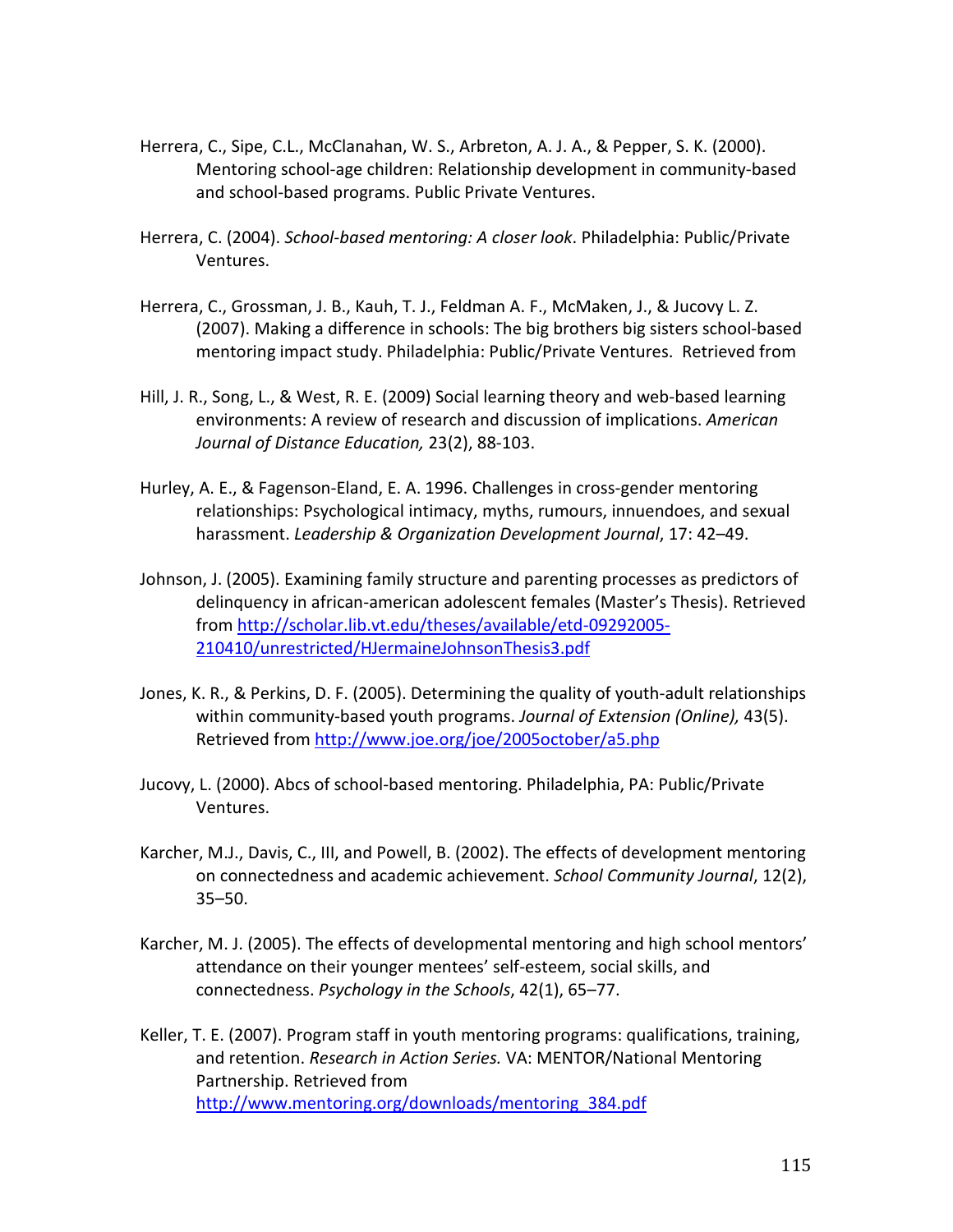- Keppel, G. & Wickens, T.D. (2004). *Design and analysis (4th ed.).* Englewood Cliffs, NJ: Prentice-Hall.
- Knapp, M.L. (1984). *Interpersonal communication and human relationships*. Boston, MA: Allyn & Bacon.
- Kram, K. E. (1985). *Mentoring at work*. Glenview, IL: Scott, Foresman.
- Kvavik, R.B. (2004). Convenience, communications, and control: How students use technology*. EDUCAUSE Center for Applied Research and University of Minnesota, Twin Cities*. Retrieved from<http://www.educause.edu/library>
- Lave, J., & Wenger, E. (1990). *Situated learning: Legitimate peripheral participation*. Cambridge, UK: Cambridge University Press
- Levin, I. P. (1999). *Relating statistics and experimental design: An introduction.* Thousand Oaks, CA: Sage Publications.
- Lincoln, Y. S., & Guba, E. G. (1985). *Naturalistic inquiry*. Beverly Hills, CA: Sage.
- Loureiro-Koechlin, C., & Allen, B. (2010). Time, space and structure in an e-learning and e-mentoring project. *British Journal of Educational Technology*, *41*(5), 721-735.
- Mahayosnand, P. P. (2000). Public health e-mentoring: An investment for the next millennium. *American Journal of Public Health, 90*(8), 1317-1318.
- Makin, L. (1998). Using e-mail communication to enhance learners' autonomy- A case study. *Francophonie*, *17*, 15.
- McKenna K. Y. A., Green, A. S., & Gleason, M.J. (2002). Relationship formation on the internet: What's the big attraction?. *Journal of Social Issues*, 58(1), 9-31.
- Miller, L. C., Devaney, S.W., Kelly, G.L., & Kuehn, A.F. (2008). E-Mentoring in public health nursing practice. *The Journal of Continuing Education in Nursing, 39*(9), 394-401, 431.
- Minsky, B.D. (1999). Why faculty members use e-mail: The role of individual differences in Channel Choice. *Journal of Business Communication*, *36*(2), 194-217.
- Moore, A. H., Moore, J. F., & Fowler, S. B. (2005). Faculty development for the net generation. In D. G. Oblinger & J. L. Oblinger (Eds.), *Educating the Net Generation: Educause.*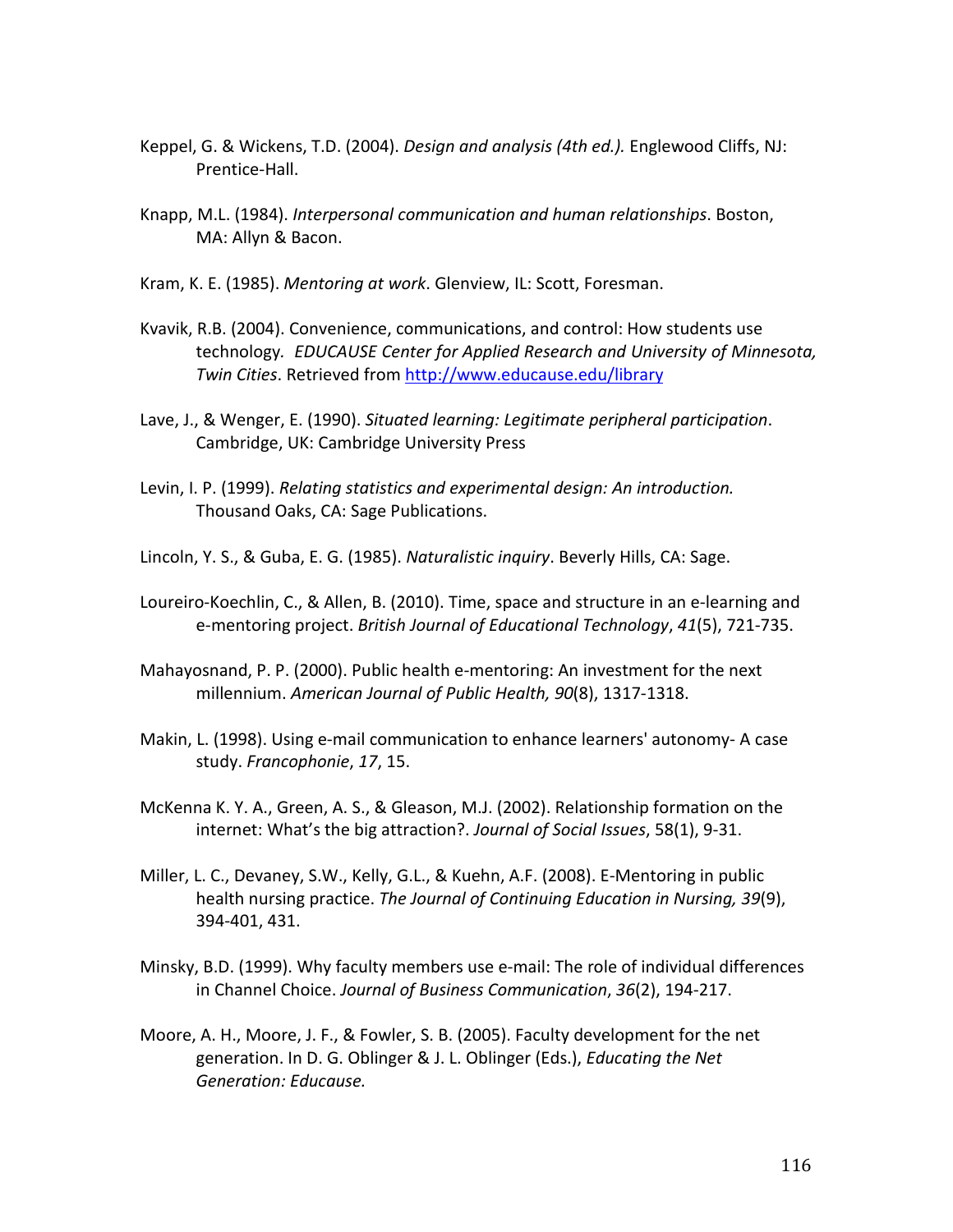- Morrow, K.V., and Styles, M.B. (1995). *Building relationships with youth in program settings: A study of big brothers/big sisters*. Philadelphia, PA: Public/Private Ventures.
- Morton, J.F. (1998). The effects of computer mediated communication on facultystudent interaction outside the classroom. *Dissertation Abstracts International: The Humanities and Social Sciences*, *58*(11), 4108
- Noe, R. A. 1988. An investigation of the determinants of successful assigned mentoring relationships. *Personnel Psychology*, 41, 457–479.
- O'Neill, D. K., & Gomez, L. M. (1996). Online mentors: Experimenting in science class. *Educational Leadership, 54*, 39-44.
- O'Neill, D. K., & Harris, J. B. (2005). Bridging the perspectives and developmental needs of all participants in curriculum-based telementoring programs. *Journal of Research on Technology in Education*, *37*(2), 111-128.
- Pena-Sanchez, R. & Hicks, R.C. (2005). Faculty perceptions of communication channels: A survey. *International Journal of Infrastructures*, *3*(1), 45.
- Pennington, N. (2008) 'Will you be my friend: Facebook as a model for the evolution of the social penetration theory'. Paper Presented at the *National Communication Association 94th Annual Convention.* 20 November 2008. San Diego, California.
- Perdaems, L. (2008). E-mentoring: A partnership that works!. *Principal, 87*(3), 53
- Perez, S., & Dorman, S. M. (2001). Enhancing youth achievement through telementoring. *Journal of School Health, 71*(3), 122-123.
- Ragins, B. R., & Cotton, J. L. (1993). Gender and willingness to mentor in organizations. *Journal of Management*, 19, 97–111.
- Ragins, B. R., & Scandura, T. A. (1994). Gender differences in expected outcomes of mentoring relationships. *Academy of Management Journal*, 37, 957–971.
- Rea, A. (2001). Telementoring: An a+ initiative. *Education Canada, 40*(4), 28-29.
- Rhodes, J. E. (2002). School-based mentoring. *Research Corner*. Retrieved from [http://www.mentoring.org/downloads/mentoring\\_1314.pdf](http://www.mentoring.org/downloads/mentoring_1314.pdf)
- Rhodes, J. E. (2003). Research roundup. *Research Corner*. Retrieved from [http://www.mentoring.org/downloads/mentoring\\_1315.pdf](http://www.mentoring.org/downloads/mentoring_1315.pdf)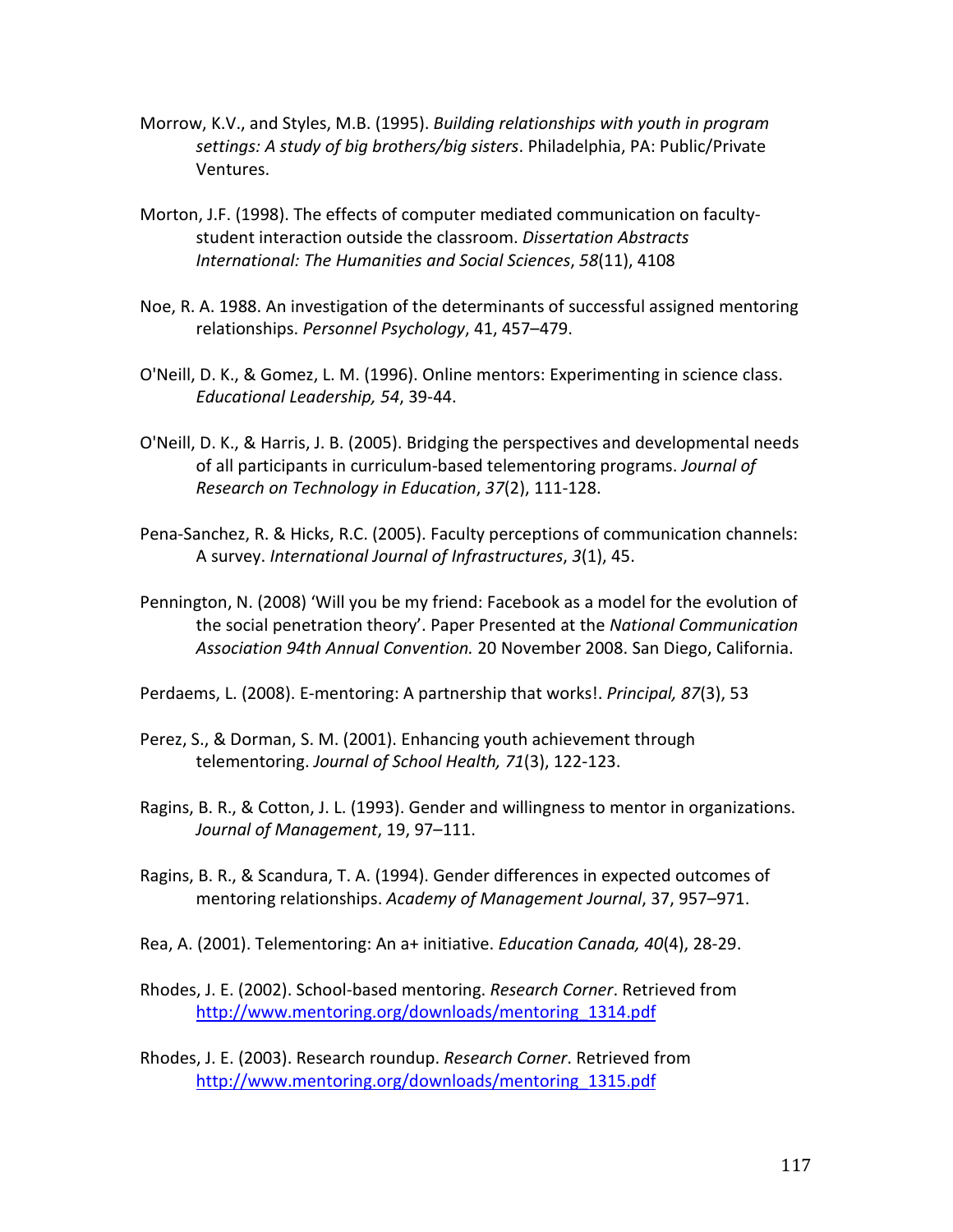- Rhodes, J., Reddy, R., Roffman, J., Grossman, J. B. (2005). Promoting successful youth mentoring relationships: A preliminary screening questionnaire. *The Journal of Primary Prevention,* 26(2), 147-167.
- Rhodes, J. E. (2006). Strategies for recruiting and retaining volunteers. *Research Corner*. Retrieved from [http://www.mentoring.org/downloads/mentoring\\_1312.pdf](http://www.mentoring.org/downloads/mentoring_1312.pdf)
- Rhodes, J. E. (2007). Fostering close and effective relationships in youth mentoring programs. *Research in Action Series.* Alexandria, VA: MENTOR/National Mentoring Partnership. Retrieved from [http://www.mentoring.org/downloads/mentoring\\_385.pdf](http://www.mentoring.org/downloads/mentoring_385.pdf)
- Rhodes, J., Lowe, S. R., Litchfield, L., Walsh-Samp, K. (2008). The role of gender in youth mentoring relationship formation and duration. *Journal of Vocational Behavior*, 72, 183–192.
- Rhodes, J. E. (2011). Ethical principles for youth mentoring relationships. *Research Corner*. Retrieved from [http://www.mentoring.org/downloads/mentoring\\_1335.pdf](http://www.mentoring.org/downloads/mentoring_1335.pdf)
- Siegle, D. (2003). Mentors on the net: Extending learning through telementoring. *Gifted Child Today*, *26*(4), 51-54, 63.
- Simons-Morton, B.G., Crump, A.D., Haynie, D.L., & Saylor, K.E. (1999). Student-school bonding and adolescent problem behavior. *Health Education Research*, 14(1), 99–107.
- Single, P. B., & Single, R. M. (2005). Mentoring and the technology revolution: How faceto-face mentoring sets the stage for e-mentoring. In F. K. Kochan & J. T. Pascarelli (Eds.), *Creating successful telementoring programs* (pp. 7-27). Greenwich, CT: Information Age Press.
- Sipe, C. L. (1998). Mentoring adolescents: What have we learned. In J. B. Grossman (Ed.), *Contemporary Issues in Mentoring* (pp. 10-23). Philadelphia: Public/Private Ventures.
- Slicker, E. K. & Palmer, D. J. (1993). Mentoring at-risk school students: Evaluation of a school based program. *School Counselor*, *40*, 327-334.
- Sosik, J. J., & Godshalk, V. M. (2000). The role of gender in mentoring: Implications for diversified and homogenous mentoring relationships. *Journal of Vocational Behavior*, 57, 102–122.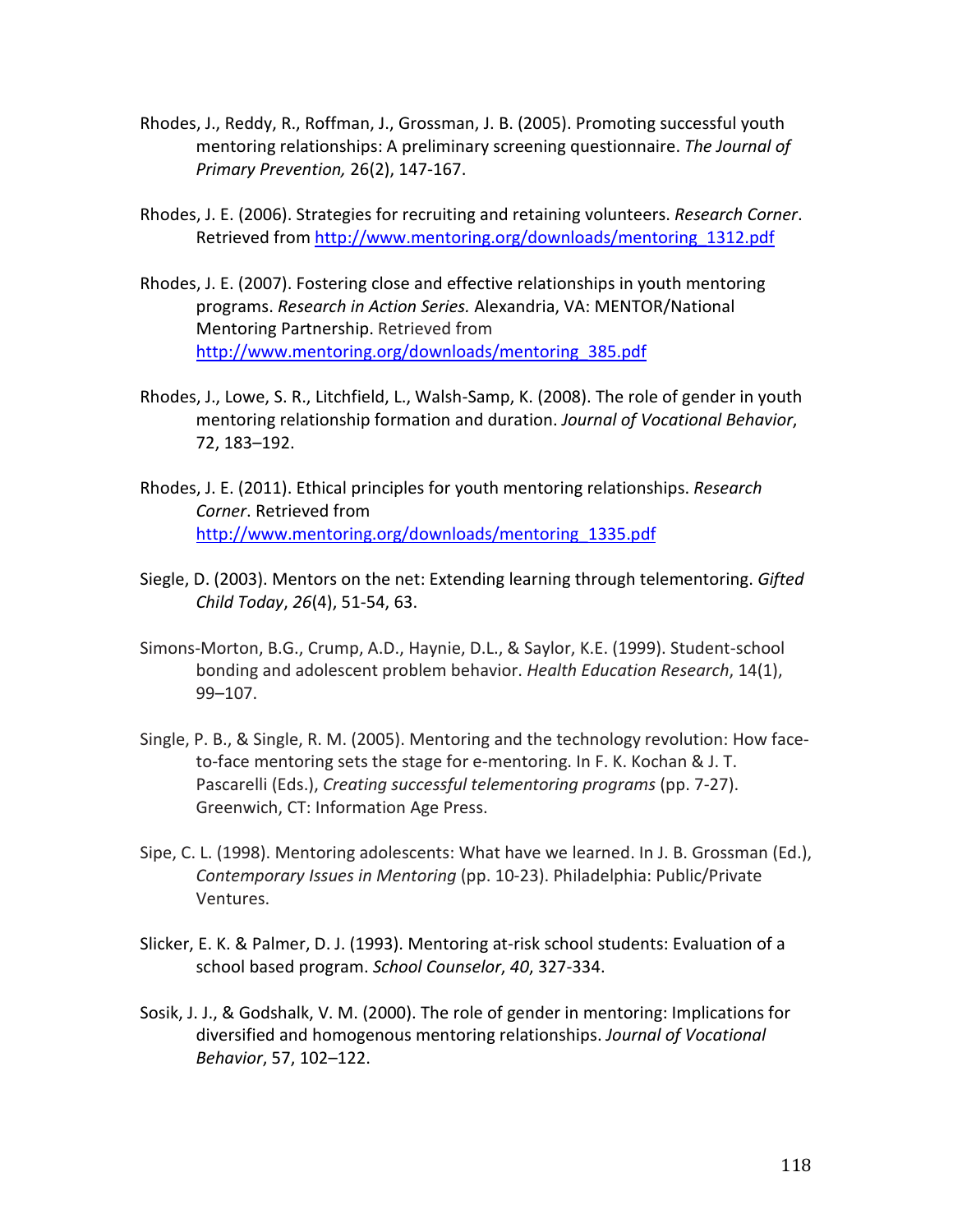- Spencer, R. (2007). Why youth mentoring relationships end. *Research in Action Series.* Alexandria, VA: MENTOR/National Mentoring Partnership. Retrieved from [http://www.mentoring.org/downloads/mentoring\\_386.pdf](http://www.mentoring.org/downloads/mentoring_386.pdf)
- Surry, D.W. (2000). Strategies for motivating higher education faculty to use technology. *Innovations in Education and Training International*, *37*(2), 9.
- Tannen, D. (2010). *You just don't understand: Women and men in conversation*. New York, NY: HarperCollins.
- Turban, D. B., Dougherty, T. W., & Lee, F. K. (2002). Gender, race and perceived similarity effects in developmental relationships: The moderating role of relationship duration. *Journal of Vocational Behavior*, 61, 240-262.
- Turkle, S. (2004). How computers change the way we think. *The Chronicle of Higher Education: The Chronicle Review.* 50(21), 26.
- Turkle, S. (2007). Authenticity in the age of digital companions. *Interaction Studies*, 8(3), 501-517.
- Vitale, A. T. (2010). Faculty development and mentorship using selected online asynchronous teaching strategies. *The Journal of Continuing Education in Nursing, 41*(12), 549-556.
- Waldeck, J.H. (2001). Teacher e-mail strategies and students willingness to communicate. *The Journal of Applied Communication Research*, *29*(1), 54.
- Waldeck, J.H., Kearney, P., & Plax, T.G. (2001). Teacher e-mail message strategies and students' willingness to communicate online. *Journal of Applied Communication Research*, *29*(3), 54-70.
- Wells-Wilbon, R., & Holland, S. (2001). Social learning theory and the influence of male role models on african american children in project 2000. *The Qualitative Report*, 6(4), 1-16.
- Wheeler, M., Keller, T., & DuBois, D. (2010). School-based mentoring: Weighing future investments. *Social Policy Report Brief. Society for Research in Child Development*. Retrieved from [http://www.mentoring.org/downloads/mentoring\\_1274.pdf](http://www.mentoring.org/downloads/mentoring_1274.pdf)
- Yuan, Y., McKelvy, B. (2004). Situated learning theory: Adding rate and complexity effects via kauffman's nk model. *Nonlinear Dynamics, Psychology, and Life Sciences,* 8(1), 65-101.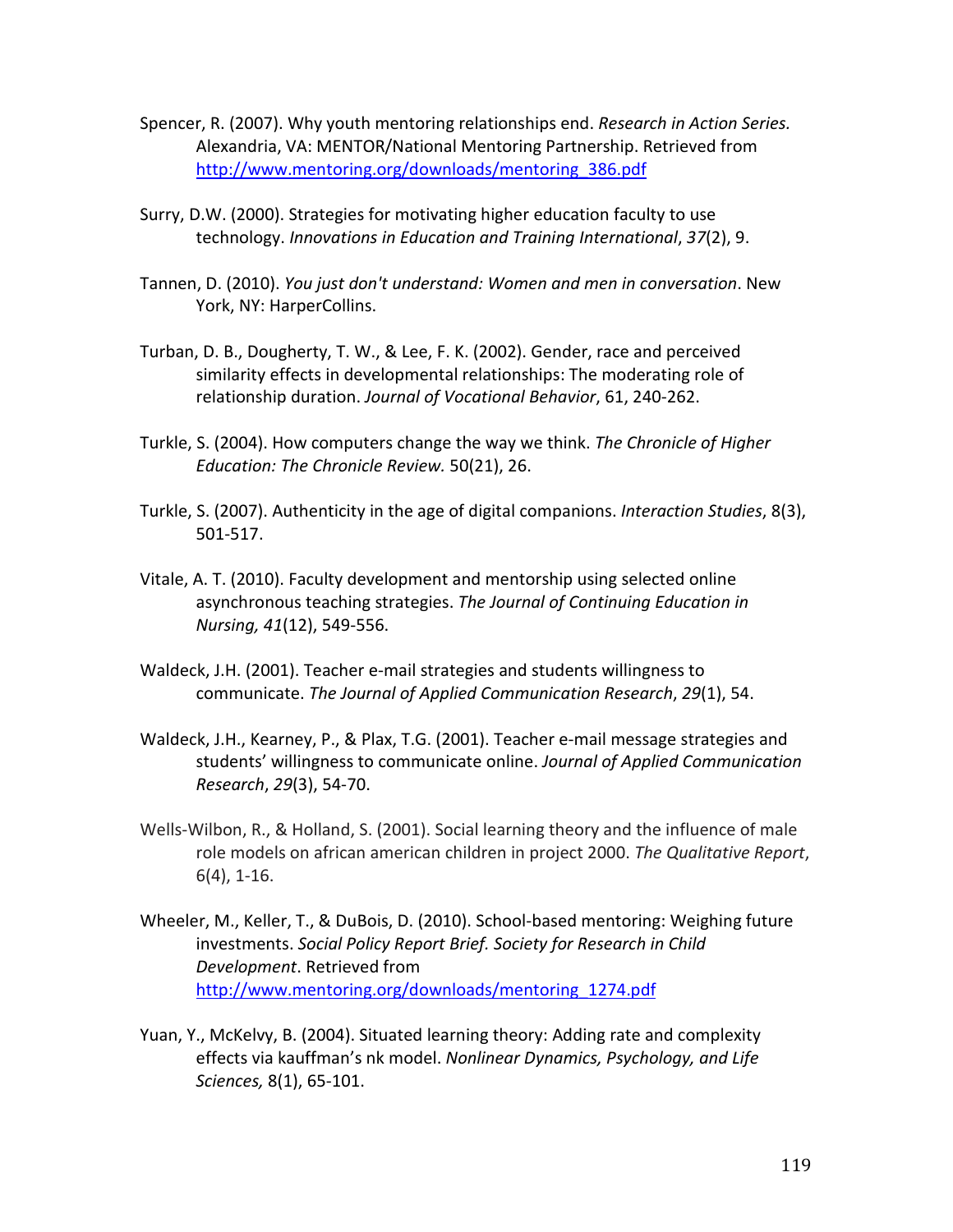## **APPENDICES**

# **Appendix A**

## **Human Subjects Approval**

| J RESEARCH &<br>J GRADUATE STUDIES<br><b>The University of Kansas</b>                                                                                                                                                                                                                                                                                                                                                                                                                                                                                                                                                                                                                                                                                         |
|---------------------------------------------------------------------------------------------------------------------------------------------------------------------------------------------------------------------------------------------------------------------------------------------------------------------------------------------------------------------------------------------------------------------------------------------------------------------------------------------------------------------------------------------------------------------------------------------------------------------------------------------------------------------------------------------------------------------------------------------------------------|
| 9/6/2012<br><b>HSCL#20209</b>                                                                                                                                                                                                                                                                                                                                                                                                                                                                                                                                                                                                                                                                                                                                 |
| <b>Edward Wilson</b>                                                                                                                                                                                                                                                                                                                                                                                                                                                                                                                                                                                                                                                                                                                                          |
| The Human Subjects Committee Lawrence Campus (HSCL) has received your response to its expedited review of<br>your research project                                                                                                                                                                                                                                                                                                                                                                                                                                                                                                                                                                                                                            |
| 20209 Wilson/Aust (ELPS) Factors that Influence Communication in an E-mentoring Program                                                                                                                                                                                                                                                                                                                                                                                                                                                                                                                                                                                                                                                                       |
| and approved this project under the expedited procedure provided in 45 CFR. 46.110 (f) (7) Research on individual<br>or group characteristics or behavior (including, but not limited to, research on perception, cognition, motivation,<br>identity, language, communication, cultural beliefs or practices, and social behavior) or research employing survey,<br>interview, oral history, focus group, program evaluation, human factors evaluation, or quality assurance<br>methodologies. As described, the project complies with all the requirements and policies established by the<br>University for protection of human subjects in research. Unless renewed, approval lapses one year after approval<br>date.                                      |
| The Office for Human Research Protections requires that your consent form must include the note of HSCL<br>approval and expiration date, which has been entered on the consent form(s) sent back to you with this approval.                                                                                                                                                                                                                                                                                                                                                                                                                                                                                                                                   |
| 1. At designated intervals until the project is completed, a Project Status Report must be returned to the HSCL<br>office.<br>2. Any significant change in the experimental procedure as described should be reviewed by this Committee                                                                                                                                                                                                                                                                                                                                                                                                                                                                                                                       |
| prior to altering the project.<br>3. Notify HSCL about any new investigators not named in original application. Note that new investigators<br>must take the online tutorial at http://www.rcr.ku.edu/hscl/hsp_tutorial/000.shtml.<br>4. Any injury to a subject because of the research procedure must be reported to the Committee immediately.<br>5. When signed consent documents are required, the primary investigator must retain the signed consent<br>documents for at least three years past completion of the research activity. If you use a signed consent form,<br>provide a copy of the consent form to subjects at the time of consent.<br>6. If this is a funded project, keep a copy of this approval letter with your proposal/grant file. |
| Please inform HSCL when this project is terminated. You must also provide HSCL with an annual status report to<br>maintain HSCL approval. Unless renewed, approval lapses one year after approval date. If your project receives<br>funding which requests an annual update approval, you must request this from HSCL one month prior to the annual<br>update. Thanks for your cooperation. If you have any questions, please contact me.                                                                                                                                                                                                                                                                                                                     |
| Sincerely,                                                                                                                                                                                                                                                                                                                                                                                                                                                                                                                                                                                                                                                                                                                                                    |
| (hodgte-bollette<br>$\sim$<br>s de contra de contra de contra de contra de contra de contra de contra de contra de contra de contra de contra de contra de contra de contra de contra de contra de contra de contra de contra de contra de contra de contra<br>O W                                                                                                                                                                                                                                                                                                                                                                                                                                                                                            |
| Christopher Griffith, J.D.<br><b>Assistant Coordinator</b><br>Human Subjects Committee- Lawrence                                                                                                                                                                                                                                                                                                                                                                                                                                                                                                                                                                                                                                                              |
| cc: Ronald Aust                                                                                                                                                                                                                                                                                                                                                                                                                                                                                                                                                                                                                                                                                                                                               |
| Human Subjects Committee Lawrence<br>Youngberg Hall 1 2385 Irving Hill Road 1 Lawrence, KS 66045 1 (785) 864-7429 1 HSCL@ku.edu 1 www.ncr.ku.edu/racl                                                                                                                                                                                                                                                                                                                                                                                                                                                                                                                                                                                                         |
|                                                                                                                                                                                                                                                                                                                                                                                                                                                                                                                                                                                                                                                                                                                                                               |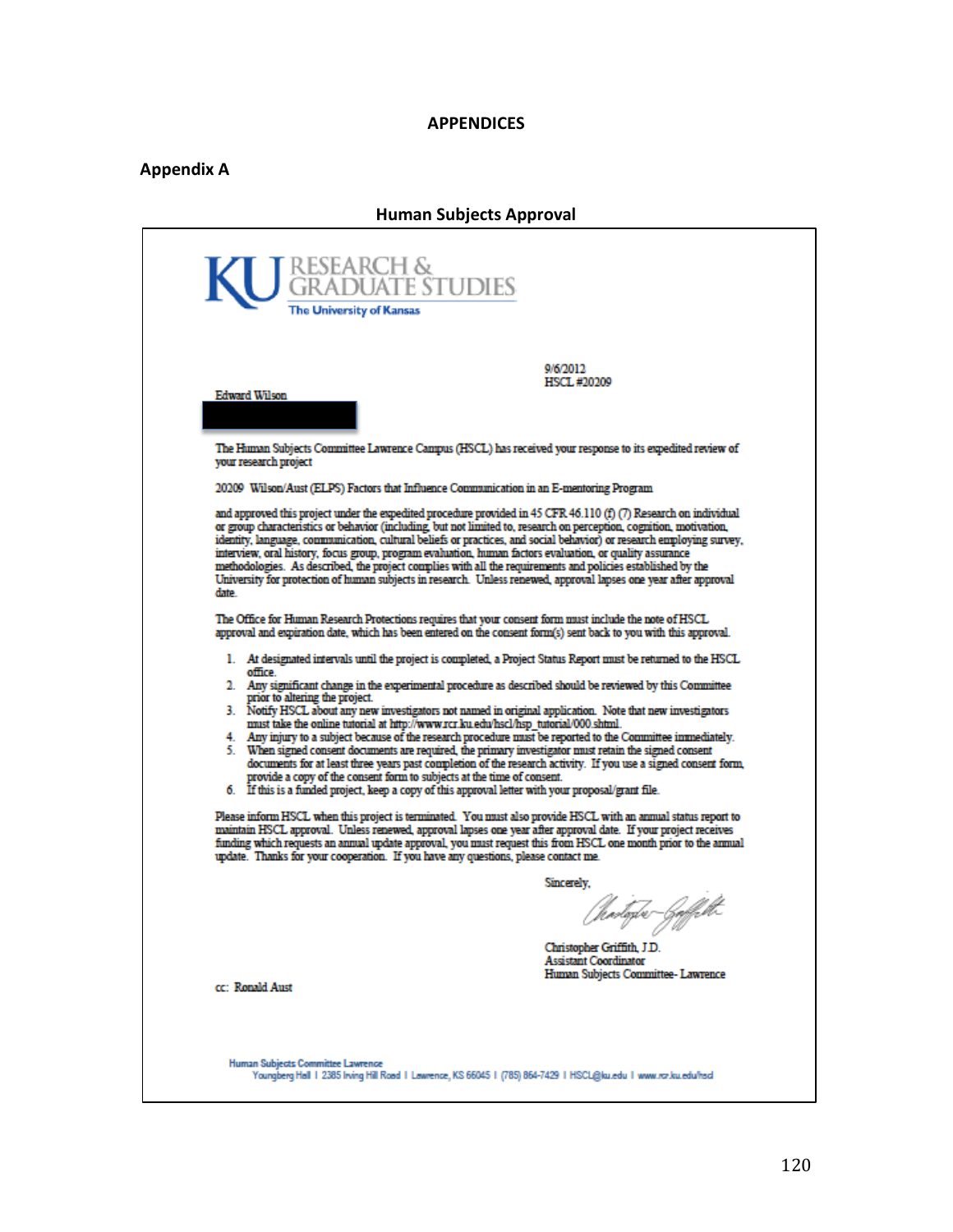## **Appendix B**

### **Email Invitation to Participants**

Hi XXX,

As you may recall, a few years ago, you participated in an eMentoring program that I managed with Fairview High School students.

I am currently finishing my doctoral studies at the University of Kansas, and my dissertation investigates relationship quality and communication frequency as they relate to eMentoring.

Since you have participated in this type of program, I was wondering if you would be interested in participating in a 15-20 minute phone interview about your experience and perceptions of eMentoring.

If you are willing to participate, please reply to this email with a few potential times you would be available, or you can call me to set up a time at: (c)816-682-0014 or (w)913- 588-1696. No times are off limits for me, I will work around your schedule.

There is no compensation for participating in this study. However, your thoughts will certainly contribute to the growing body of work related to eMentoring.

Thank you in advance for your consideration.

Edward Wilson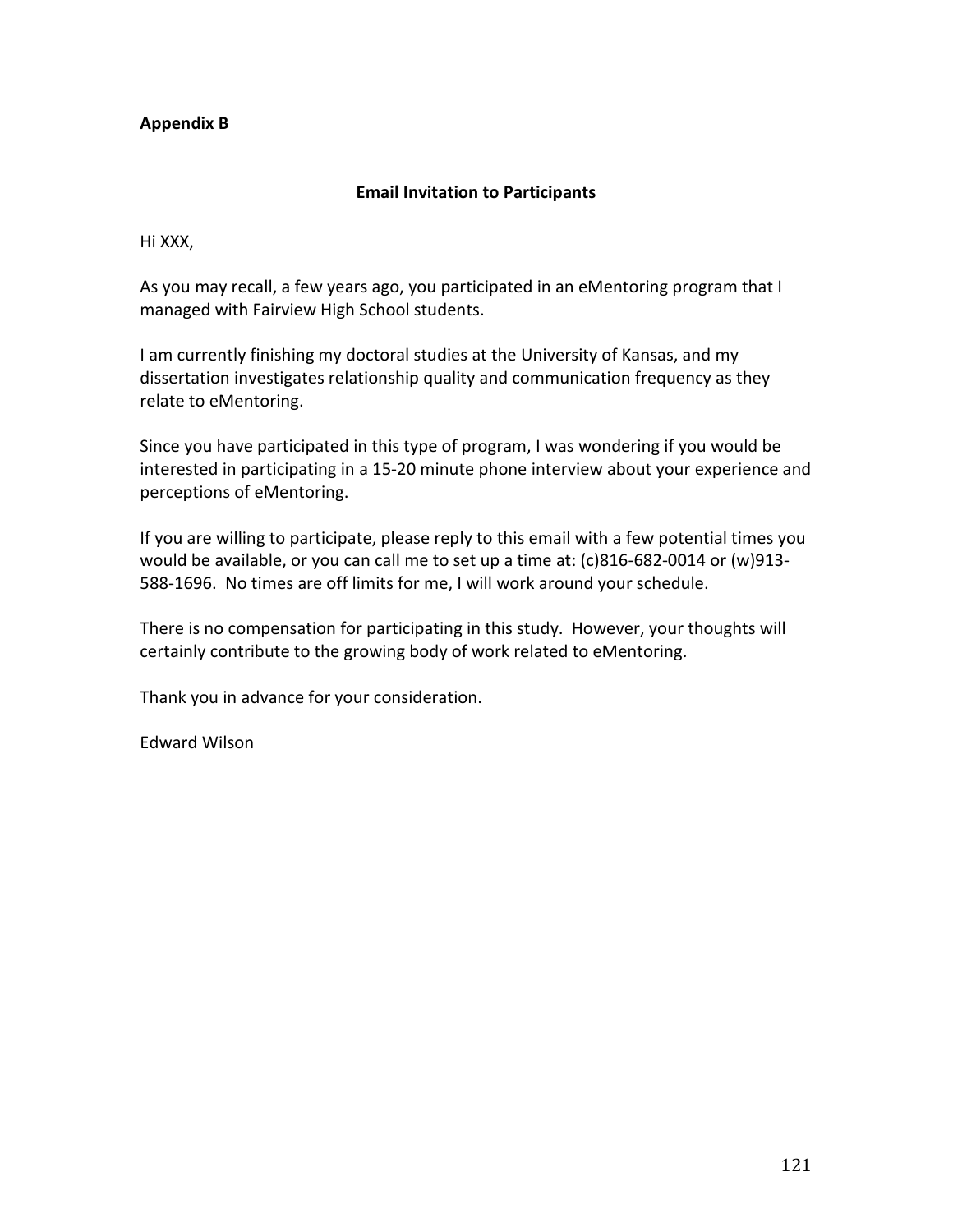## **Appendix C**

### **Oral Consent**

As a student in the University of Kansas's Department of Educational Leadership & Policy Studies, I am conducting a research project about "Factors that Influence Communication in a E-Mentoring Program." I would like to ask you a few survey questions to obtain your views on this topic since you participated in an E-mentoring program.

The purpose of this study is to (1) gather empirical evidence based on the communication frequency from a school-based eMentoring program, (2) identify key factors that influence relationship development in eMentoring, and (3) identify key factors that influence communication frequency in eMentoring.

You have no obligation to participate and you may discontinue your involvement at any time. Participation in the interview indicates your willingness to take part in this study and that you are at least 18 years old. I will be recording your answers to my question on a digital recorder for transcription purposes. You have the option to stop the recording at any point or you can elect to not have the interview recorded at all, as the recording is not required to participate in the study. Any information you share will be confidential. This means that while I may publish and share the information you provide for research purposes, your name and identity will be omitted. All responses will be kept under lock and key and will only be accessible to me the dissertation committee. I will transcribe the interview for data analysis. All interview data will be destroyed at the end of this project. There is no compensation for participation. This interview should take about 20-25 minutes.

If you agree to voluntarily participate in the interview, please say yes . If you agree to having the audio recorded during the interview, please say yes.

The set of questions I'll be asking you are about your perception of the factors that influenced communication during your participation in the e-mentoring program. I plan to analyze your answers, develop themes, and synthesize the results with other data collected.

Should you have any questions about this project or your participation in it you may ask me a[t wilsonjr@ku.edu](mailto:wilsonjr@ku.edu) or my faculty supervisor, Dr. Ronald Aust at [aust@ku.edu.](mailto:aust@ku.edu)

If you have any questions about your rights as a research participant, you may call the Human Subjects Protection Office at (785) 864-7429 or emai[l irb@ku.edu.](mailto:irb@ku.edu)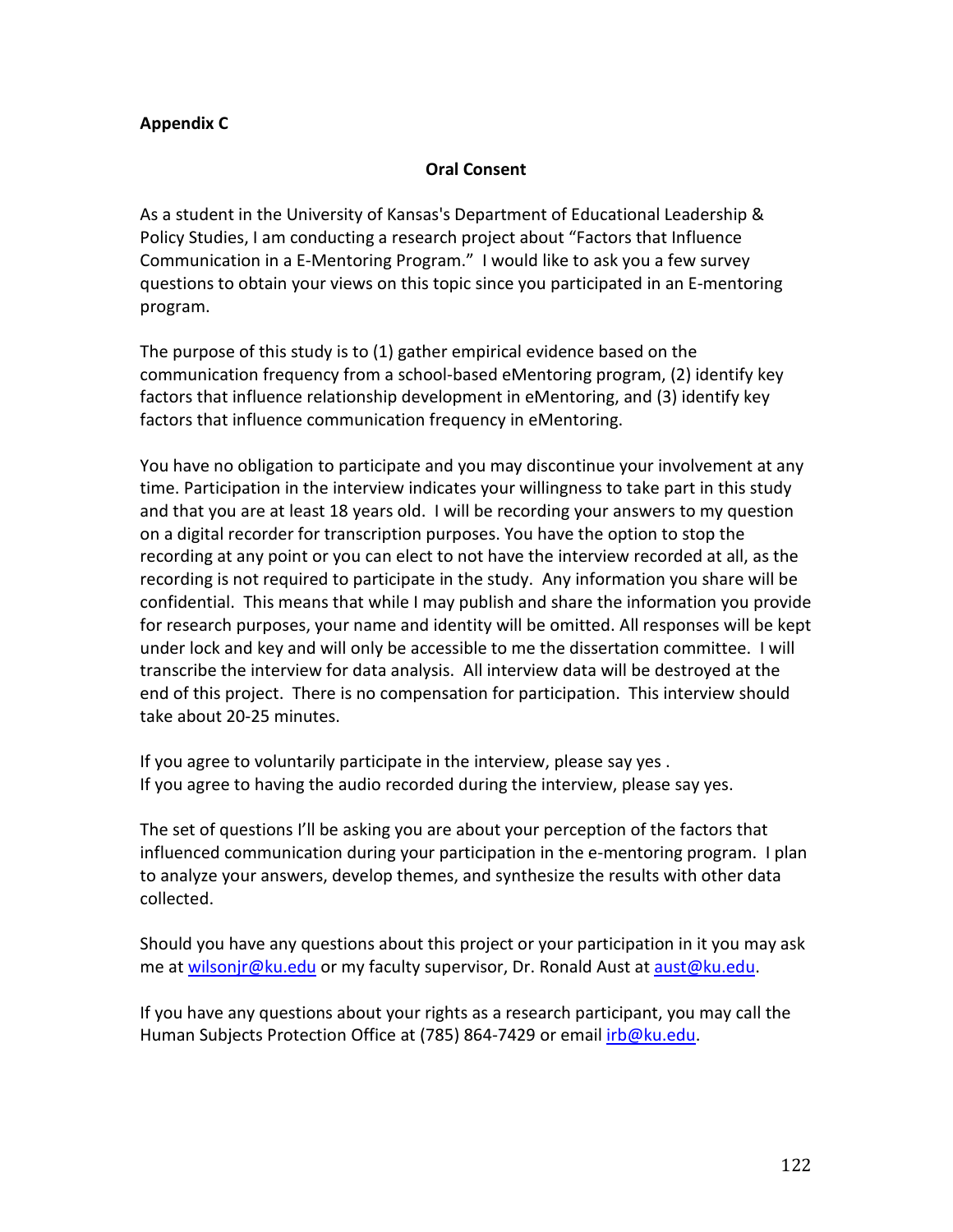## **Appendix D**

### **Interview Protocol**

- 1. What made you want to participate in the eMentoring program?
	- a. Were there any specific events throughout your life, which influenced you to participate in mentoring youth?

### **Relationship Quality**

I'd like to discuss the topic of relationship quality:

- 2. Please describe your perception of the mentoring relationship with your mentee?
	- a. How did the relationship evolve over time?
- 3. Do you think that you and your mentee were a good or bad match? a. Why?
- 4. What were some of the topics you remember discussing with your mentee?
- 5. How did the face-to-face meetings affect the quality of the relationship?
- 6. In your opinion, would more face-to-face meetings have been helpful in developing the relationship?
	- a. Why?
- 7. Tell me about any factors that positively influenced the relationship over time.
- 8. Tell me about any factors that negatively influenced the relationship over time.
- 9. Was the program structure conducive to developing a meaningful relationship with your mentee?
	- a. Please explain
- 10. What, if anything, could have been done differently to improve the quality of the relationship between you and your mentee?
- 11. Overall, what kind of impact do you feel that you had on your mentee? a. Please explain
- 12. Did you stay in touch with your mentee after the program ended?